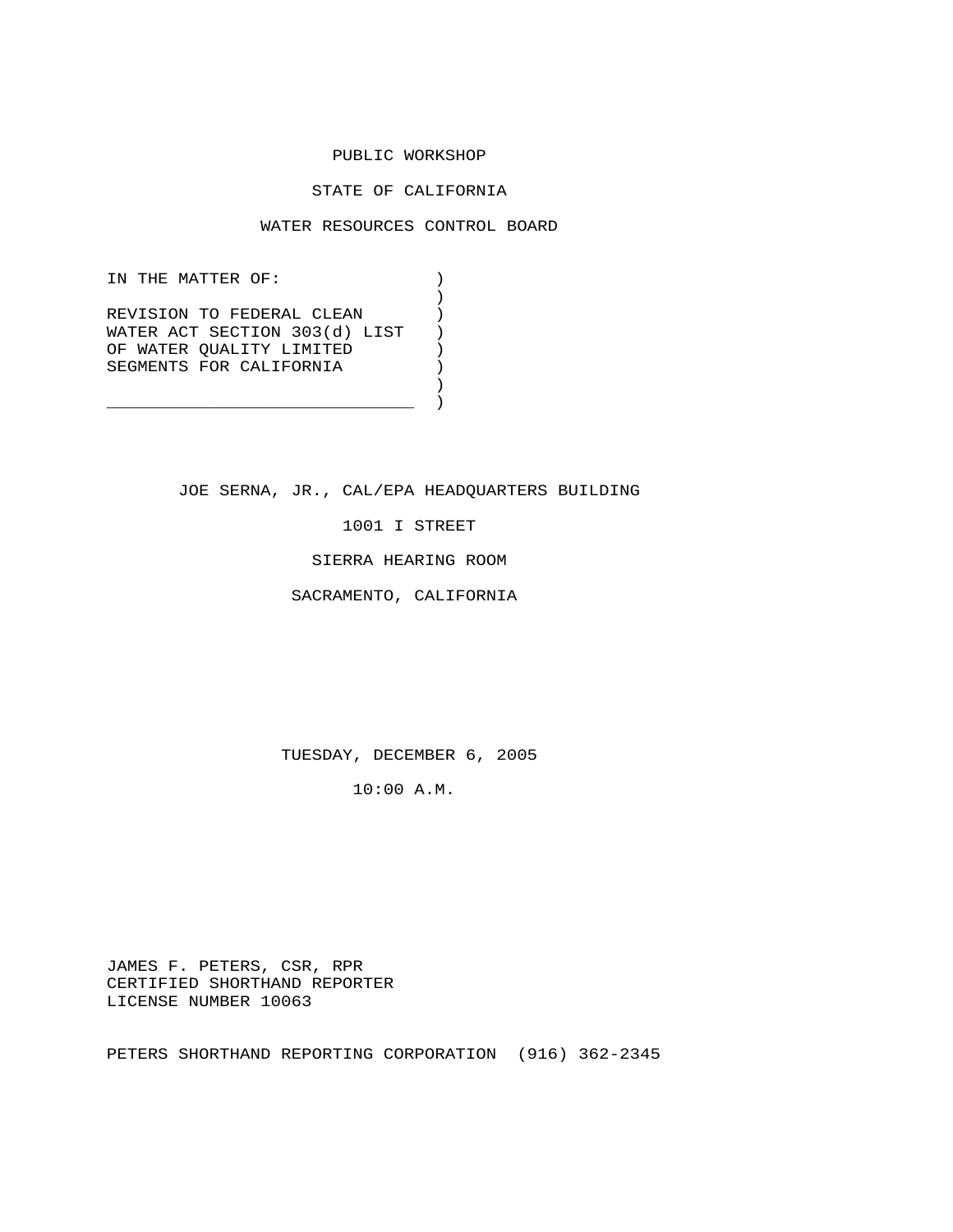### APPEARANCES

#### BOARD MEMBERS

Ms. Tam Doduc, Chairperson

## STAFF

 Mr. Steven H. Blum, Staff Counsel Ms. Dorena Goding, Environmental Scientist Mr. Robert Musial, Water Resources Control Engineer Mr. Craig J. Wilson, Environmental Specialists Mr. Randy Yates, Environmental Scientist

#### ALSO PRESENT

 Ms. Brenda Adelman, Russian River Watershed Protection Committee Mr. Robert Carey, W.M. Beaty & Associates Ms. Sejal Choksi, San Francisco Baykeeper Mr. Jim Curland, Defenders of Wildlife Ms. Cynthia Elkins, Center for Biological Diversity Assemblymember Noreen Evans Mr. Arthur Godwin, Merced Irrigation District Mr. Bruce Gwynne, North Coast Regional Water Quality Control Board Mr. John Herrick, South Delta Water Agency Mr. Craig Johns, City of Santa Rosa Mr. Joe Karkoski, Central Valley Regional Water Quality Control Board PETERS SHORTHAND REPORTING CORPORATION (916) 362-2345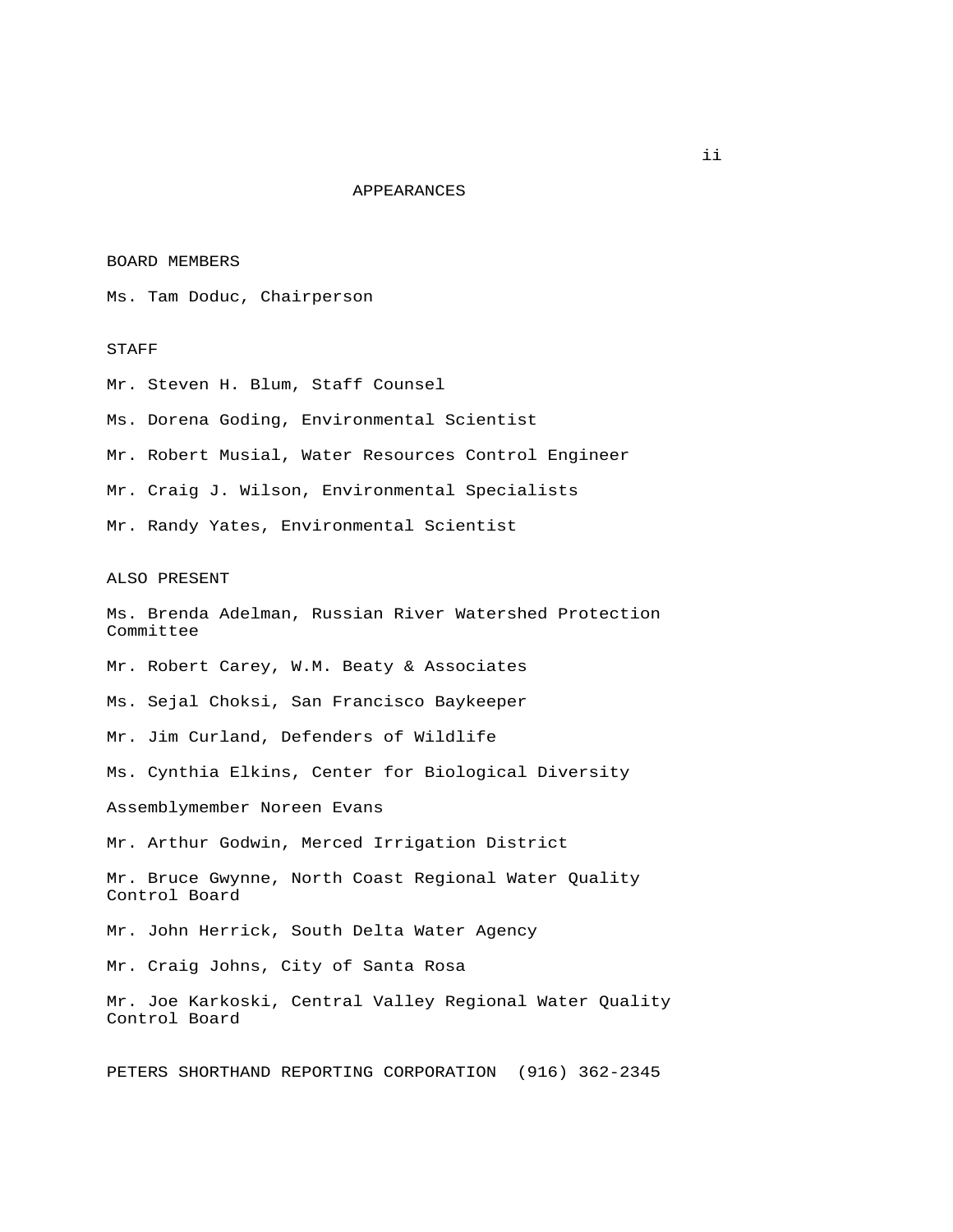# APPEARANCES CONTINUED

ALSO PRESENT

 Mr. Peter Kozelka, United States Environmental Protection Agency Ms. Debra Liebersbach, Turlock Irrigation District Mr. Alan Levine, Coast Action Group Mr. Lee Mao, Bureau of Reclamation

Ms. Carrie McNeil, Deltakeeper

Dr. Denver Nelson

Mr. Tim O'Laughlin, San Joaquin River Group Authority

 Dr. Cindy Paulson, Brown & Caldwell, Turlock Irrigation District

 Mr. Bob Rawson, International Wastewater Solutions Corporation

Mr. Peter Ribar, Campbell Timberland Management

Mr. Mike Sandler, Community Clean Water Institute

Mr. Dan Schurman, Laguna de Santa Rosa Foundation

Ms. Linda Sheehan, California Coastkeeper Alliance

PETERS SHORTHAND REPORTING CORPORATION (916) 362-2345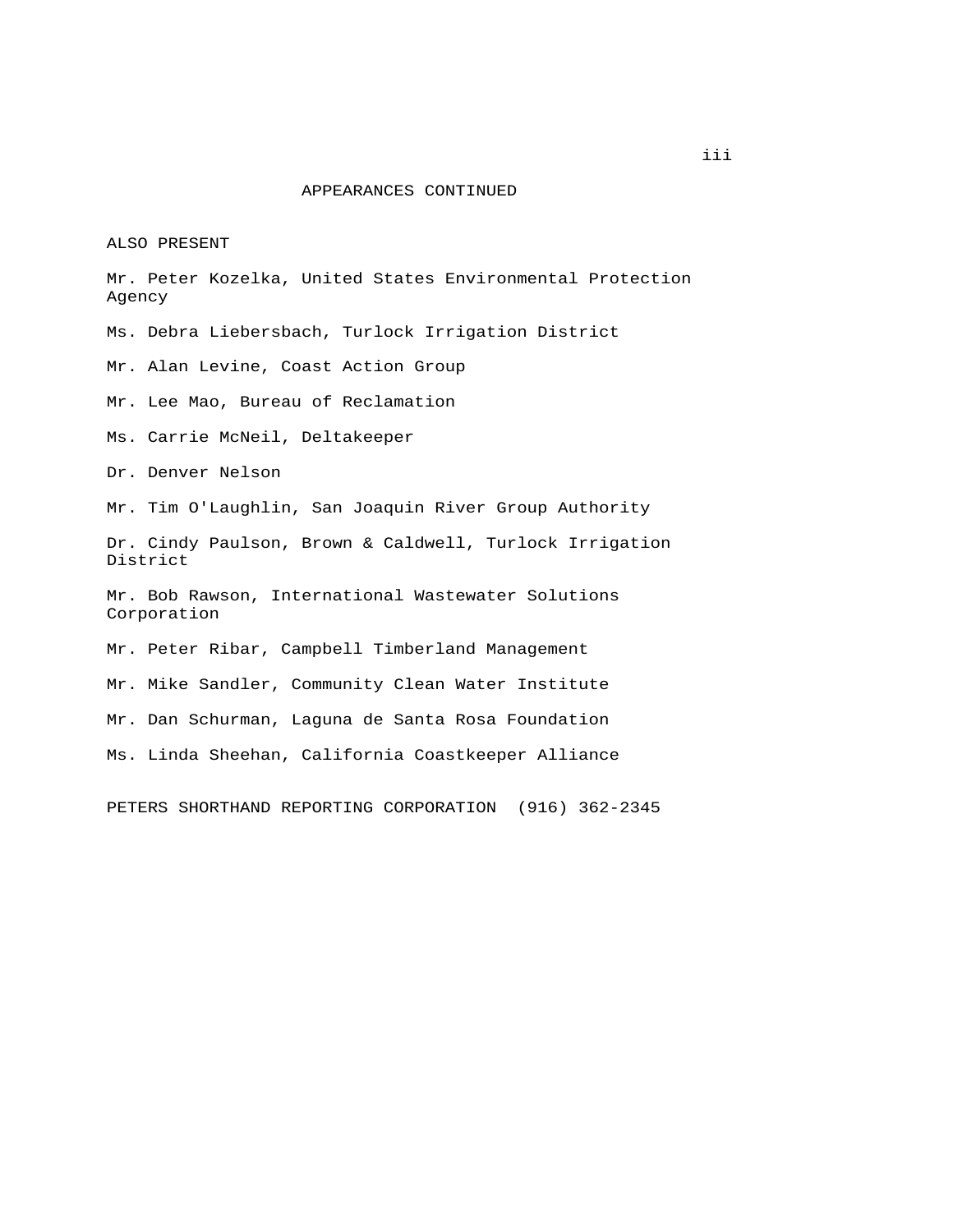# INDEX

|                                                            | PAGE         |
|------------------------------------------------------------|--------------|
| Opening remarks by Chairperson Doduc                       | $\mathbf{1}$ |
| Presentation by Water Resources Control Engineer<br>Musial | 3            |
| Mr. Gwynne                                                 | 7            |
| Mr. Johns                                                  | 8            |
| Mr. Schurman                                               | 12           |
| Assembly Member Evans                                      | 15           |
| Dr. Nelson                                                 | 18           |
| Ms. Adelman                                                | 28           |
| Mr. Sandler                                                | 34           |
| Mr. Levine                                                 | 41           |
| Mr. Rawson                                                 | 47           |
| Mr. Ribar                                                  | 50           |
| Ms. Elkins                                                 | 55           |
| Mr. Gwynne                                                 | 60           |
| Mr. Johns                                                  | 61           |
| Mr. Kozelka                                                | 65           |
| Mr. Curland                                                | 66           |
| Ms. Choksi                                                 | 70           |
| Ms. Sheehan                                                | 73           |
| Mr. Kozelka                                                | 81           |
| Mr. Karkoski                                               | 87           |
| Mr. O'Laughlin                                             | 94           |
| Mr. Herrick                                                | 109          |

PETERS SHORTHAND REPORTING CORPORATION (916) 362-2345

iv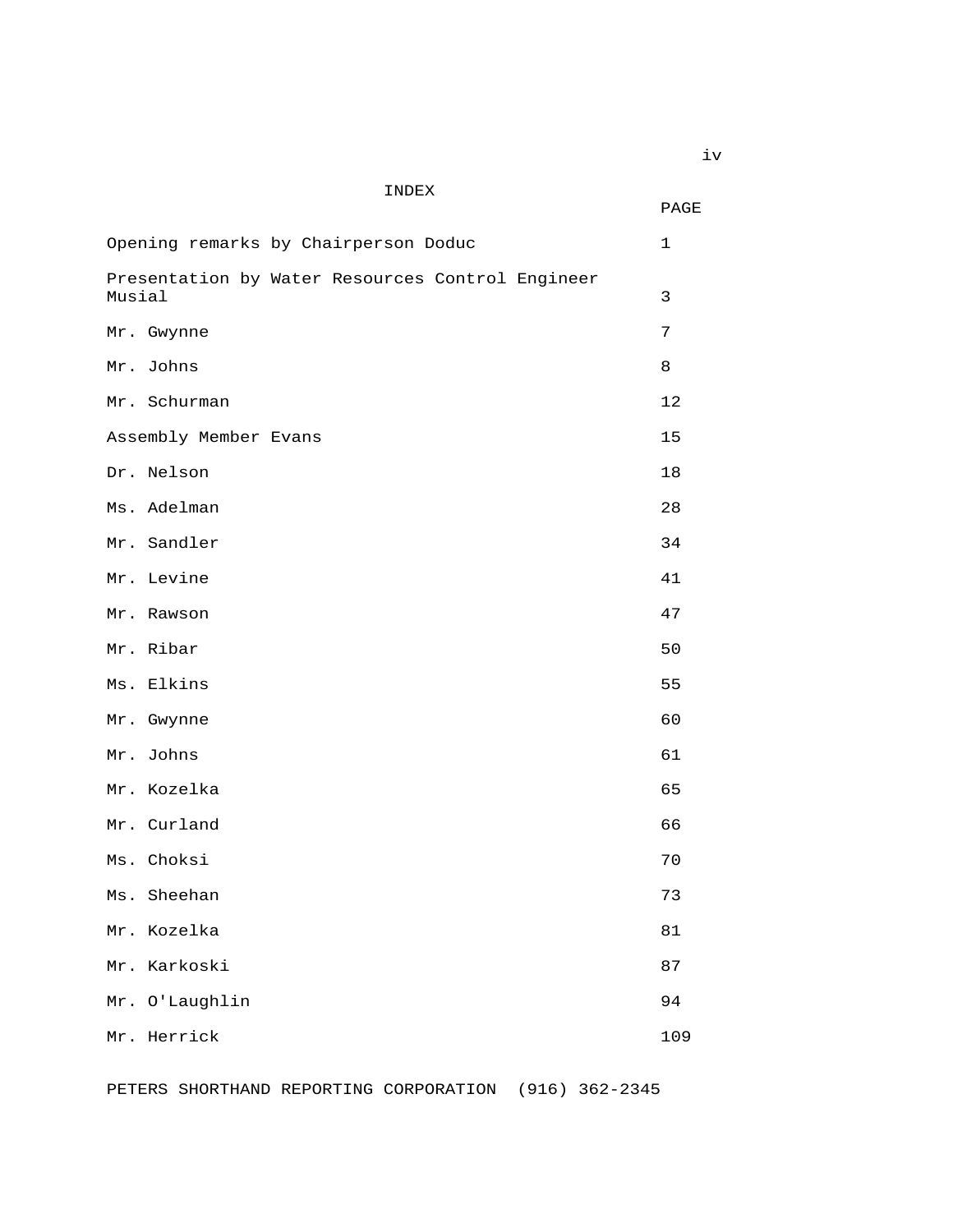|  | INDEX CONTINUED<br>___ |  |
|--|------------------------|--|
|  |                        |  |

PAGE

| Mr. Godwin             | 116 |
|------------------------|-----|
| Ms. Liebersbach        | 118 |
| Dr. Paulson            | 122 |
| Ms. Elkins             | 131 |
| Mr. Carey              | 134 |
| Mr. Mao                | 139 |
| Ms. McNeil             | 142 |
| Adjournment            | 143 |
| Reporter's Certificate | 145 |
|                        |     |

PETERS SHORTHAND REPORTING CORPORATION (916) 362-2345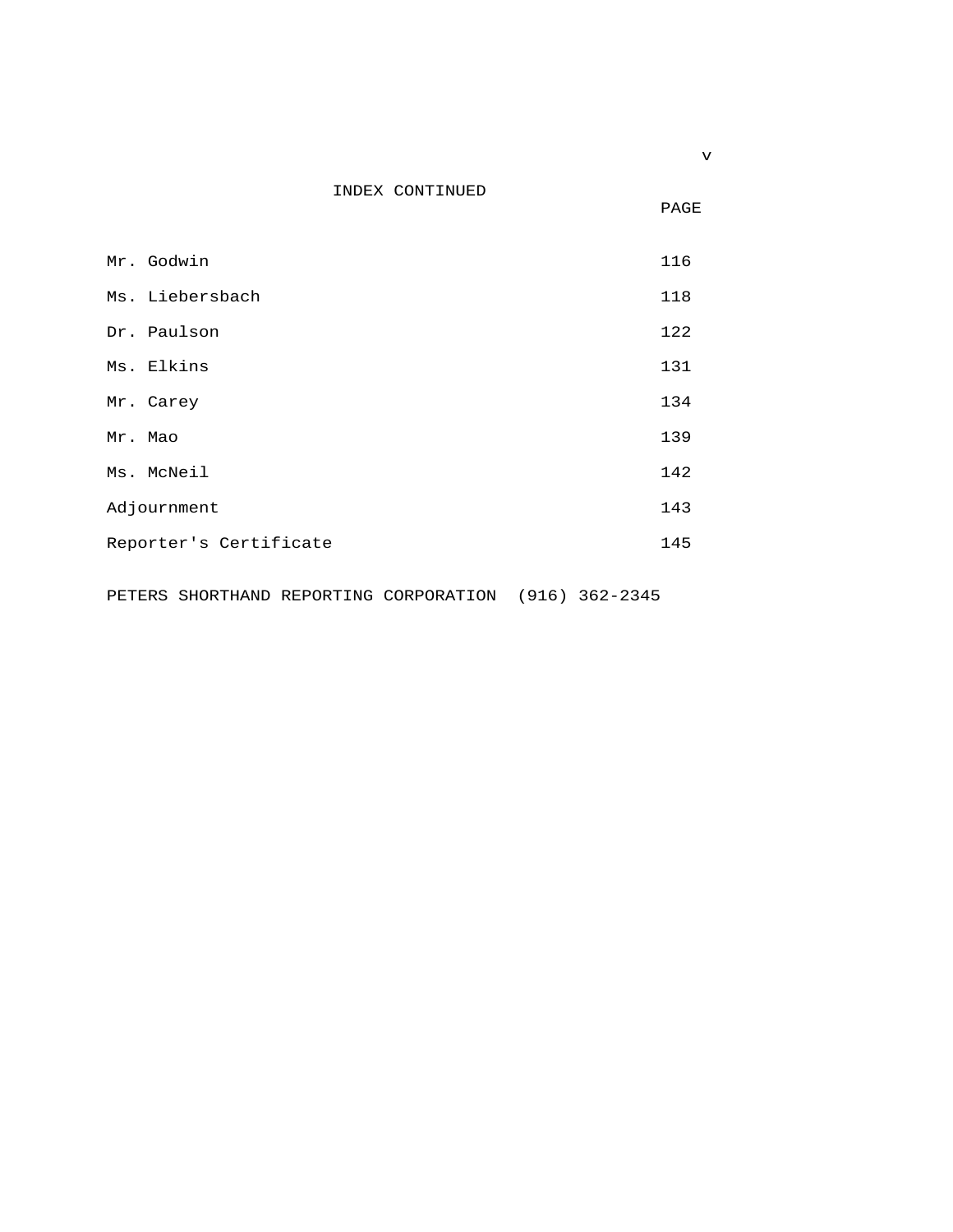1 PROCEEDINGS

 2 CHAIRPERSON DODUC: Good morning, everyone. 3 We're going to get started. This is the time and place 4 for our public workshop by the State Water Resources 5 Control Board, regarding the proposed 2006 update of the 6 federal Clean Water Act Section 303(d) list. This is the 7 first day of 2 days of workshops on this update. 8 The second workshop will be held on Thursday, 9 January 5th in Pasadena. The purpose of this workshop is 10 to solicit comments on the draft staff report entitled, 11 Revisions of the Clean Water Act Section 303(d) of the 12 Water Quality Limited Segments, dated September 2005. 13 I am Tam Doduc Chair of the State Water Board. I 14 would like to introduce staff primarily responsible for 15 the 303(d) list review and who will be assisting us in 16 this workshop. Craig J. Wilson, Fred LaCaro -- is Fred 17 here? 18 WATER RESOURCES CONTROL ENGINEER MUSIAL: He's 19 still downstairs. 20 CHAIRPERSON DODUC: Okay. Dorena Goding, Robert 21 Musial, Randy Yates. These are staff from the Division of 22 Water Quality. And from the Office of Chief Counsel 23 Steven Blum. 24 The order of procedure will be a brief staff

PETERS SHORTHAND REPORTING CORPORATION (916) 362-2345

25 presentation and then comments from interested parties.

 $\mathbf{1}$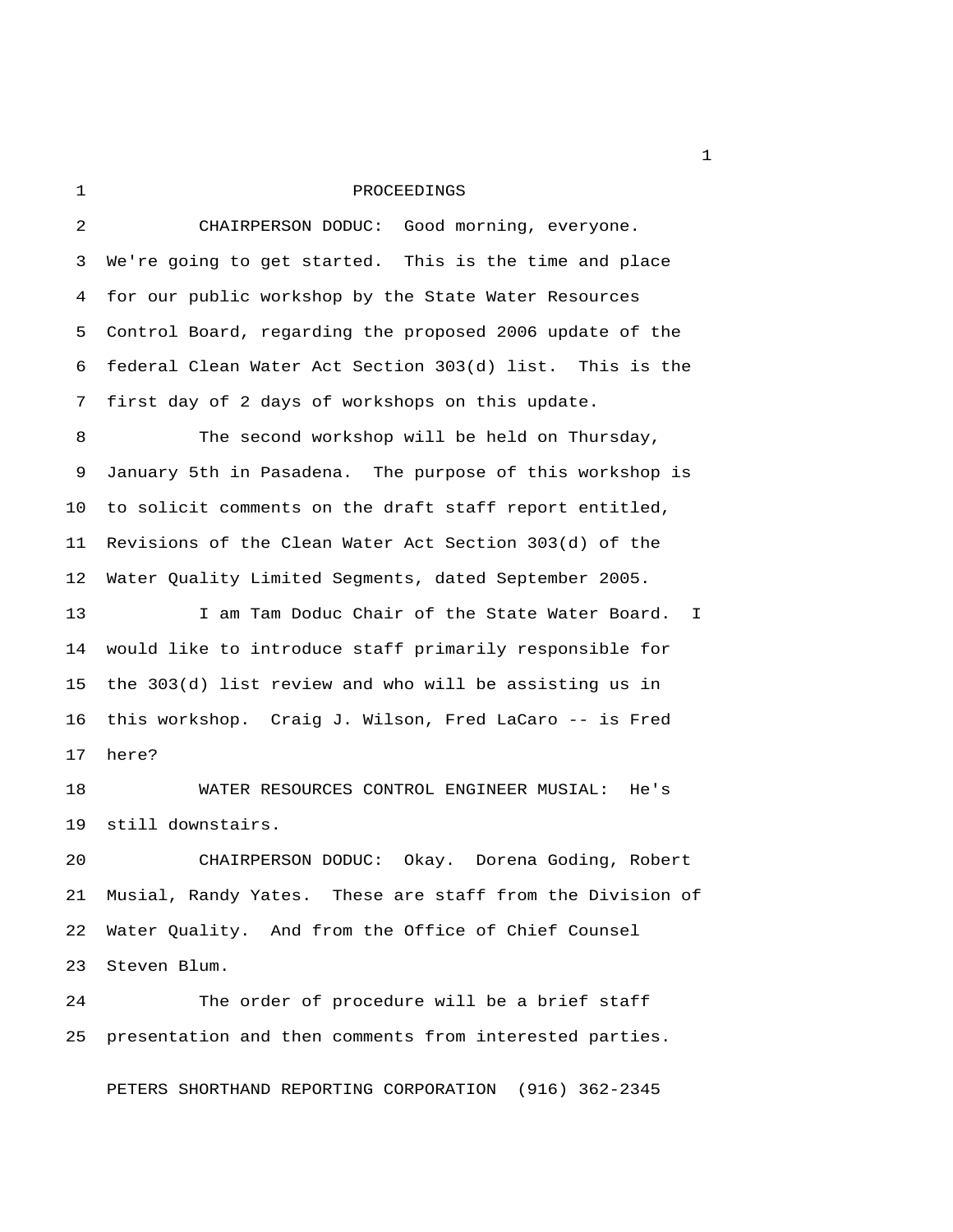1 Please be sure to indicate on the card -- blue cards are 2 available in the back -- which regions you wish to 3 address. If you have not yet filled out a card and would 4 like to speak, please fill one out and bring it up to the 5 staff.

 6 The workshop will not be conducted in accordance 7 with technical rules of evidence. We will accept comments 8 that are reasonably related to the 303(d) list review. 9 Written and oral comments are all part of our record. If 10 needed, staff and I may ask questions to clarify the 11 comments presented.

12 To expedite today's proceedings we may limit the 13 length of oral presentation. Judging from the number of 14 cards I have to date, I think we'll go ahead and not 15 impose a standard for now. But it will be very helpful if 16 you could summarize any written comments you've submitted. 17 And if a speaker before you has already addressed your 18 concerns, please just state your agreement and avoid 19 repeating the comment.

20 Today's workshop will focus on comments 21 pertaining to the North Coast Region, San Francisco Bay 22 Region, Central Coast Region, Central Valley Region, and 23 Lahontan Region. Comments will not be limited to these 24 regions, however, so feel free to discussion any aspect of 25 the proposed list.

PETERS SHORTHAND REPORTING CORPORATION (916) 362-2345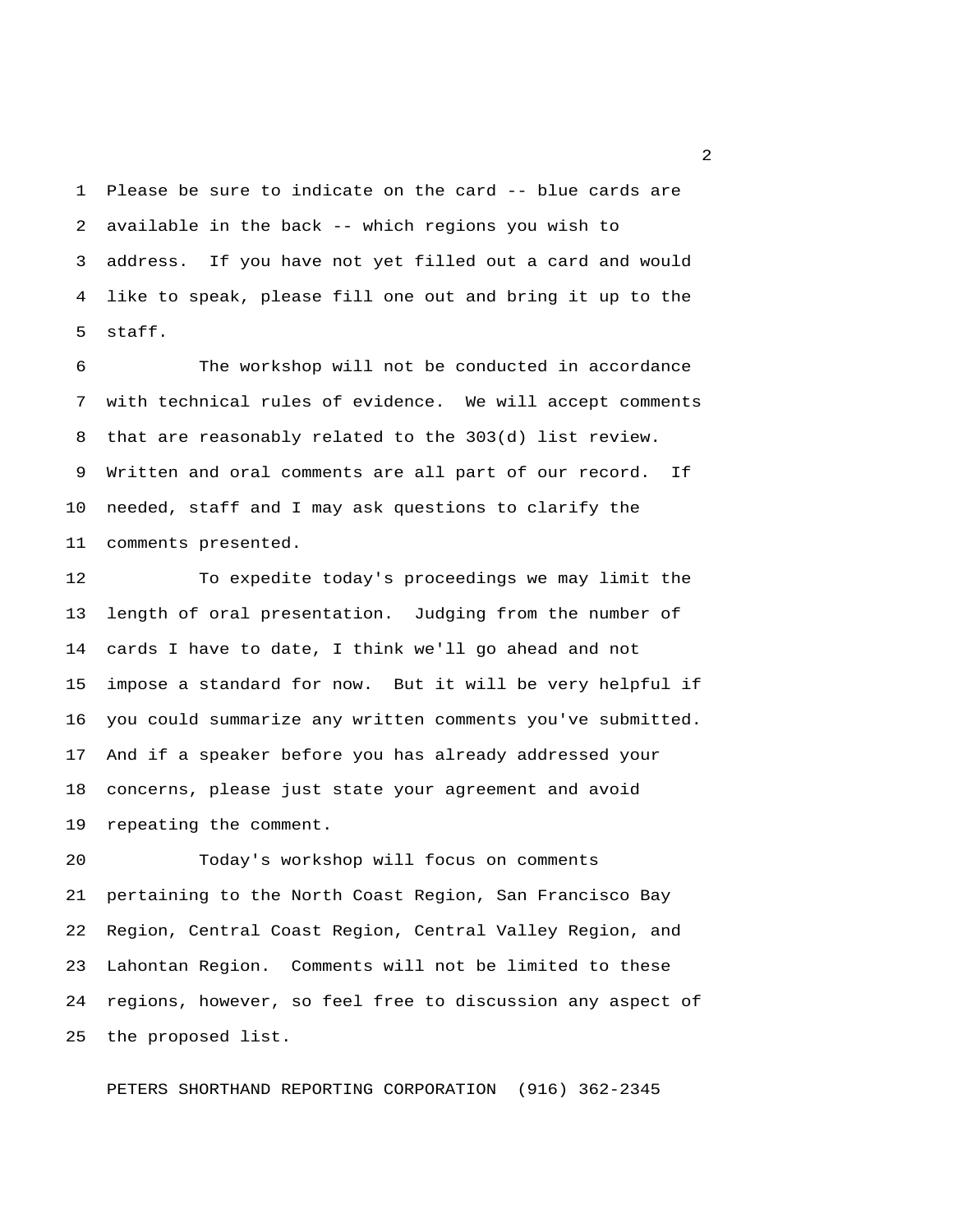1 The administrative record for this workshop will 2 remain open until January 17th, 2006. You may submit 3 written comments any time during this period. Following 4 the close of the record, the State Water Board will review 5 all comments. Written responses will be included in the 6 final staff report. Any substantive changes made as a 7 result of comments received will be made available to 8 interested parties before this Board considers the final 9 list for adoption.

10 With that, I will ask staff Robert Musial to make 11 the presentation.

12 WATER RESOURCES CONTROL ENGINEER MUSIAL: Good 13 morning and thank you, Chair Doduc.

14 My name is Robert Musial and I am a water 15 resource control engineer in the Water Quality Assessment 16 Unit. I would like to provide you with a brief overview 17 of the requirements of Section 303(d) of the Clean Water 18 Act and the developments since the last listing and a 19 summary of the methodology we used to develop the updated 20 list.

21 Now, the Clean Water Act Section 303(d) requires 22 States to identify waters that do not meet applicable 23 water quality standards after the application of 24 technology-based controls. This list is commonly referred 25 to as a 303(d) list or the list. The list must identify

PETERS SHORTHAND REPORTING CORPORATION (916) 362-2345

 $\overline{\mathbf{3}}$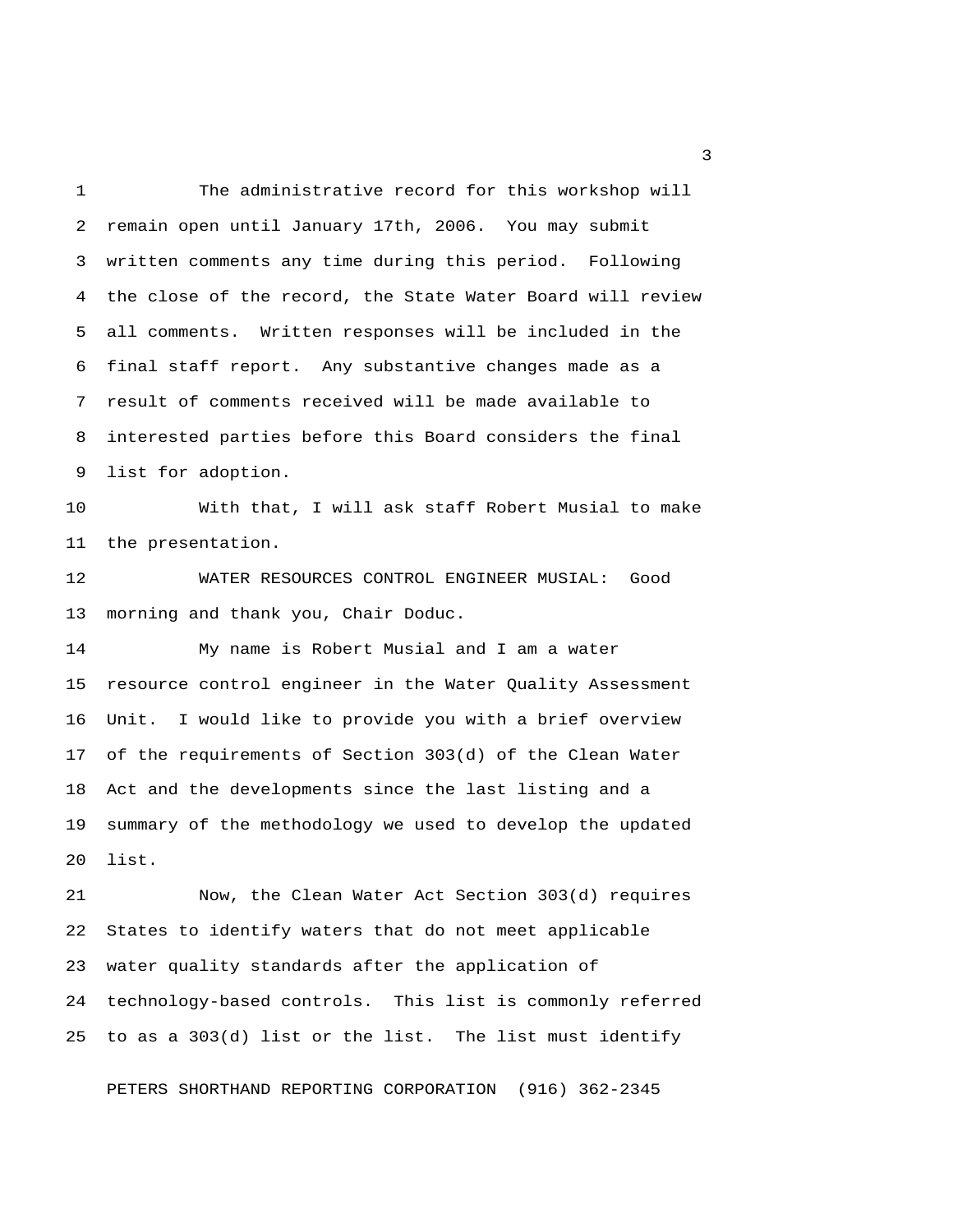1 each water body not meeting standards and specify the 2 pollutant that exceeds the standards.

 3 The list was last revised in 2003. A schedule 4 prioritizing total maximum daily load development must 5 accompany the list. A significant development since the 6 last list revision of 2003 is the Water Board's adoption 7 of apology -- excuse me, of a policy which, for one thing, 8 establishes listing requirements.

 9 On September 30th, 2004, the Water Board adopted 10 the water quality control policy for developing 11 California's Clean Water Act Section 303(d) list. The 12 listing policy identifies the process by which the Water 13 Boards will comply with the listing requirements of Clean 14 Water Act Section 303(d).

15 The policy became effective in December 2004. 16 The objective of the policy is to establish a standardized 17 approach for developing California's list with the overall 18 goal of achieving water quality standards and maintaining 19 beneficial uses in all of California's surface waters.

20 The policy outlines a weight-of-evidence approach 21 that provides the decision rules for different kinds of 22 data, an approach for analyzing data statistically and 23 requirements for data quality, data quantity and 24 administration of the listing process.

25 The policy requires that all waters that do not

PETERS SHORTHAND REPORTING CORPORATION (916) 362-2345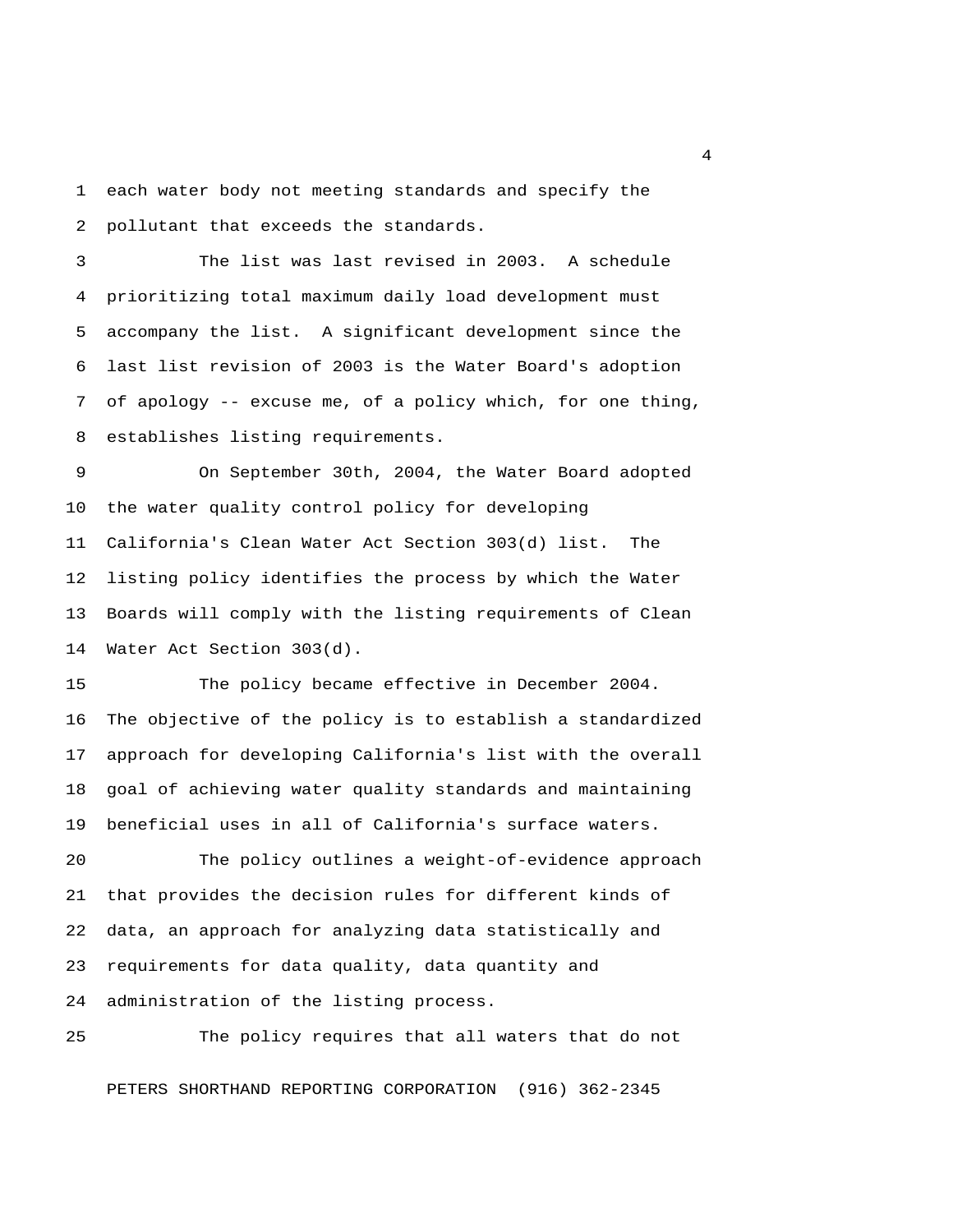1 meet water quality standards be placed on the list. There 2 are 2 categories -- excuse me, two categ -- tongue tied. 3 There are 2 categories of the list and they are number 1, 4 waters still requiring a TMDL; and 2, waters where the 5 water quality limited segment is being addressed.

 6 In order to develop the proposed list, the Water 7 Board solicited, assembled and considered all readily 8 available data and information. A public solicitation of 9 data and information began in April 2004 and concluded in 10 June of 2004.

11 All data and information that became readily 12 available to Water Board staff -- in this case staff -- 13 were made part of the administrative record and considered 14 in the development of the proposed list. The data 15 received generally covered the period of 2001 to early 16 2004. Some data were submitted that addressed pre-2002 17 listings.

18 Data through March 2005 from the surface water 19 ambient monitoring program were included in the record. A 20 staff report was developed which, among other things, 21 contains the additions, deletions and changes to the 2002 22 list. Staff reassessed the priorities established in the 23 2002 list. Based on budgeted resources currently 24 available and the factors presented in Section 5 of the 25 listing policy, staff recommended the schedules for

PETERS SHORTHAND REPORTING CORPORATION (916) 362-2345

 $\sim$  5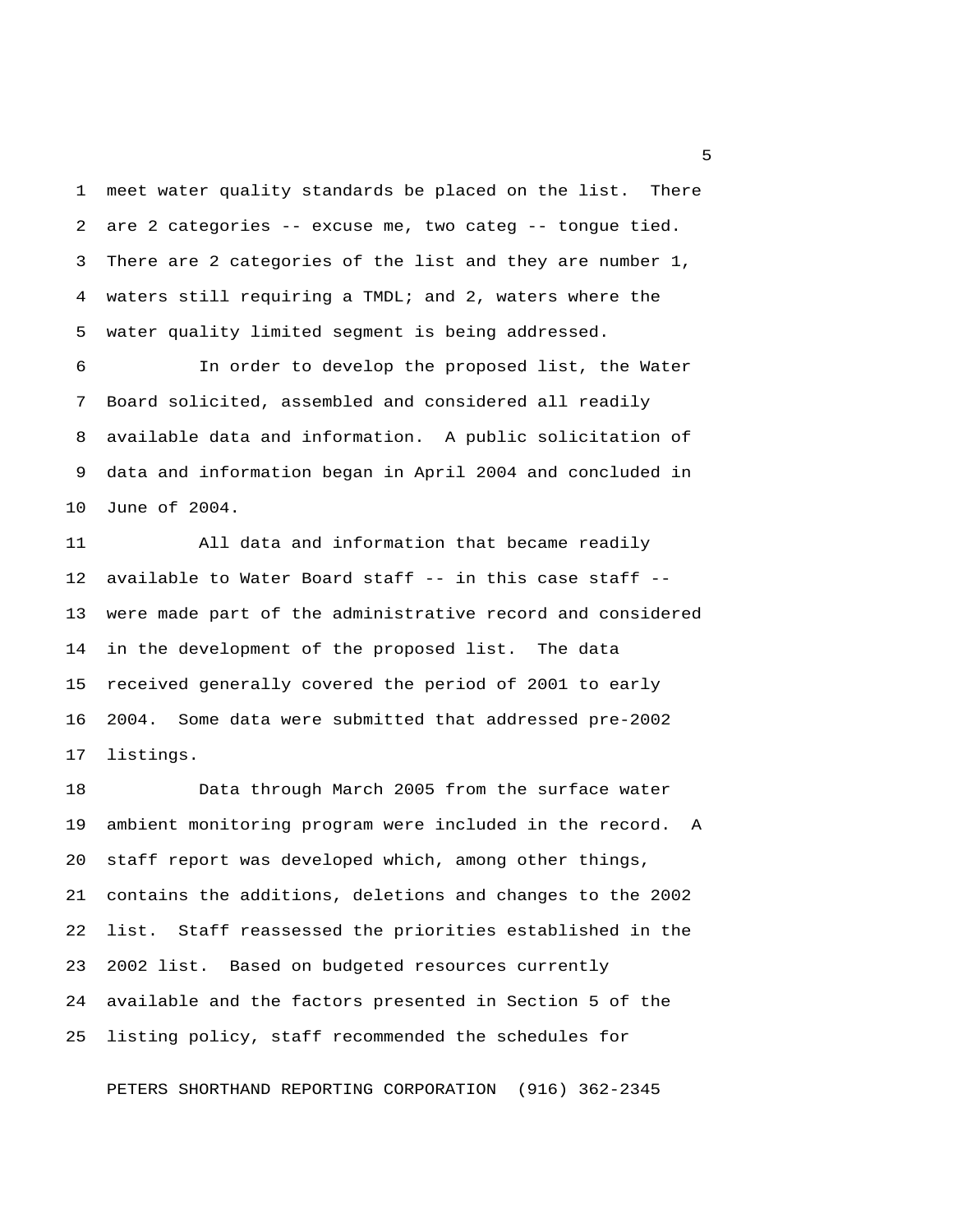1 completion of TMDLs in Table 9 of the staff report.

 2 All other waters not presented in Table 9 are 3 recommended for completion by 2019. The 2002 list has 4 1,883 water-body pollutant combinations. The 5 recommendations presented in Table 5 of volume 1 of the 6 staff report would increase by 287 the water-body 7 pollutant combinations.

 8 I will conclude by saying that we are looking 9 forward to the comments we will be receiving today. And I 10 would like to add that the comment period for the proposed 11 list has been extended to January 17th in order to allow 12 more time for the public review -- for the public to 13 review the list and associated documents.

14 If you have any questions at this time or at this 15 point, Mr. Craig Wilson and I would be happy to address 16 them.

17 Thank you very much.

18 CHAIRPERSON DODUC: Thank you.

19 The numbers of cards are increasing. With that, 20 we'll begin with comments on Region 1, the North Coast 21 Regional Water Board starting with Bruce from the North 22 Coast Regional Water Board. Could you please identify 23 yourself for the court reporter.

24 MR. GWYNNE: Yes. Good morning, Chair Doduc. 25 I'm Bruce Gwynne from the North Coast Regional Water

PETERS SHORTHAND REPORTING CORPORATION (916) 362-2345

 $6<sup>6</sup>$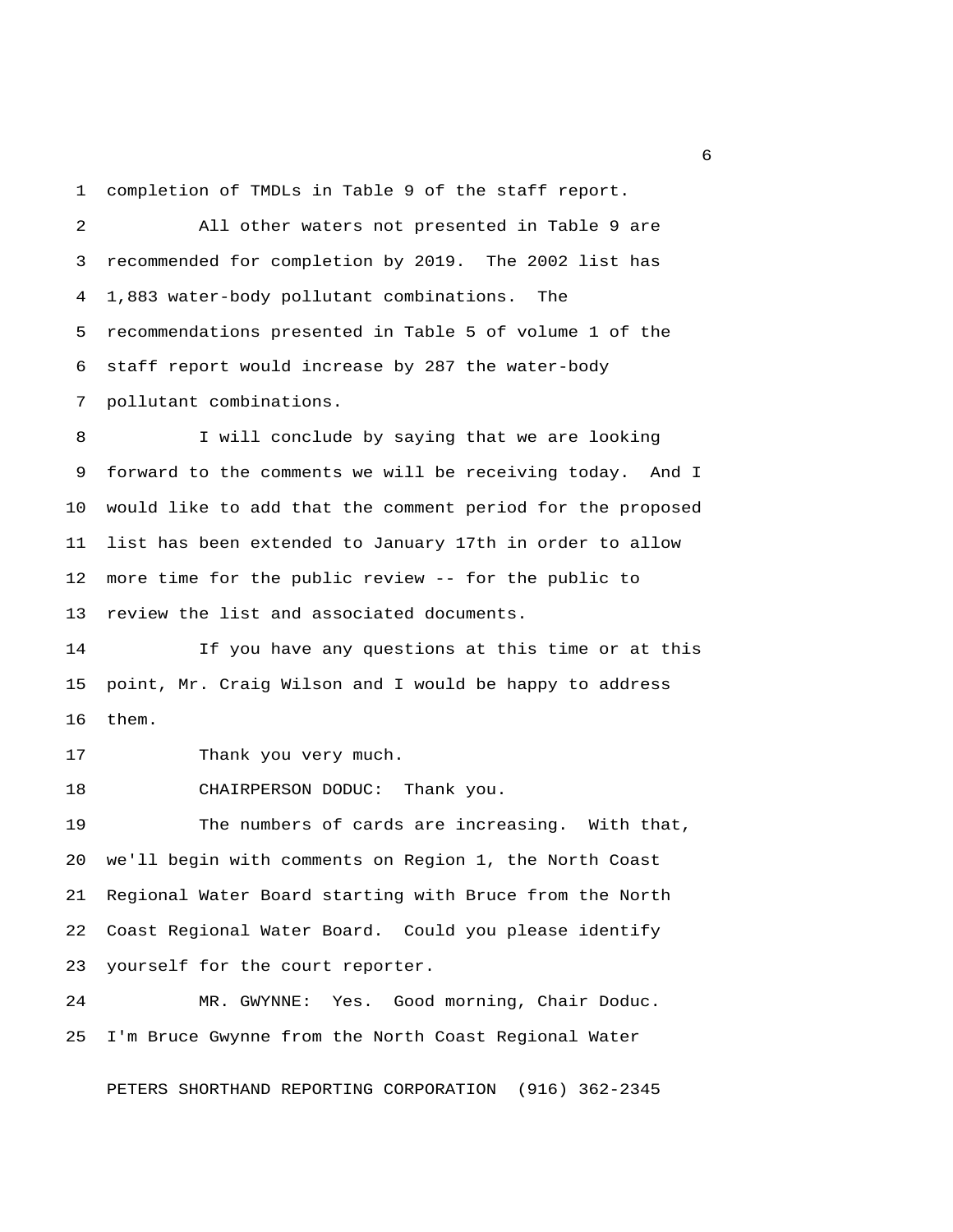1 Board. And I am representing the staff. I imagine you're 2 in receipt of the letter from our executive officer to the 3 State Board. We have no further information to submit 4 today. I've been sent here to make sure you have an 5 informed person who's familiar with the watersheds of the 6 North Coast Region available should you need any 7 clarification either on our memo or on the issues that 8 come up before you today. 9 I've worked for the North Coast Region since 10 1991. I have helped the State since that time in their 11 compliance with Sections 305(b), 303(d) and 303(e) of the 12 Clean Water Act. And in addition between 1991 and 1998, I 13 administered all of the region-wide monitoring programs 14 for the north coast region. 15 Thank you. 16 CHAIRPERSON DODUC: Thank you. 17 Linda Sheehan. 18 Ms. Sheehan, you had identified you wanted to 19 address all regions. Did you want to do it individually 20 or all at once? 21 MS. SHEEHAN: No, I can wait and do it later, 22 towards the end. 23 CHAIRPERSON DODUC: Okay. 24 Mr. Craig Johns. 25 MR. JOHNS: I guess that doesn't go up any PETERS SHORTHAND REPORTING CORPORATION (916) 362-2345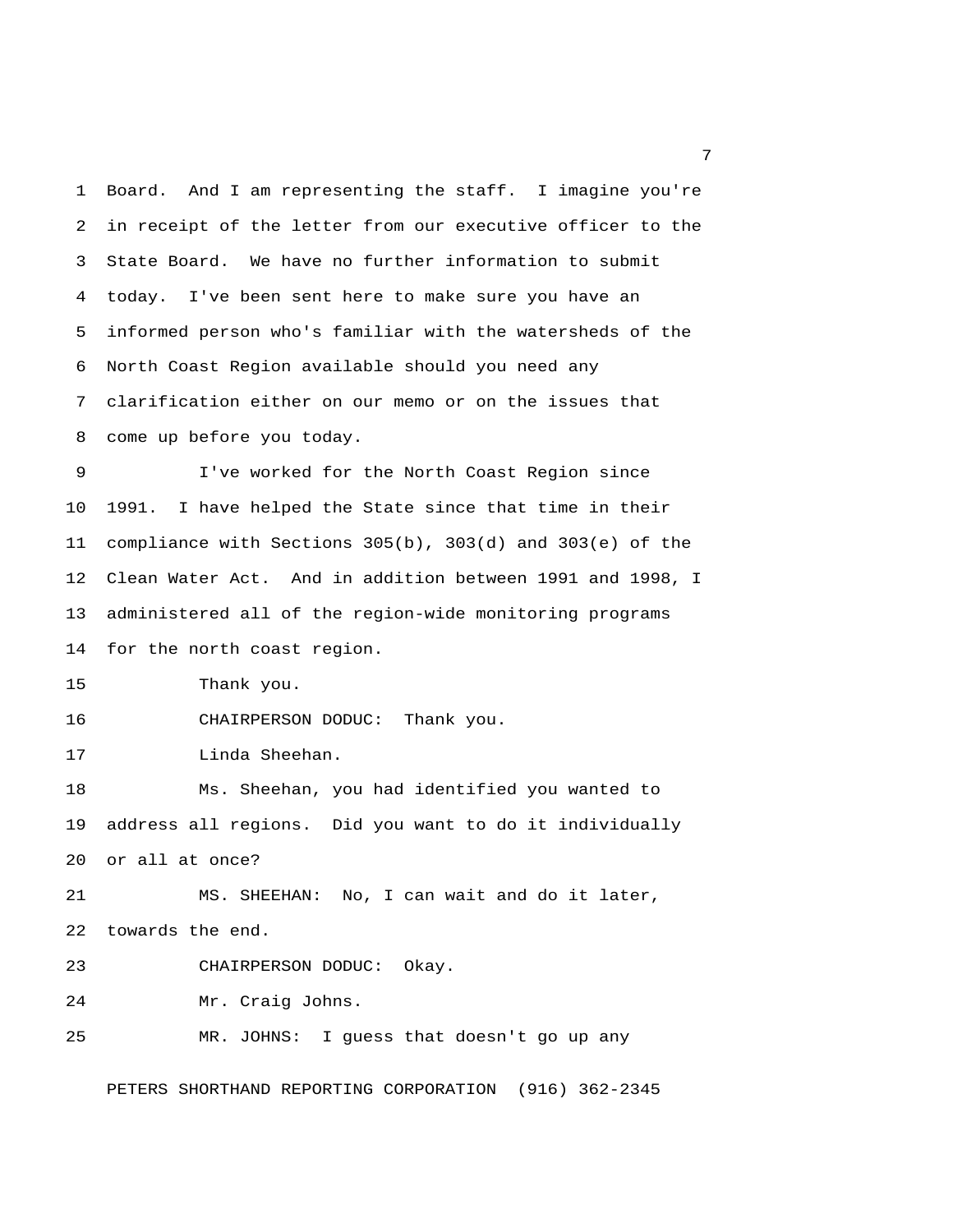1 further now.

 2 Good morning, Madam Chair. My name is Craig 3 Johns. I'm here on behalf of the City of Santa Rosa 4 today. First, we'd like to thank staff and particularly 5 Craig Wilson for their tireless efforts on what is a very 6 comprehensive and exhaustive review of the existing list, 7 and no doubt substantial data that went into their 8 decisions on both sides of listing and delisting 9 recommendations.

10 Santa Rosa has 3 points of disagreement with the 11 staff's recommendations, one request for clarification and 12 one major point of agreement with the recommendations that 13 your staff had provided.

14 The first one has to do with Santa Rosa Creek and 15 the specific conductance listing. The listing for Santa 16 Rosa Creek for connectivity was based on exceedance of the 17 basin plan. However, the basin plan connectivity 18 objectives for the Russian River Hydrological unit are for 19 a upper and lower main stem Russian River.

20 The objective applied to Santa Rosa Creek for the 21 upper Russian River in the footnote to the basin plan says 22 that the Russian River main stem river upstream of its 23 confluence with the Laguna de Santa Rosa as far as its 24 designation. Santa Rosa Creek is not tributary to the 25 Russian River upstream to which this objective applies,

PETERS SHORTHAND REPORTING CORPORATION (916) 362-2345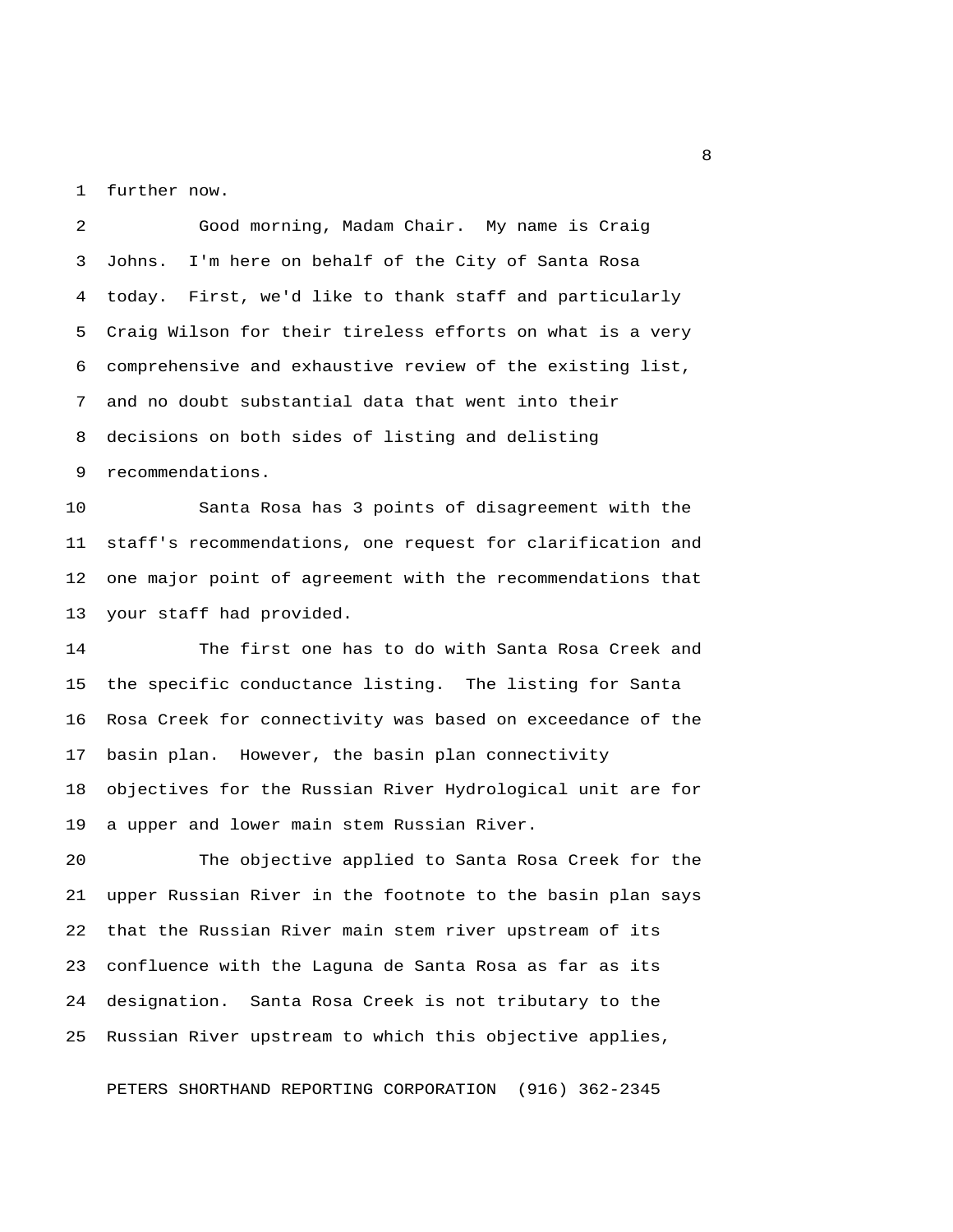1 and therefore this objective cannot and should not be used 2 for a basis of including Santa Rosa Creek on the 303(d) 3 list for connectivity.

 4 The second point of disagreement is for the 5 Russian River Guerneville hydrological sub-area pH 6 listing. The fact sheet states that the focus of the 7 listing should be on Pocket Canyon Creek, because that's 8 where the sampling was limited, because Pocket Creek is a 9 tributary to the Lower Russian River within the greater 10 Guerneville HSA.

11 However, the listing that's been proposed by 12 staff is for the entire Guerneville HSA. The State Board 13 staff recommendations and fact sheet provide no evidence 14 that other waterbodies in the Guerneville HSA, including 15 the Russian River, are pH impaired. Therefore, if the 16 State Board wishes to list, they should limit the listing 17 to Pocket Canyon Creek only for pH, and not the entire 18 Guerneville HSA.

19 Lastly, on the Laguna de Santa Rosa mercury 20 listing, Santa Rosa disagrees with the staff 21 recommendation here because the listing is based on 22 screening values that were developed by Brodberg and 23 Pollock ultimately used by OEHHA, which we believe are 24 inappropriate for this particular listing.

25 In their report, Brodberg and Pollock state

PETERS SHORTHAND REPORTING CORPORATION (916) 362-2345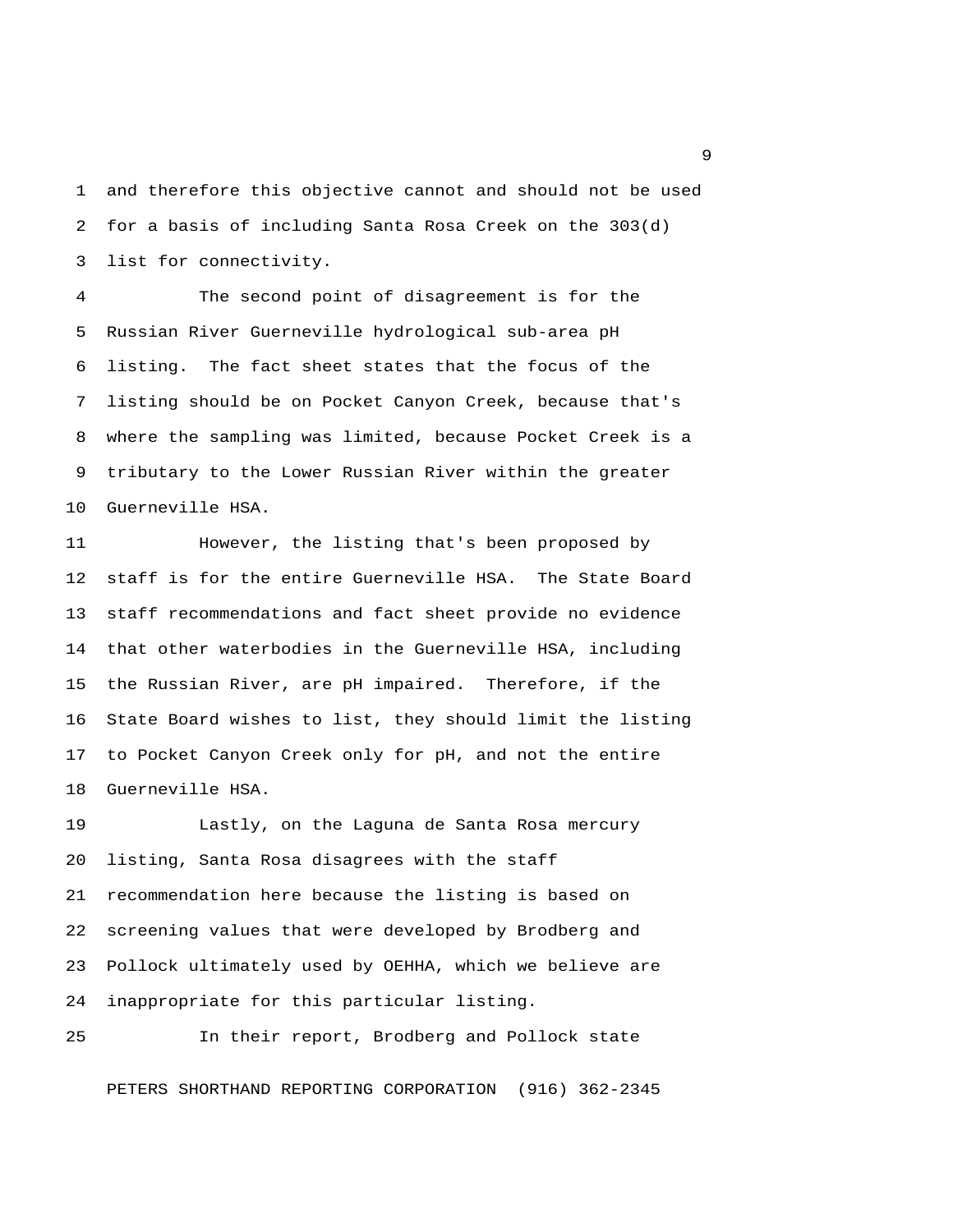1 specifically that the screening value approach is 2 recommended simply to identify chemicals of contaminants 3 in fish at concentrations which may require additional 4 review and study. However, the screening values are not 5 intended to be levels at which consumption advisories 6 should be issued.

 7 Furthermore, Brodberg & Pollock note that the 8 U.S. EPA screening value for mercury is actually .6 ppm, 9 which is double the screening value used by staff in this 10 particular recommendation of .3.

11 When you look at the data for this particular 12 water segment, only one value in the Laguna exceeds the 13 U.S. EPA screening criteria, and this one exceedance does 14 not meet the listing policy minimum requirements. 15 Therefore, it should not be listed at this time for 16 mercury exceedance.

17 Our request for clarification goes to how some of 18 the specific waterbodies and segments and hydrological 19 units are referred to. Only in Region 1 the State Board 20 staff recommendations and fact sheets state the 21 hydrological area, hydrological unit and hydrological 22 sub-area as appropriate for individual waterbodies.

23 For example, the mercury listing that I just 24 mentioned for the Laguna has Russian River hydrological 25 unit, middle Russian River hydrological area Laguna de

PETERS SHORTHAND REPORTING CORPORATION (916) 362-2345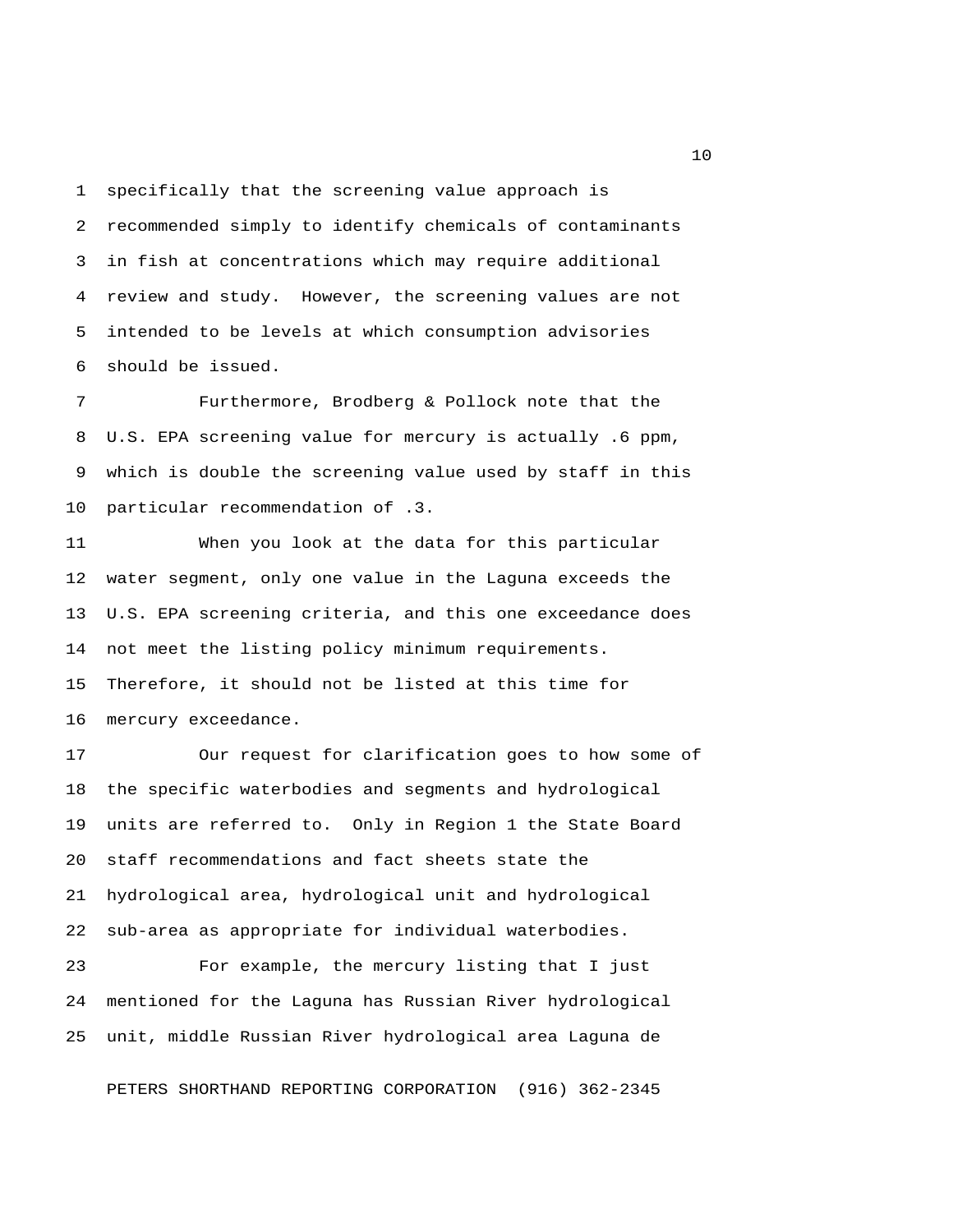1 Santa Rosa under the water segment in Table 6. For all 2 other regions, based on our review, only the specific 3 waterbody is listed. This leads to 2 possible 4 interpretations for Region 1 recommendations, which should 5 be clarified to avoid ambiguity in the future.

 6 One is that only the specific waterbody is 7 recommended for listing, or 2 the waterbody and its HA and 8 HU are recommended for listing. We would ask the staff 9 clarify exactly what the intent is.

10 Finally, our major point of agreement is the 11 staff's recommendation to delist the Laguna de Santa Rosa 12 for nitrogen and phosphorus. As a point of just minor 13 background, the State Board recommended at the last 14 listing to actually delist the Santa -- Laguna for 15 nitrogen and phosphorus. This decision was ultimately 16 overturned by U.S. EPA for reasons which the City does not 17 agree with, and which ultimately your staff has gone back 18 and reviewed and ultimately decided that their original 19 recommendation in the decision by this Board a couple of 20 years ago was correct and has decided to recommend to you 21 to delist again the Santa -- Laguna for nitrogen and 22 phosphorus.

23 We do believe that the fact sheets should reflect 24 more of the basis for staff's recommendation and decisions 25 so that when this issue is finally submitted to EPA for

PETERS SHORTHAND REPORTING CORPORATION (916) 362-2345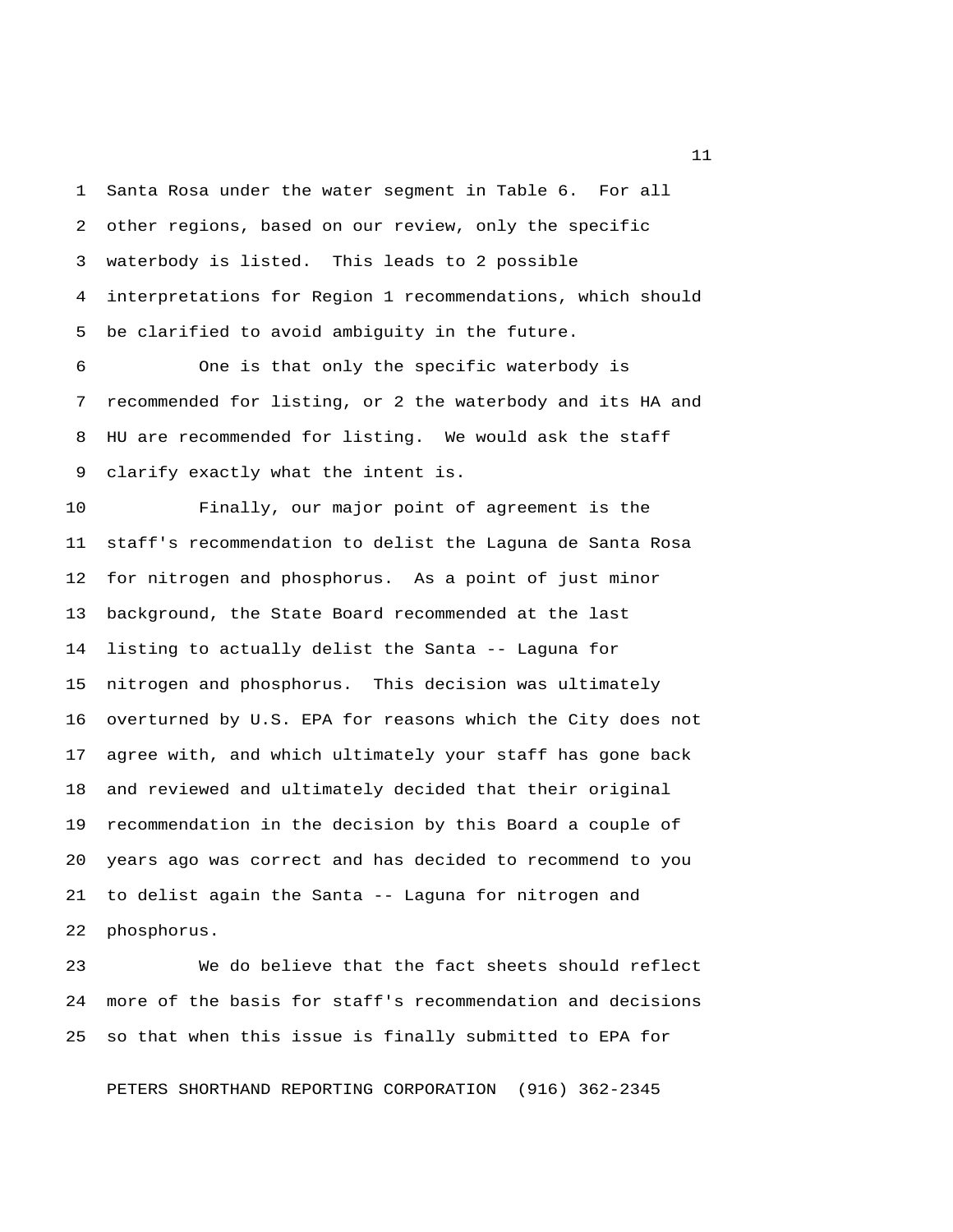1 their consideration they'll be more in the record. We 2 will be submitting further information on the technical -- 3 specific technical issues which we think would help 4 bolster the record.

5 And with that, I thank you very much.

6 CHAIRPERSON DODUC: Thank you, Mr. Johns.

7 Any clarifying questions?

8 Mr. Dan Schurman.

 9 MR. SCHURMAN: Good morning. My name is Dan 10 Schurman. I'm the executive director of the Laguna de 11 Santa Rosa Foundation. I'm joined here today by Dr. Anna 12 Sears our Research Director. Laguna Foundation is a 13 nonprofit organization founded in 1989 that organizes and 14 manages restoration planning, research and implementation 15 projects in and around the Laguna de Santa Rosa.

16 Most recently the Foundation has been leading 17 local efforts to control invasive Ludwigia in the Laguna. 18 This weed has spread very quickly through the Laguna's 19 shallow waterways creating broad concerns for public 20 health, environmental integrity and flood control. Dense 21 growth of Ludwigia provide protective habitat for mosquito 22 vectors of West Nile Virus filling in wetlands and 23 displacing native vegetation.

24 We are currently coordinating a massive publicly 25 funded program to address the worst impacts of this

PETERS SHORTHAND REPORTING CORPORATION (916) 362-2345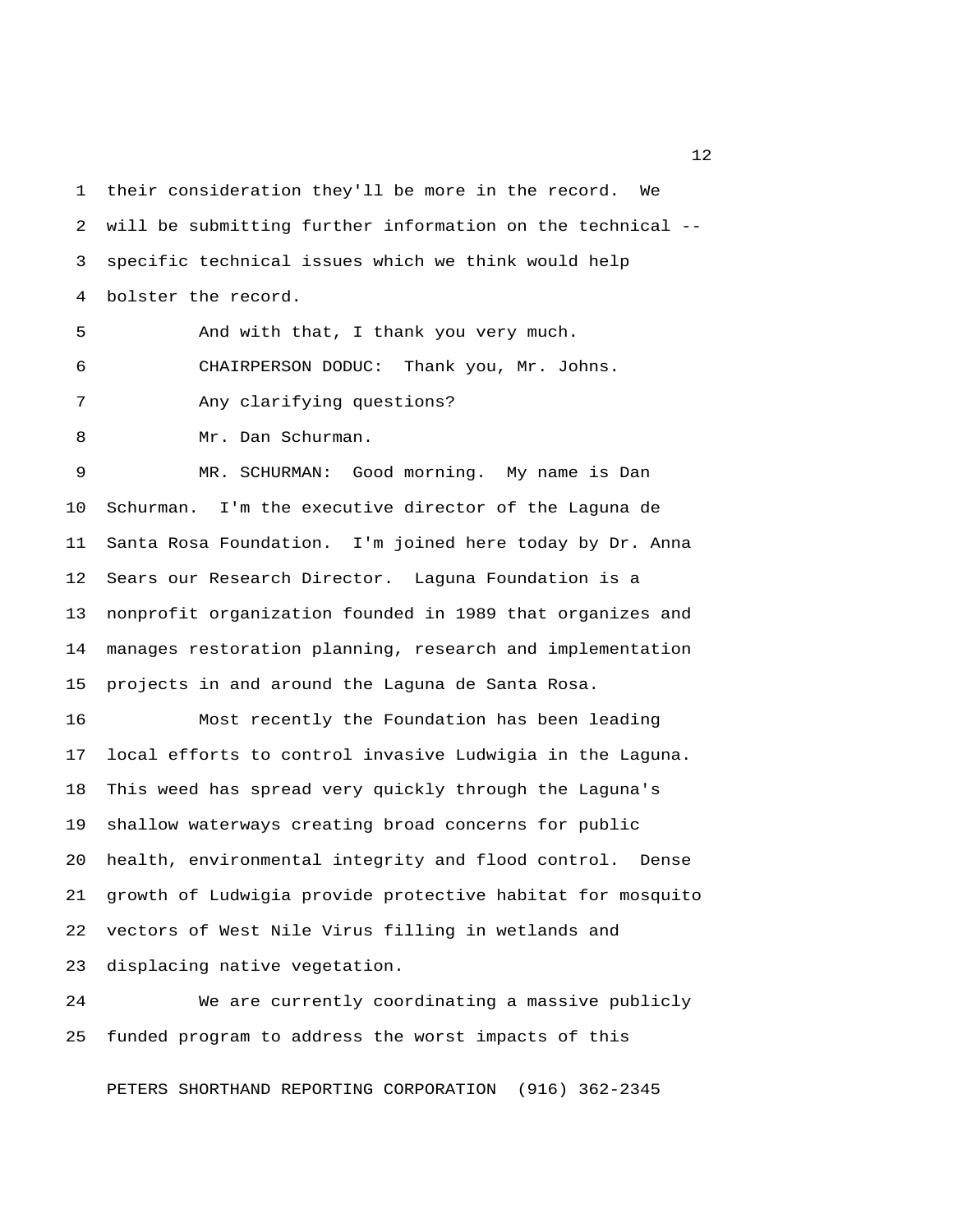1 infestation. In July and August of this year, more than 2 100 acres of channel and floodplain were treated with 3 herbicides and 4,500 tons of plant material were removed 4 from the system.

 5 Ludwigia research and control has already cost 6 more than \$900,000 and has been the subject of more than 7 75 news stories in the local press. Considering the 8 magnitude of Ludwigia's impacts, control costs and public 9 concerns, Ludwigia is arguably the worst environmental 10 nuisance in Sonoma county. Biologists working on this 11 system consider it highly unlikely that Ludwigia could 12 grow at the observed rate and magnitude without the 13 bio-stimulatory effects of excessive nitrogen and 14 phosphorus levels found in the Laguna.

15 The current regulatory standard for impairment is 16 based on the presence of a bio-stimulatory effect leading 17 to an environmental nuisance. We believe that the current 18 Ludwigia conditions clearly violate this standard.

19 For this reason we request that the State Water 20 Resources Control Board maintain the current 303(d) 21 listing for nitrogen and phosphorus impairment in the 22 Laguna and allow the Laguna's nutrient TMDL to go forward. 23 We believe that removing the listing will undermine 24 long-term Ludwigia control efforts and lead to further 25 environmental degradation, health risks and public

PETERS SHORTHAND REPORTING CORPORATION (916) 362-2345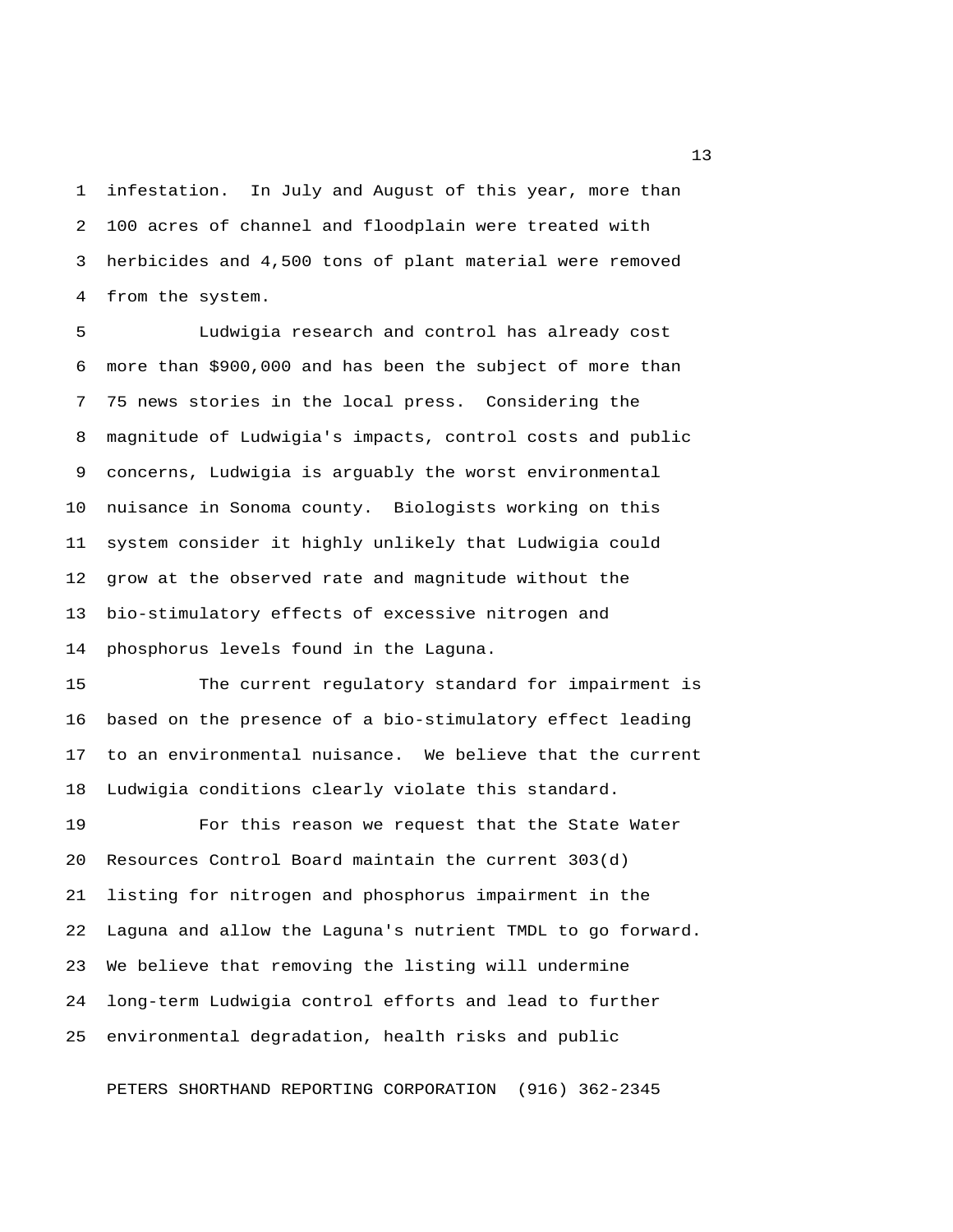1 expense.

 2 There's a long history of contention and finger 3 pointing over water quality impairments in the Laguna and 4 wide recognition that excess nutrients pose a great 5 challenge for Laguna restoration. The TMDL process 6 provides an unbiased assessment of pollution in the 7 watershed and leads to the development of science-based 8 regulations, policy and management recommendations to 9 restore water quality.

10 Without such an official comprehensive and 11 even-handed water quality analysis, it will be difficult 12 if not impossible to move beyond acrimony to identify the 13 most important sources of impairments and fine practical 14 solutions.

15 Maintaining the 302(d) listing of nitrogen and 16 phosphorus will permit this essential data-gathering 17 effort to proceed as scheduled.

18 Finally, public education is at the heart of most 19 efforts to improve water quality, and we believe that the 20 proposed delisting sends the wrong message to the citizens 21 of Sonoma county. Even the news that a delisting had been 22 proposed, caused many citizens to remark to us how 23 wonderful it is that the Laguna's nitrogen and phosphorus 24 problems had been solved, when this is plainly not the 25 case.

PETERS SHORTHAND REPORTING CORPORATION (916) 362-2345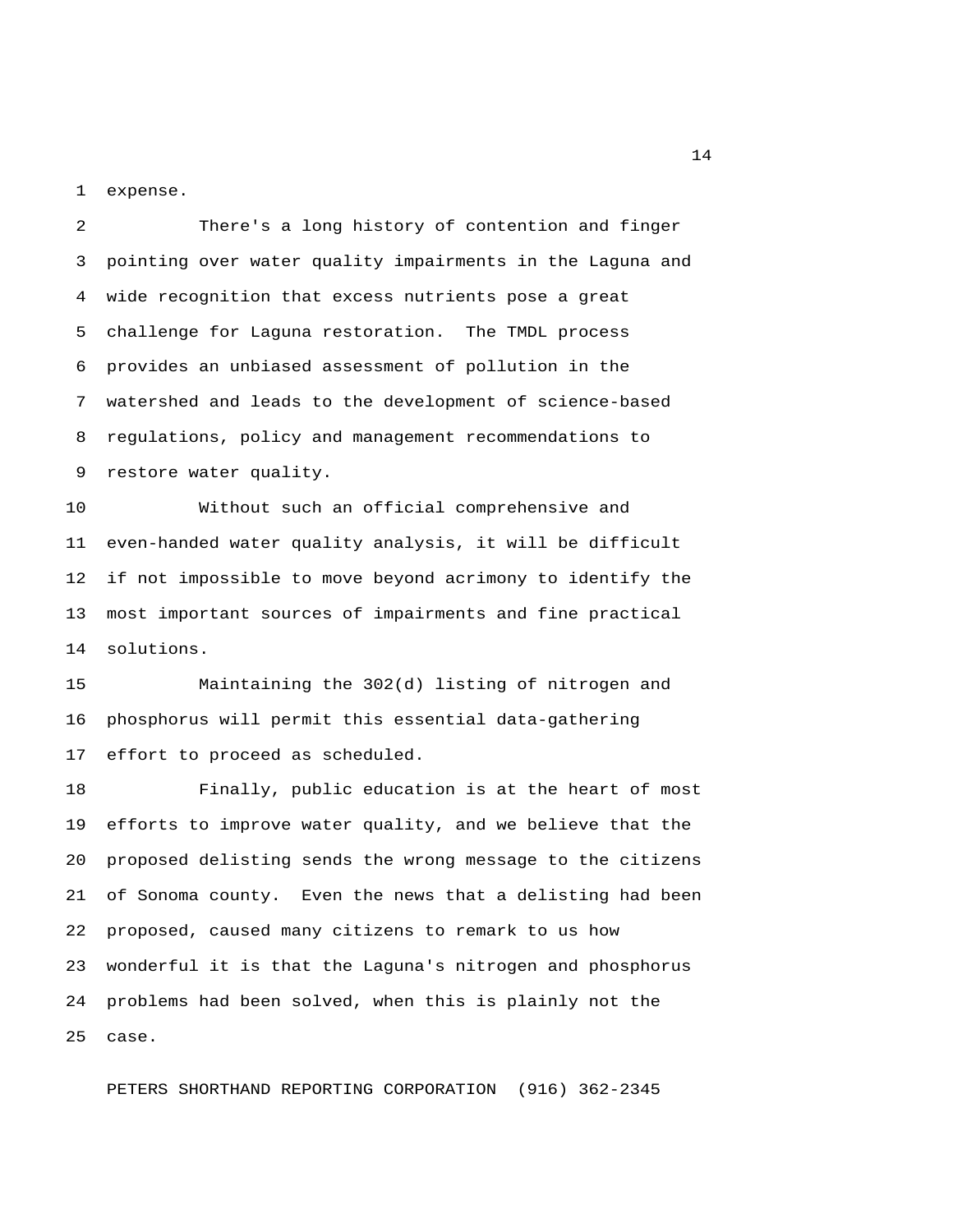1 To raise public awareness and a sense of 2 individual commitment and responsibility among Sonoma 3 county residents requires clear and frank communication 4 about the nature and extent of the Laguna's water quality 5 impairments.

 6 Rather than delisting the Laguna for nutrients, 7 we ask that the State Board use its influence to 8 fast-track a nutrient TMDL for the Laguna. This fair and 9 firm base of data will finally allow the community to move 10 forward with restoring the Laguna to health.

11 Thank you.

12 CHAIRPERSON DODUC: Thank you, Mr. Schurman. At 13 this time, I'd like to welcome the Honorable Noreen Evans, 14 Assembly member from the 7th District. Thank you for 15 being here with us today.

16 ASSEMBLY MEMBER EVANS: Thank you very much for 17 allowing me this opportunity to speak to you.

18 I am here to address the September 2005 proposals 19 to delist the Laguna de Santa Rosa as a nitrogen and 20 phosphorus impaired waterway under Section 303. And I 21 wrote the Board a letter a couple of weeks ago. I've 22 spent most of my political career being involved in 23 restoration projects for local waterways, and that 24 includes the Laguna de Santa Rosa and the Santa Rosa 25 Creek, which flows into the Laguna.

PETERS SHORTHAND REPORTING CORPORATION (916) 362-2345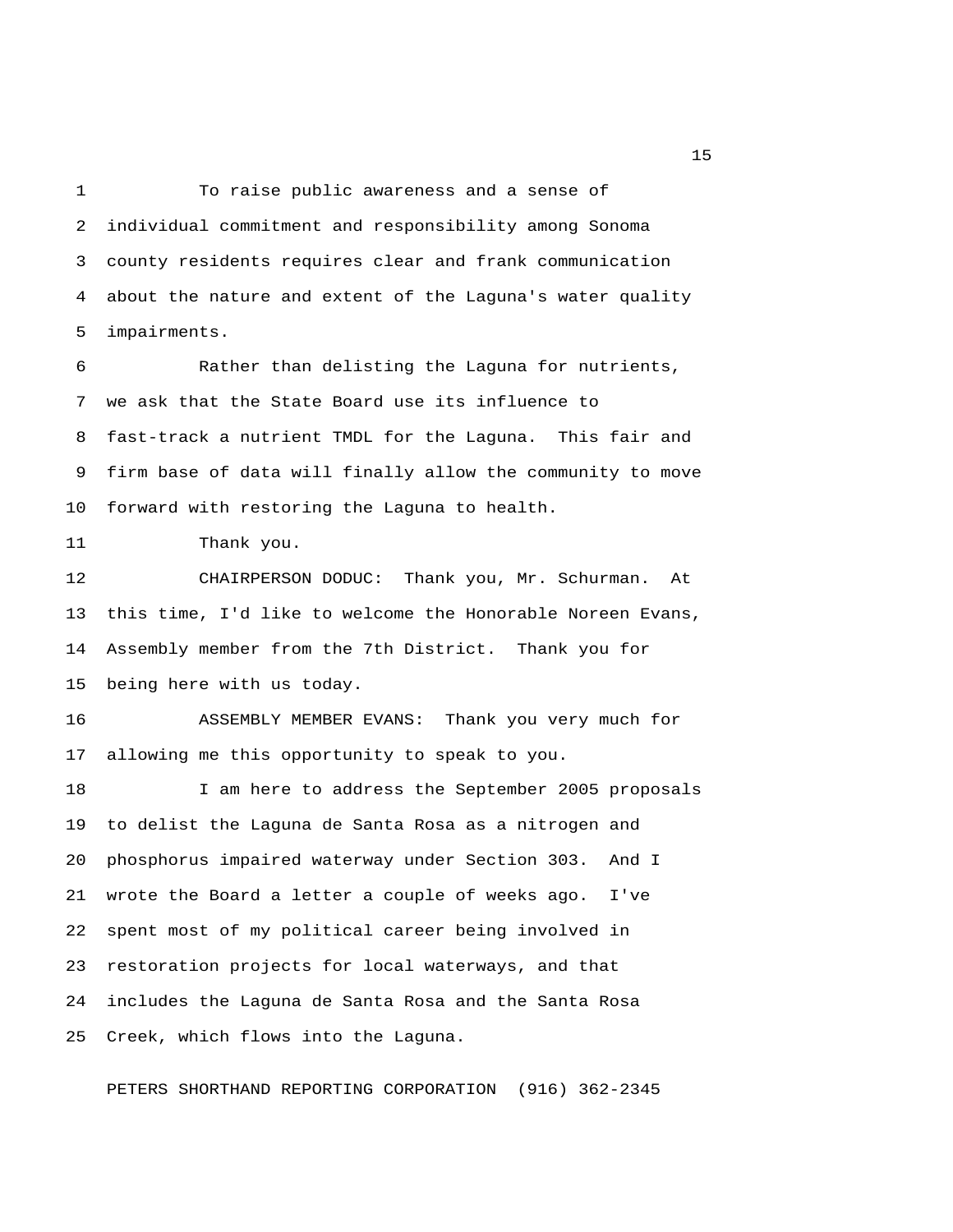1 And against this backdrop, the message that I 2 have for you today and the request I have for you today is 3 very simple. Please reject the proposals to delist the 4 Laguna. The regional board has opposed this proposal, 5 because there is no evidence I believe to support it.

 6 The Laguna is unhealthy. We all know that. And 7 we also know that the nutrients are contributing to this 8 unhealthy condition. Absent a compelling reason and solid 9 scientific evidence, I believe that the State Board should 10 not take any action that could potentially make things 11 worse in the Laguna. And without scientific evidence, 12 solid scientific evidence, to support it, delisting the 13 Laguna could potentially create an arbitrary precedent 14 that could possibly damage efforts to restore other 15 waterways throughout the State of California.

16 What I mainly want to impress upon you today is 17 the importance of the Laguna to the people that I 18 represent in Sonoma county. In 1990, Sonoma county voters 19 passed a tax initiative underwhich they taxed themselves 20 to restore and preserve open space and agriculture in the 21 County of Sonoma. That initiative specifically identified 22 the Laguna de Santa Rosa as an area that would be 23 protected by this tax.

24 More recently the community has come together to 25 craft a plan for Laguna revival and it has been very, very

PETERS SHORTHAND REPORTING CORPORATION (916) 362-2345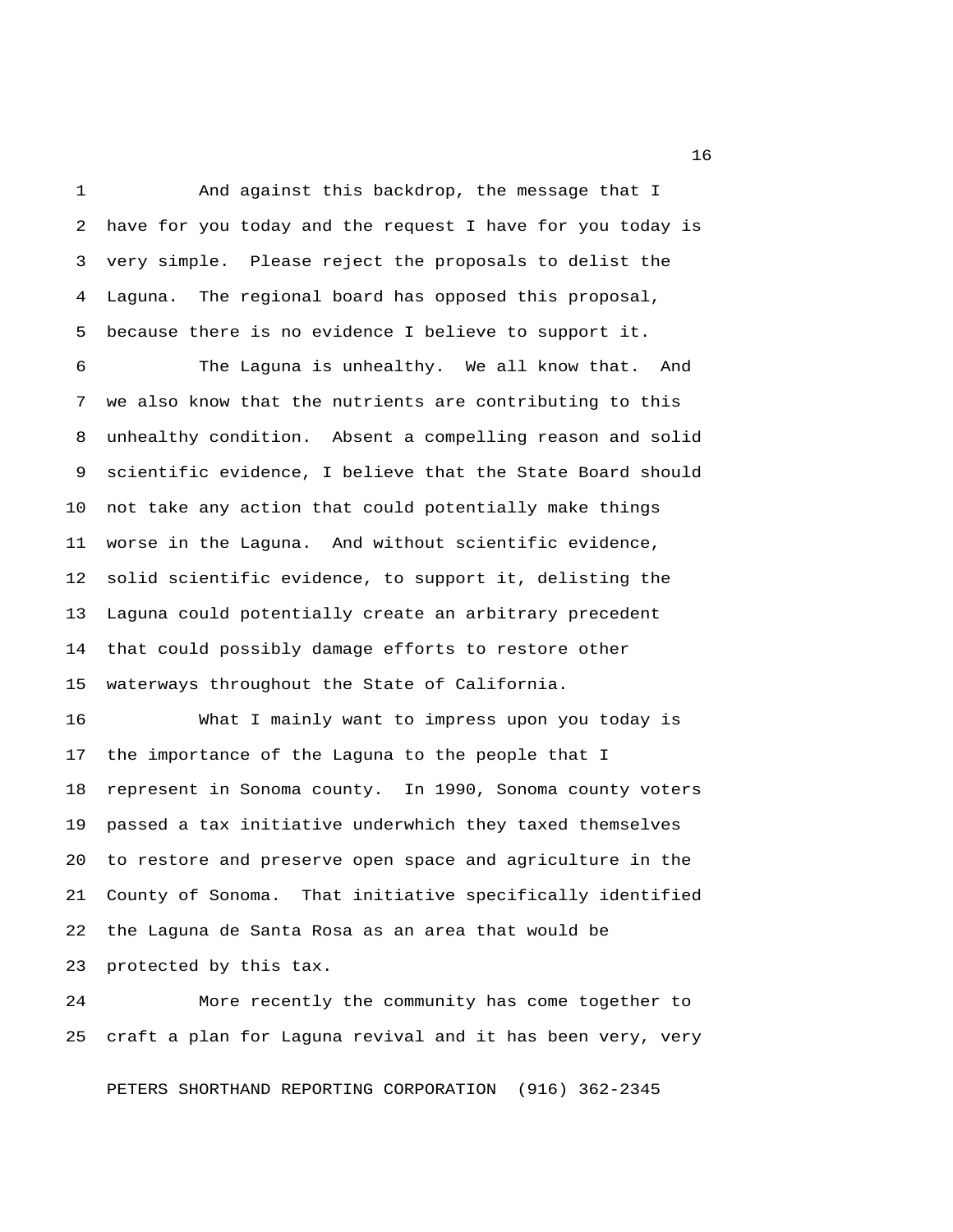1 active in trying to eradicate Ludwigia within the Laguna. 2 State and local governments have contributed nearly \$2 3 million in support to the plan to restore the Laguna de 4 Santa Rosa.

 5 The Laguna serves a number of different roles in 6 Sonoma county. It features prominently flood control, 7 wildlife habitat, environmental education, public 8 recreation and wastewater discharge.

 9 The biggest challenge that I think we have facing 10 the Laguna de Santa Rosa is the need for proper 11 restoration and proper management, so that no one of these 12 uses dominates to the destruction or the detriment of the 13 other uses. And the effectiveness of this collective 14 effort and the use of public funds that we have all 15 contributed from the local to the State level rests on 16 maintaining the 303(d) listing, I believe, because the 17 Laguna's problems are closely related to the nutrient 18 impairment.

19 Without nutrient control the Laguna will continue 20 struggling with its current challenges, and they are big 21 ones, and they are very expensive and they also have a lot 22 of risks to public health. Elevated nutrients have been 23 contributing to the growth of Ludwigia which is extremely 24 invasive and destructive. This plant has altered a 25 number -- a large portion of the Laguna's ecosystem. And

PETERS SHORTHAND REPORTING CORPORATION (916) 362-2345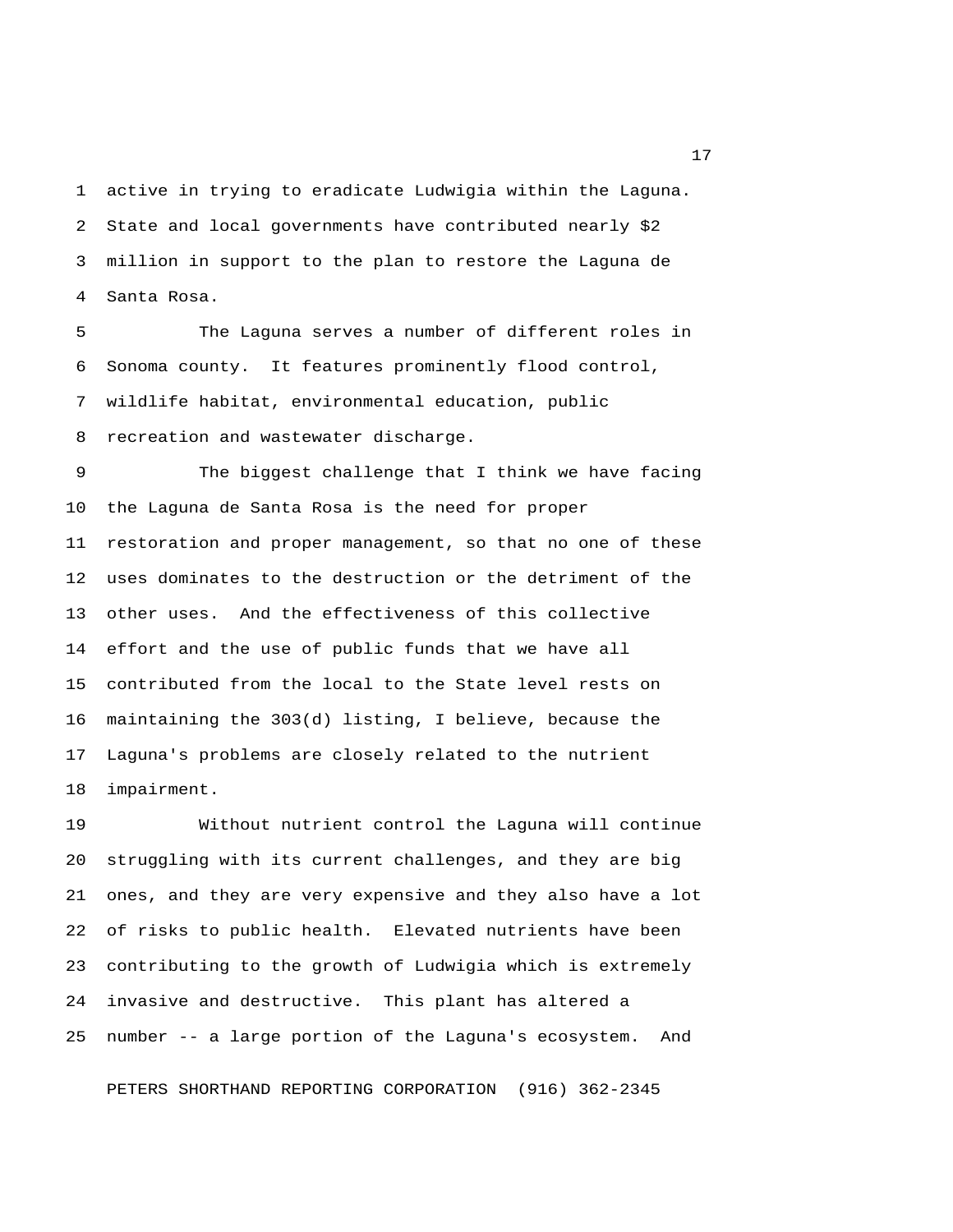1 it's extremely difficult to remove and eradicate. It's 2 accelerated sedimentation. It's decreased flood control 3 capacity in the Laguna. And because of its impacts, it's 4 actually inhibiting our ability to control West Nile 5 vector.

 6 My community locally is focused on finding 7 solutions for the flood control and the West Nile 8 challenges in the Laguna as well as its impaired status. 9 My colleagues and I in the Legislature are also intent on 10 addressing these and similar issues statewide. And I 11 believe that delisting a nutrient-impaired waterway like 12 the Laguna would be inconsistent with the completion of 13 the work that we're trying to do both locally and 14 statewide.

15 Many of my constituents are here today to urge 16 you to reject this proposal. I am proud to join them, and 17 I thank you very much.

18 CHAIRPERSON DODUC: Thank Assembly Member Evans. 19 Mr. Denver Nelson.

20 (Thereupon an overhead presentation was

21 Presented as follows.)

22 DR. NELSON: Good morning. My name is Denver 23 Nelson. I'm a retired neurosurgeon from Eureka, 24 California. I've lived there about 30 years. I've had a 25 place on the Klamath River for about 25 years. I make

PETERS SHORTHAND REPORTING CORPORATION (916) 362-2345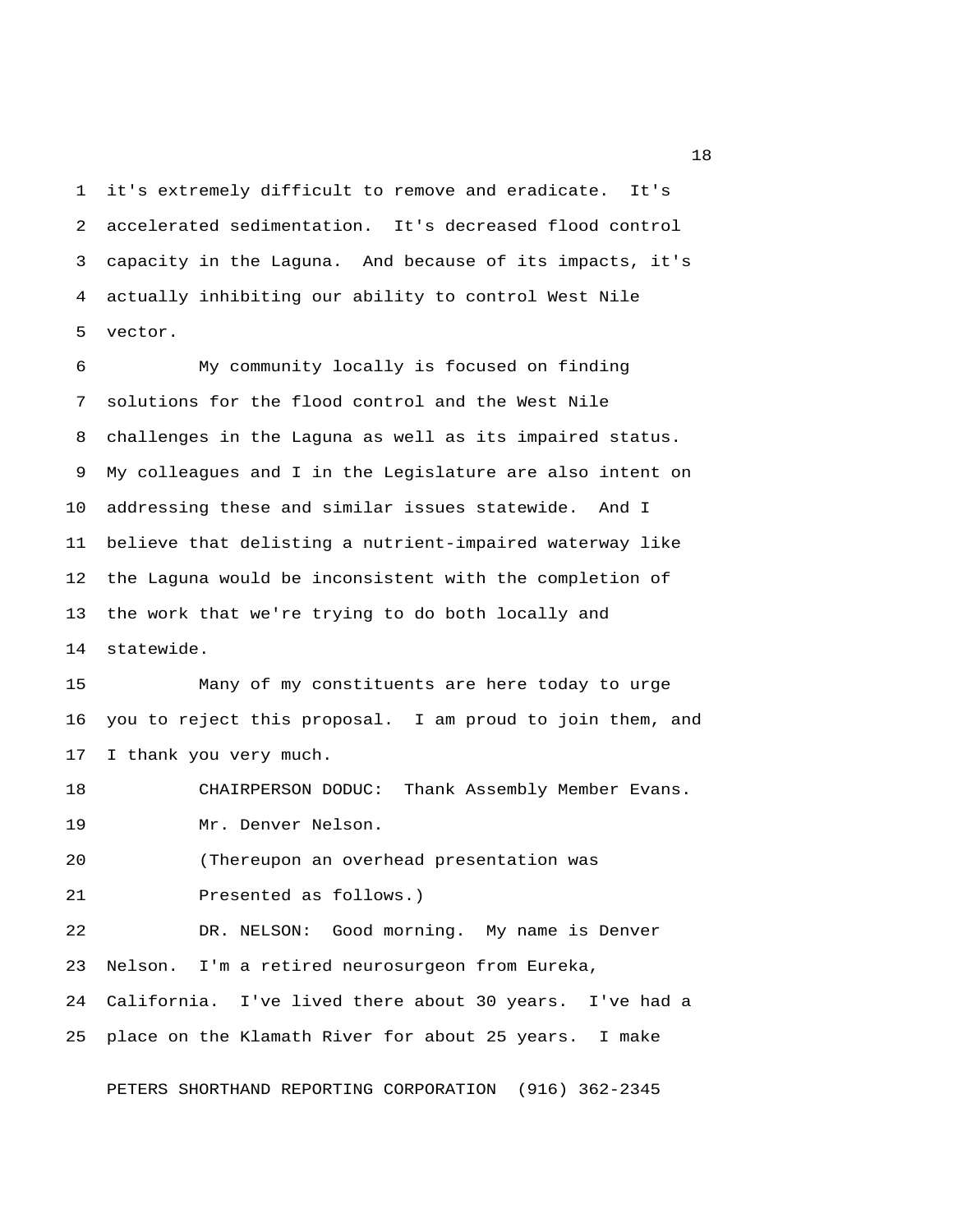1 many trips up and down the river in my boat to fish and to 2 take people up the river. I'd be happy to take you up the 3 river if you ever come up there. It's a beautiful place.

 4 I'm here to ask you to follow the staff's 5 recommendation and list the Klamath River as sediment 6 impaired. This is a picture at the mouth of the Klamath 7 River. I've worked on other sediment TMDLs in the north 8 coast area. And I have to say I was somewhat taken aback 9 to realize that the Klamath itself was not listed as 10 sediment impaired. I hope that this current list will 11 rectify that situation.

 $12$  --o0o--

13 DR. NELSON: The Klamath drains about 10 million 14 acres. The Klamath River itself starts up here at the 15 outflow of Upper Klamath Lake and goes about 200 miles 16 down to the mouth. I'm going to show you a series of 17 pictures of the Klamath River and the sediment produced 18 between Weitchpec, which is right here and the mouth, 19 which is down here.

 $20$  --o0o--

21 DR. NELSON: Almost every river, some of them 22 aren't even named on this slide, between the Oregon border 23 and San Francisco Bay are listed as sediment impaired. 24 For reasons that are not clear to me the Klamath was not 25 listed. The Smith is a different geologic type and

PETERS SHORTHAND REPORTING CORPORATION (916) 362-2345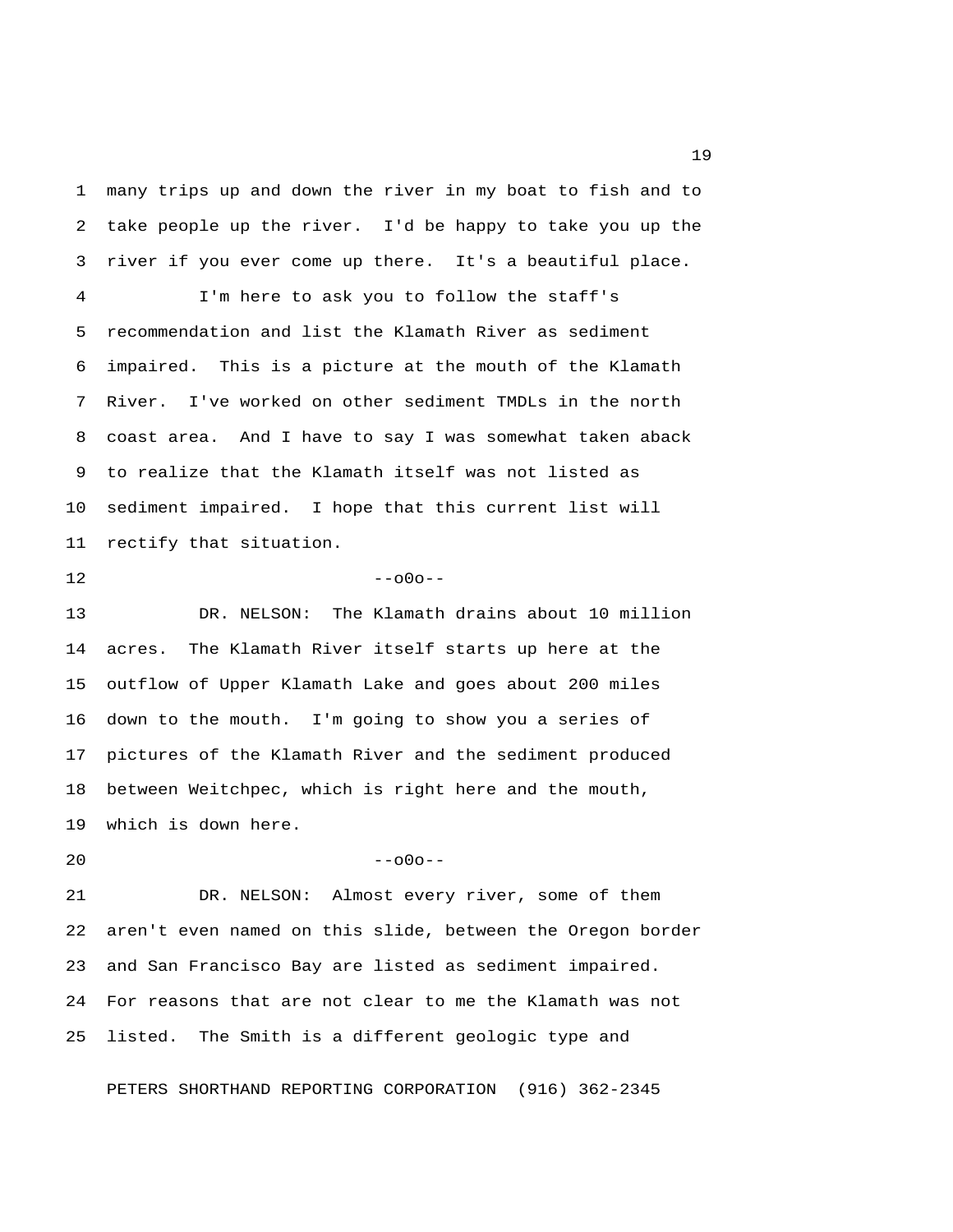1 probably should not be listed ever. But the Klamath 2 clearly is sediment impaired. The problem now is that the 3 data to make the listing is hard to come by because there 4 is no historic data.

 $5 - -000 - -$ 

 6 DR. NELSON: So I decided I would try and 7 convince you with pictures. This is a 1948 picture of the 8 Klamath River. This is Klamath Glenn. This is the river 9 about the lower 30 miles up to this point.

10 At this point, there had been no logging. This 11 is all virgin old growth redwood that you see here. Since 12 that time it's all been logged, and the trees that you'll 13 see in the next slide and subsequent slides are between 2 14 years and maybe 50 years old. Probably the world's 15 tallest trees are in all of these valleys that you see 16 here, but they're now gone.

 $17$  --000--

18 DR. NELSON: If you compare this picture, which 19 is this one up here, with the current day picture, here, I 20 think you can see that the river in this older picture is 21 a V shape. There are some bars along the river, but most 22 of the river is water. Whereas in the current day 23 pictures there are hug sand bars all the way up and down 24 the river, and the river is now V-shaped. My point is 25 that there has been a tremendous change in the river and

PETERS SHORTHAND REPORTING CORPORATION (916) 362-2345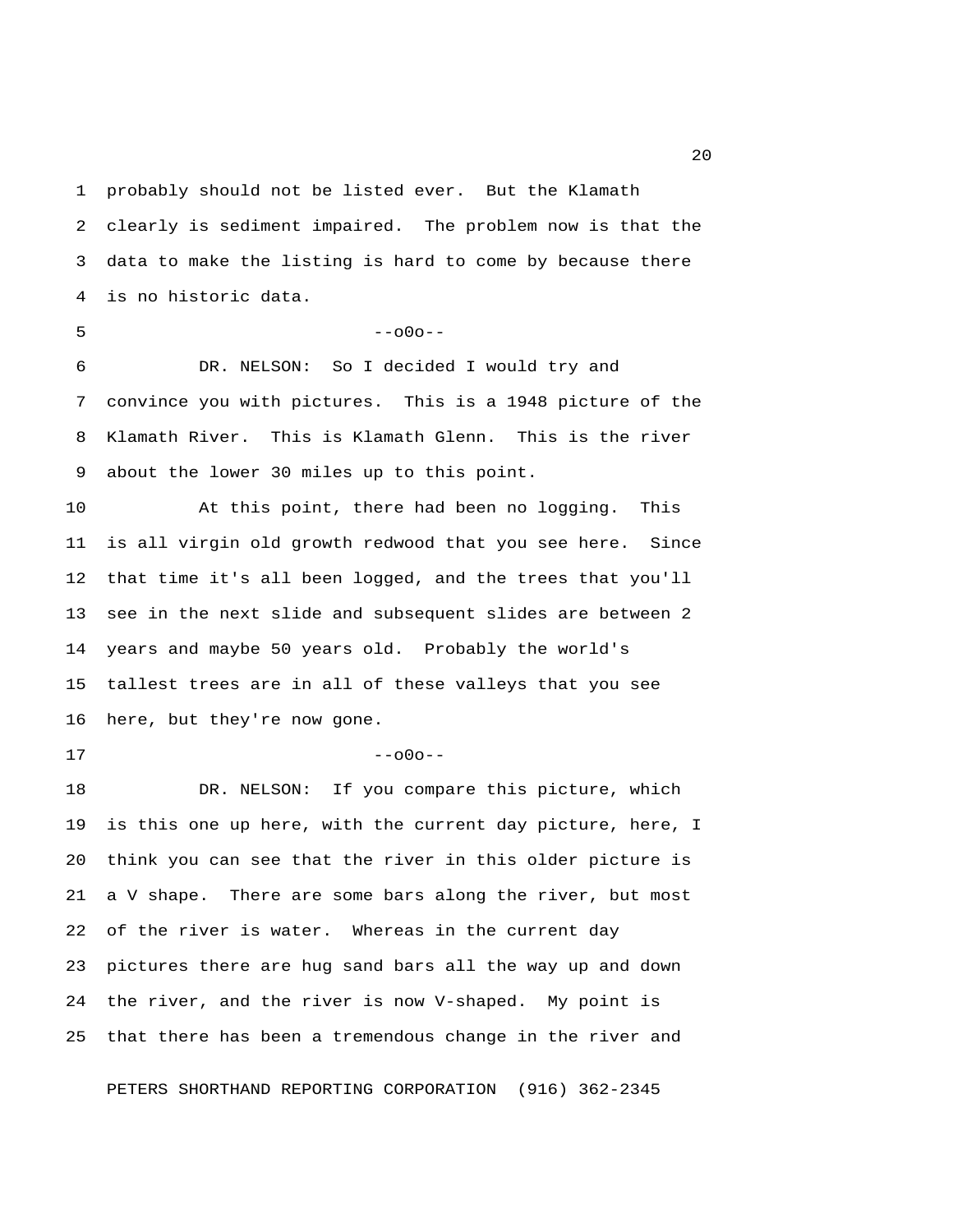1 the time between 1948 and now.

 2 This is Starwein flat, and I'm going to take you 3 on a little tour up the river in my boat. 4 This is the Starwein Flat. It's actually about 5 40 feet of gravel sediment that wasn't there, 100 years 6 ago. 7 --o0o-- 8 DR. NELSON: This was another picture of Starwein 9 flat.  $10$  --o0o--11 DR. NELSON: These are some wild cows. To give 12 you an idea of the perspective, this is a cow here and 13 there's a cow way back here. And the size of the cow 14 would lead you to believe that this is about a half a mile 15 of gravel measured several miles long and that's true all 16 the way up and down the river.  $17$  --000--18 DR. NELSON: This is -- I have a lot of old 19 indian friends on the river and I got some of these 20 pictures from them. They're hard to come by because 21 there's no roads on the Klamath. The only way you can see 22 the Lower Klamath River is by boat. This is an Indian dug 23 out canoe. This picture is from about 1890. You can see 24 the Klamath is V-shaped. There's very little in the way 25 of sand bars. Pay particular attention to this part up

PETERS SHORTHAND REPORTING CORPORATION (916) 362-2345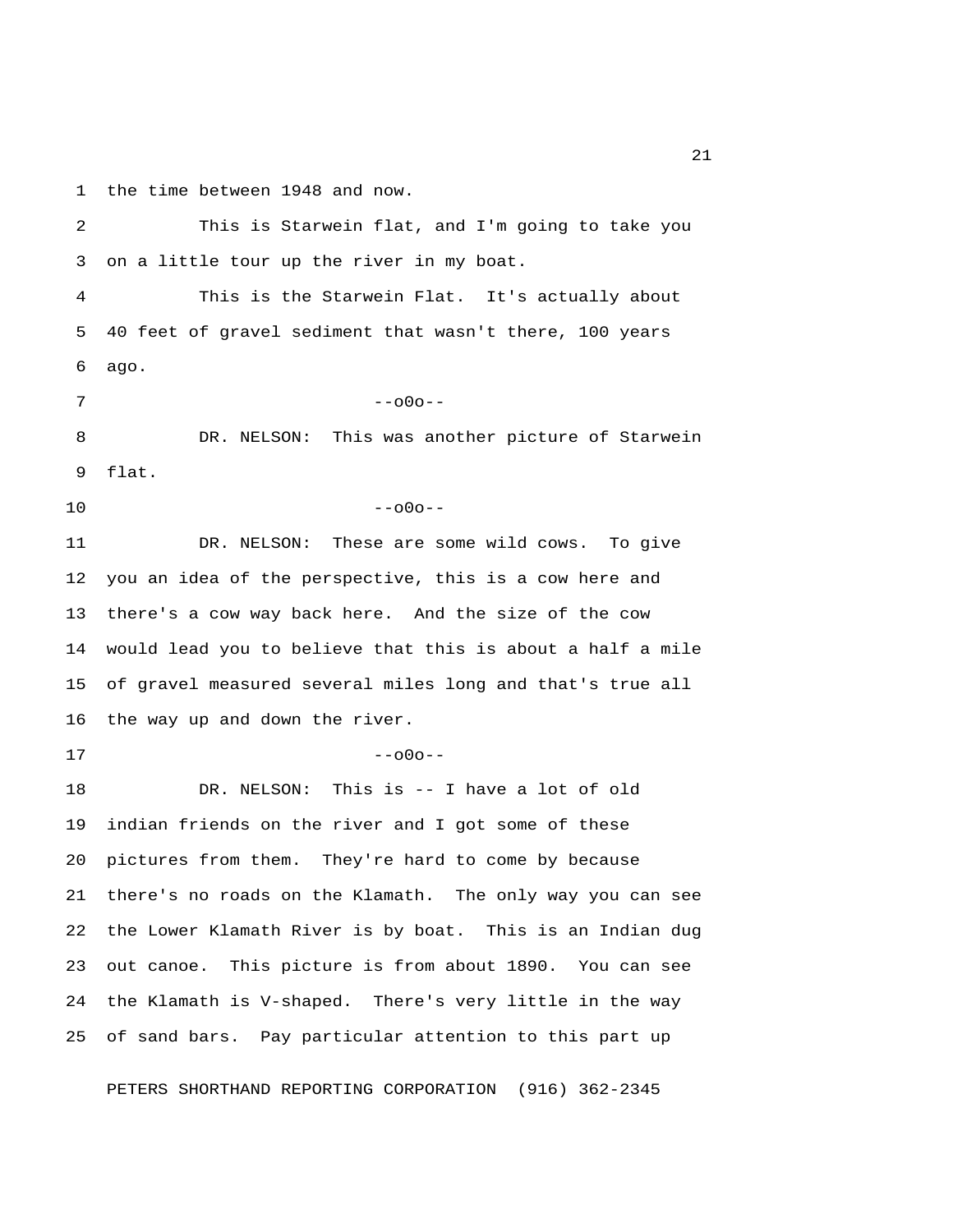1 here.

 $2 - -000 - -$  3 DR. NELSON: There is a current picture of that 4 same area. You can see there's a huge sand bar here now. 5 This area, which was this area up here, was clear-cut 6 about 15 years ago. And then it was burned with a 7 helicopter torch all perfectly legal. I thought it was a 8 little crazy, but they did it. 9 And of course the next winter this whole hillside 10 fell into the river and damned the river. This is now 15 11 years later. You can still see there's raw slides present 12 here.  $13 - -000 - -$ 14 DR. NELSON: I don't have a picture of that slide 15 as it happened, but this is a slide about 20 miles further 16 up the Klamath that occurred last year. I tried to get my 17 wife to stand down here at the bottom for perspective, BUT 18 she refused 19 (Laughter.) 20 CHAIRPERSON DODUC: Smart woman 21 DR. NELSON: So you'll have to take my word that 22 this is the Klamath River here, and this is a huge slide. 23 These trees up here are probably about close to 100 feet 24 tall. This slide measures about 300 feet from here to 25 here. Obviously, a source of a tremendous amount of

PETERS SHORTHAND REPORTING CORPORATION (916) 362-2345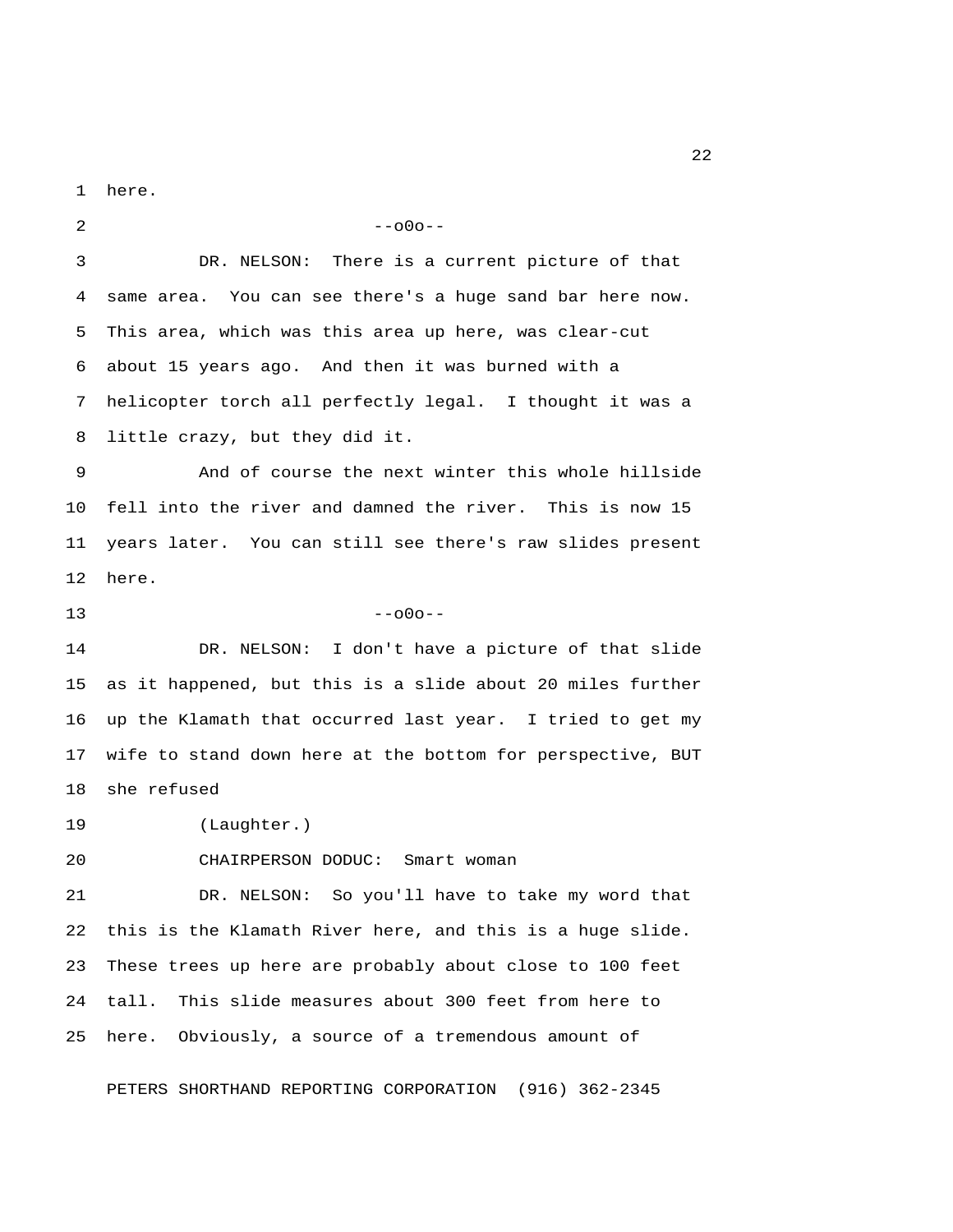1 sediment.

 3 things, but there are spontaneous slides along the Klamath 4 that occur like this all the time. There is an old road 5 that went across here. There's also been some logging up 6 in this area. But I'm not here to put blame on the slides 7 just to point out that there are slides. 8 --- 000-- 9 DR. NELSON: This is a about another 1890's 10 picture. Here's a couple Indian dug outs. You can see 11 them -- this is actually all water in the river. This is 12 the slope of the river. There's hardly any bank over here 13 on the other side. 14 And this is a present-day picture of the same 15 area. These trees here are these trees here. I'm having 16 a little trouble with the pointer. But you can see that 17 the river now is completely full of gravel. The only 18 water in the River is over here.  $19$  --o0o--20 DR. NELSON: This is the Blue Creek Lodge, which 21 was present until the floods of '55 and '64 took it out. 22 This is the Blue Creek Lodge boat. 23 This is a present-day picture taken just about 24 where this boat is looking down this way. You can see 25 there's a huge gravel bar here. And this is the site of

2 As far as the cause of it, you can blame many

PETERS SHORTHAND REPORTING CORPORATION (916) 362-2345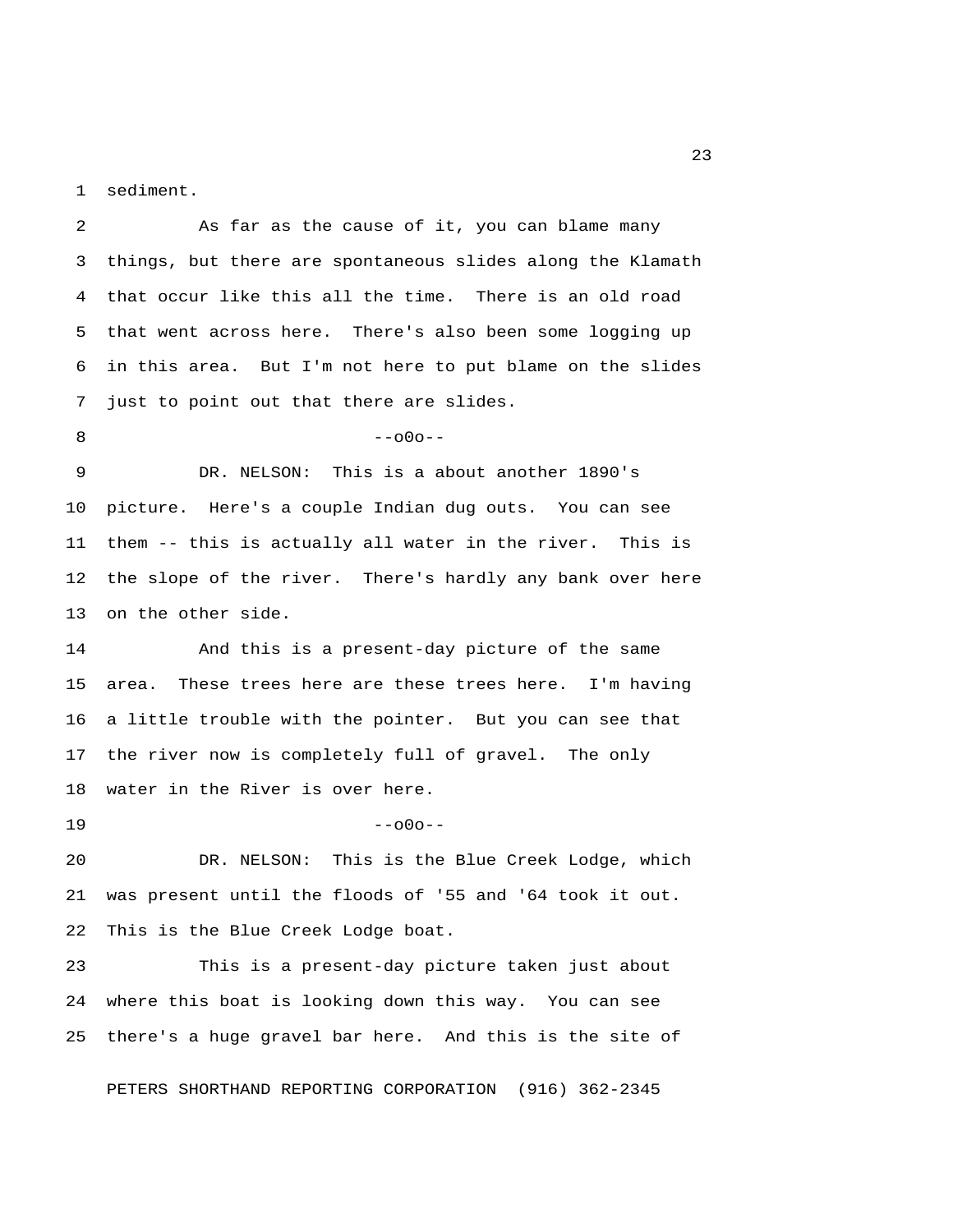1 the Blue Creek Lodge over here. There's some more logging 2 activities up here. 3 These trees in this area are probably about 40 or 4 50 years old. There are isolated pockets of old growth 5 left, but most of the trees are logged off.  $6 - -000 - -$  7 DR. NELSON: This is my place up on the Klamath 8 River. I own one of the last old growth redwood trees. 9 It's quite beautiful, I think. This is Surpur Creek. I 10 own the mouth of Surpur Creek here. 11 Surpur Creek is like most of the creeks on the 12 Lower Klamath River, it's full of sediment.  $13$  --o0o--14 DR. NELSON: This is a picture from the 1940s of 15 my beach. You can see from the style that it's a fairly 16 old picture. You can also see that the beach at my place 17 was mostly sand and there wasn't much on the other side in 18 the way of a gravel bar.  $19$  --o0o--20 DR. NELSON: This is the way it looks now. This 21 is the mouth of my creek. That's my boat. That's my 22 wife. That's my dog. 23 (Laughter.) 24 DR. NELSON: And this is a gravel bar on the 25 other side of the river, which you can see is quite large.

PETERS SHORTHAND REPORTING CORPORATION (916) 362-2345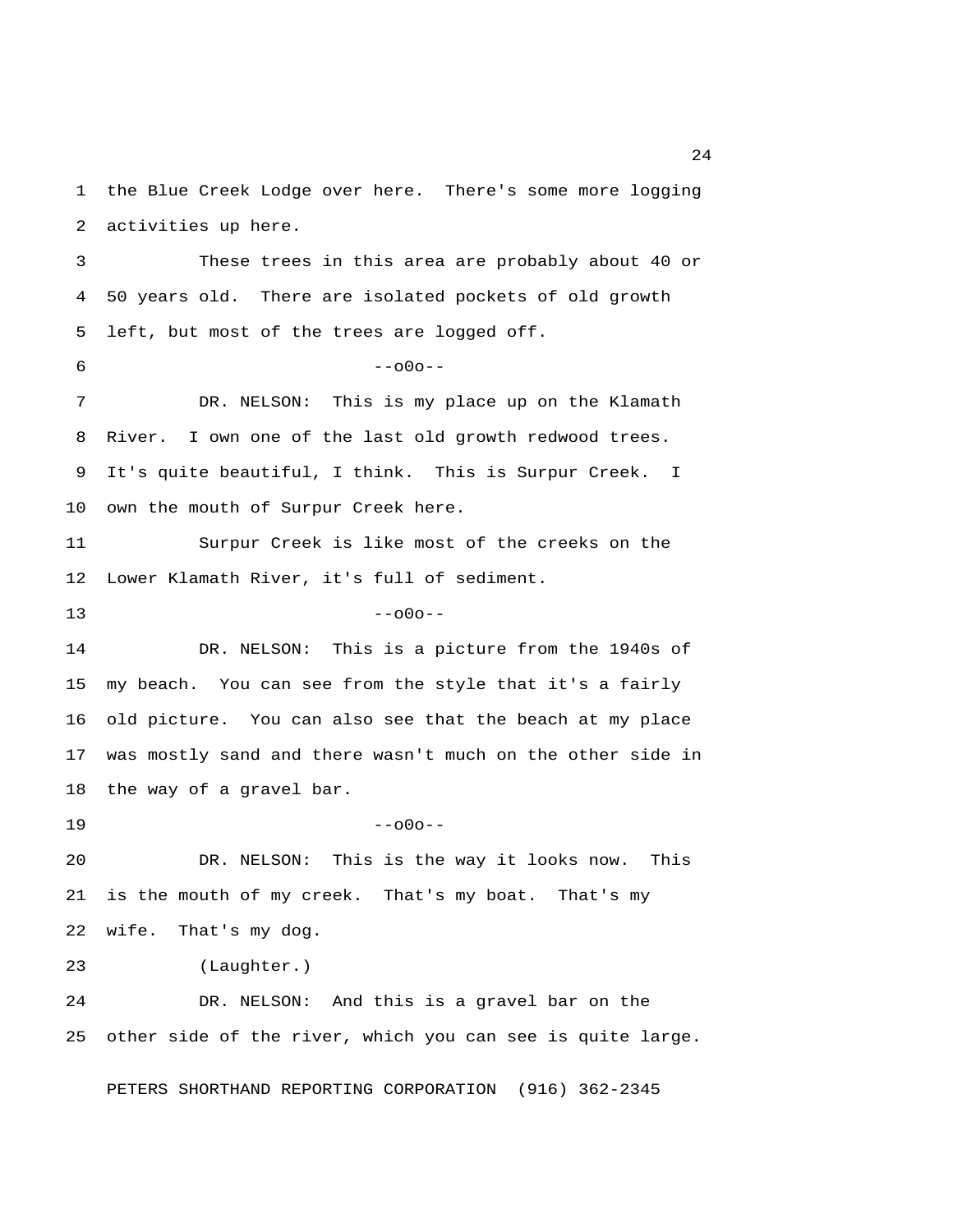$1 - -000 - -$ 

 2 DR. NELSON: This is another picture taken at the 3 same time. This is the boat. This is the huge sediment 4 plug that's in the mouth of Surpur Creek. It's probably 5 about 30 or 40 feet deep this way. It goes from here up 6 to over here, which is in the neighborhood of maybe 300 7 yards and it's about that same width.

 8 A hundred years ago, this was a V-shaped creek. 9 The creek continues to run year-round, when it runs 10 underneath this most of the year. It comes out down -- 11 you can feel it coming out here if you stand in the water.

12 This is about a 5-year old clear cut up here. 13 You can see again the gravel on either side of the river. 14 One of the reasons I decided to do this picture show was 15 because of a man named Bill Vanpelt, who was old Indian 16 friend of mine whose grandmother patented this land. 17 That's how I came by it.

18 And this is Vanpelt riffle right here. And Bill 19 Vanpelt used to tell me, he said, you know, the river is 20 now 20 feet higher than it used to be. And I said Nah, 21 that's an old Indian tail. But having been there awhile 22 now I think he's right that this gravel has filled in the 23 river and there's no objective data from it. But I 24 believe that the river level here probably really is 20 25 feet higher than it was 100 years ago.

PETERS SHORTHAND REPORTING CORPORATION (916) 362-2345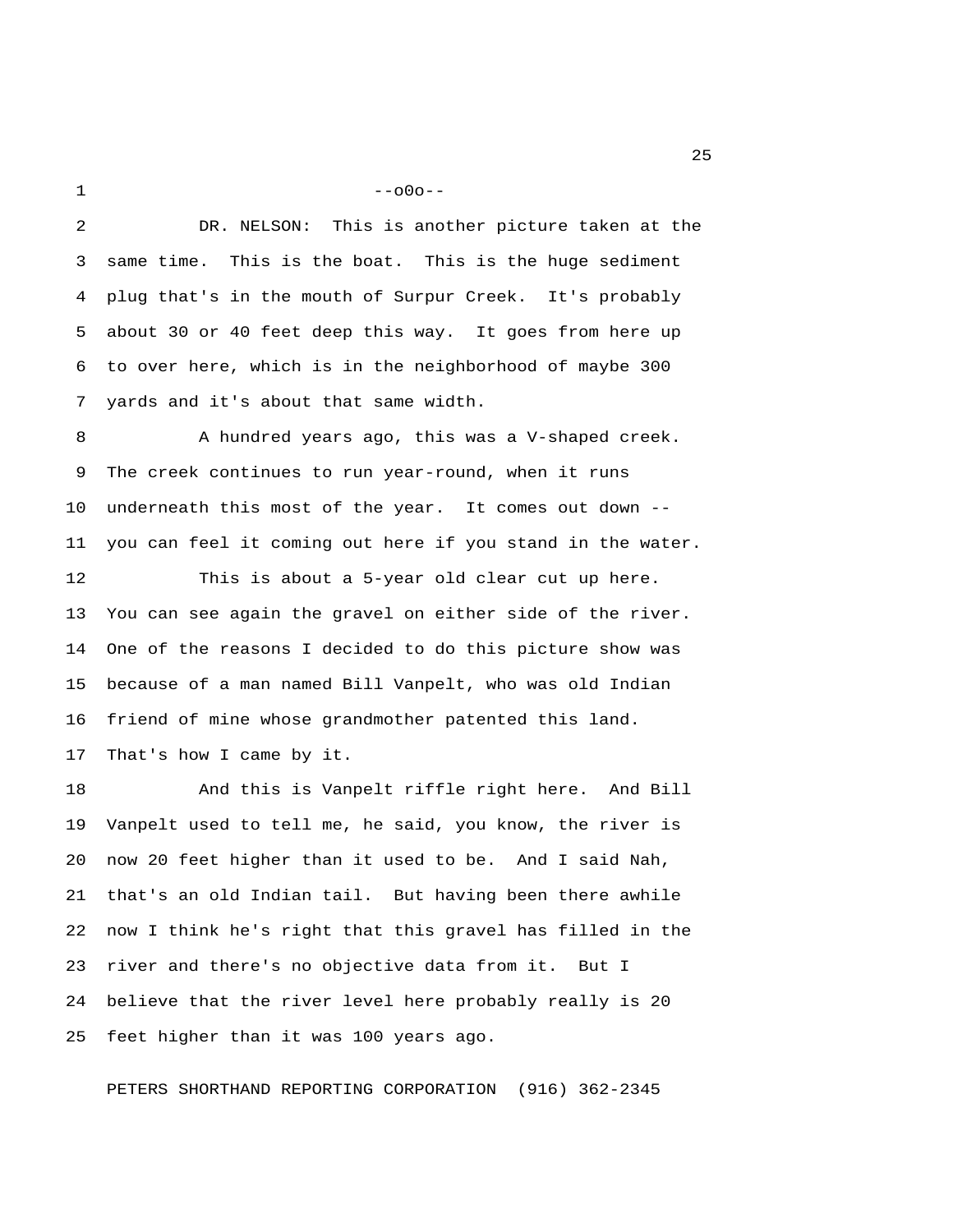$1 - -000 - -$  2 DR. NELSON: This is a picture of that same clear 3 cut. You can see the gravel bar below it. I believe that 4 part of the reason that there's excess sediment in the 5 river is that clear cuts in that area are usually not 6 yarded as I would like to see them yarded, and they leave 7 huge scars. You can see the yard that was up here and all 8 these tracks going up like this make for a lot of sediment 9 the first time it rains.  $10$  --o0o--11 DR. NELSON: This is another picture of the 12 same -- this is my wife and my dog again and this is my 13 boat over here. And this is a picture of the sediment 14 plug that's in the mouth of Surpur Creek. You can see it 15 has lots of different sizes of gravel and rocks.

 $16$  --o0o--

17 DR. NELSON: This is a picture looking down from 18 my place at Surpur Creek. This is an old Indian dug-out 19 canoe. The water -- it's a little hard to tell here, but 20 the water goes from right here over to here.

 $21$  --000--

22 DR. NELSON: This is a present-day picture of the 23 same area. This is this right here. And you can see now 24 that there's a huge gravel bar in this area, which was 25 where this boat is sitting.

PETERS SHORTHAND REPORTING CORPORATION (916) 362-2345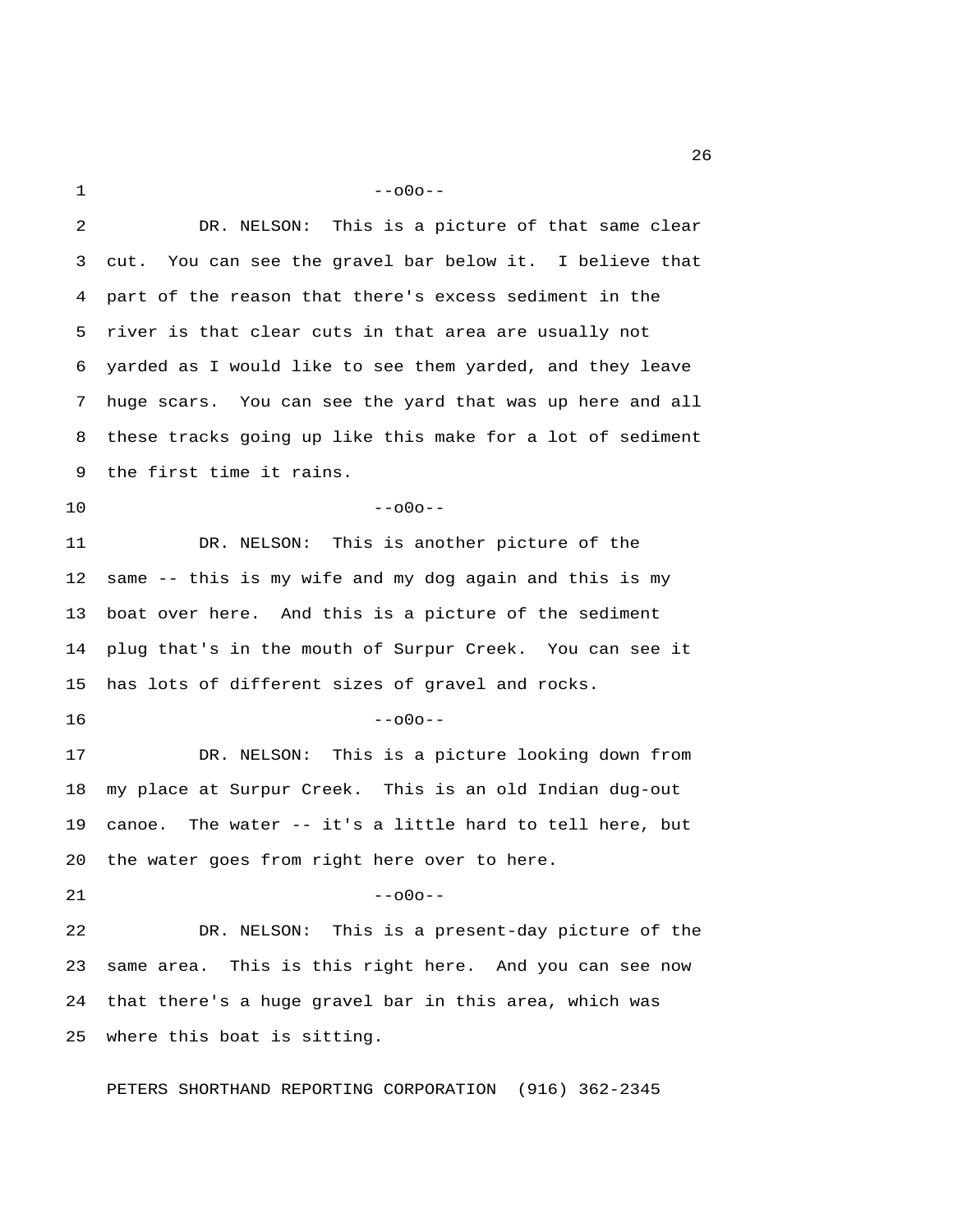$1 - -000 - -$ 

2 DR. NELSON: In the fifties and sixties, there

 3 was an excursion boat called the Klamath Queen. This is 4 the Klamath Queen. It's up about where they used to turn 5 around, which was about 30 miles up the river. There's an 6 excursion -- jet boat excursion that goes up there now 7 that only can go up about a 15 miles because the river is 8 too shallow. If you look at this rock right here, this is 9 the district supervisor from Humboldt County Jill Geist 10 and her son, who are sitting about on top of that rock and 11 can you see that the sediment that's on top of the rock is 12 probably 10 or 20 feet now. That's this rock right here 13 where they're sitting.  $14$  --000--15 DR. NELSON: This is a picture of sediment. And 16 I especially like the picture because this is a Mountain 17 Lion that was wandering around on the beach. I've never 18 seen one on the Klamath River. He just sat there and 19 looked for awhile.  $20$  --o0o--21 DR. NELSON: This is a picture of Judge Sawyer. 22 I put it in there because in the late 1800s, of course, 23 there was a lot of hydraulic mining going on in 24 California. And the debris from hydraulic mining were 25 causing floods in the valley and destruction of farm land.

PETERS SHORTHAND REPORTING CORPORATION (916) 362-2345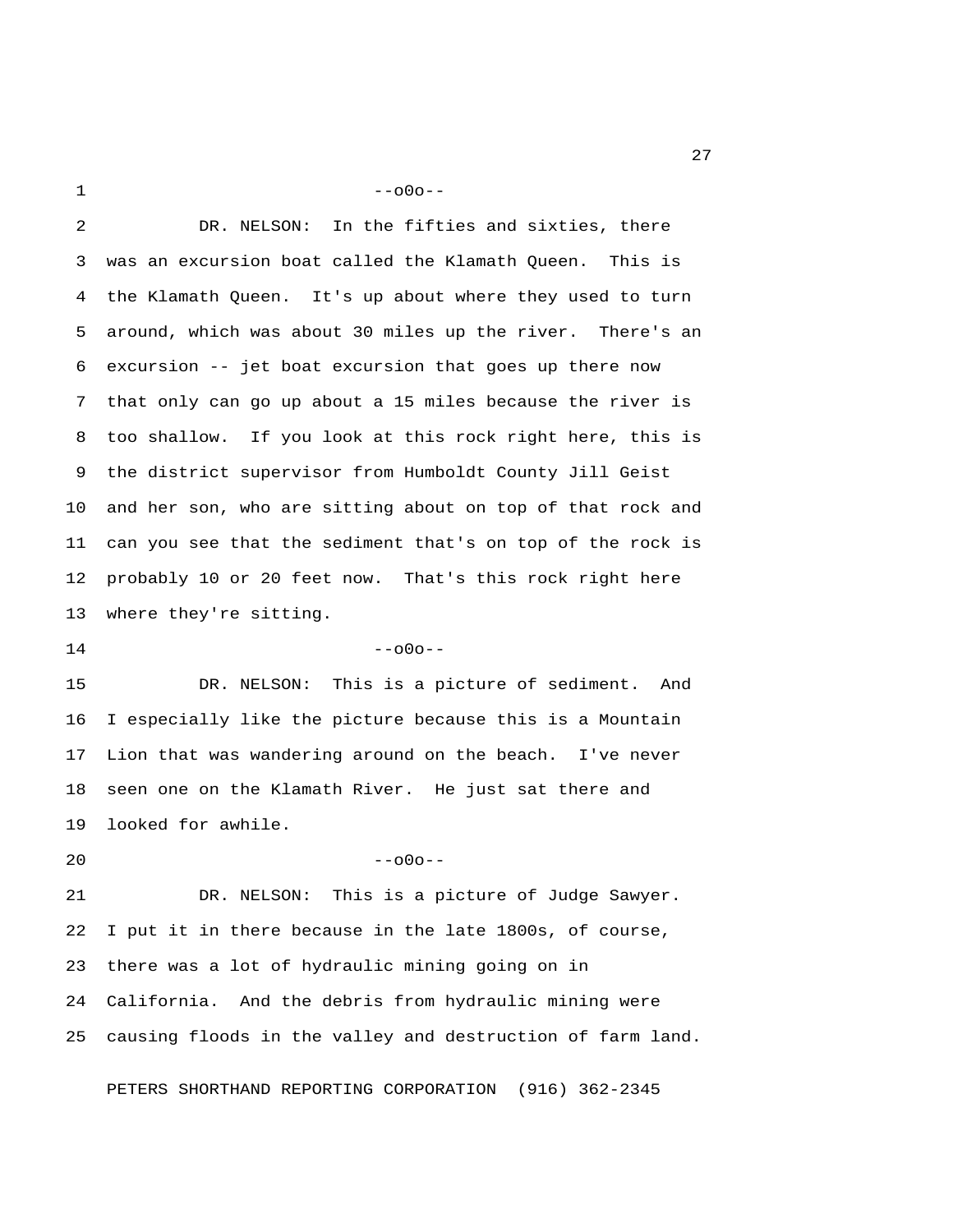1 And eventually a man named Edwards Woodruff brought a 2 lawsuit against the North Field Mining Company. And it 3 was decided in Sawyer's court.

 4 And what Judge Sawyer did was go out and take 5 numerous trips to the mines and took numerous trips to the 6 rivers and looked at all of the sediment that was being 7 produced by the hydraulic mining. And in 1883 he made a 8 ruling that said hydraulic mining was legal, but that the 9 debris produced by hydraulic mining had to stay within 10 your property and could not affect somebody else's 11 property.

12 I put him in there because he did this on the 13 basis of almost no data and on observation. And I would 14 encourage you to go along with your staff recommendations 15 to declare the sediment -- declare the Klamath River 16 sediment impaired. This is more sediment. That's a bear.

17 Thank you very much.

18 CHAIRPERSON DODUC: Thank you, Mr. Nelson.

19 Ms. Brenda Adelman.

20 MS. ADELMAN: Brenda Adelman, Russian River 21 Watershed Protection Committee. Thank you for holding 22 this hearing today.

23 Our group -- and we're a small group based in the 24 Guerneville area. And we have many members who own 25 property in the Lower Russian River but live in the

PETERS SHORTHAND REPORTING CORPORATION (916) 362-2345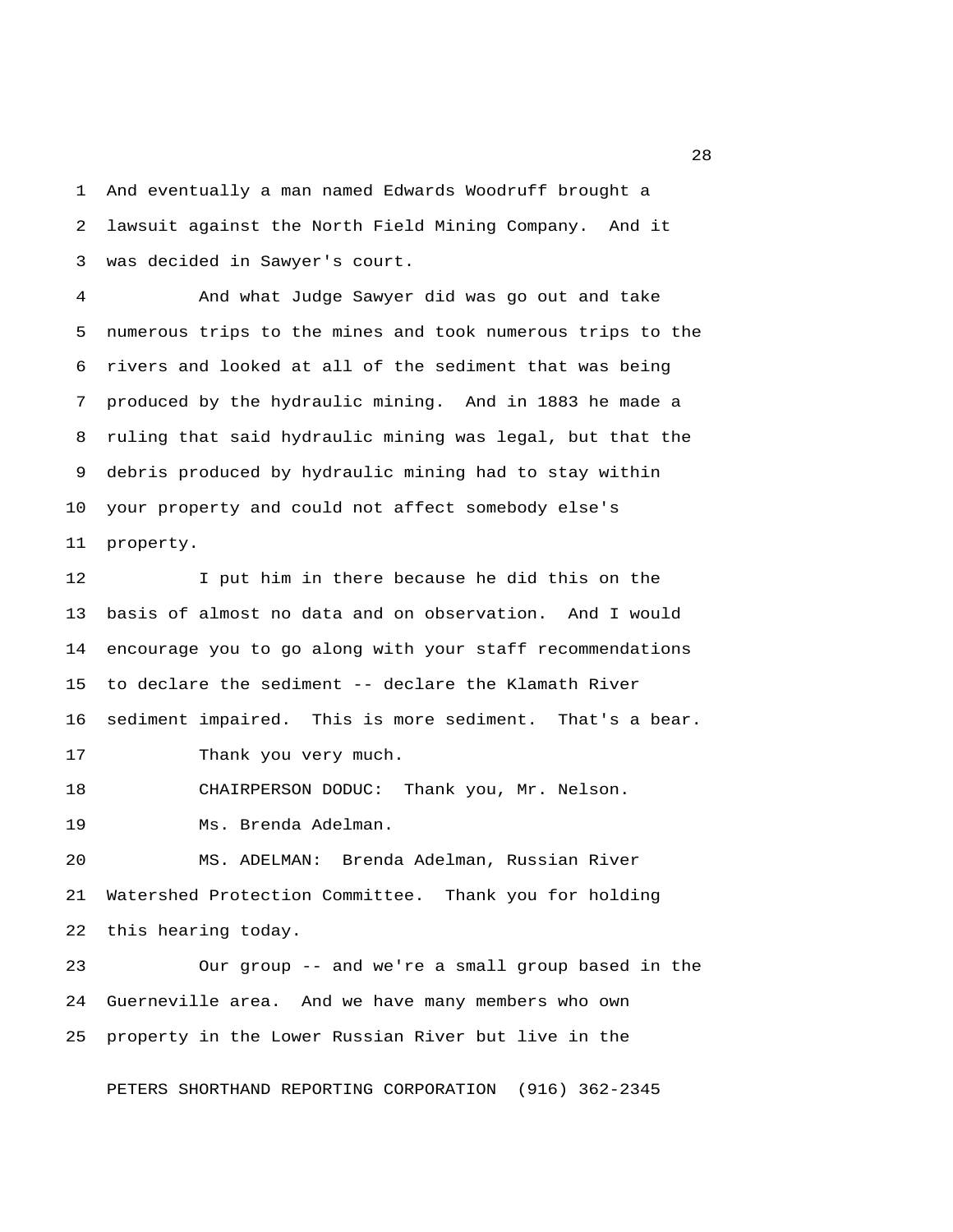1 greater Bay Area. Many of them don't live in Guerneville. 2 And we've been concerned about this issue since -- we've 3 been in existence since 1980, and we've been working on 4 this issue since the early 1990s, and we have a lot of 5 concerns. And it might be good if I mentioned which issue 6 I'm talking about.

7 (Laughter.)

 8 MS. ADELMAN: Our big concern and the main reason 9 I'm here today is that we oppose the delisting for the 10 Laguna de Santa Rosa for nitrogen and phosphorus.

11 We have not yet submitted written comments, and 12 we'll sure ly do so by the deadline on the January 17th. 13 We fully support and have signed on to the comments of 14 Nancy Kay Web, but we also fully support almost all of the 15 comments we've heard this morning on the issue, with the 16 exception of Mr. Johns.

17 And we basically were authors of a form letter 18 that went around, that we sent out to about 2,000 people. 19 And I want to say this whole issue has generated a great 20 deal of public concern. And I've seen many of the 21 letters. People have E-mailed me copies of letters they 22 have sent. And I'd be very interested to know what the 23 full response was. I don't think there's anyway of 24 knowing, at this point in time, how many of those form 25 letters were sent in for instance, and how many other

PETERS SHORTHAND REPORTING CORPORATION (916) 362-2345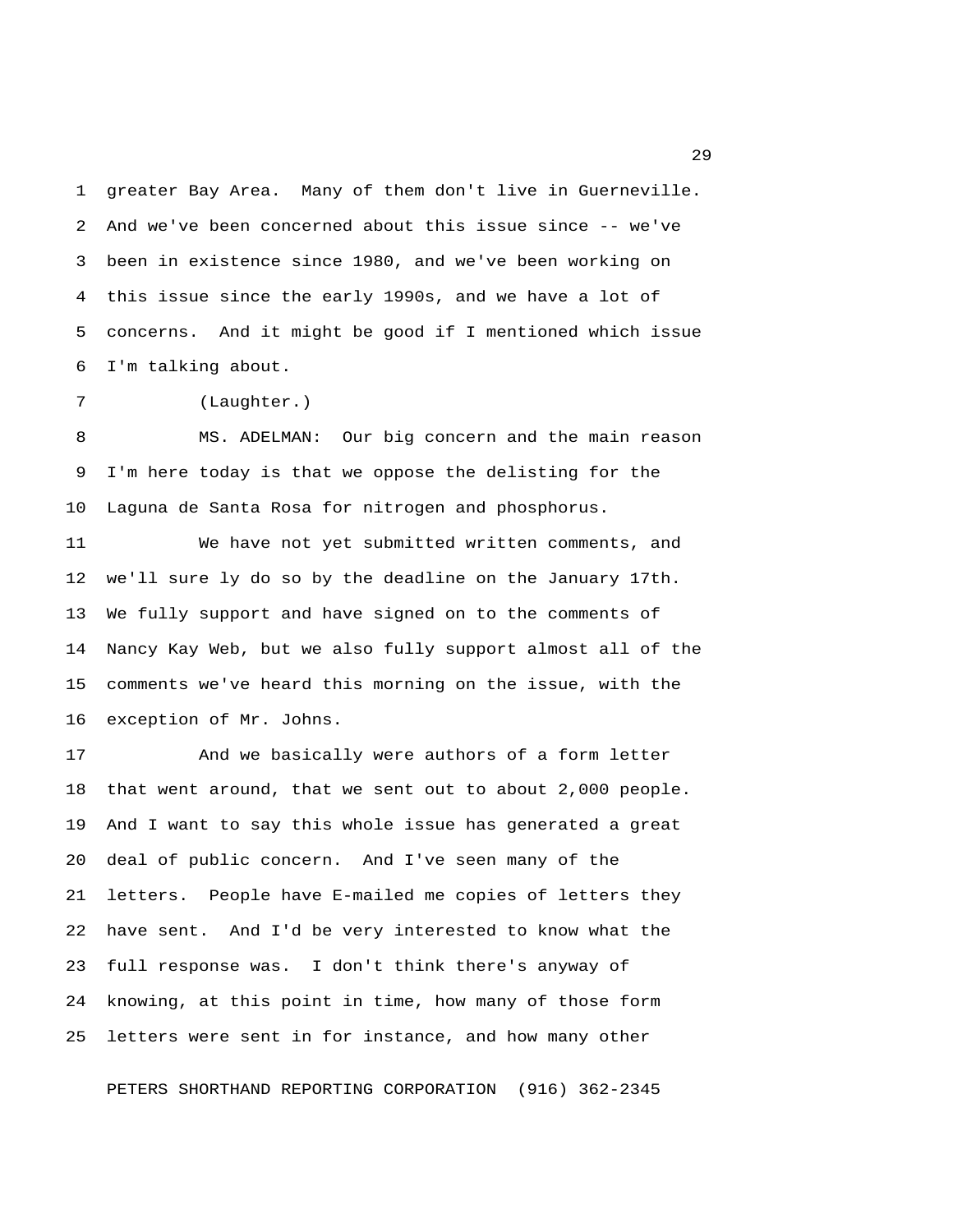1 letters, because I know there was extensive interest. And 2 I would request that the record, the full record, be made 3 available to the public in some manner. At this point, I 4 don't know how I might access all of that.

 5 We support the letter of the North Coast Board in 6 particular the Sonoma County Water Coalition, City of 7 Sebastopol, Russian River Chamber of Commerce, the Laguna 8 Foundation, representative Noreen Evans, and I'm sure many 9 others that we haven't seen yet.

10 There -- one of the major issues for us and for 11 the community is that it is my understanding that the 12 policy on 303(d) listing and delisting indicates that 13 hearings should first be held at regional boards. Because 14 to be quite honest, coming to Sacramento is not an option 15 for a lot of people. So I see myself as being here today 16 representing a lot of people. Can't give you an exact 17 number. But I know that you would have -- had this been 18 held in Santa Rosa, we would have seen a lot more people 19 attending.

20 And there's just great concern that there's a 21 feeling that the -- there's been a bypass of the regional 22 board in a sense. And it's especially important that they 23 feel strongly that this delisting is a mistake. So you 24 not only have the community feeling they have missed out 25 on an opportunity to express themselves directly, but that

PETERS SHORTHAND REPORTING CORPORATION (916) 362-2345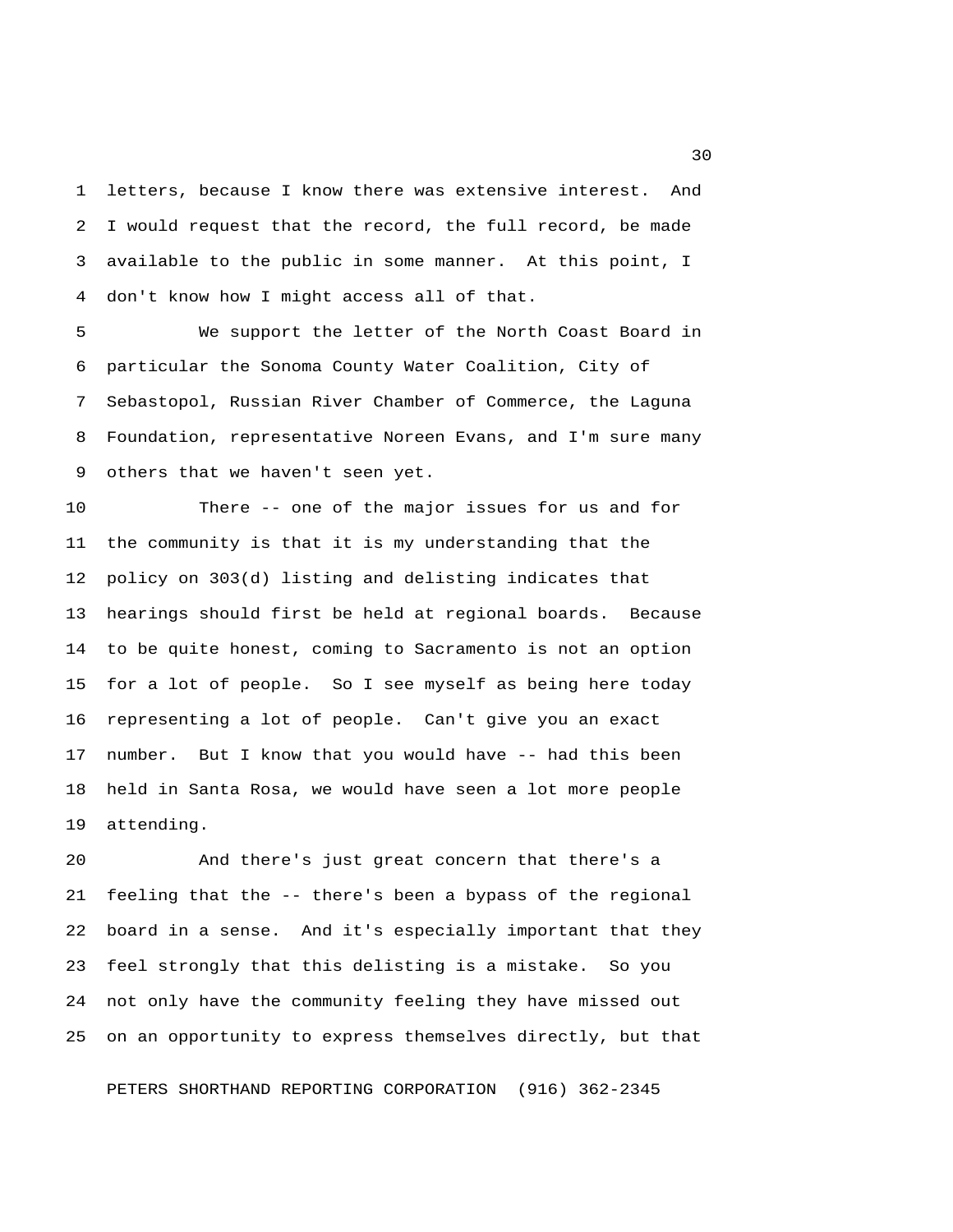1 the regional board feels similarly, or at least that's my 2 interpretation. And I believe I heard that today from Mr. 3 Gwynne.

 4 There's so much evidence in the Laguna, anyone 5 who visits the Laguna, looks at pictures of the Laguna, 6 experiences the Laguna firsthand it's already been aptly 7 described by others this morning. It's perfectly obvious 8 that this is a severely degraded waterbody. And there's 9 concern that the dissolved oxygen listing would remain, 10 but dissolved oxygen is not something that gets 11 discharged. Low dissolved oxygen is a result not a cause.

12 And there's widespread belief that the nitrogen 13 and the phosphorus are key stimulants, biostimulatory 14 substances that are creating the problems with the Laguna, 15 as has been mentioned already, and I don't want to, you 16 know, repeat what has already been said in writing or 17 verbally, except just to emphasize it.

18 And it just feels to me like anyone who 19 experiences the Laguna firsthand wouldn't even dream of 20 delisting it for nitrogen and phosphorus until there's 21 been an opportunity to fully explore the sources of the 22 problem.

23 And it's almost as if by delisting, you're asking 24 for a TMDL to precede the listing. And that doesn't -- it 25 isn't what most people consider the intent of the Clean

PETERS SHORTHAND REPORTING CORPORATION (916) 362-2345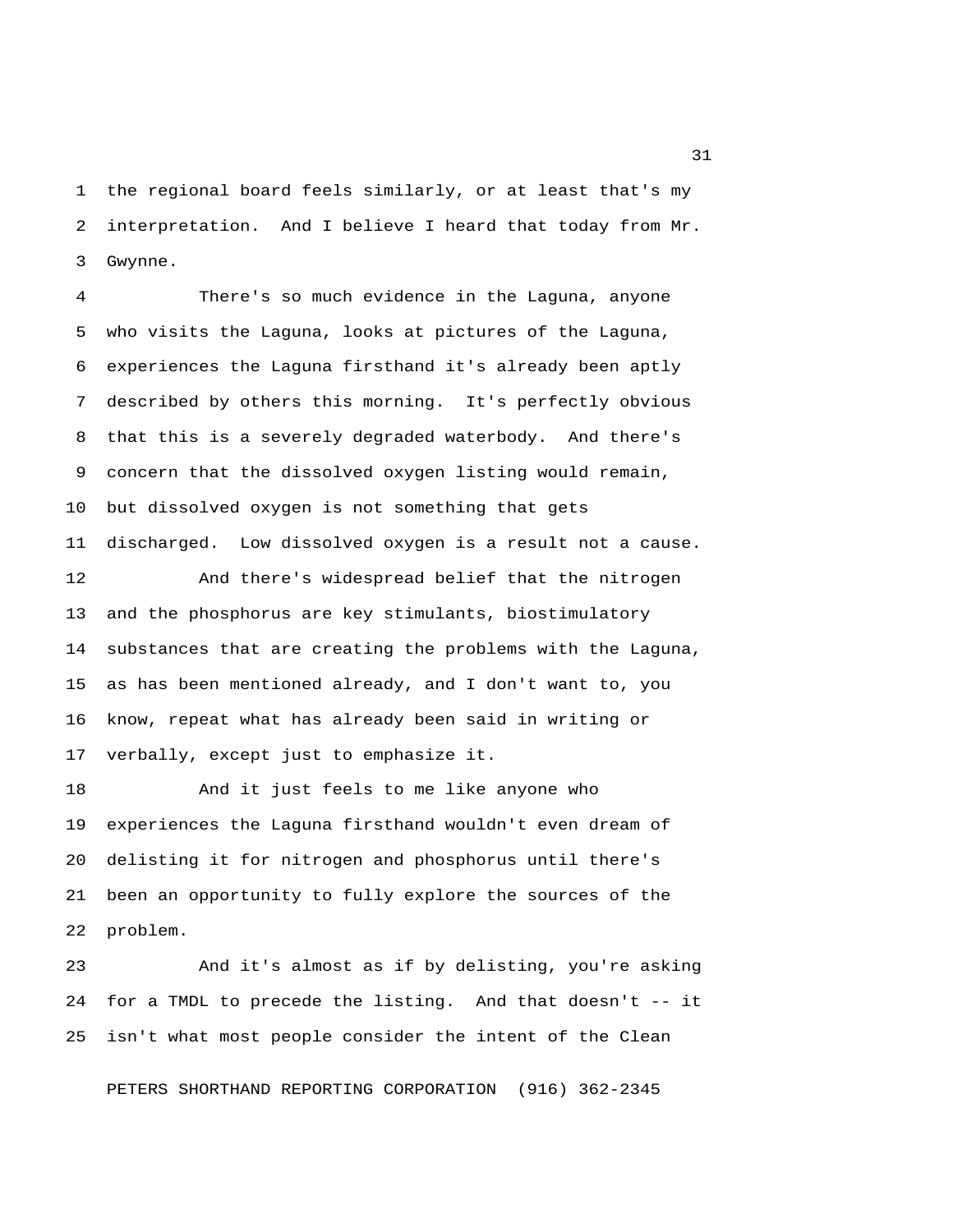1 Water Act. Rather the listing is there when you know you 2 have a problem and you need to explore it further.

 3 So anyway -- excuse me a minute, I'm just trying 4 to catch up with myself here. I think most of the -- 5 there's been a report submitted a couple years back by 6 IOS, which is a report written by Dr. Dan Wickham and Dr. 7 Robert Rawson on the phosphorus loadings from Santa Rosa's 8 wastewater into the Laguna. And it's just been indicated 9 quite extensively that there are large amounts of 10 phosphorus in the Laguna. Santa Rosa's wastewater isn't 11 the only source by any means, but it certainly is a 12 critical source.

13 And basically the document puts forth the concept 14 that this phosphorus is -- and I'm not a scientist, so I'm 15 not the best person to get into this, but there's an 16 interplay between the nitrogen and the phosphorus that 17 would not happen to the extent it does if there wasn't so 18 much phosphorus available in the environment there.

19 CHAIRPERSON DODUC: Excuse me. Let me interrupt 20 and ask the staff, do we have this report in our record? 21 ENVIRONMENTAL SPECIALIST WILSON: The IOS report? 22 MS. ADELMAN: Yes, it was from 2000 and it was 23 used in the last listing process.

24 MS. WEB: It's an attachment to the web comments 25 and Mr. Yates has it now on a CD.

PETERS SHORTHAND REPORTING CORPORATION (916) 362-2345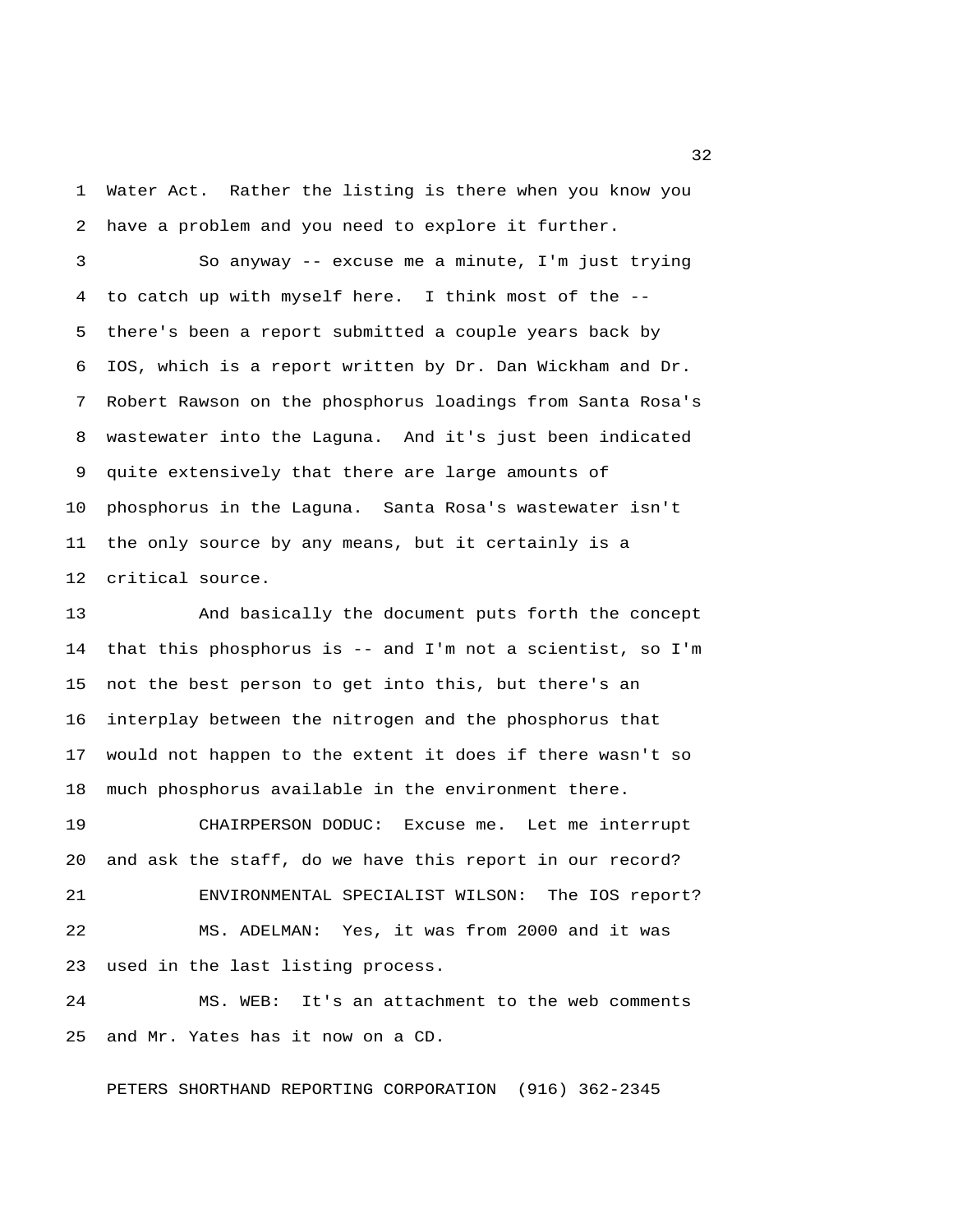1 CHAIRPERSON DODUC: Could you please identify 2 yourself for the court reporter.

 3 MS. WEB: My name is Nancy Kay Web. And I've 4 submitted comments and attachments that are on the CD. 5 And I think Mr. Yates has them at this point.

 6 CHAIRPERSON DODUC: Thank you. Please continue. 7 MS. ADELMAN: And I'm going to basically wrap-up. 8 It's kind of ironic, there's a task force that was alluded 9 to by Dan Schurman that consists of many governmental 10 entities looking for a proposed solution to the Ludwigia 11 problem, and a great deal of money has been pledged. The 12 City of Santa Rosa has pledged \$150,000 to help in their 13 part of the this task force. And yet, on the other hand, 14 they are opposing or supporting the delisting and it just 15 seems to me that there's kind of a disconnect there.

16 I definitely support fast track for the TMDL. 17 And I think it's a critical problem. I think that the 18 Laguna is a critical resource for many reasons. And 19 living in Guerneville I can tell you, while we haven't had 20 a major flood in a few years, it could come any year now. 21 We're due for another big one. And the more water that 22 can be absorbed by the Laguna, the less flooding there is 23 in Guerneville. And we've had some devastating floods 24 down there.

25 And I'm deeply concerned that this Ludwigia PETERS SHORTHAND REPORTING CORPORATION (916) 362-2345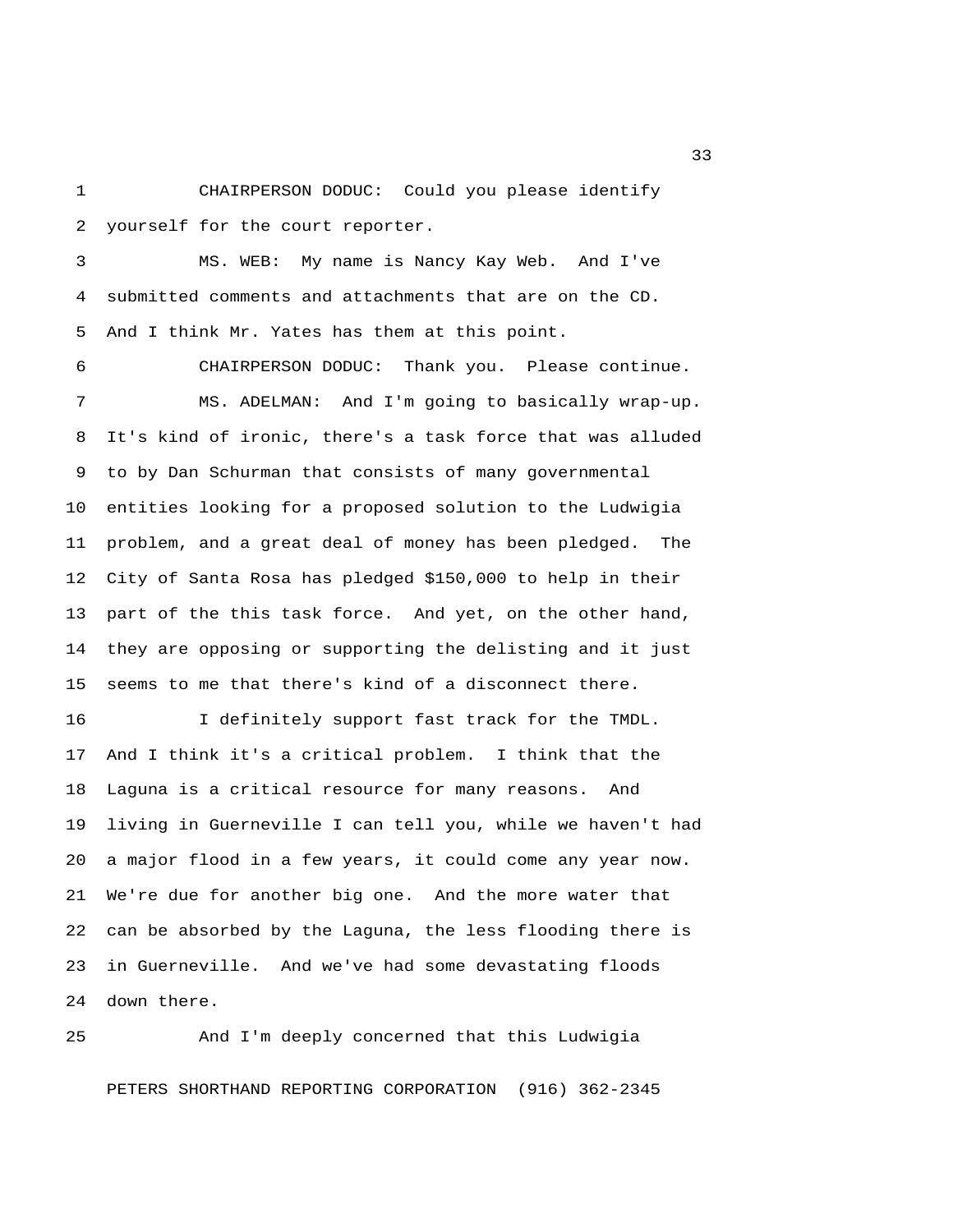1 problem is going to exacerbate the problems in our area, 2 not to mention the other problems, public health problems, 3 impacts on recreational values, economic values in the 4 lower river. All of these things are impacted by the 5 situation in the Laguna that needs to be addressed by the 6 303(d) process.

7 Thank you very much.

 8 CHAIRPERSON DODUC: Thank you. I appreciate you 9 coming up here for this workshop.

10 I'd like to ask staff to respond the question. 11 ENVIRONMENTAL SPECIALIST WILSON: I'd just to 12 respond to the question about the number of letters 13 received. On the form letter, we've received 213 letters. 14 And on other letters related to the Laguna about 7 or 8 15 letters with much more detailed comments.

16 CHAIRPERSON DODUC: And will the record be 17 available to the public on line?

18 ENVIRONMENTAL SPECIALIST WILSON: On line? The 19 record is not available on line, but we can -- we're happy 20 to open up our records to anybody who would like to review 21 them.

22 CHAIRPERSON DODUC: Thank you.

23 Mr. Mike Sandler.

24 MR. SANDLER: Thank you, Chairman of the Board 25 and Water Board staff. My name is Mike Sandler. I am

PETERS SHORTHAND REPORTING CORPORATION (916) 362-2345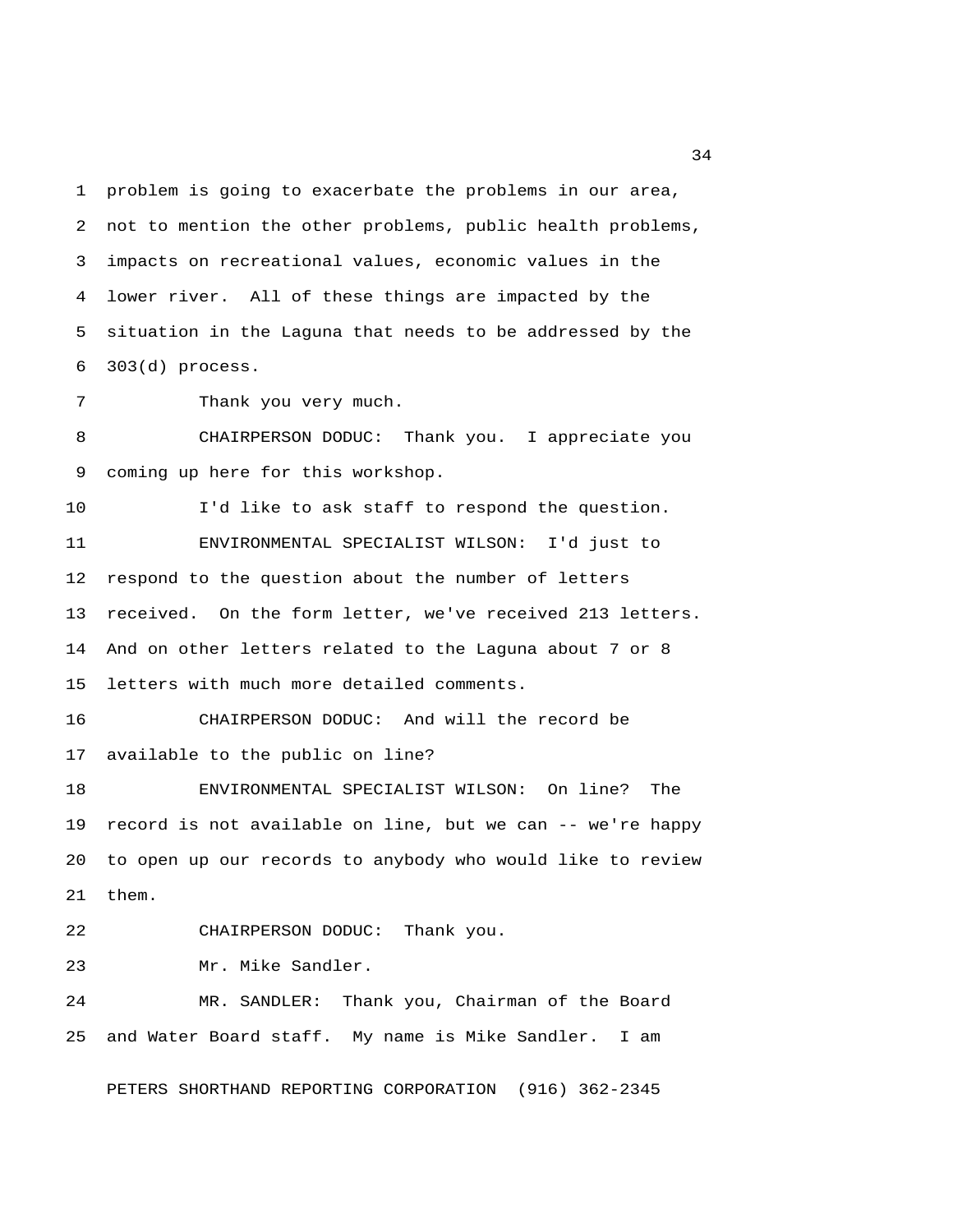1 program coordinator of Community Clean Water Institute, 2 which is a citizen action group based in western Sonoma 3 county. Our office is in Sebastopol. And we run a 4 citizen monitoring program, where we train volunteers to 5 go out and test water quality in rivers and streams 6 throughout Region 1. Our main focus is the Lower Russian 7 River at this time. We also have water quality monitors 8 on Santa Rosa Creek and Laguna de Santa Rosa and several 9 tributaries to the Lower Russian River.

10 I have already submitted and I also brought 11 another copy I'd like to submit today of about 12 pages of 12 comments, and as well, referring to an Excel spreadsheet, 13 which I have E-mailed to the clerk of the Board, but I've 14 also printed out a copy of that, which I'll submit into 15 the record. And for those in the audience who are 16 interested, it is also accessible on our website 17 www.ccwi.org.

18 And so I will jump into just hitting some 19 highlights from some of our comments.

20 First, I'd like to say that we are pleased to 21 have our data cited as lines of evidence in several of the 22 decisions that were made in the 303(d) list revision. I 23 think it's at testament to the growing importance of 24 citizen monitoring. And I was assisted in the compilation 25 of our original data submittal in 2004 by members of the

PETERS SHORTHAND REPORTING CORPORATION (916) 362-2345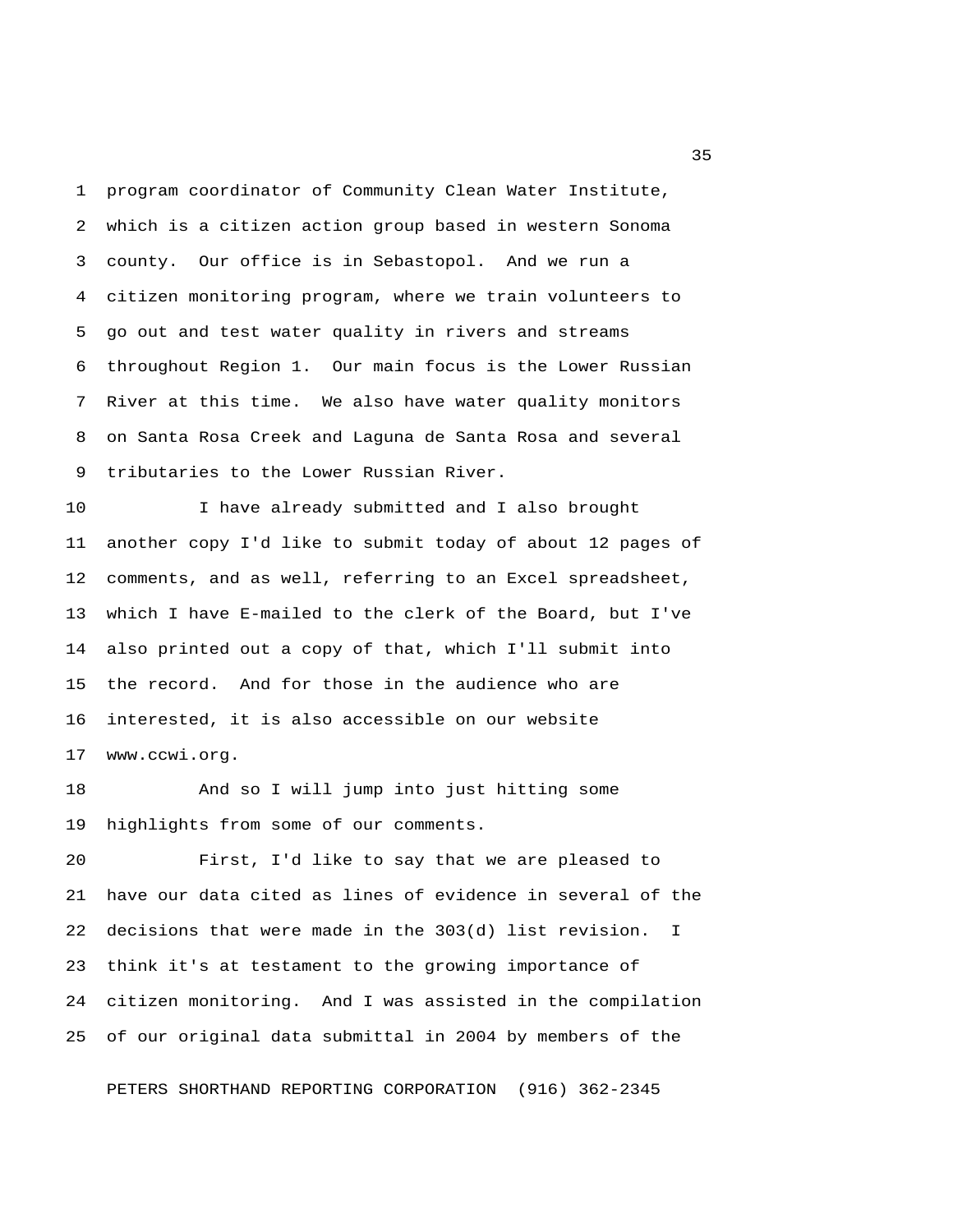1 State Water Board Clean Water Team who helped us get some 2 of our data into the right format and hopefully our 3 long-term goals is to make that compatible with the swamp 4 protocols.

 5 And I feel, you know, a little bit off the 6 subject, but in the age of diminishing budgets, I feel 7 that citizen monitoring can play an increasingly important 8 role in collecting baseline data to make some of these 9 decisions.

10 And in many cases, we agreed with the way our 11 data was used and we are pleased with that. We would have 12 appreciated a little bit more interaction with the State 13 Board. And hopefully in the future there will be more 14 interaction in terms of what does the data mean, because 15 there were a few areas where we felt our data was not used 16 appropriately.

17 The first one I'd like to mention is the decision 18 to delist Pocket Canyon Creek for turbidity. That's in 19 the Guerneville HSA. The reason that we disagree with 20 that conclusion is that our data is baseline data. We 21 send our monitors out once per month without regard to 22 whether it's a storm event or not. And part of that is 23 due to the goal of the citizen group there, which has 24 provided us with citizen monitors. There goal is to 25 collect baseline data in anticipation of a timber harvest

PETERS SHORTHAND REPORTING CORPORATION (916) 362-2345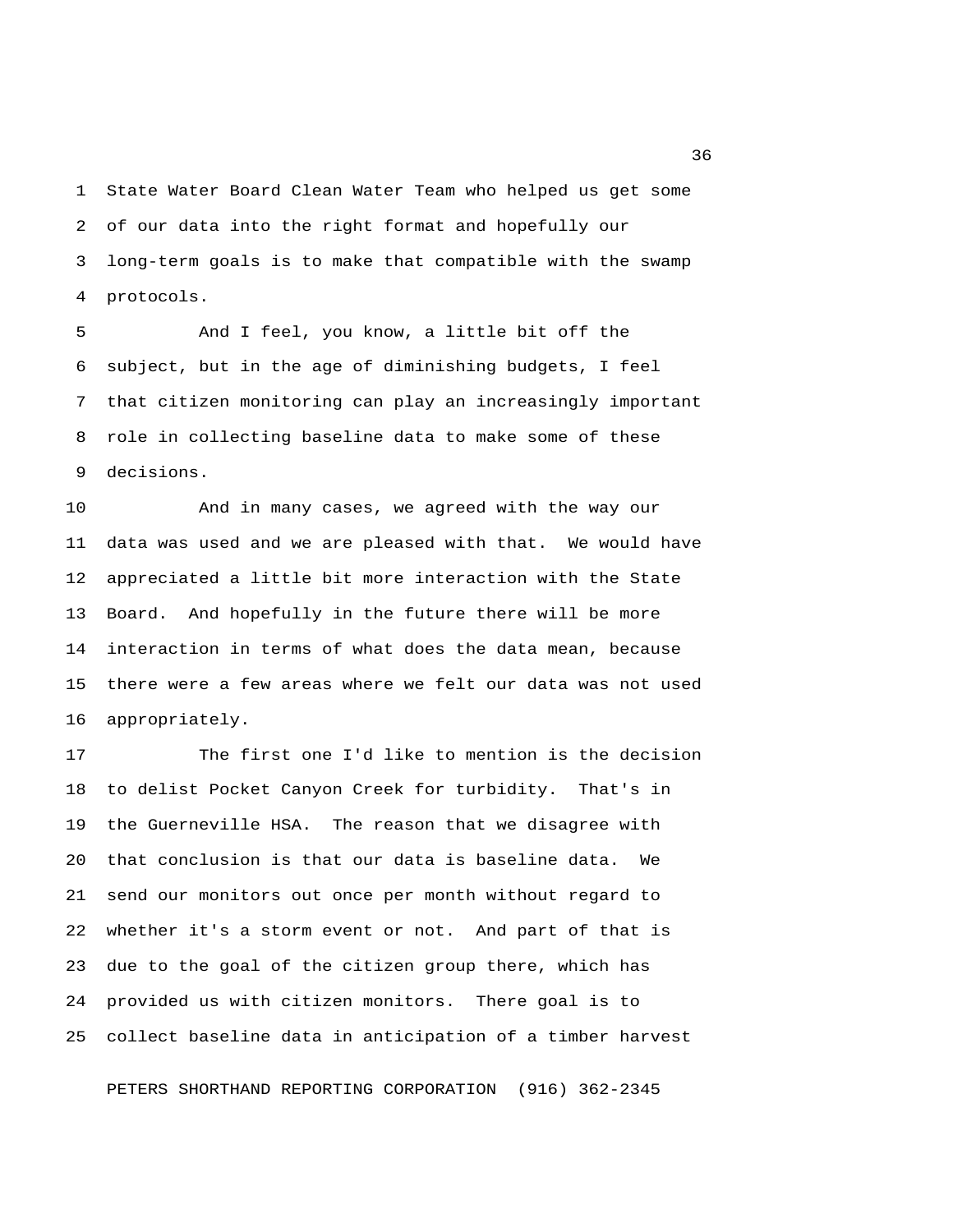1 plan.

 2 And the way we collect baseline data is we go out 3 once per month throughout the year. And the standard for 4 listing turbidity is if turbidity is seen to be 20 percent 5 above baseline. So using our baseline data, to show 20 6 percent above baseline doesn't really make sense.

 7 We would like to refer the State Board to other 8 data which might show that as occurring or not occurring, 9 and that would be the Russian River First Flush 10 Monitoring. The data that's been collected by the Russian 11 River First Flush would show -- well, we've seen some of 12 that data, and it does show 20 percent above baseline, 13 meaning 20 percent above the data that we've collected.

14 And I actually attached a photo on page 5 of 15 our -- it just looks like brown, but basically that's a 16 photo taken during first flush in 2004, which was October 17 19th. First flush, as you may know, is the first major 18 rain storm of the season usually occurring in late October 19 early November. And about 200 volunteers go out in the 20 Russian River each year and collect data during that 21 storm. It's a good chance to get out there in the rain 22 and see what you're creeks look like when it's really -- 23 when the water is really coming down.

24 There's also data available from the Russian 25 River Keeper, which is based in Healdsburg on the Russian

PETERS SHORTHAND REPORTING CORPORATION (916) 362-2345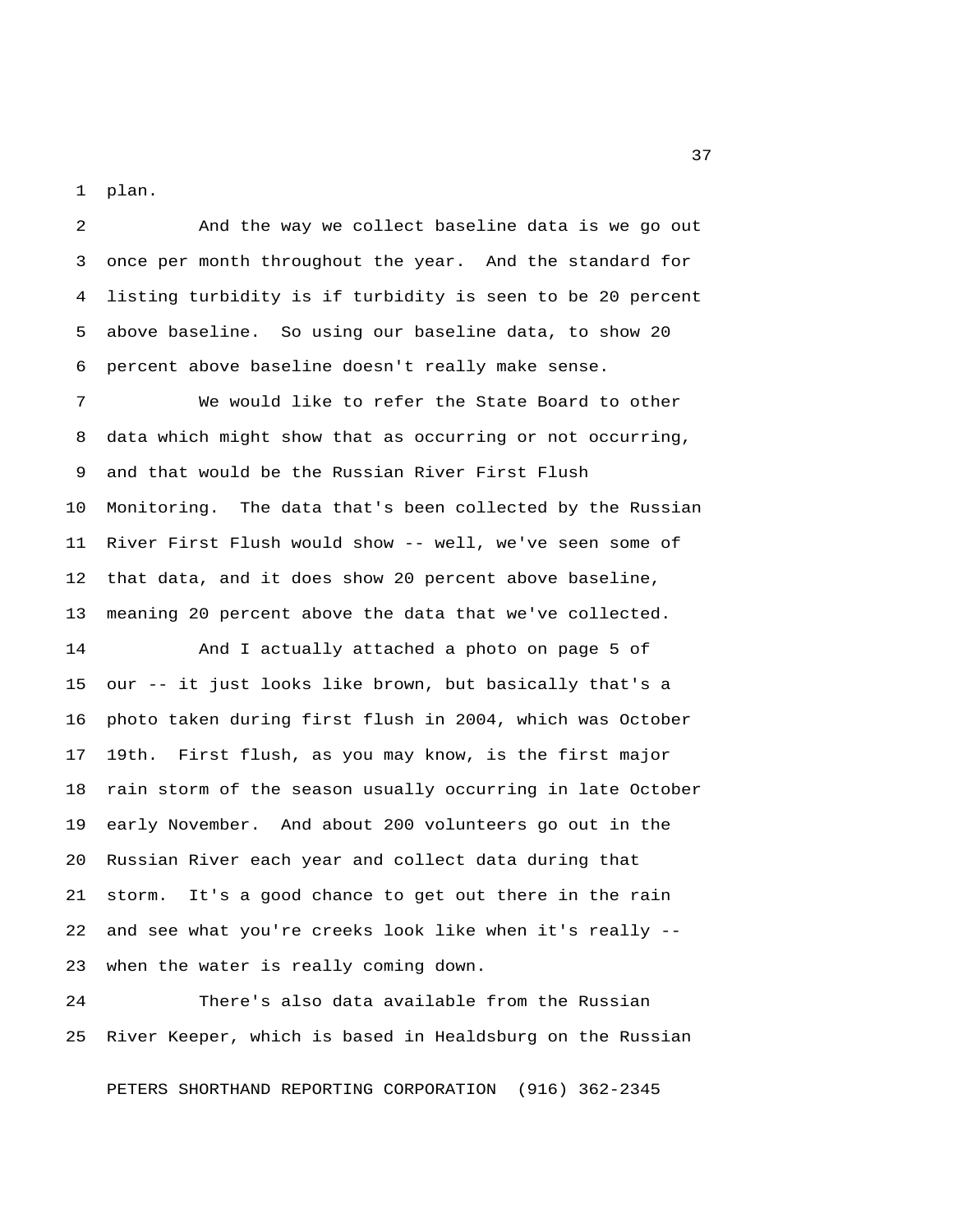1 River First Flush. And a company, Prunuske Chatham, PCI, 2 based in Occidental, California, they have storm event 3 water quality data in the Jenner area. And we feel that 4 some of that storm-water data could show the high 5 turbidity. But at this point, we would object to the 6 Pocket Canyon being delisted based on our data.

 7 The second objection is to the delisting of the 8 Laguna de Santa Rosa for nutrients, phosphorus and 9 nitrogen. And I won't repeat what we've already heard 10 about that. But I would just like to add that we've 11 collected additional data since our original 2003 data. 12 Our 2003 data showed 9 out 12 samples exceeded .1 13 milligrams per liter phosphorus. When we combine that 14 with 2004 and 2005 data, 53 out of 57 samples exceeded .1 15 milligrams.

16 So then in terms of narrative, I have attached a 17 couple of photographs, which were taken by a group called 18 Laguna Preservation Council, and it just shows the 19 Ludwigia plant. And for those of you who are interested, 20 it looks green, and that's because it's a green plant. 21 And also an article here from the Santa Rosa Press 22 Democrat about the spreading Ludwigia. And the little 23 white dot in all the green is Dr. Anna Sears from the 24 Laguna Foundation. She goes around in hip waiters and 25 collects a lot of very important information.

PETERS SHORTHAND REPORTING CORPORATION (916) 362-2345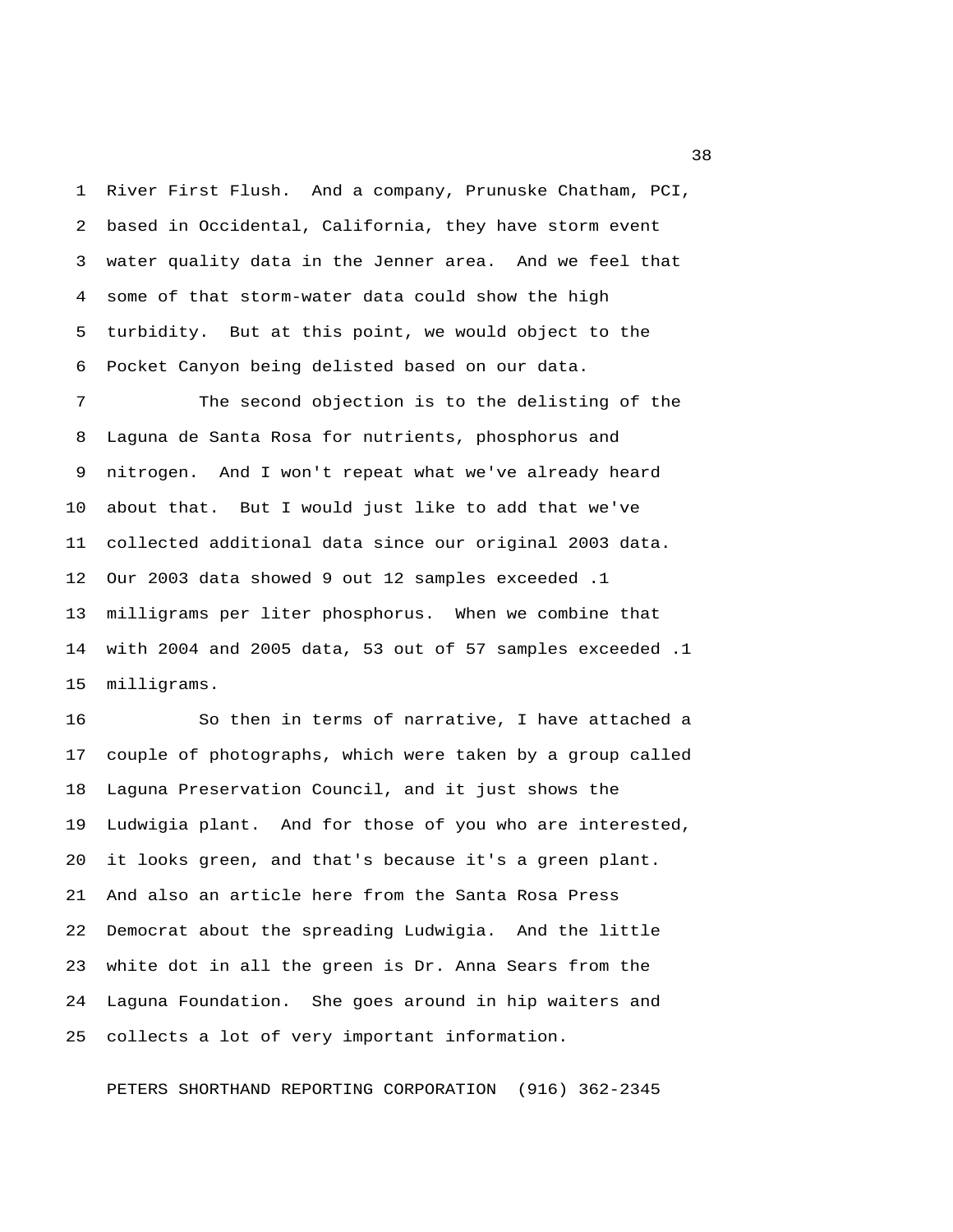1 My last point regarding the Laguna de Santa Rosa 2 delisting is that millions of dollars of public money have 3 been put towards the eradication of the Ludwigia, and 4 countless hours of staff agency time has gone into that. 5 And just that amount of resources being devoted to that 6 problem should be evidence enough that it's a major issue.

 7 Okay. So I want to just go on to a few other 8 points. We do concur with several of the conclusions in 9 the listing and delisting policy -- or listing and 10 delisting recommendations. On page 10 I note the issue of 11 conductivity listing in Santa Rosa Creek and I just want 12 to read that one section.

13 We concur with your recommendation to list Santa 14 Rosa Creek for conductivity. Results seen in our 2003 15 data have now been augmented by data from 2004 and 2005. 16 When we add in our 2004 and 2005 data, and I reference the 17 worksheet, it shows impairment in Santa Rosa Creek for 18 conductivity of 19 out of 24 samples exceeding the 320 19 microSiemen level. So this listing in warranted.

20 And just to put that in perspective with the 21 Laguna de Santa Rosa, 58 out of 62 samples in the Laguna 22 de Santa Rosa were above 320. And Big Sulphur Creek, as 23 well, which is a tributary above Healdsburg also had very 24 high readings.

25 CHAIRPERSON DODUC: Mr. Sandler, are you PETERS SHORTHAND REPORTING CORPORATION (916) 362-2345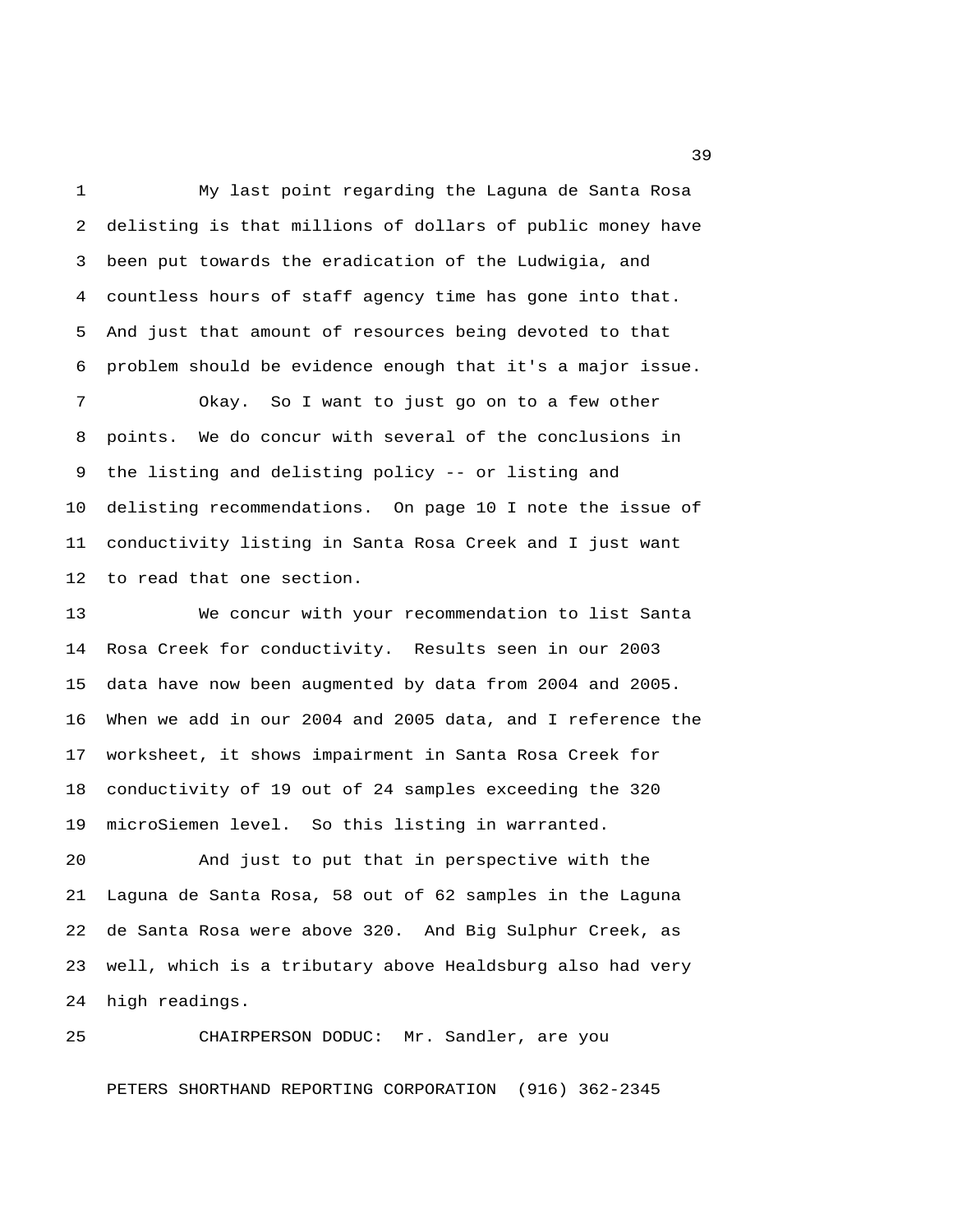1 referring to a different submission, because I don't have 2 that statement on my page 10.

 3 MR. SANDLER: I'll have to see. It came out on 4 page 11.

 5 CHAIRPERSON DODUC: All right. So it's page on 6 11.

 7 MR. SANDLER: It just have been the way it 8 printed, it looks like one of those pages. I'm not sure. 9 CHAIRPERSON DODUC: I just want to make sure we 10 have it in the record.

11 MR. SANDLER: Thank you. I also would like to 12 point out Colgan Creek, which I do mention on page 12, 13 which may be page 13 on yours, Colgan Creek is a tributary 14 to the Laguna de Santa Rosa. And we have found elevated 15 readings for conductivity and phosphorus on Colgan Creek. 16 We have been monitoring Colgan Creek for awhile and 17 thought it was the main part of the Laguna de Santa Rosa 18 and later found it was actually its own creek. So that 19 might merit further investigation by the State Board.

20 And the rest of my comments are listed in 21 writing, so I won't go over those. But those are just 22 some of the highlights. I also agreed with the previous 23 person, Ms. Adelman, that more input from the regional 24 board would be useful and then you wouldn't have to listen 25 to all of us come up here.

PETERS SHORTHAND REPORTING CORPORATION (916) 362-2345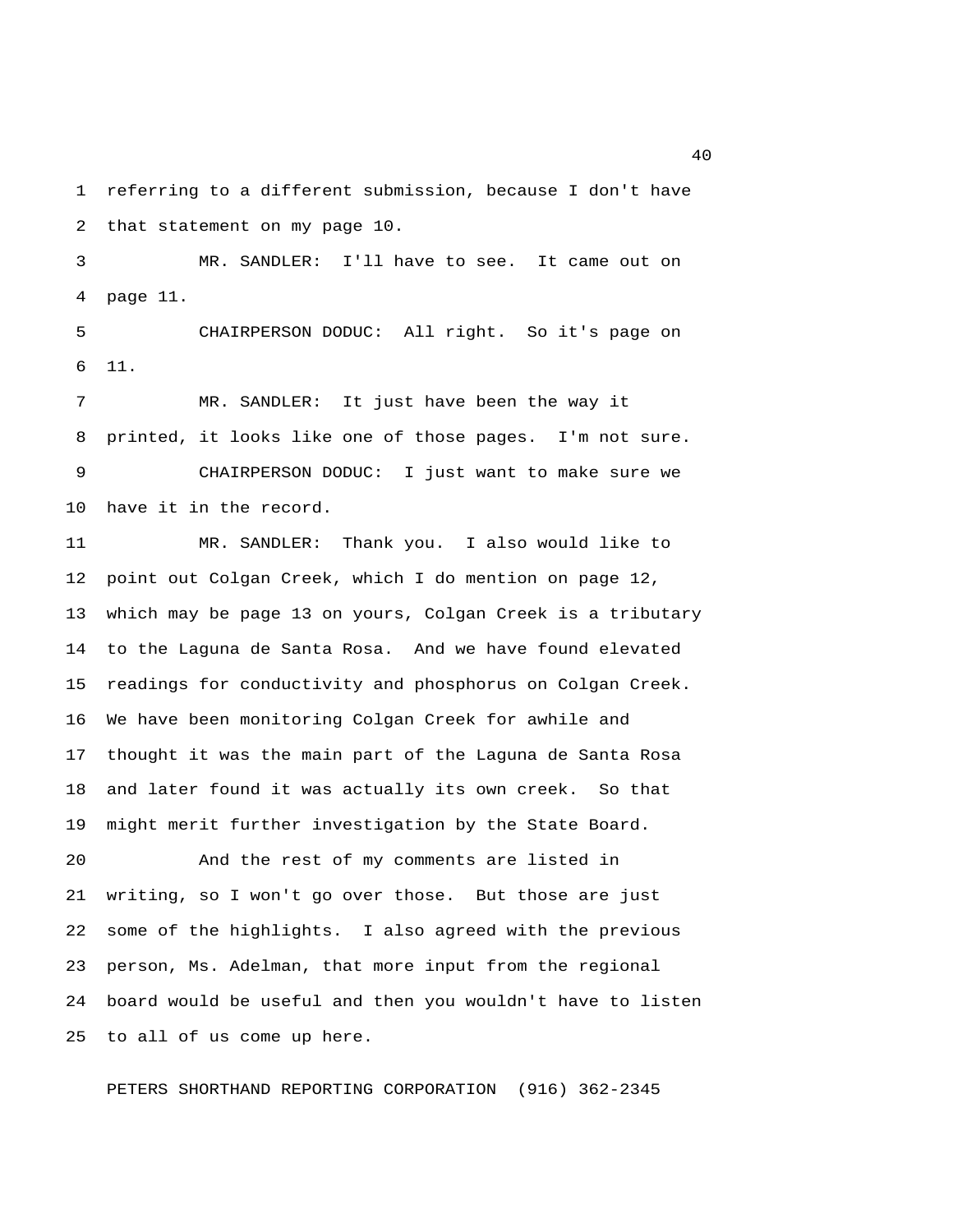1 But, yeah, as you've seen from the 200 letters, 2 the major issue is the delisting of the Laguna, but 3 hopefully this other information was clarified. And I'd 4 be happy to answer any questions that the State Board 5 might have or to work with you further on using our data. 6 And I was very happy to see our data being used. That's 7 the purpose of our work and it makes the volunteers' 8 efforts rewarded when it actually gets put into policy. 9 So thank you. 10 CHAIRPERSON DODUC: Thank you. 11 Mr. Alan Levine. 12 MR. LEVINE: If I live long enough, I'll get down 13 to the level of the microphone. Does it go up? 14 No, it doesn't. I'll rip it apart. 15 My name is Alan Levine, and I represent Coast 16 Action Group. We're signatories to the letter that Ms. 17 Web submitted. And we oppose the delisting of the Laguna 18 Santa Rosa for phosphorus and nitrogen. 19 I have this heartfelt -- I'm struck in my heart 20 by how many passionate advocates there are for this 21 waterbody. I'm used to dealing with water bodies on the 22 North Coast that if you have 4 people that are supporting 23 protection of beneficial uses, it's a big deal. So it's 24 nice to see that that many people are passionate about the 25 Laguna.

PETERS SHORTHAND REPORTING CORPORATION (916) 362-2345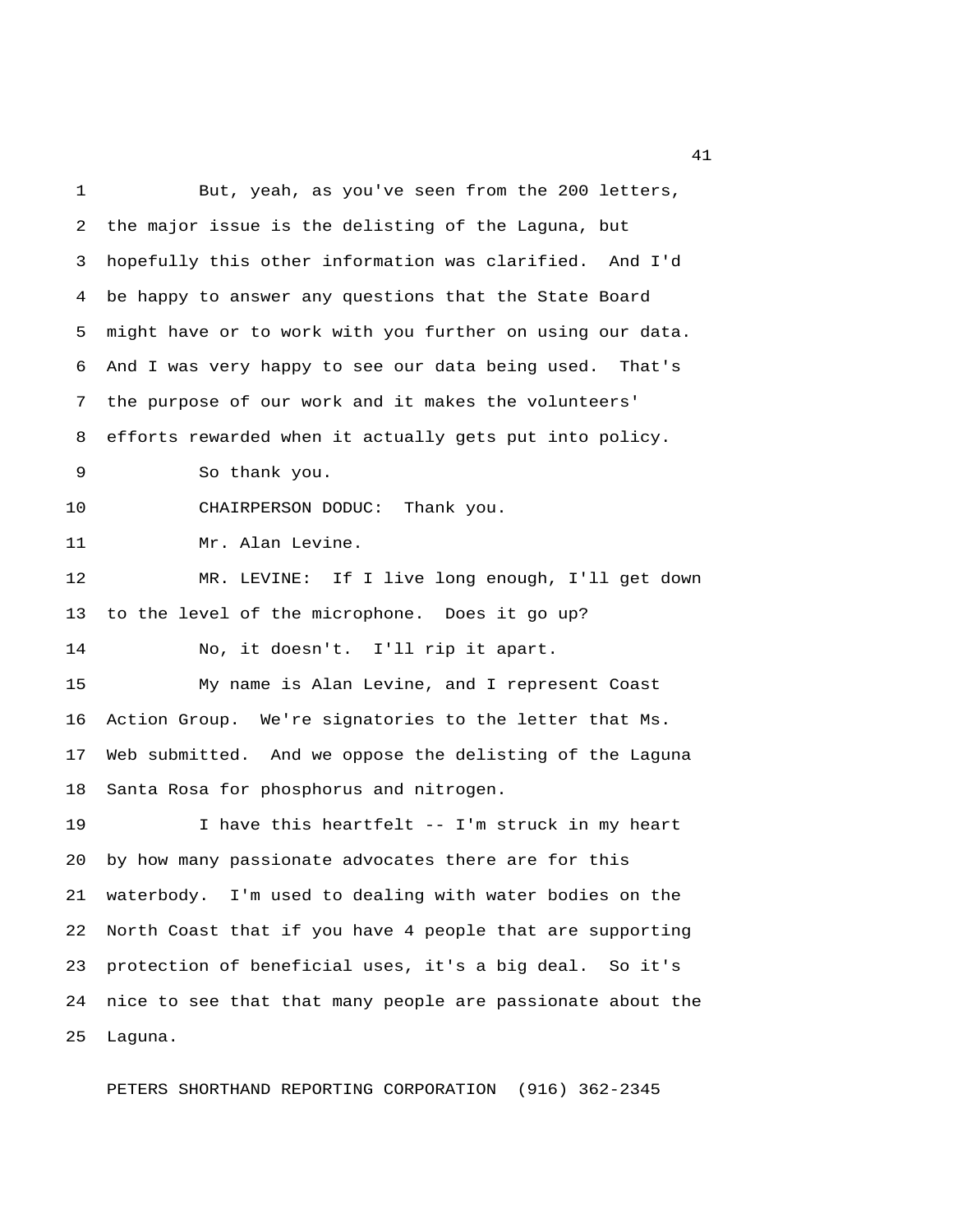1 The reason for the proposed delisting given in 2 the State Board documentation is that there's no numeric 3 standard. And I just want to state that a narrative 4 standard is competent for evaluating the Laguna's nutrient 5 problem.

 6 It is possible to administrate this listing with 7 a narrative standard. And such narrative standards are 8 consistent with State and federal law.

 9 Now, the complaint is how do we administer this 10 without numbers? The absolute numeric standard is not 11 necessary for the listing. At some point you might want 12 to come up with some standards that you can deal with 13 stuff, but it is obvious and clear that the listing Is 14 merited by the narrative issues that have been presented 15 in all the documentation in the file.

16 All that has to be known is that phosphorus and 17 nitrogen are promoting the diminished or polluted 18 conditions that exist in the Laguna, and whether or not or 19 at what level the limiting factor begins probably should 20 be ascertained when the TMDL is done. And I think that's 21 part of what a TMDL is for, to actually delineate what is 22 the actual amount of pollutant that can be allocated as an 23 input and still meet water quality standards, is that not 24 true?

25 The data and science in the record shows that PETERS SHORTHAND REPORTING CORPORATION (916) 362-2345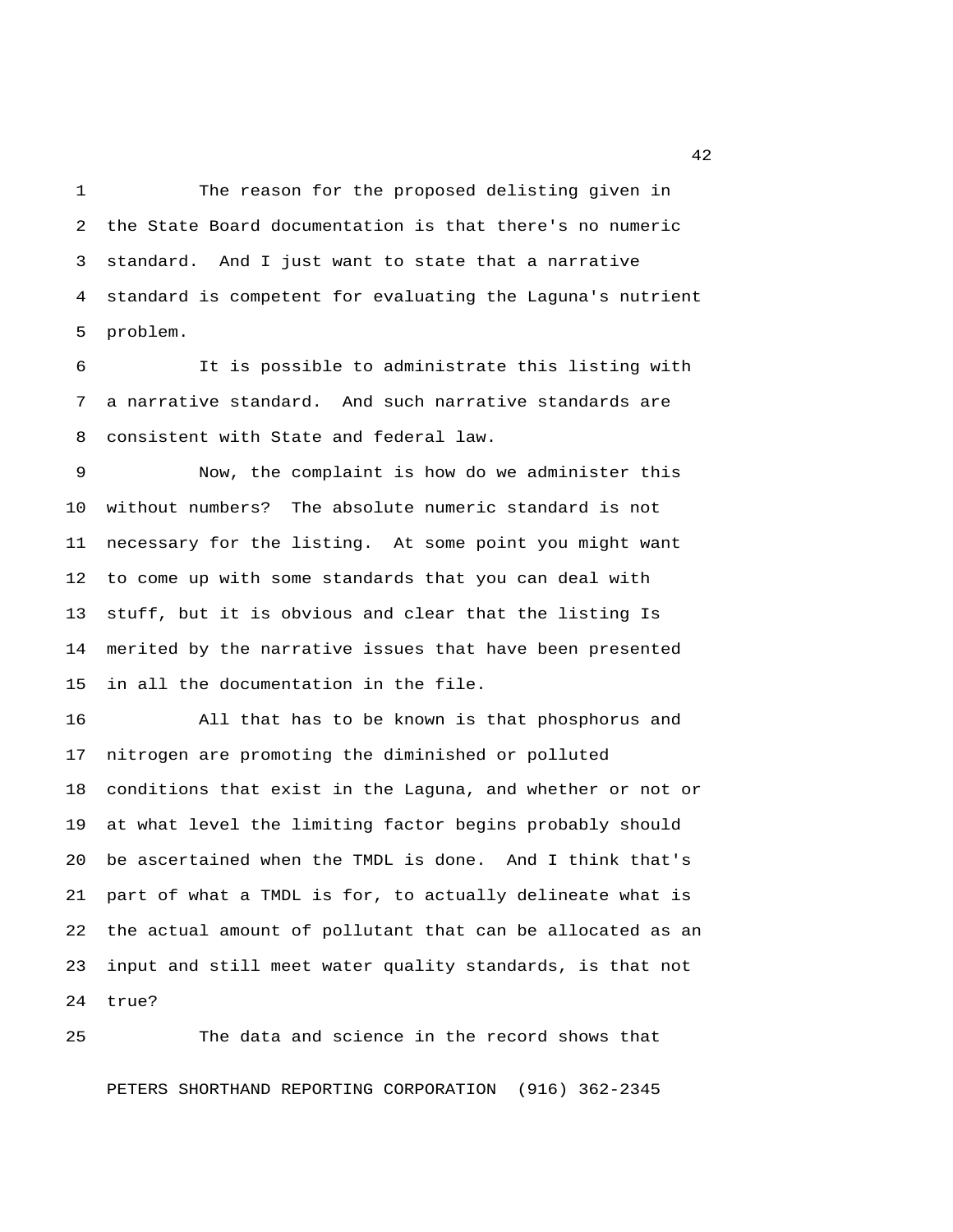1 there's absolutely no question that there is abundant 2 oversupply of phosphorus and nitrogen. And this is in 3 tons or hundreds of tons of each pollutant per year. 4 There's a lot of nutrient inputs being put in.

 5 There's no question that phosphorus and nitrogen 6 are promoting growth of nuisance plants, and a result in 7 low DO, which is a factor in the -- a factor in the 8 protection of beneficial uses, the co-water fishery.

 9 And as part of the nutrient cycle, these 10 pollutants will not allow water quality standards ever to 11 be met, unless they are individually dealt with. Most of 12 the discussion today was about the Ludwigia as a nuisance 13 factor, but we've got to remember that there's a cold 14 water fishery here. There's no spawning in the Laguna, 15 but the Laguna is a fishery transmission channel, and it's 16 historically been used by Coho and Steelhead. And with 17 the existing conditions that fishery component is 18 impaired.

19 The only question is how much is too much? And 20 that's what a TMDL is to be promulgated for. And the 21 assessment and the analytic process in the TMDL that's 22 what you're going to come up with and answer is how much 23 is too much.

24 The weight of evidence shows non-attainment of 25 water quality standards and is evidence in opposition of

PETERS SHORTHAND REPORTING CORPORATION (916) 362-2345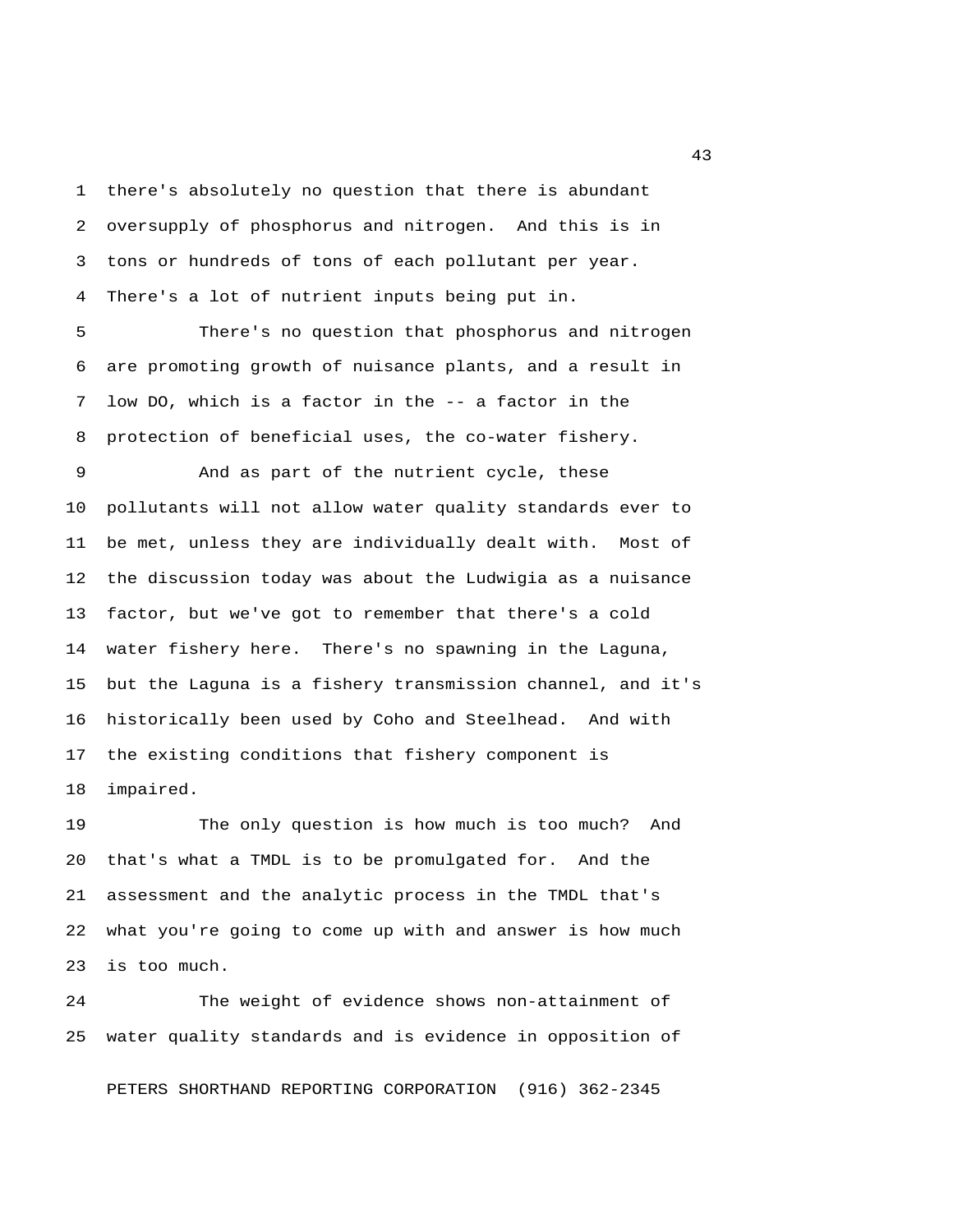1 the proposed delisting.

 2 Now, reliance on information in the file from the 3 City of Santa Rosa, the data that they have presented does 4 not support the delisting. And the fact that they present 5 shows over-abundance of the polluting chemicals.

 6 Nitrogen and phosphorus are controllable factors 7 in the City's NPDES permit. That's a reason for 8 maintaining the listing, because they're a controllable 9 factor. I want to state that the City of Santa Rosa isn't 10 the only source of phosphorus and nitrogen. There's a lot 11 of agricultural impacts and there's a lot of habitat 12 modification resultant from agriculture that is part of 13 the problem. So everybody eventually is going to have to 14 pitch in when a TMDL is done.

15 The city's own reporting by Merritt Smith 16 Consulting in conclusion show excessive nitrogen and 17 phosphorus, enough to promote growth and be fishery 18 limiting factors. The City, in Merritt Smith's report, 19 argue against the burden of listing nitrogen and 20 phosphorus while maintaining the argument that further 21 study is needed. I would argue that the further study 22 should occur when the TMDL is done.

23 Removal of nitrogen and phosphorus from the list 24 would have the following consequences: I want to point 25 out that it isn't understood by the State Board that there

PETERS SHORTHAND REPORTING CORPORATION (916) 362-2345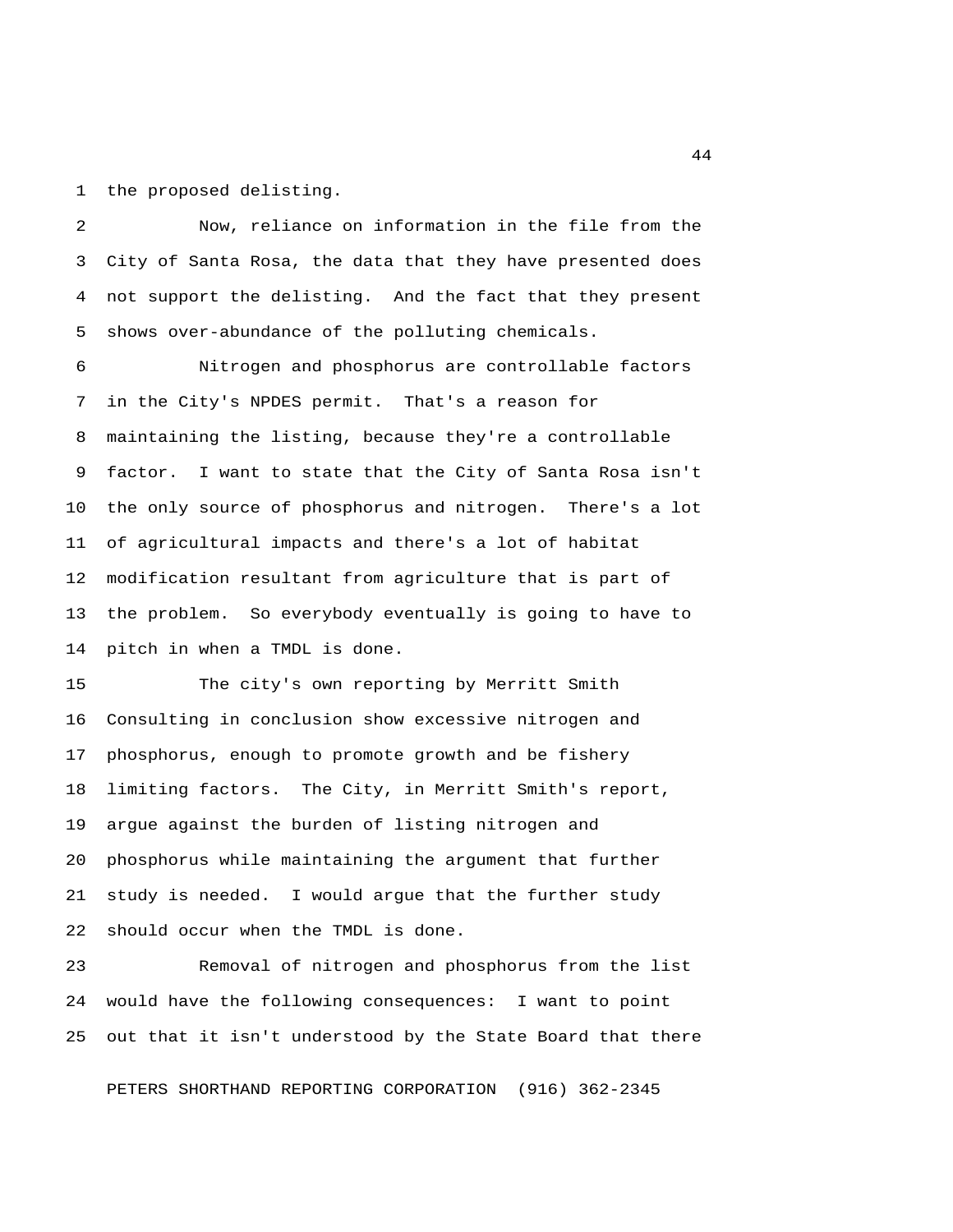1 is a TMDL for nitrogen. However, that TMDL is not 2 competent. In fact, it's totally incompetent. It doesn't 3 deal with the proper load allocations and assessments that 4 that TMDL was, I think, promoted and paid for by the City 5 of Santa Rosa. And it just occurred to me that for that 6 pollutant nitrogen for which the TMDL is written, you 7 cannot delist until you attain water quality standards. 8 So if you have a TMDL in operation for a specific 9 pollutant, let's say it was sediment, until the TMDL shows 10 that you met -- or assessment of that waterbody shows that 11 you have met water quality standards, that is being 12 violated, a listing must be maintained.

13 It's a violation of both State and federal law by 14 not listing for all known pollutants. And the quotation 15 is all waters that are impaired shall be listed and all 16 known pollutants shall be considered in the listing.

17 Removal of phosphorus and nitrogen from the 18 listing will lower the emphasis and the need to address 19 those specific factors in the currently degraded 20 conditions. And it will also limit the impetus of dealing 21 with an important nuisance that really is a threat to 22 human health.

23 Aside from the co-water and swimmable aspects of 24 the problem here, we're dealing with a potential hazard to 25 health and people could die. You can't get rid of the

PETERS SHORTHAND REPORTING CORPORATION (916) 362-2345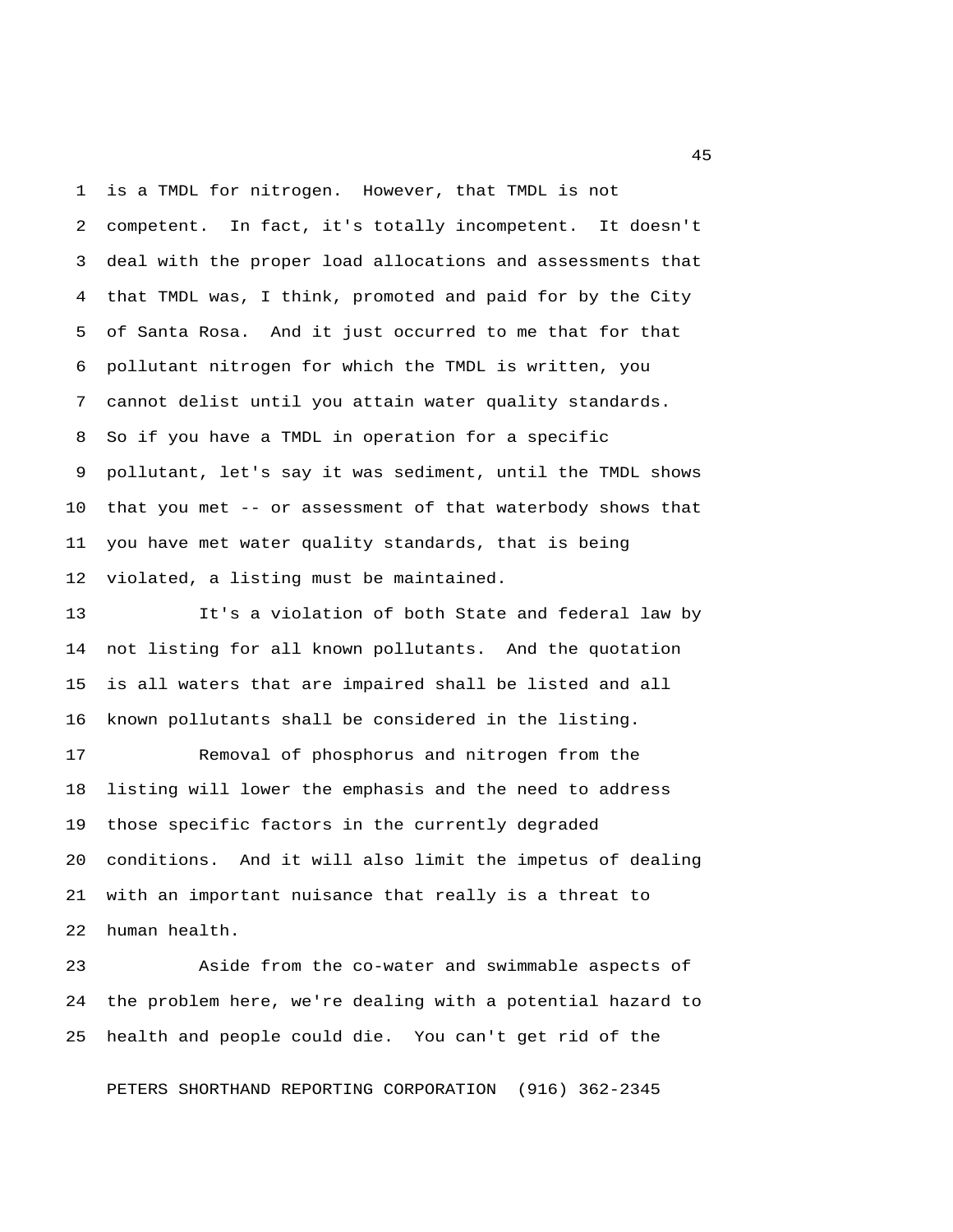1 mosquitos until you get rid of the Ludwigia. You can't 2 get rid of the Ludwigia unless you want to go in and 3 remove it all by hand, and it comes back really fast 4 because there's lots of nutrients supporting its regrowth.

 5 Also, reducing the number of pollutants reduces 6 the possibility for appropriate prioritization, and that's 7 what I was just arguing for. This should be a very high 8 priority project, because of the nuisance factor.

 9 And I want to digress here and switch from the 10 Laguna to the Klamath. It's kind of a trick that I'm 11 playing on you here, but there is a connection. The most 12 current and up-to-date and in-depth nutrient studies I 13 think done in the world today are being done on the 14 Klamath River, where you have nutrient ladened lakes. And 15 when they discharge, sections of the lower river show 16 immediate response in plant and algae growth, macrophytes 17 like Ludwigia, but not the same plant.

18 And the linkage of the information derived in the 19 Klamath studies and the Klamath is listed in sections as 20 impaired by nutrients. But the linkage of the effects of 21 the pollutants that promote such conditions are very 22 demonstrable and -- it's really obvious what's going on 23 here, but the exact numbers may -- of what are the 24 limiting factors or the numeric standards of what is 25 appropriate is going to be a difficult endpoint to

PETERS SHORTHAND REPORTING CORPORATION (916) 362-2345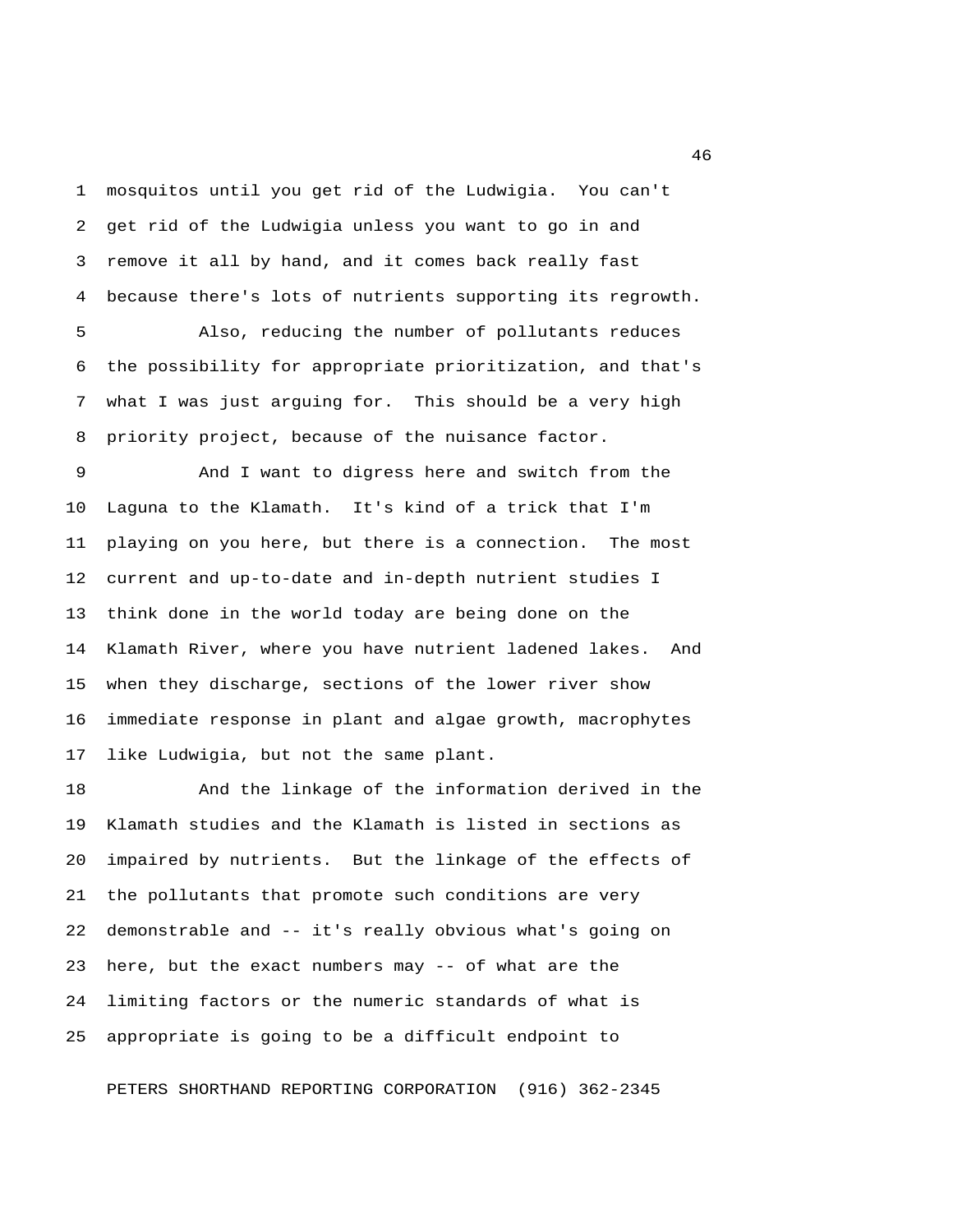1 achieve, but scientists are working on that, and they're 2 making progress there.

 3 But you may never have an exact endpoint, numeric 4 endpoint, but that also speaks against the delisting 5 problem.

 6 And then also a last word on the Klamath, which 7 is also listed a impaired by sediment in the upper reaches 8 but not the lower reaches as you heard before, sediment 9 goes downstream. And the sediments that are impairing the 10 upper aspects of the Klamath River will and have, as you 11 have seen by the pictures, make it to the lower river and 12 the estuary. And impairment of estuarian function by 13 sediments limits the ability in certain life stages of 14 salmonids to survive. Salmon need estuary functions to 15 smoltify.

16 Smoltification is a process where they go back 17 and forth between fresh and saline waters to adjust before 18 they go out to see. And when the whole place gets filled 19 up, it doesn't work right anymore. And I support the 20 listing of the lower section of the Klamath River also. 21 Thank you very much.

22 CHAIRPERSON DODUC: Thank you, Mr. Levine.

23 Mr. Bob Rawson.

24 MR. RAWSON: Good morning, Madam Chair and staff. 25 My name is Bob Rawson. And I'm a wastewater consultant.

PETERS SHORTHAND REPORTING CORPORATION (916) 362-2345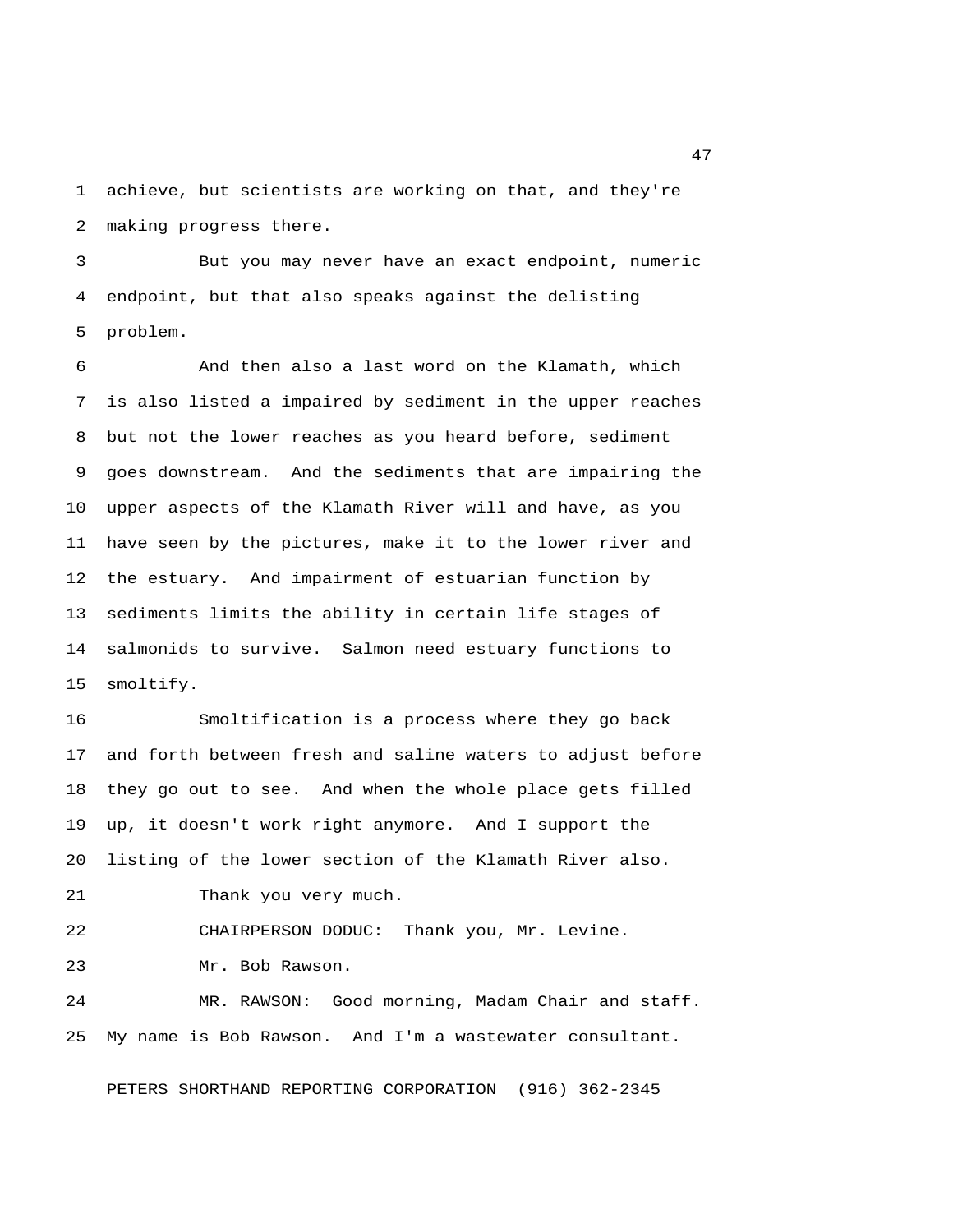1 And my background is in wastewater and soil

 2 bioremediation. I'm a Grade 5 Wastewater Operator, so 3 I've operated or consulted on all of the wastewater 4 facilities that discharge into the Russian River, either 5 as an expert witness, an operator or a consultant basis.

 6 And so I'm very familiar with those under all 7 weather conditions, and so I've seen them at their worst, 8 I guess. I'm also one of the authors Brenda Adelman 9 mentioned.

10 On the report by IOS Corporation phosphorus 11 loading and eutrophication in the Laguna de Santa Rosa. 12 Some of that work is incorporated in Nancy Kay Web's 13 document, which I believe you have and its appendices.

14 Particularly, I'm familiar with the Laguna de 15 Santa Rosa, because my company and I were involved in a 16 bioremediation of the Laguna de Santa Rosa in 17 approximately 1999. There was an apple processing spill 18 just to the north of Highway 12 where we used the bacteria 19 we manufacture IOS-500 for bioremediation in oil fields 20 and leach fields and such as that, for restoration a leach 21 fields. But we used it in this case to bioremediate a 22 section of the Laguna. And it actually came back to 23 fairly clear and pristine conditions for a short period of 24 time. And then it went back to its old ways.

25 And so in the course of doing this, I was taking

PETERS SHORTHAND REPORTING CORPORATION (916) 362-2345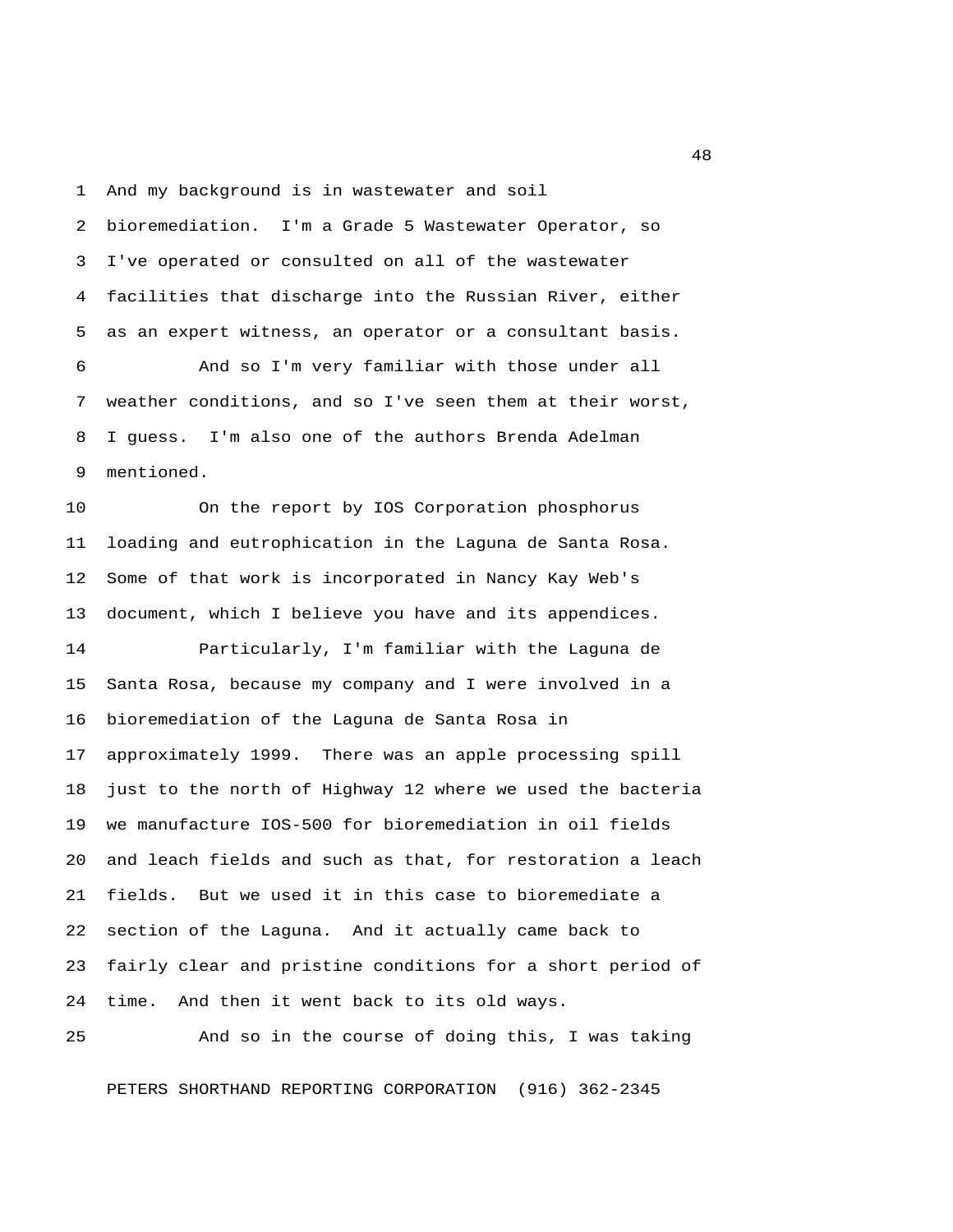1 canoe trips up and down the Laguna and seeing the very 2 obvious impacts of algae and Ludwigia growth. So you 3 really don't even have to study this. Just your eyes are 4 enough. As the pictures that were shown of the Klamath, 5 just seeing it is enough, but of course Fish and Game 6 knows and Regional Water Quality Control Board knows and 7 anybody who goes there knows that it's impacted for 8 nutrients.

 9 And so recently, as a member of the Board of 10 Northern California River Watch, we negotiated settlement 11 agreement with the City of Santa Rosa. And they agreed to 12 pay \$250,000 for restoration work in the Laguna. And 13 we're going to direct that those funds towards the North 14 Coast Regional Water Quality Control Board for the purpose 15 of a TMDL for nutrients in the Laguna de Santa Rosa 16 specifically for phosphorus and nitrogen and such.

17 And so it seems kind sort of counterproductive to 18 delist something where funds are specifically being 19 earmarked towards making the Laguna better and it's 20 obvious that it needs to be made better.

21 So I'd like to add our concerns, Northern 22 California River Watch and my own to the list of people 23 that signed on to Nancy Kay's letter, and also reiterate 24 what the Laguna Foundation and Noreen Evans, Mike Sandler 25 from the Clean Water Institute, the Coast Action Alan

PETERS SHORTHAND REPORTING CORPORATION (916) 362-2345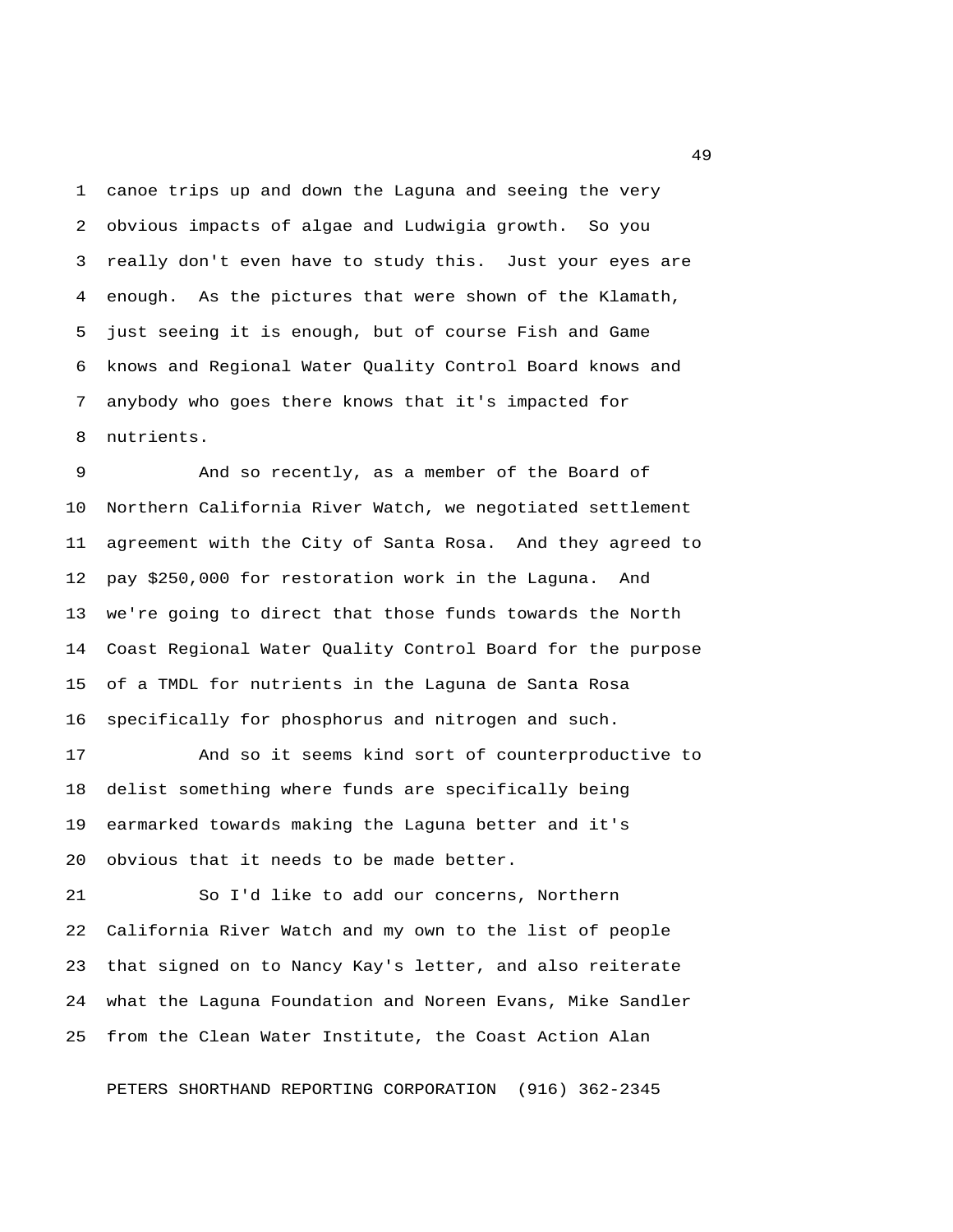1 Levine and all those who have spoken, and the other people 2 who have written letters to urge the Board not to delist, 3 and also to look very carefully about any delisting in any 4 of these tributaries to the Russian River, because all of 5 them, at times of the year if you're out there in those 6 storms and those winter periods of time and you're 7 watching, you'll see the sediment and the -- and if you're 8 out there in the summer, like I was in Green Valley Creek 9 2 days ago you'll see the impacts. And they're there and 10 they need to be studied. We need a TMDL.

11 Thank you very much.

12 CHAIRPERSON DODUC: Thank you.

13 Mr. Peter Ribar.

14 MR. RIBAR: Madam Chairman, my name is Peter 15 Ribar representing Campbell Timberland Management from 16 Fort Bragg, California. We manage 185,000 acres for 17 Hawthorne Timber Company in coastal Mendocino county.

18 Back on June 10th, 2004, we did submit some 19 additional information as requested by staff, with respect 20 to data and other reports that we thought were relevant to 21 the issue at hand. And although the staff has used much 22 of our data in this proposed listing, we do not feel that 23 they have used the other reports that we have submitted. 24 And that those reports and the comments of those reports, 25 the cautions contained in those reports, none of that is

PETERS SHORTHAND REPORTING CORPORATION (916) 362-2345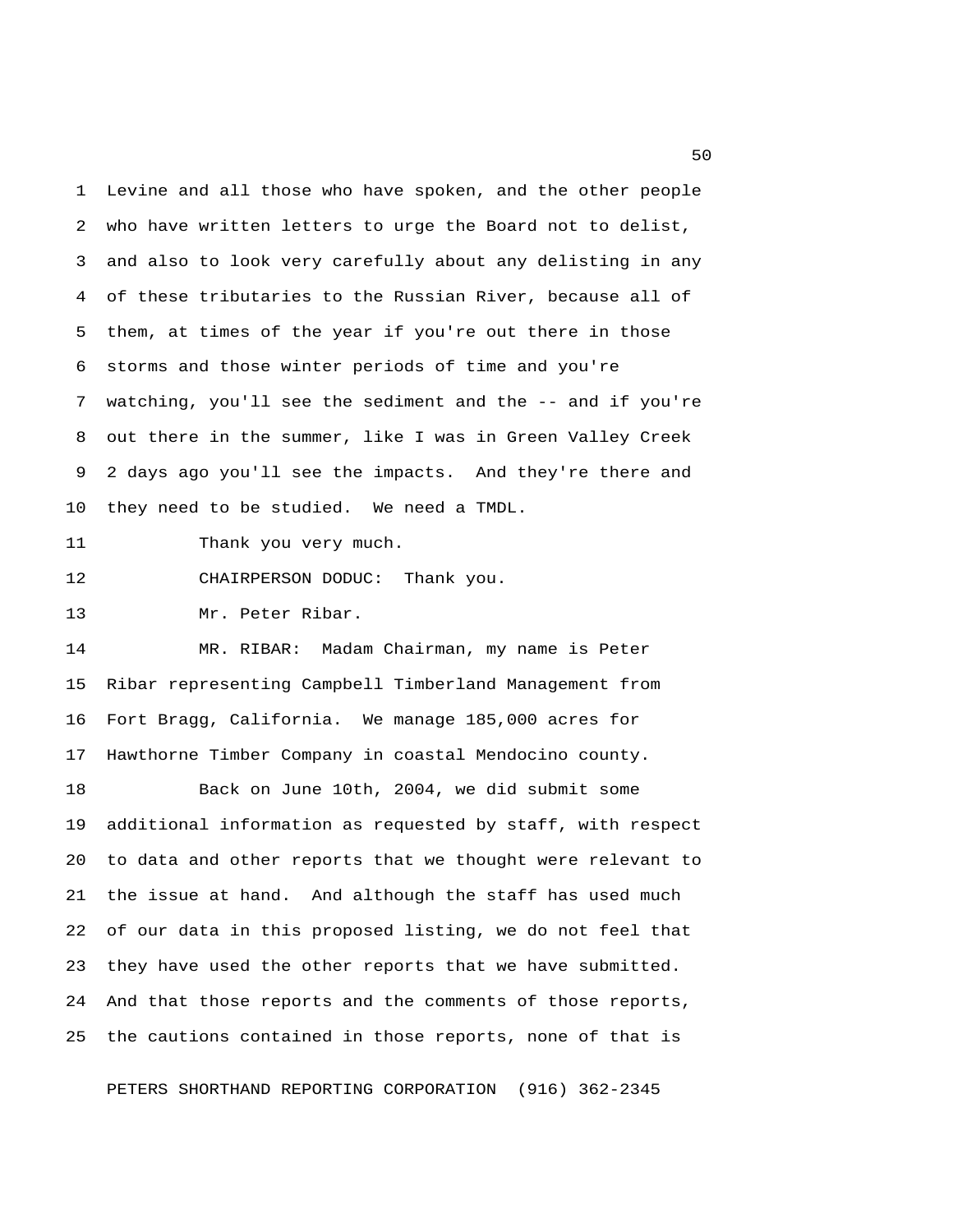1 reflected in the staff report.

 2 First and foremost, we don't believe it is 3 appropriate for staff to use the thresholds established by 4 the Sullivan 2000 paper to set regulatory standards for 5 streams in California. The Sullivan paper is a report 6 issued by the Sustainable Ecosystems Institute in Portland 7 Oregon. It has not been the subject to the level of peer 8 review required for publishing in a typical science 9 journal.

10 The development of guidelines based on this 11 document is inconsistent with the staff report that states 12 guidelines were based on scientifically based and 13 peer-reviewed information.

14 Additionally, there's no evidence to suggest that 15 Coho in northern California respond to fluctuations in 16 water temperature the same way that Coho respond in other 17 parts of the Pacific northwest.

18 In fact, the Sullivan paper contains cautions not 19 to extrapolate their data for use elsewhere without 20 validation. In fact, we did commission a report by 21 Stillwater Sciences, a consulting firm, to look at 22 temperature thresholds. And we've submitted this report 23 numerous times, and we're going to submit it again for 24 your edification, because we believe it shows issues that 25 need to be addressed prior to using the thresholds from

PETERS SHORTHAND REPORTING CORPORATION (916) 362-2345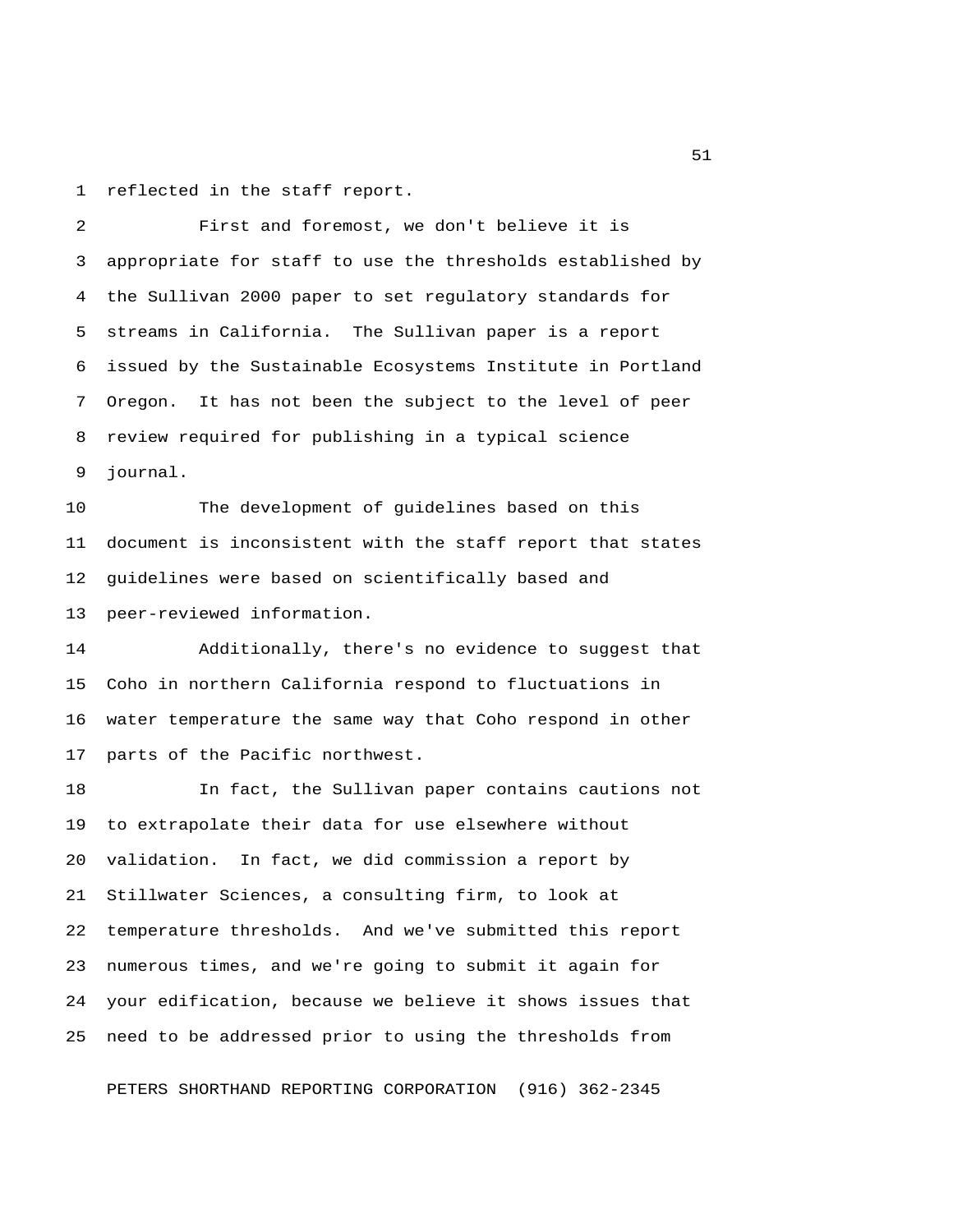1 Sullivan as the threshold for trying to determine whether 2 water temperature is impaired.

 3 Therefore, the Sullivan proposal or approach that 4 they have advocated -- I think, and our company, believes 5 that it has a lot of merit. But it simply needs to have 6 additional peer review and studies in California to 7 validate its use here.

 8 The staff report also does not consider the 9 inherent potential of a watershed's temperature regime. 10 As evidenced by the data we submitted in 2004, there's 11 tremendous spatial and temporal variability within these 12 coastal watersheds.

13 Then why would the staff attempt to apply a 14 single value, one-size-fits-all-threshold for temperature 15 throughout an entire watershed. Clearly, there are select 16 stream reaches that may never meet this 14.8 Celsius 17 degree threshold. Because there are simply -- there are 18 landscape features, such as geologic formations, 19 vegetation characteristics or the simple orientation in 20 the stream that would weigh on that.

21 Nowhere in the staff report is there 22 acknowledgement that the proposed targets may not be 23 achievable at all places at all times. It just simply 24 doesn't occur.

25 We also believe that the analytical methods used PETERS SHORTHAND REPORTING CORPORATION (916) 362-2345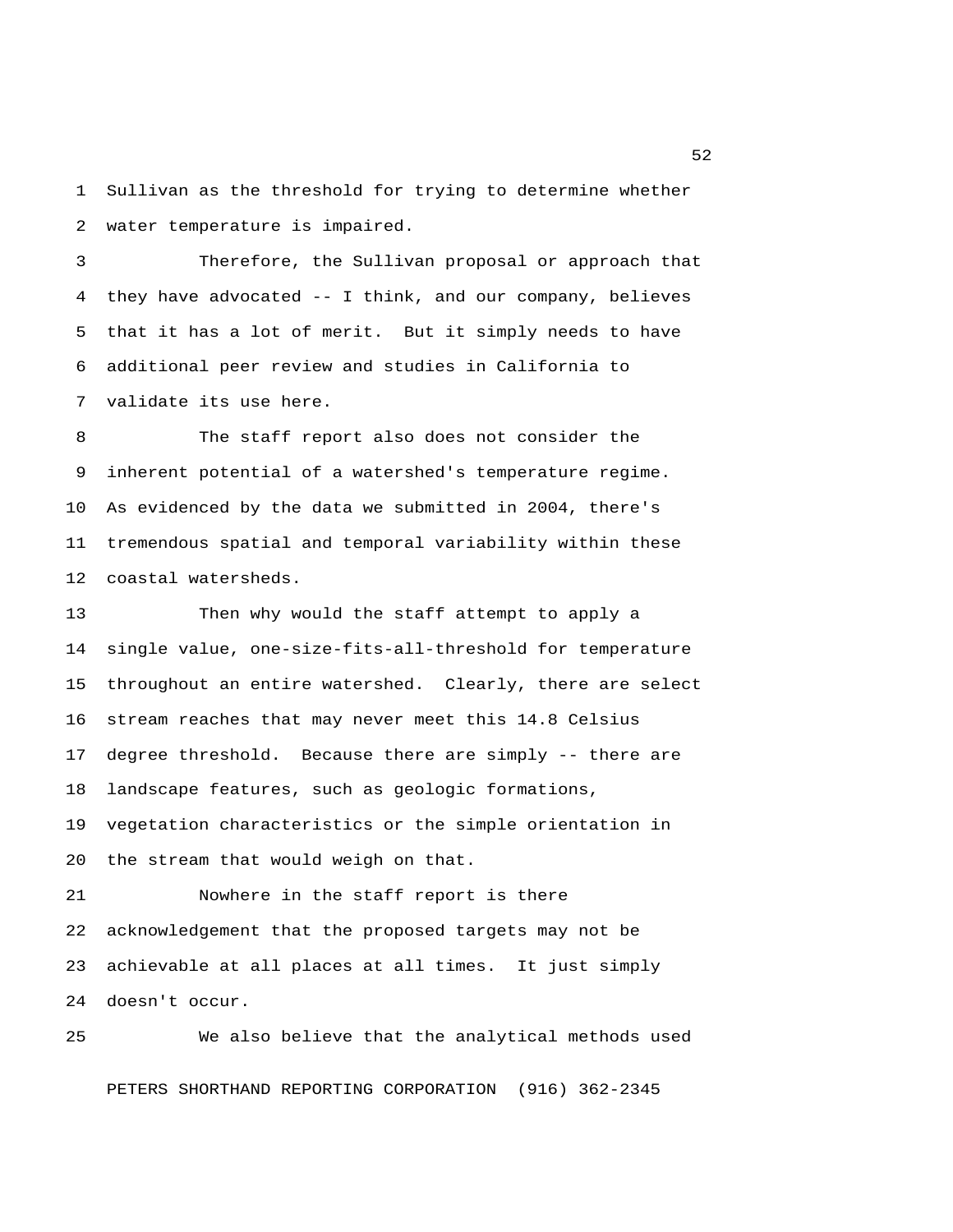1 in the staff report are also somewhat flawed. Listing 2 determinations based on the percentage of occurrences 3 pooled by watershed that exceed this 14.8 degree Celsius 4 creates bias.

 5 For example, 9 -- for example, since 2002, 6 Campbell has removed the thermographs from historic 7 locations deemed cool. And we went ahead and put them in 8 the other places that we thought were hot in order to try 9 to better isolate and characterize those areas of concern.

10 This, in turn, has substantial effect on the 11 results of the analysis. Without consistent temporal and 12 spatial across a watershed, it does not seem appropriate 13 to pool the data for such analysis.

14 Additionally, Campbell requests the staff to 15 consider whether it is appropriate to pool historic data 16 from the mid to late 1990's in order to characterize 17 today's in-stream conditions. Since 1999 there has been a 18 change in the ownership on the property. There have been 19 increased regulations to regulate and require a greater 20 level of canopy retention along water courses and most 21 importantly simplistic at it might be, trees grow every 22 day and the watersheds in question are continuing to 23 recover from historic practices.

24 We will be providing additional data and we want 25 to thank you for the additional time till January 17th to

PETERS SHORTHAND REPORTING CORPORATION (916) 362-2345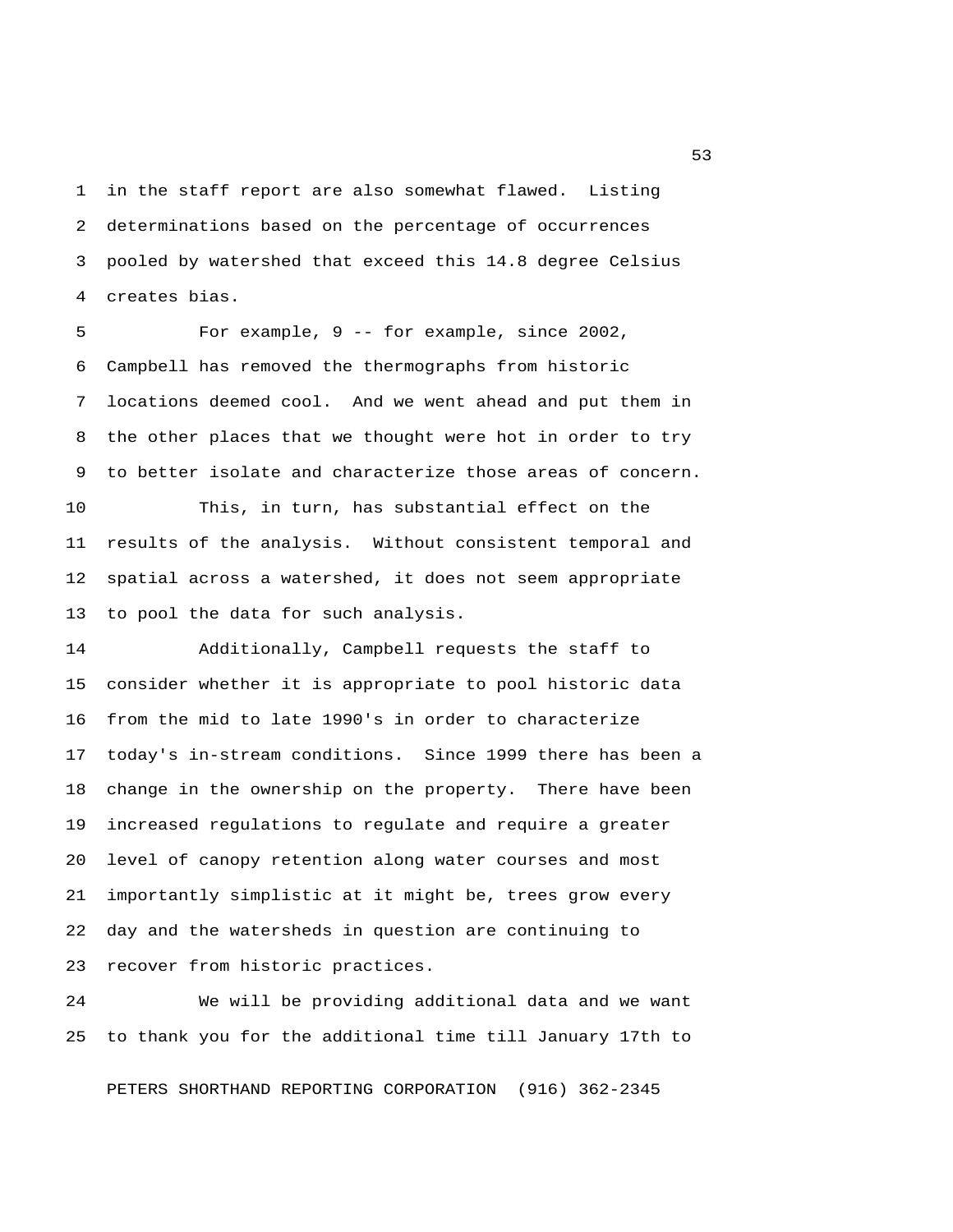1 submit additional comment. We would like to submit some 2 comment and data analysis on Pudding Creek that I think 3 will shed some light on some of the concerns I've raised 4 today.

 5 We would like to commend the staff because they 6 have at least drilled down into some of the data that 7 we've provided and tried to determine whether tributaries 8 may be separated from their main stem reaches. And 9 therefore, we would like to support not listing of the 10 10-mile river tributaries along with -- for temperature, 11 along with supporting the non-listing of Big Salmon Creek 12 for sediment and temperature, Usal, Wages and DeHaven 13 Creeks for temperature.

14 We do not support the listing of Pudding Creek, 15 and we will provide additional information why we do not 16 feel that is appropriate. And also we would suggest that 17 we do not support listing for the tributaries for Noyo 18 River that include Hayshed Gulch, Kass Creek and the 19 Little North Fork Noyo River.

20 Thank you for the opportunity to provide some 21 comment and please call us if you have any questions. 22 We're going to submit this report one more time. I hope 23 the staff would look at this and try to evaluate the use 24 of these temperature thresholds, because they bear -- have 25 a large bearing on whether, you know, these exceedances

PETERS SHORTHAND REPORTING CORPORATION (916) 362-2345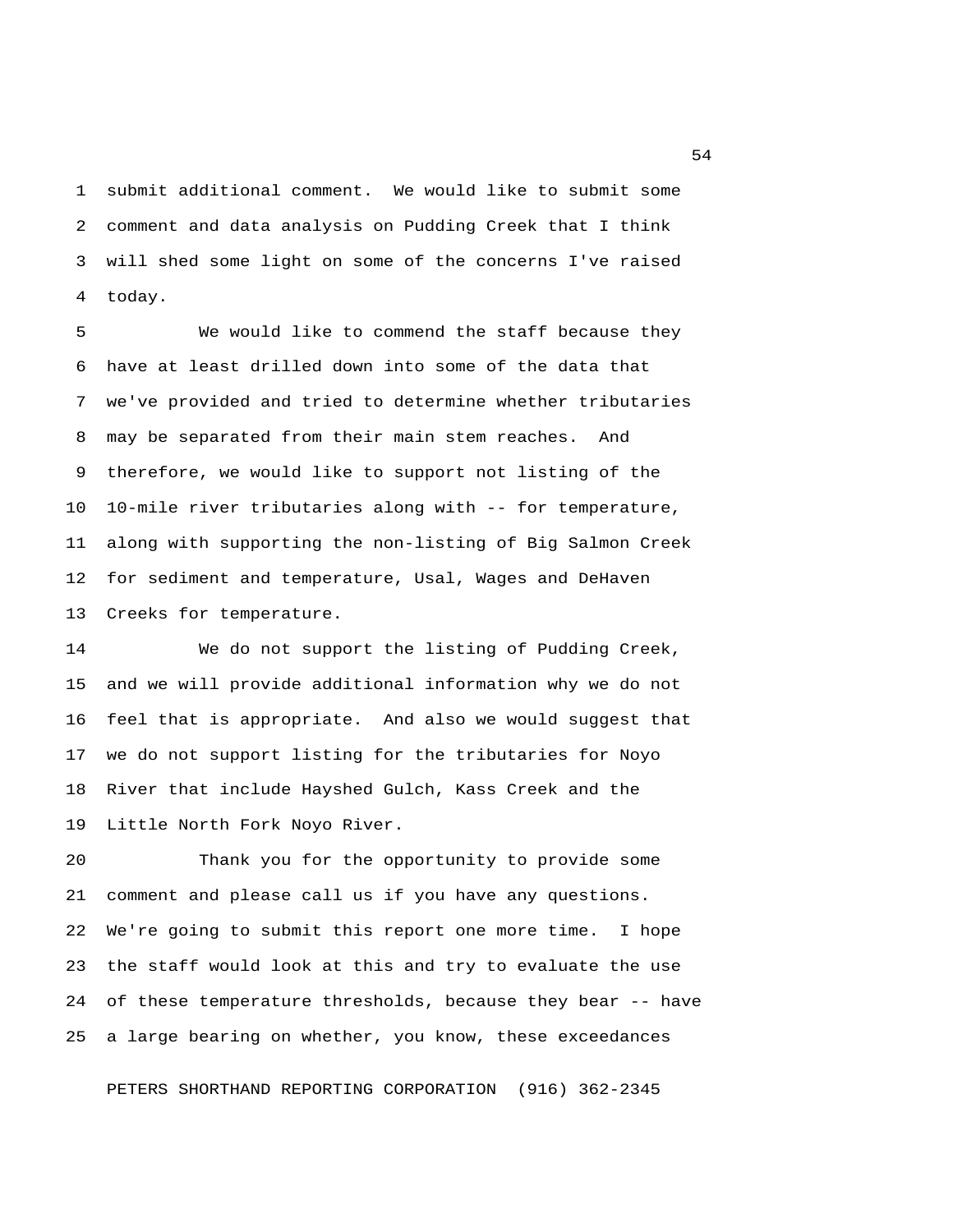1 are valid or not.

 2 Thank you very much. 3 ENVIRONMENTAL SPECIALIST WILSON: Ms. Doduc. 4 CHAIRPERSON DODUC: Thank you, Mr. Ribar. 5 ENVIRONMENTAL SPECIALIST WILSON: Question. When 6 you submit your comments, could you do an analysis with 7 the unpooled data, are you going to provide that for us? 8 MR. RIBAR: We were going to attempt to do 9 that -- we were going to -- now, that we have the time, we 10 will do that for you, because we didn't have time. We 11 were just trying to throw the stuff around the office 12 yesterday. And we came up with that, and it just looked 13 like that was a relevant factor. 14 ENVIRONMENTAL SPECIALIST WILSON: Thank you. 15 CHAIRPERSON DODUC: The final speaker who wants 16 to speak solely on this Region 1 is Ms. Cynthia Elkins 17 MS. ELKINS: Good morning, Madam Chairman and 18 Members of this State Board. My name is Cynthia Elkins. 19 I work with an organization called the Center For 20 Biological Diversity. And the Center is a national 21 organization that is dedicated to the protection of native 22 species and their habitat. We currently have about 15,000 23 members including thousands of members in California that 24 rely on the beneficial uses of these watersheds.

25 I'd like to keep my comments very brief and just

PETERS SHORTHAND REPORTING CORPORATION (916) 362-2345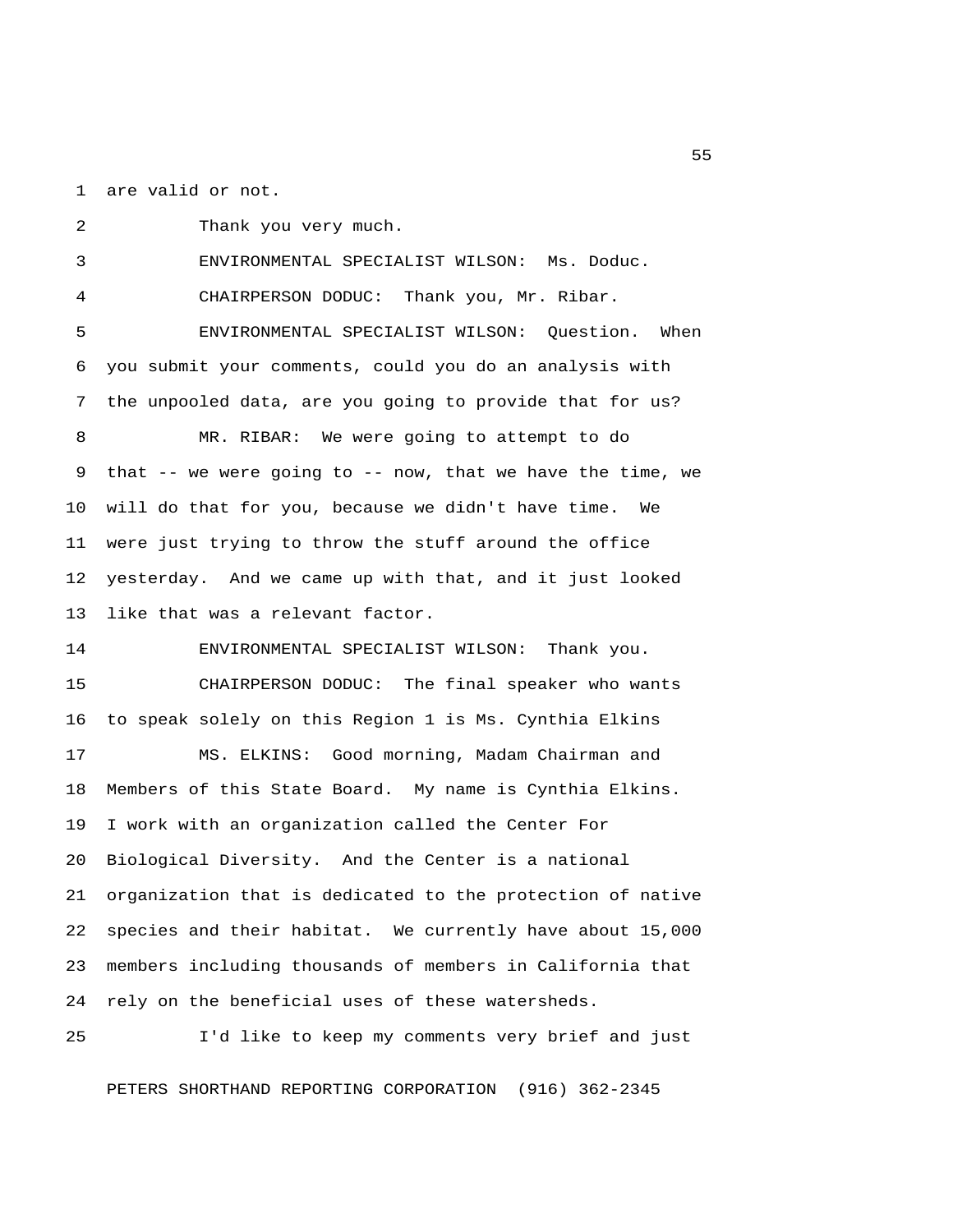1 like to mention that we will be submitting our comments in 2 writing. We're working with scientists and other experts 3 right now to complete those. And we'll also submit 4 supporting documentation and evidence to support our 5 comments.

 6 As you are probably well aware currently about 85 7 percent of the streams in the north coast are listed as 8 impaired due to sediment and/or temperature impacts. In 9 all of these cases logging on private land is named as the 10 primary source of these problems.

11 Also, as you're aware, your staff has recommended 12 adding one additional waterbody for these pollutants and 13 that being the lower portion of the Klamath River. As Dr. 14 Nelson's photographs and presentations showed, clearly 15 showed the Klamath is suffering tremendously. And we 16 strongly encourage the Board to take its staff's 17 recommendation and add the Klamath River and begin taking 18 the road towards recovering this severely degraded 19 watershed.

20 Unfortunately, we also believe that 2 additional 21 watersheds on the north coast are degraded for one or both 22 of these pollutants. And we're also urging the State 23 Board to include these in the revised 303(d) list.

24 Specifically, we're requesting that Salmon Creek 25 which is a tributary to Humboldt Bay be listed for

PETERS SHORTHAND REPORTING CORPORATION (916) 362-2345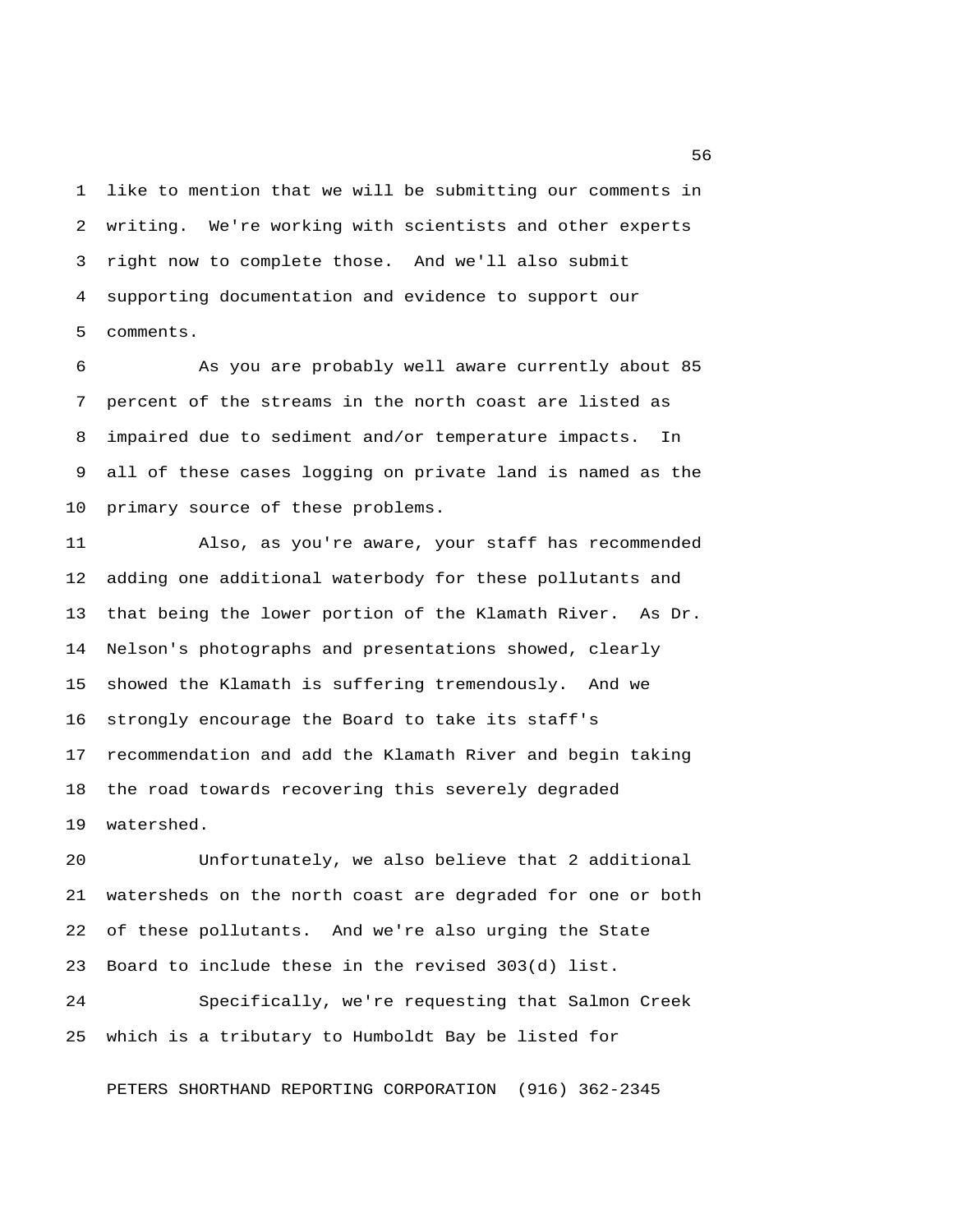1 sediment. And the Bear River, which flows into the 2 Pacific Ocean just north of the Mattole be listed for both 3 temperature and sediment pollution.

 4 Both of these watersheds are predominantly 5 managed and owned by industrial logging companies. And 6 like other watersheds that are listed on the north coast, 7 have been significantly logged with intensive even-age 8 management, meaning clear-cutting or other similar 9 methods.

10 While a lot of the damage that we're seeing is 11 caused from historical logging impacts, huge portions, 12 vast acreages of these watersheds have been logged within 13 the last 10 years. And like other watersheds, these are 14 underlain by extremely sensitive geology including Yager 15 formations Wildcat formations and other geological makeups 16 that make them just extremely sensitive. So this has left 17 these watersheds like others tattered and they have many, 18 many bleeding sores and bleeding sources of sediment into 19 those streams.

20 In Bear River temperatures have been measured in 21 the summer well above the maximum threshold for -- the 22 maximum threshold temperatures for Coho and Chinook 23 Salmon. They've been measured at 76 degrees. And Coho 24 actually are completely extirpated from Bear River right 25 now.

PETERS SHORTHAND REPORTING CORPORATION (916) 362-2345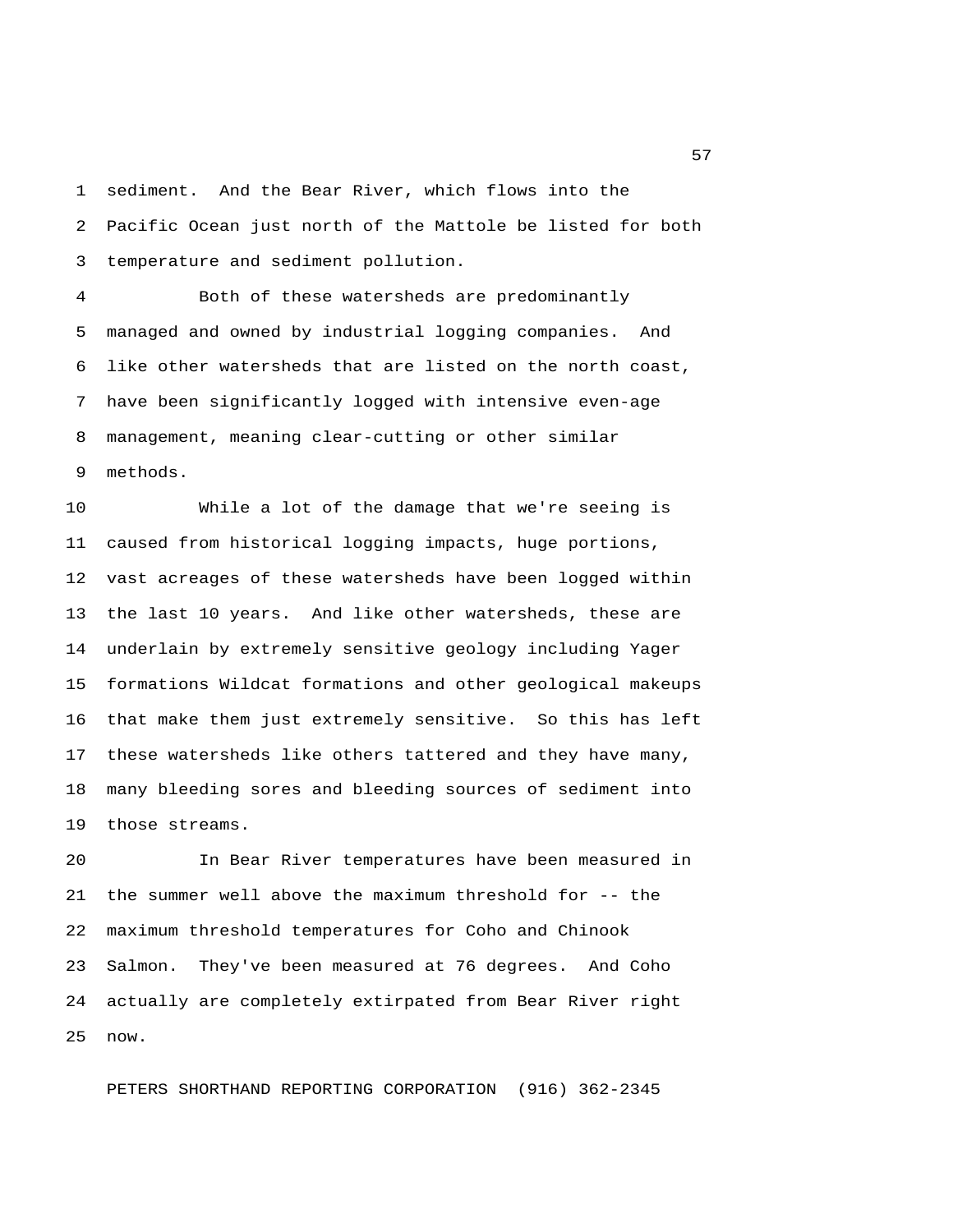1 I'd like to just mention in response to Mr. 2 Ribar, Coho and other cold water salmonids are just that, 3 they're cold water adapted and they cannot live in bath 4 tubs. Mr. Ribar complained about Ms. Sullivan's paper and 5 the fact that it was not peer reviewed. And I'd just like 6 to point out that Ms. Sullivan's paper -- Dr. Sullivan's 7 paper was simply a summary of review -- or excuse me of 8 published literature. And all of the literature that she 9 reviews was indeed peer reviewed.

10 Like I said, just to repeat, Coho have been 11 completely wiped out of Bear River and Chinook are just 12 barely hanging on in the watersheds. Steelhead are doing 13 a little bit better, but just by a notch.

14 Also, similarly Salmon Creek, unlike its name, 15 you really can -- you're hard pressed to go there and find 16 Salmon these days. The water is extremely turbid and the 17 problems in both of these watersheds are growing by the 18 day.

19 Secondly, I'd like to address Humboldt Bay. And 20 I'd like to mention that the Center wholeheartedly 21 supports and commends the Board for the recommendations to 22 add several water bodies for exotic species including 23 portions of the San Joaquin, Bodega Bay and the Delta 24 waterways.

25 We would also like to encourage the Board to PETERS SHORTHAND REPORTING CORPORATION (916) 362-2345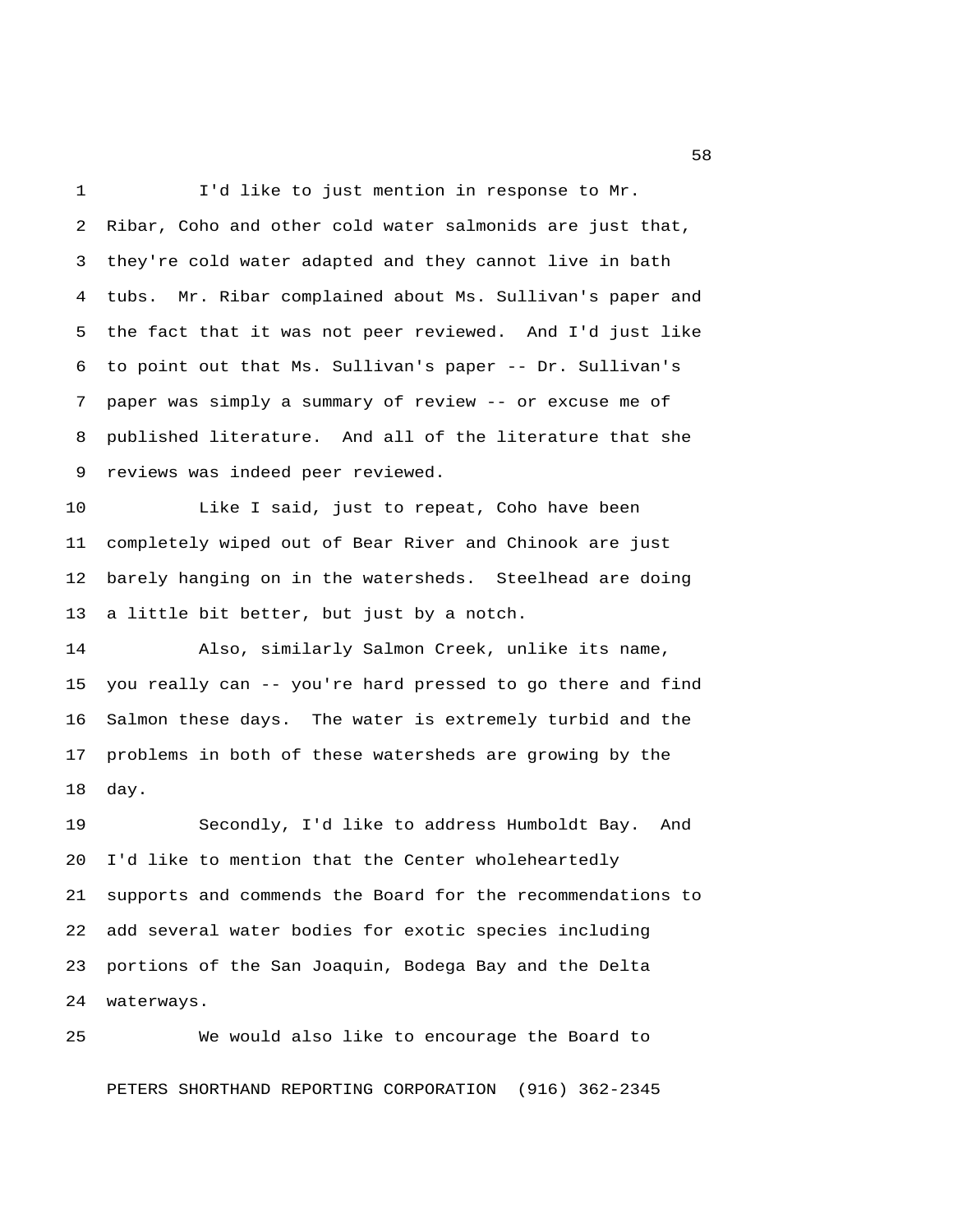1 include Humboldt Bay on the list of impaired waterbodies 2 for exotic species. Humboldt Bay is the second largest 3 estuary in California and is considered to be one of the 4 most biologically diverse on the entire west coast. Its 5 wetlands and inner-tidal mudflats and marshes provide 6 essential habitat for an impressive number of native 7 species, including 141 invertebrate species, 110 fish 8 species and 251 bird species.

 9 But unfortunately it's also now home to a growing 10 and increasing number of exotic species. There was a 11 comprehensive survey undertaken earlier in, I believe, 12 2000 to 2002 that documented 95 exotic species in Humboldt 13 Bay. Of these 65 are confirmed to be invasive and 14 currently occupying the bay. There are 30 additional ones 15 that are probably introduced and/or cryptogenic.

16 These problems like the ones in Bear River and 17 Salmon Creek are threatening to only grow worse. So we 18 strongly encourage the Board to act on this and prevent 19 the kind of problems that we're seeing in San Francisco 20 Bay. I think we're well on our way to seeing that in 21 Humboldt Bay and we certainly don't want to get there.

22 Now, Humboldt Bay, unfortunately is home to 23 species like the Green Crab, which I'm sure you know has 24 just wreaked absolute havoc. So we'd like to get a handle 25 on the situation before it grows any worse, and certainly

PETERS SHORTHAND REPORTING CORPORATION (916) 362-2345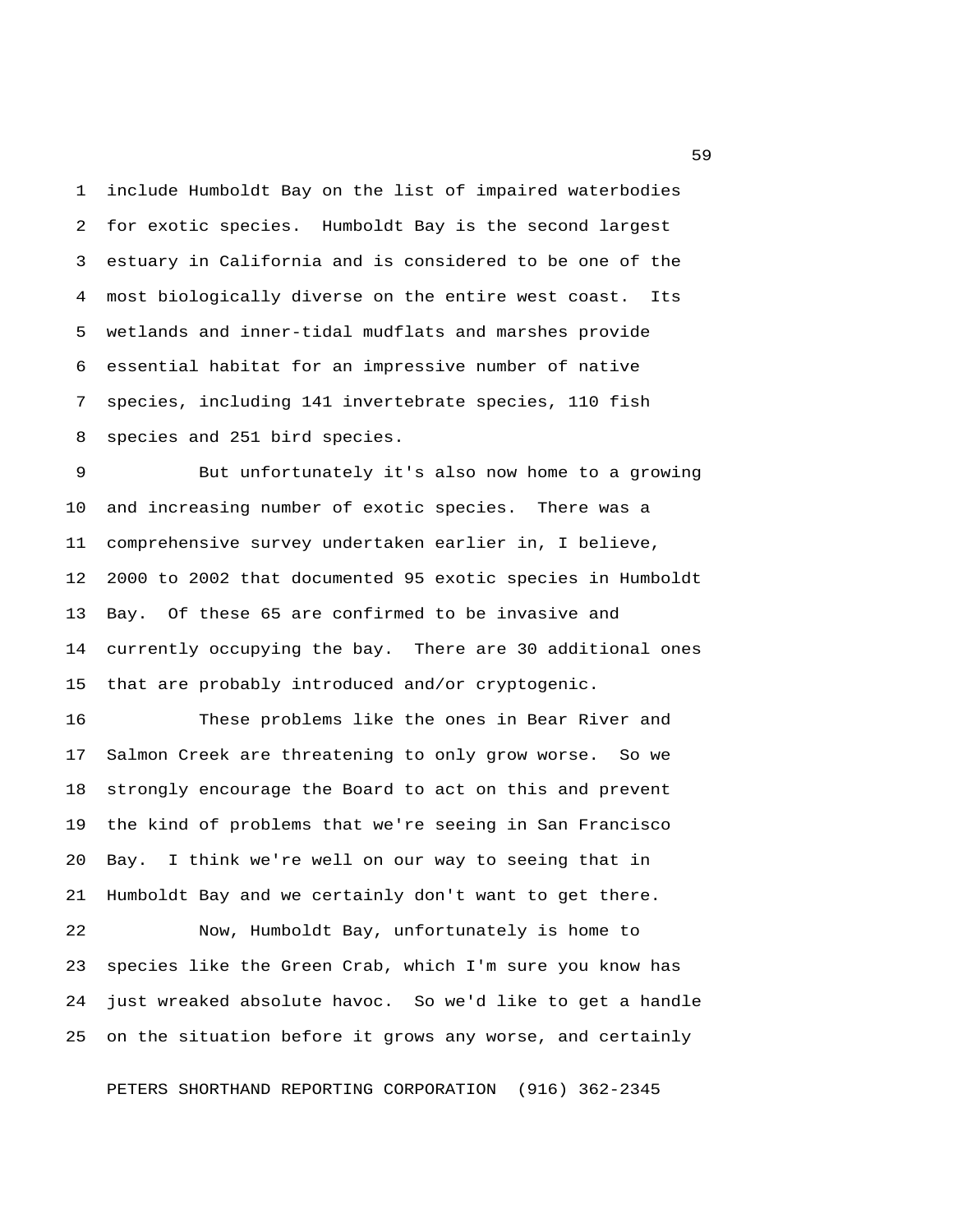1 encourage the Board to take that action.

 2 So, like I said, we will be submitting our 3 comments in writing and submitting supporting 4 documentation for our things. 5 Thank you. 6 CHAIRPERSON DODUC: Thank you Ms. Elkins. 7 I have cards, again, from Ms. Sheehan and Mr. 8 Peter Kozelka of the U.S. EPA on all the regions. Is it 9 all right if I just wait until the end to get to the 2 of 10 you? 11 MS. SHEEHAN: Either way is fine. 12 CHAIRPERSON DODUC: All right. Let's do that. I 13 think that wraps up all the cards for Region 1. Mr. 14 Gwynne, as the regional water board representative do you 15 have anything you'd like to add at this point? 16 You don't have to I just thought I'd offer you 17 the opportunity. 18 MR. GWYNNE: There was the question on the report 19 that was cited, Wickham Rawson Report, and whether it was 20 in the record. It has been submitted again, but when I 21 was told that the way I could review the records that this 22 report was based on, the only way I could do that was to 23 come down here and make copies. And I understand that's 24 the same approach that all other members of the public 25 have been given, and I would strongly encourage you to

PETERS SHORTHAND REPORTING CORPORATION (916) 362-2345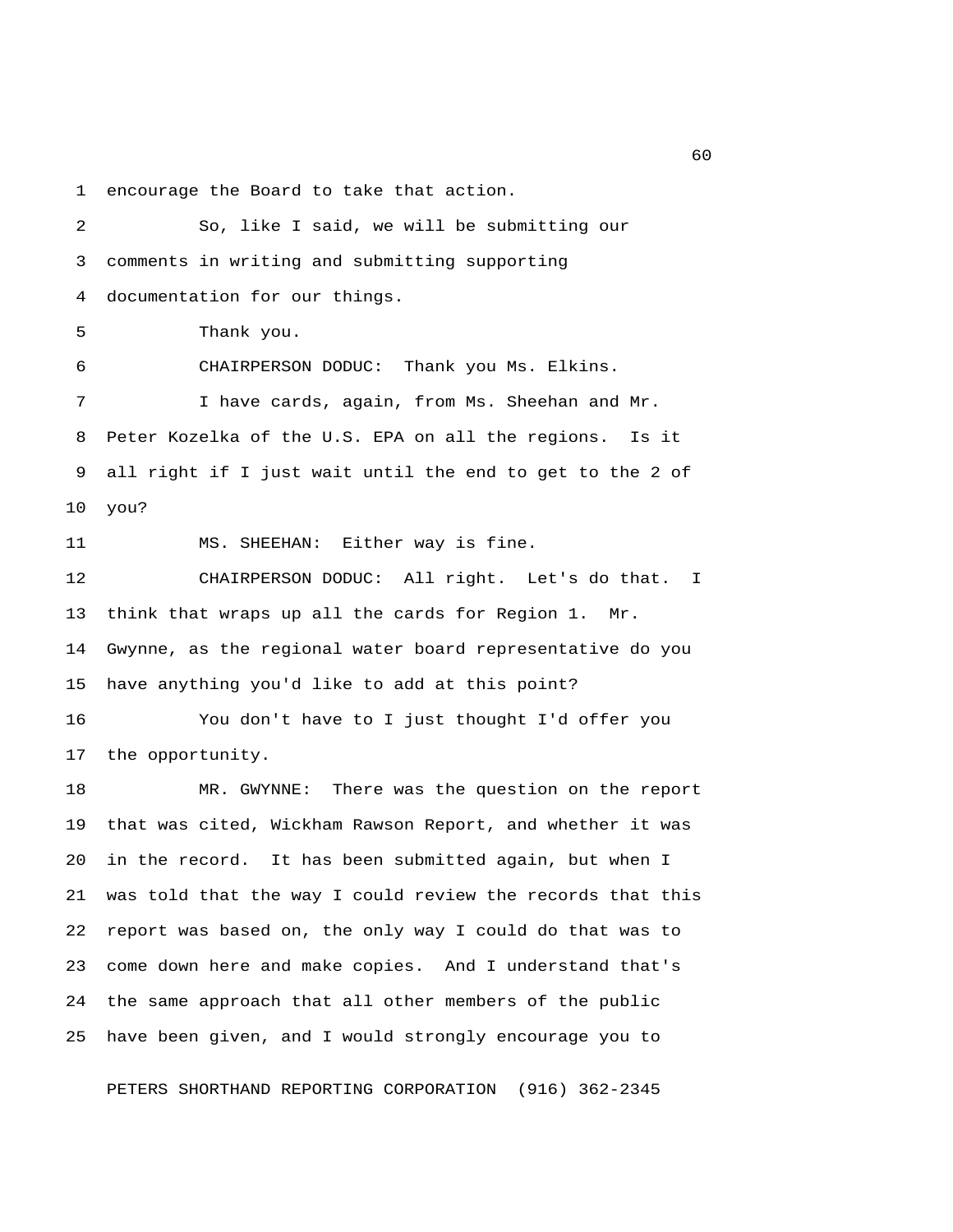1 follow up on the request to have this information scanned 2 and posted for a more conservative approach to the traffic 3 that we face coming over here.

 4 And I would point out that in the staff record 5 that I was presented to copy the Wickham report is there. 6 It is very conclusive, very detailed and very lengthy, but 7 it was not cited in the recommendations clearly as a 8 source of evidence of impairment.

 9 CHAIRPERSON DODUC: Thank you. Mr. Johns, as the 10 only person here today who supported the delisting of 11 Laguna de Santa Rosa for nutrients and phosphorus, I'm 12 curious if you have anything to add upon hearing all the 13 comments otherwise.

14 MR. JOHNS: Well, I very much appreciate the 15 opportunity to come up and try to respond a little bit. 16 It might save me a trip to Pasadena.

17 The City does not dispute that there's a nutrient 18 problem in the Laguna de Santa Rosa. What we've disputed 19 or what we argue is that it's not clear based on the 20 information that it's a nitrogen or phosphorus problem. 21 And therefore, unless we know exactly what that limiting 22 agent or pollutant is, it doesn't make sense to make this 23 listing at this time, and that's effectively what your 24 staff has concluded twice now, 2 separate times, the last 25 listing cycle and now again.

PETERS SHORTHAND REPORTING CORPORATION (916) 362-2345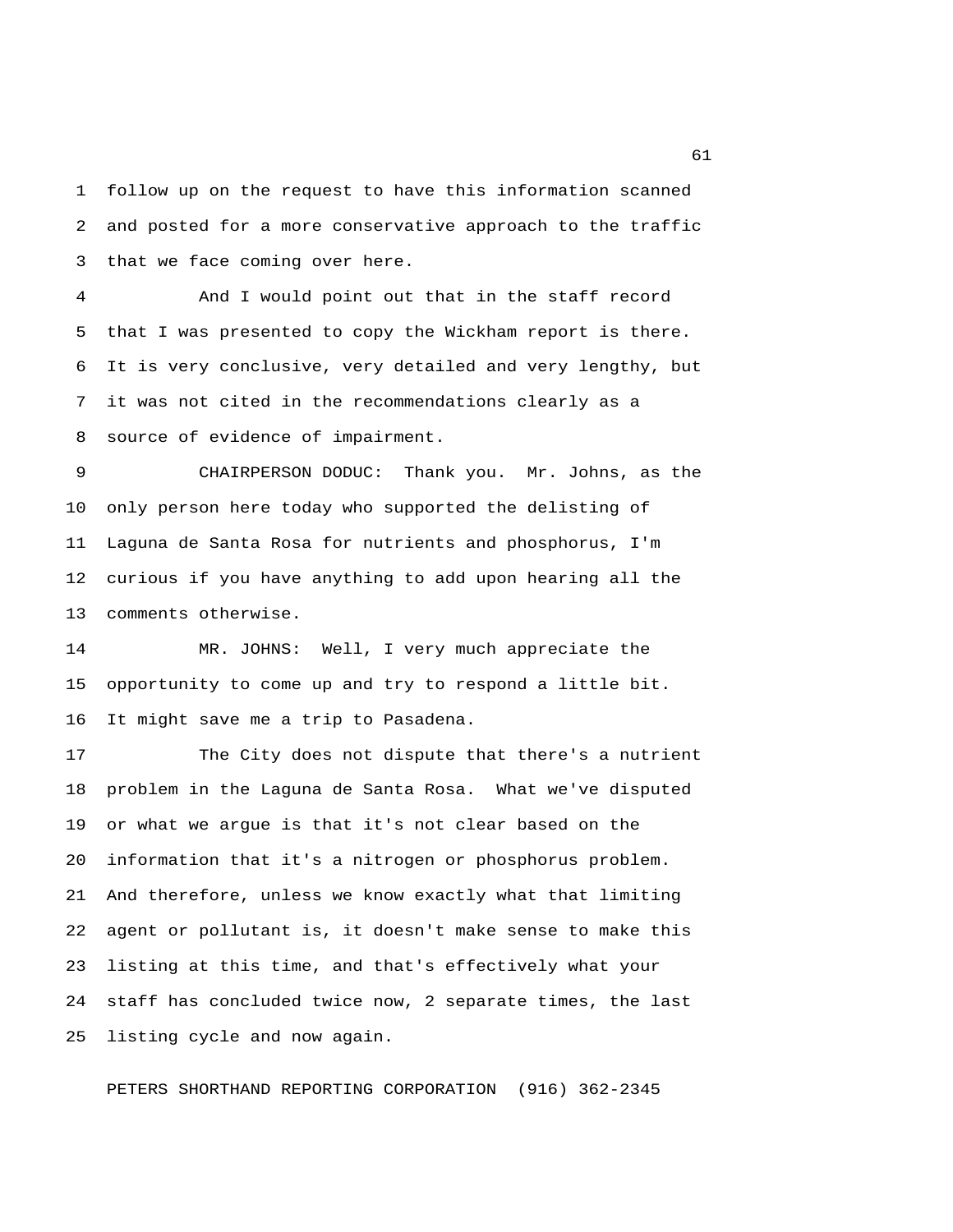1 The only reason that EPA on its review over 2 turned this listing -- and I suspect Mr. Kozelka might 3 have some more information on this when he speaks on the 4 global listings for the northern California reaches -- 5 they cited a number of reasons in a letter to your 6 executive director as to why they disagreed with the staff 7 and your board's decision a couple of years ago citing a 8 San Diego Regional Board Basin Plan decision, as well as 9 referencing the Malibu Creek watershed TMDL for nitrogen 10 as well.

11 And the fact is that neither of those references 12 are applicable to the Laguna de Santa Rosa. They're 13 different waters. They're different conditions. They're 14 site specific. That's the whole purpose of TMDLs that is 15 to come up with water-specific plans to address specific 16 issues as we know them.

17 It's not, I don't think, completely fair to say 18 that it's all you have to do is look at the Laguna de 19 Santa Rosa and see that there is a nitrogen and phosphorus 20 problem. We know that there are loadings of these 21 constituents, but we don't know that either of them are 22 specifically causing the problems that are being cited.

23 One thing that I think is important to note is 24 that in EPA's own Malibu Creek TMDL a couple of years ago, 25 2003 -- they were the authors of that TMDL by the way --

PETERS SHORTHAND REPORTING CORPORATION (916) 362-2345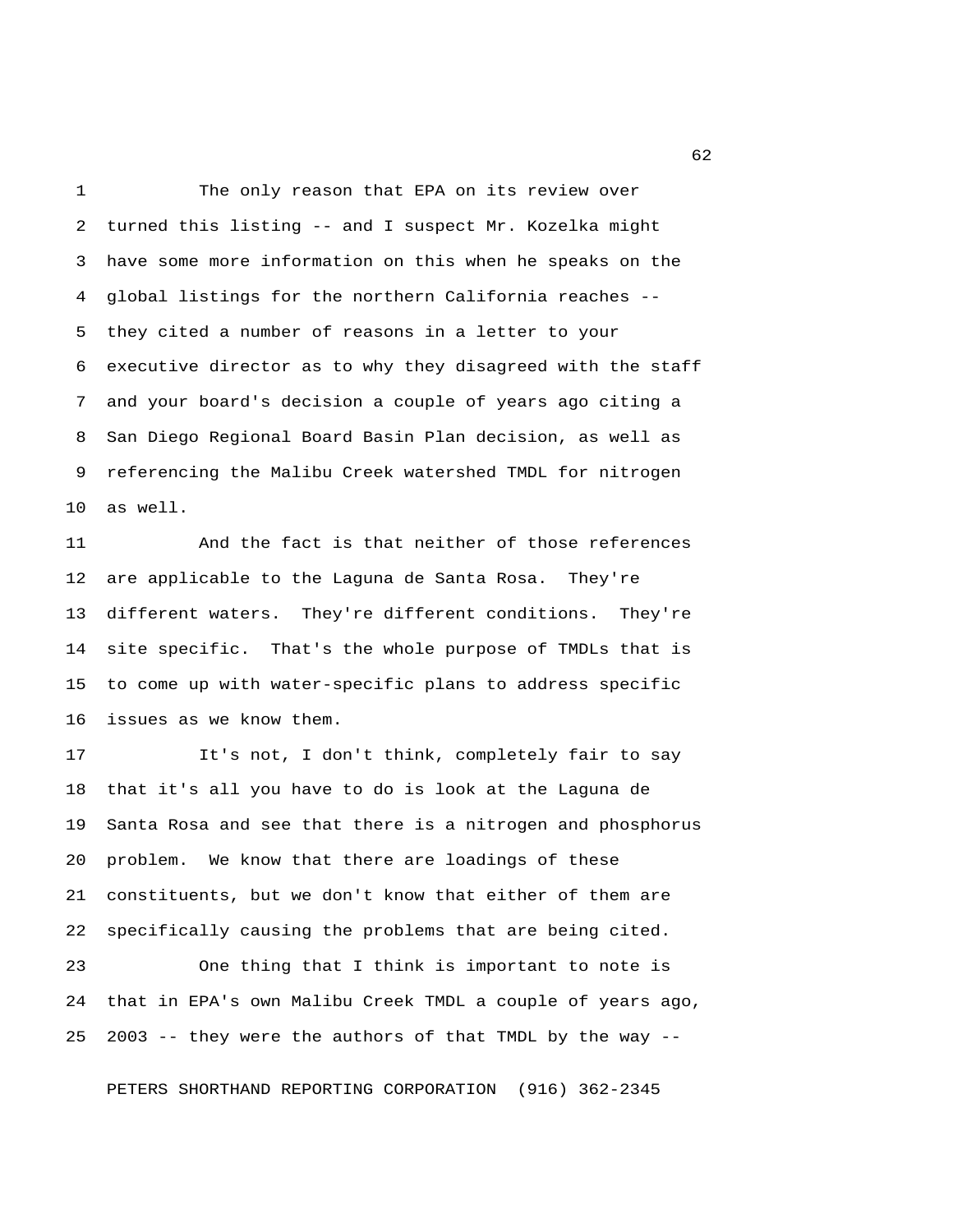1 they said that the predictive power in explaining the 2 patterns of algael abundance or biomass within Malibu 3 Creek watershed simply cannot -- excuse me, as there are 4 uncertainty as to what factors control algael abundance in 5 the Malibu Creek watershed, uncertainty also exists here 6 to figure out what's controlling or causing Ludwigia in 7 the Laguna.

 8 The City supports more studies of the Ludwigia 9 problem there. And I think Mr. Levine stated to you that 10 there's already a nitrogen TMDL. And to my knowledge, 11 that is not true. In fact, there is a nutrient TMDL.

12 The City has proposed actual supporting 13 financially further studies to find out what the actual 14 limiting agent is. And I believe that the City would 15 stand by those past offers of financial support to do 16 that, combining with what I heard earlier today from the 17 folks from the Northern California River Watch of \$250,000 18 contribution to the regional board to identify this 19 problem, I think that we can before the next listing cycle 20 presumably find out exactly what the limiting agent is and 21 come up with appropriate plan, whether it's to list if it 22 it's determined that it's nitrogen or phosphorus or not to 23 because it's something else.

24 What is, I think, often lost in these 25 discussions, it's easy to say we should go ahead and list,

PETERS SHORTHAND REPORTING CORPORATION (916) 362-2345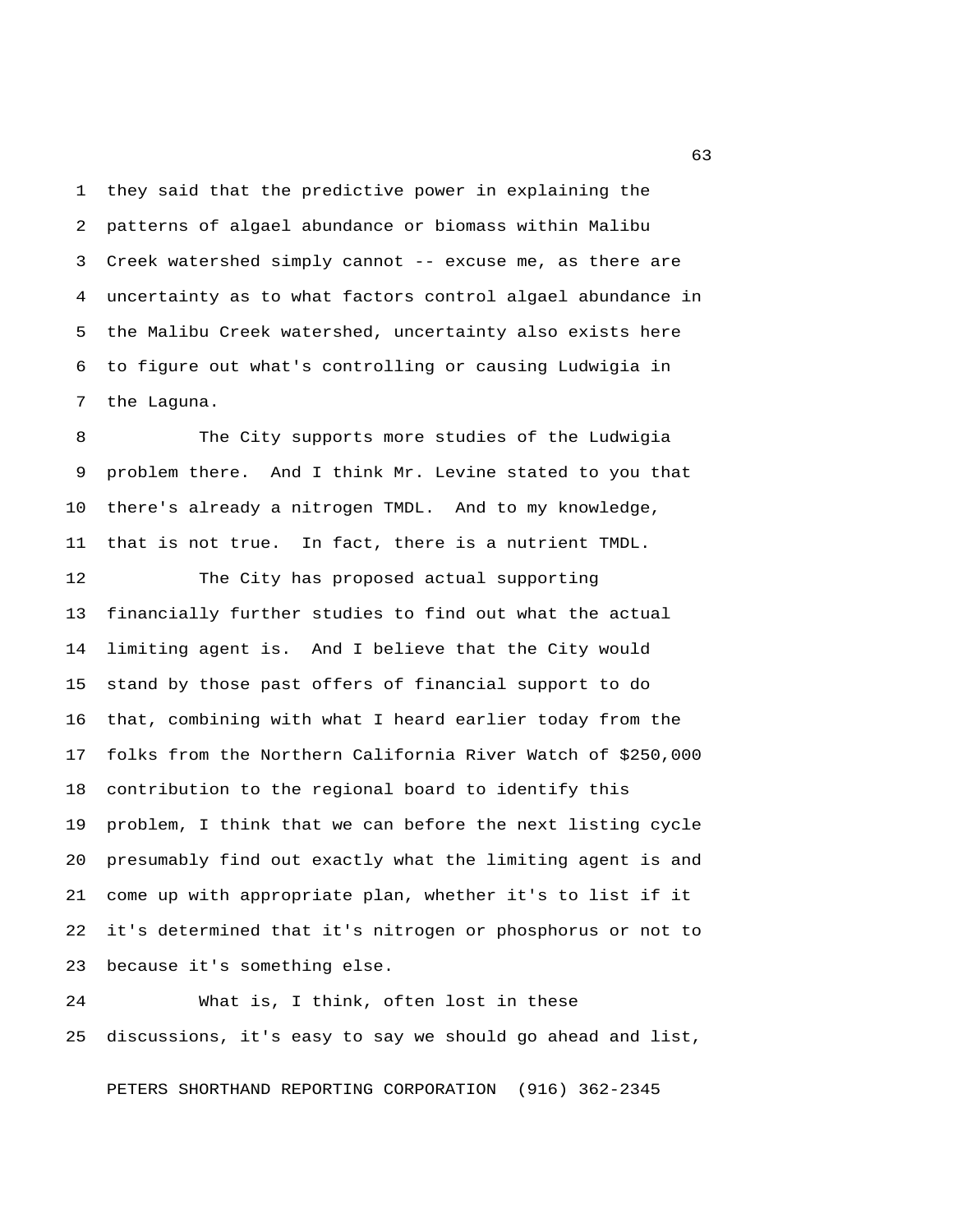1 and then during the TMDL figure out what the limiting 2 constituent or pollutant is, but there are real world 3 implications to folks that have permits during that time. 4 They impact the actual permit limits that they're given. 5 And so if, for example, the City were to be given an NPDES 6 permit limit associated with phosphorus because of this 7 listing and then begins to take steps to either construct 8 new treatment facilities or do something to address that, 9 only to find out down the road, say 2, 3 years, whatever 10 it might be, that, in fact, it wasn't phosphorus, it was 11 something else, it's hard to explain to the citizens and 12 the rate payers of the region, why they're forced to pay 13 for something that in fact wasn't necessary.

14 And all we are asking by supporting the staff's 15 recommendation is to let the process go through, figure 16 out exactly what the limiting constituents is and then if 17 it's appropriate to list that in the next cycle we'll do 18 so. Or I should say I'm sure the staff will recommend to 19 the State Water Board that they do so.

20 So that would be my response.

21 CHAIRPERSON DODUC: Thank you Mr. Johns.

22 MR. JOHNS: Thank you very much.

23 CHAIRPERSON DODUC: Actually, with that, I am 24 going to ask Mr. Kozelka from EPA if he has any comments 25 on this particular issue.

PETERS SHORTHAND REPORTING CORPORATION (916) 362-2345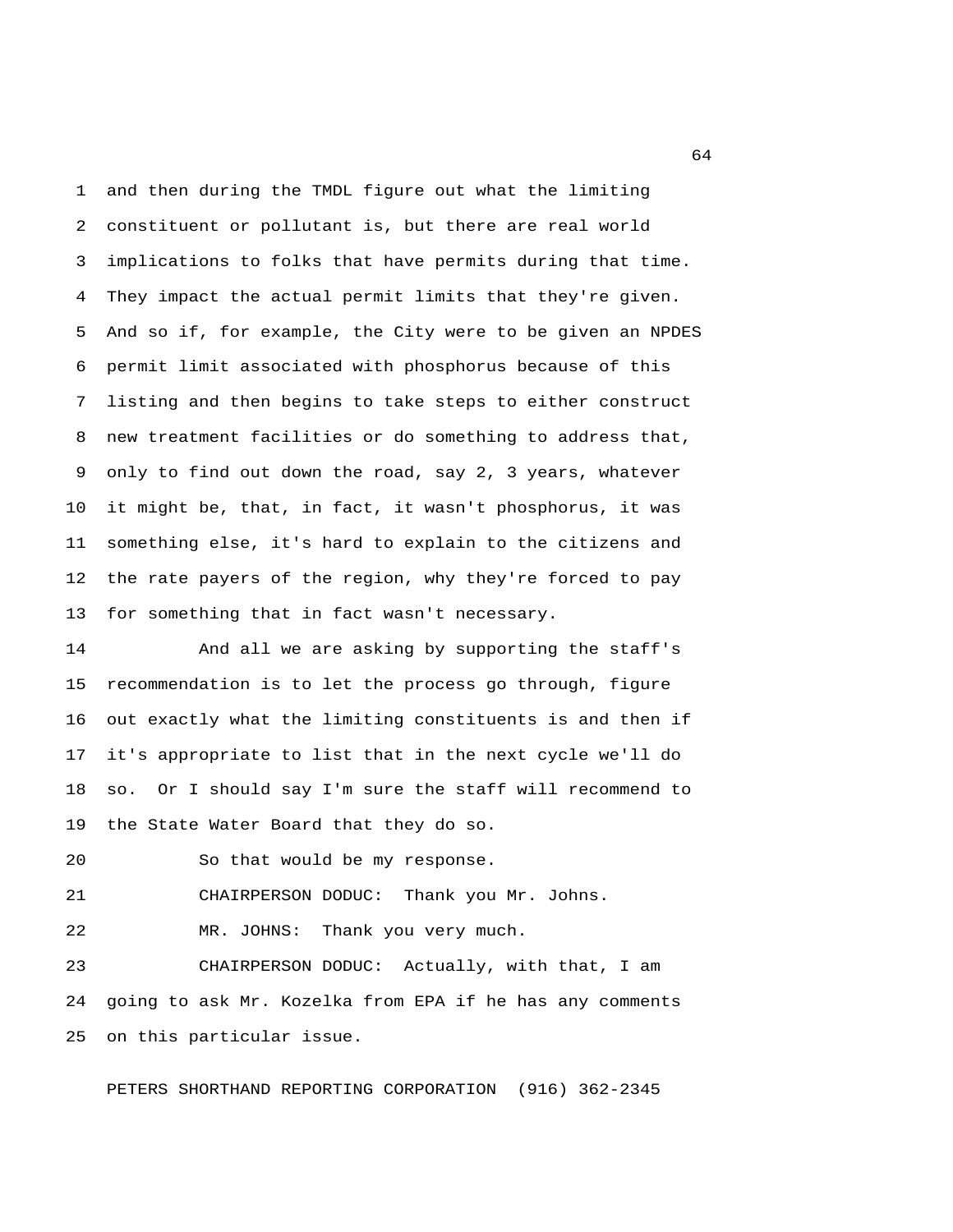1 MR. KOZELKA: Madam Chair. Talk about jumping in 2 the middle of things here.

 3 CHAIRPERSON DODUC: I like to keep things 4 exciting.

5 MR. KOZELKA: Yes, I understand.

 6 CHAIRPERSON DODUC: Please identify yourself for 7 the audience and the court reporter.

 8 MR. KOZELKA: Sorry. Peter Kozelka, EPA 9 representative from the water division Region 9. We do 10 have concerns about the lack of interpretation of the 11 narrative biostimulatory water quality objectives. We 12 recognize it's difficult to interpret the narrative 13 standards, but it is being done in other states and it is 14 being done by other regions.

15 And we believe that although it is difficult to 16 find the precisely correct nutrient thresholds, it is 17 possible to ID waters where nutrient levels are so far 18 above a reasonable range of nutrients that it supports 19 listings.

20 So, in general, we disagree with the current 21 draft decision, which says do not list for nitrogen and 22 phosphorus. In our letter, we would recommend that the 23 State take on and examine specific nutrient values that 24 are being proposed or currently exist. Mr. Johns cited 25 San Diego because they actually have numeric criteria, as

PETERS SHORTHAND REPORTING CORPORATION (916) 362-2345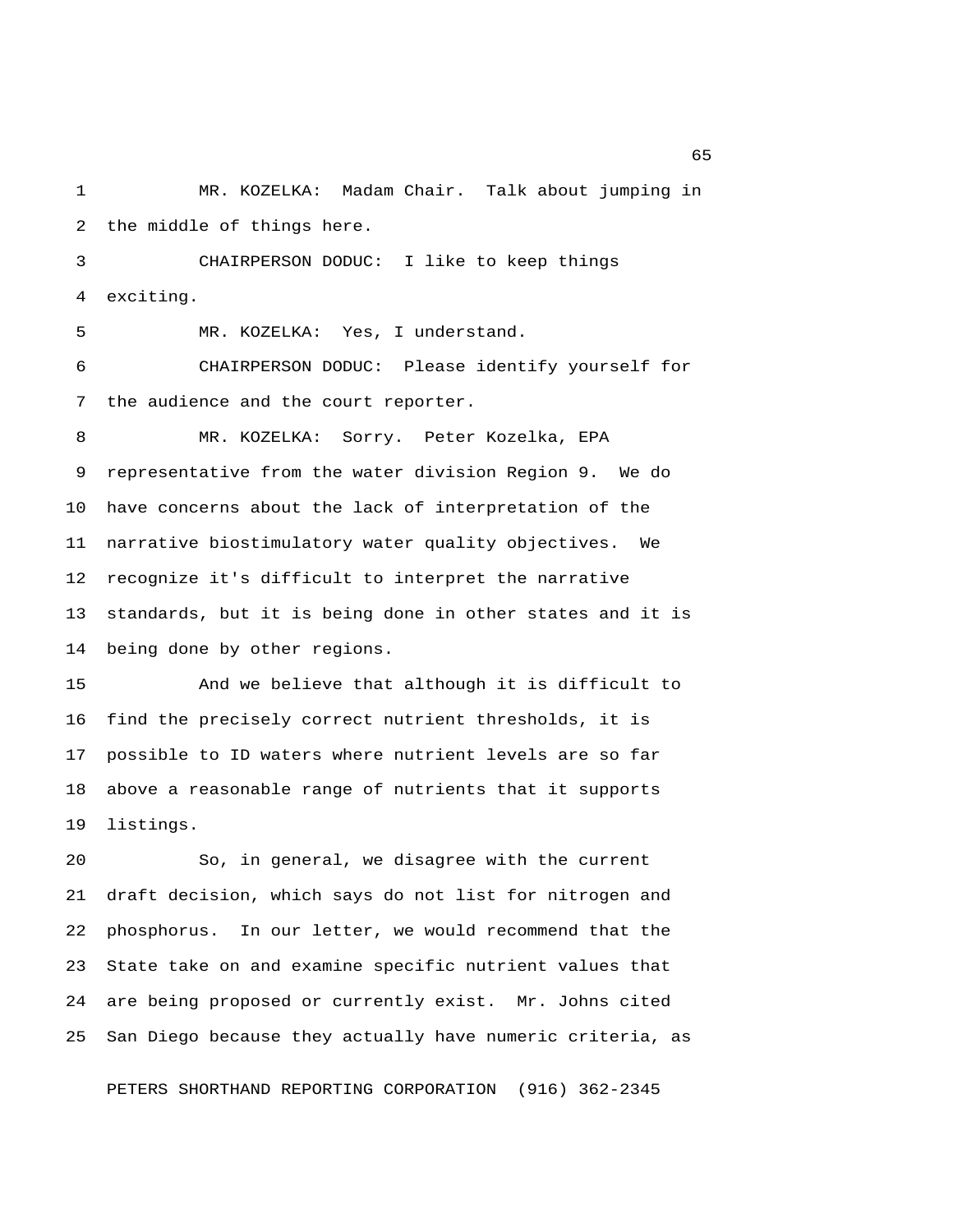1 in hard numbers.

 2 There are some draft nutrient criteria for 3 regions for this State that are being developed. Those 4 could be used. There are some EPA criteria. There's also 5 the possibility of using other existing TMDL targets that 6 have been used for nitrogen and phosphorus. And so those 7 range of options should be used. And yes we recognize 8 that each waterbody is unique and that nutrients are 9 particularly difficult, but at the same time you have to 10 apply narrative as well as numeric in order to make 11 assessment decisions.

12 Anything else?

13 CHAIRPERSON DODUC: Thank you.

14 All right. With that we will move on to the San 15 Francisco Bay Regional Water Board area. And I have just 16 one comment card from Ms. Sejal Choksi.

17 MS. CHOKSI: Chairman Doduc, I actually wanted to 18 see if Jim Curland could go first. He is going to be 19 speaking on Region 3, but he has to leave.

20 CHAIRPERSON DODUC: With request, we'll move to 21 Region 3. Mr. Jim Curland.

22 MR. CURLAND: Thank you, Madam Chair. My name is 23 Jim Curland, and I'm the marine program associate with 24 Defenders of Wildlife, a national conservation group with 25 offices in 12 states including our headquarters office in

PETERS SHORTHAND REPORTING CORPORATION (916) 362-2345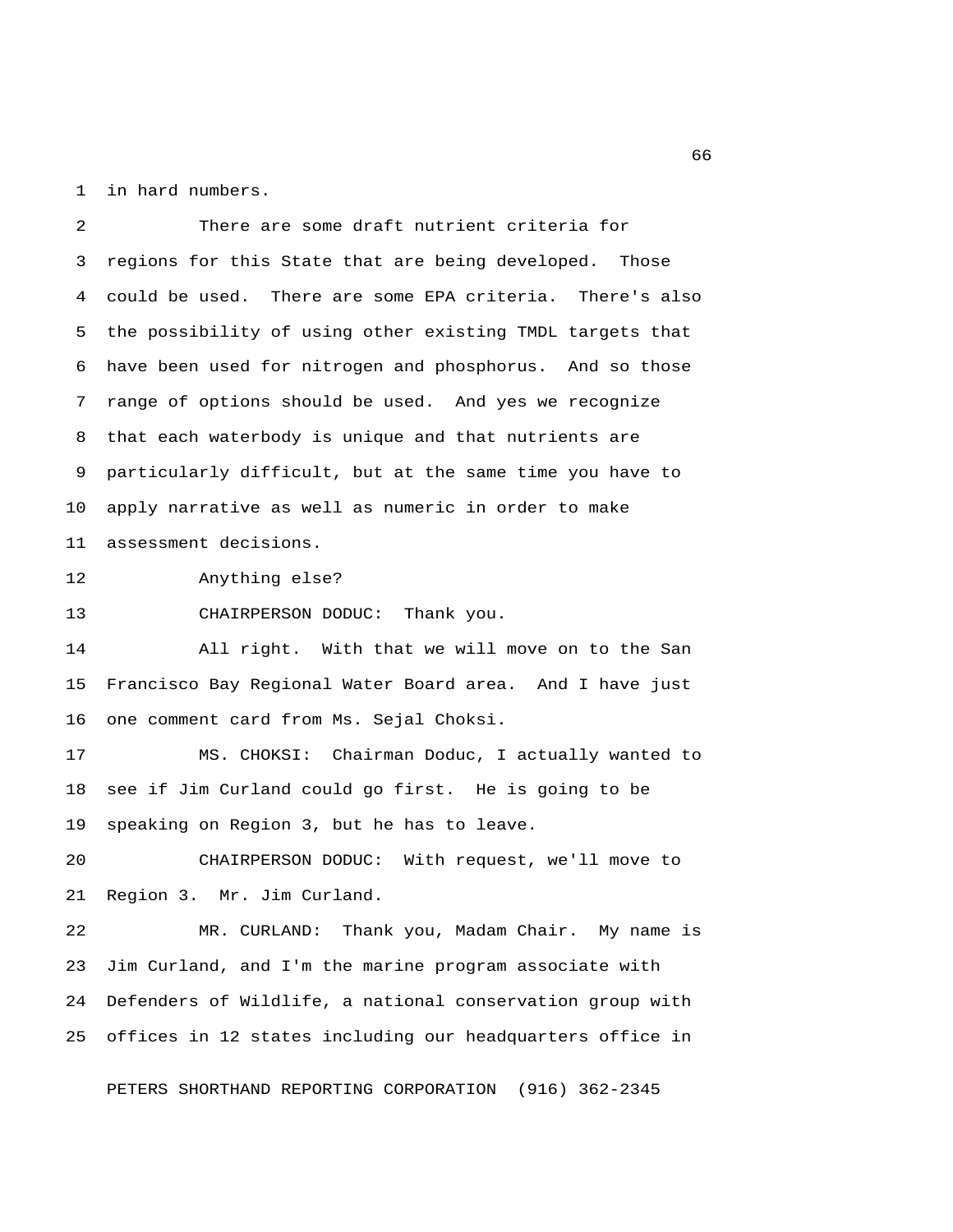1 Washington D.C. and 2 offices in California, one here in 2 Sacramento, and then my marine office in the Monterey Bay 3 area.

 4 And the comments that I'm going to be presenting 5 today are more overarching. And I defer and we fully 6 support the comments that Linda Sheehan will be giving on 7 more broader issues regarding the 303(d) listings And 8 delistings.

 9 But I just wanted to state a few points regarding 10 the central coast area. I don't have any specific 11 comments on specific waterbodies. But at previous State 12 Board hearings and regional board hearings we've made the 13 comments about the SWAMP program, that it's clearly 14 underfunded, and we believe it leads to a severe lack of 15 monitoring data that is preventing clearly impaired waters 16 from being listed.

17 Where our focus comes into play is whether regard 18 to the Sea Otter and the Sea Otter is a marine sentinel 19 species for marine ecosystem health. We recently 20 completed our annual Sea Otter research meetings that are 21 hosted or co-hosted by Department of Fish and Game's 22 Marine Wildlife Veterinary Care and Research Center, USGS, 23 U.S. Fish and Wildlife Service and the Monterey Bay 24 Aquarium.

25 And as these meetings happen every year and other PETERS SHORTHAND REPORTING CORPORATION (916) 362-2345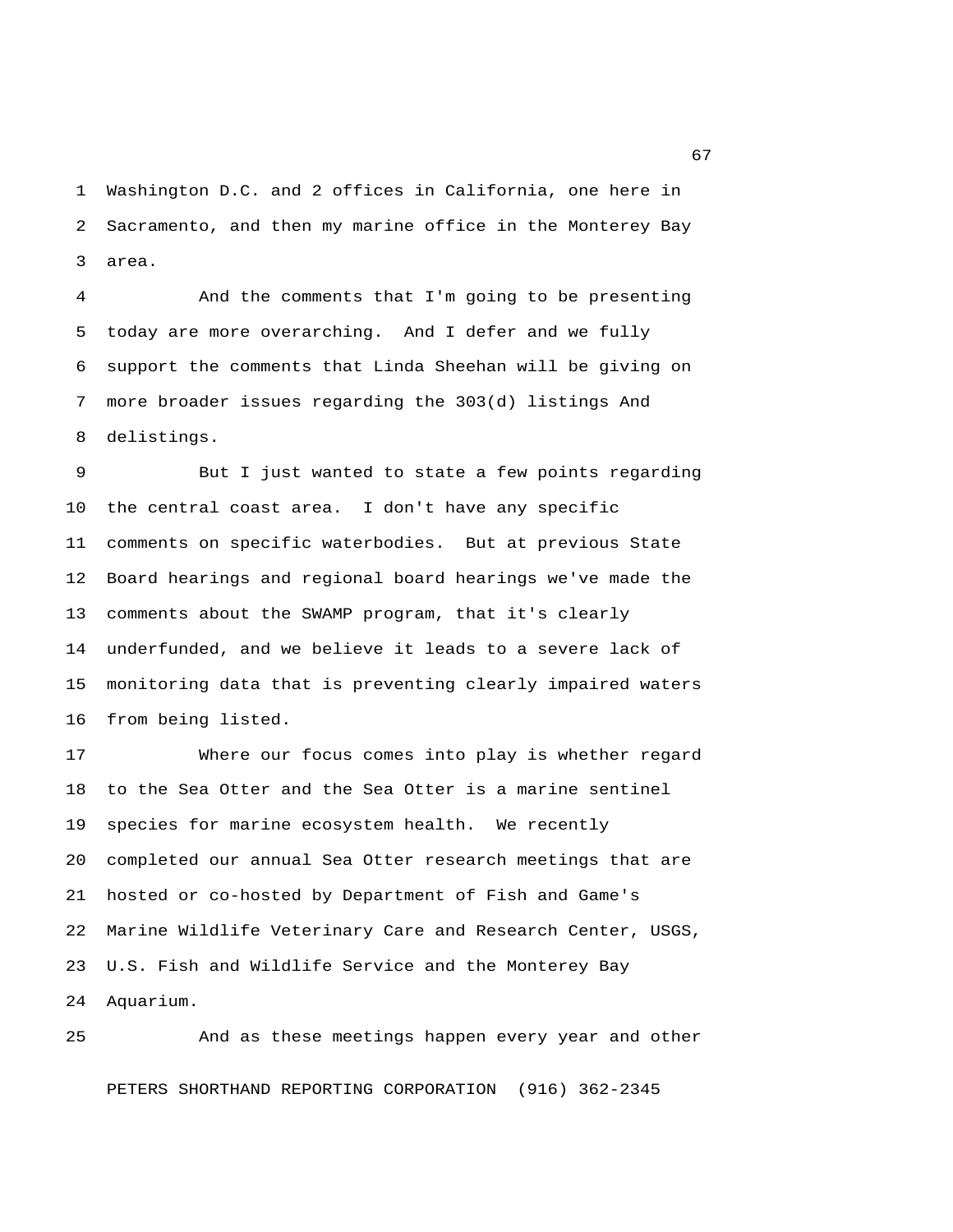1 meetings, more evidence comes in to play about the 2 land/sea connection with regard to a high rate of Sea 3 Otter disease. And, in fact, I don't know if many folks 4 know this, but Sea Otters more than any wildlife species 5 have the highest rate of disease, and many of these 6 diseases are from land-based origins.

 7 What we're seeing is biological pathogens. We're 8 seeing a higher rate of domoic acid, which some believe 9 might have ties to nutrient loading. And that also the 10 feeling that there's a tie to human health, because what 11 Sea Otters eat, obviously, is a lot of what the seafood 12 consuming public eats. And if Sea Otters are picking up 13 these diseases from the variety of prey that they eat, we 14 eat the same thing. So there's a human health issue as 15 well.

16 One of the things that we might recommend, you 17 know, and I know this process is winding down in 18 mid-January, but that the Water Board invites Dr. Dave 19 Jessop who's with the Marine Wildlife Veterinary Care and 20 Research Center to do a presentation about the land/sea 21 connection and how we're seeing more and more contaminants 22 coming into the near-shore waters from various water 23 bodies.

24 And I guess we'd like to finish off with just a 25 few, again, overarching points that we believe that the

PETERS SHORTHAND REPORTING CORPORATION (916) 362-2345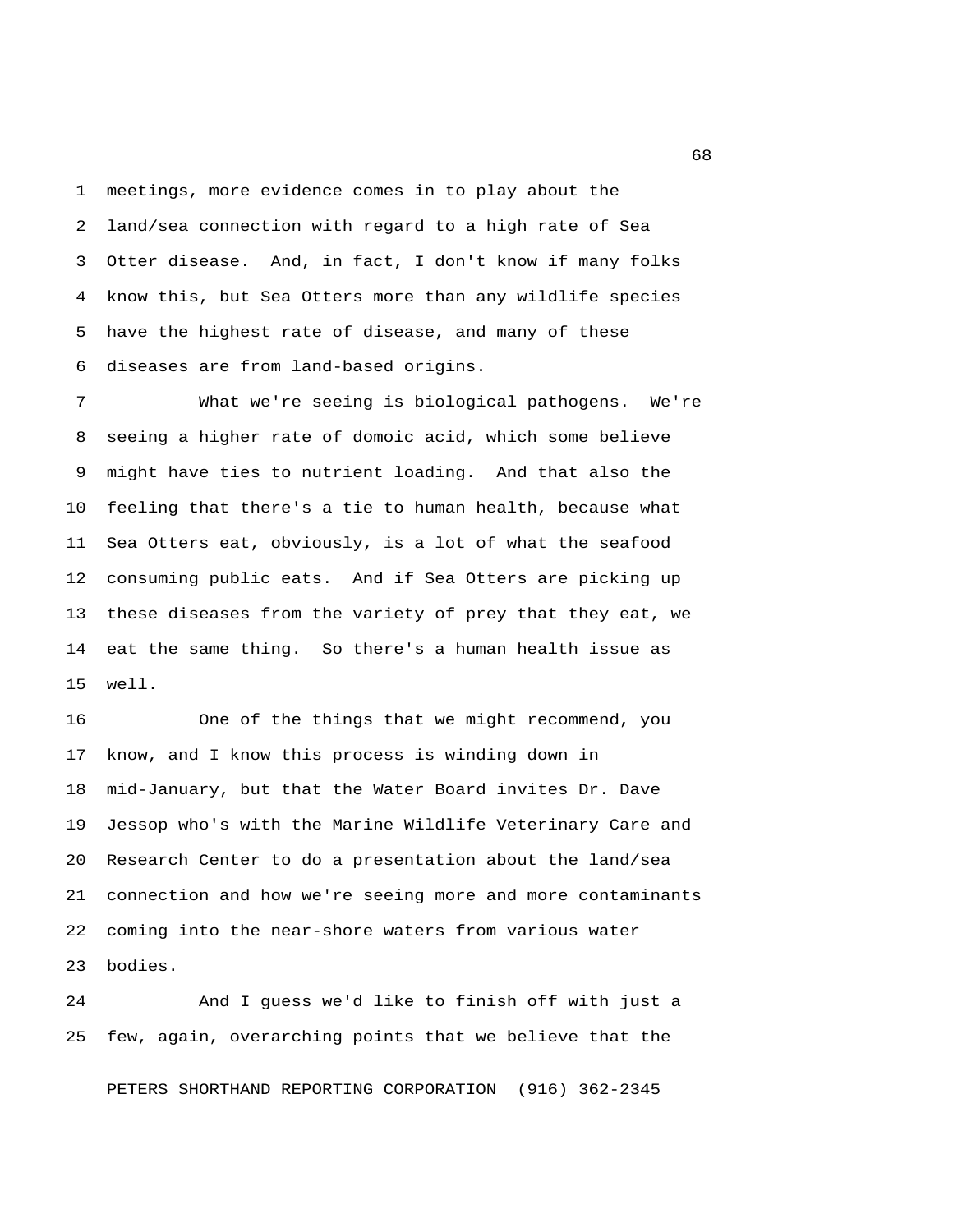1 lack of standards for listings, the State has no standards 2 for nitrates to protect aquatic life. We believe that the 3 interpretation of the narrative standards where there are 4 only narrative standards, there are a number of instances 5 where the State uses evaluation guidelines that result in 6 the waters not being listed for a particular pollutant. 7 And we believe again, tying back to the Sea Otter, that 8 these guidelines must err on the side of caution. We're 9 just having too many Sea Otters die of disease. And that 10 new listings are being passed on due to the wrong 11 standards being used, for example, for nitrates.

12 So I guess the final comment I'd like to make is 13 that, you know, we've had various legislative hearings. 14 There was even a hearing before Congress on this whole 15 issue of marine species as sentinels for ecosystem health, 16 and we're just seeing more and more from with the Sea 17 Otters dying of disease is telling us is that there's 18 contaminants getting into the ocean through various 19 waterbodies that are getting there and resulting in this 20 high disease, and that we really need to crack down on 21 listing various waterbodies that may be aren't being 22 listed or the standards aren't being used adequately. 23 So thank you very much.

24 CHAIRPERSON DODUC: Thank you, Mr. Curland. 25 Now, we're back to Ms. Choksi. And that is the

PETERS SHORTHAND REPORTING CORPORATION (916) 362-2345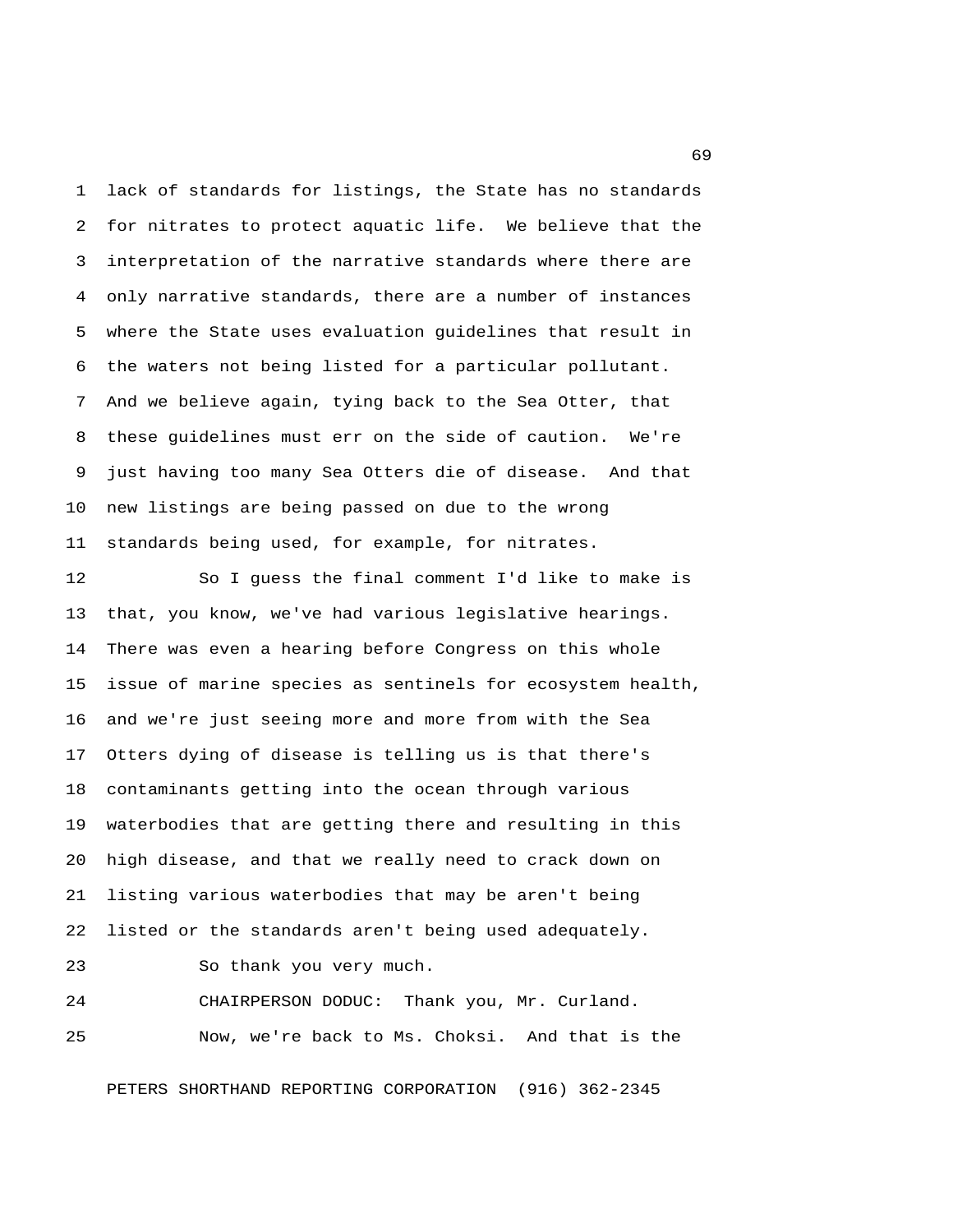1 remaining card that I have for all the other regions 2 except Region 5. I have 10 cards for Region 5. So what 3 we'll do is after you speak, we'll take a short break for 4 the court reporter, and then return to listen to Region 5. 5 MS. CHOKSI: Good morning, Chairman Doduc. Sejal 6 Choksi San Francisco Baykeeper. Thank you for allowing 7 Jim to go first and thank you for this opportunity to

8 comment.

 9 I'm still reviewing the San Francisco Bay 10 documents. There's a lot of stuff, a lot of draft 11 documents. And I plan to have more complete comments 12 before the 17th. But in briefly glancing at everything, I 13 just wanted to raise 4 points on Region 2.

14 First, there's some waters that are listed on the 15 do-no-list category, and there are water quality 16 exceedances, and the staff admits that there are. But 17 they say that they're not going to list them because 18 there's another program that's already addressing that 19 pollutant.

20 An example of this is in Region 2, the failure to 21 list Payton Slough for Cadmium, Copper, Chlordane, Silver 22 and Zinc. And this violates the listing guidance, because 23 impaired waterways should be on the list until they're 24 cleaned up. So we request that staff double check these 25 waterways and keep them on the list until they are

PETERS SHORTHAND REPORTING CORPORATION (916) 362-2345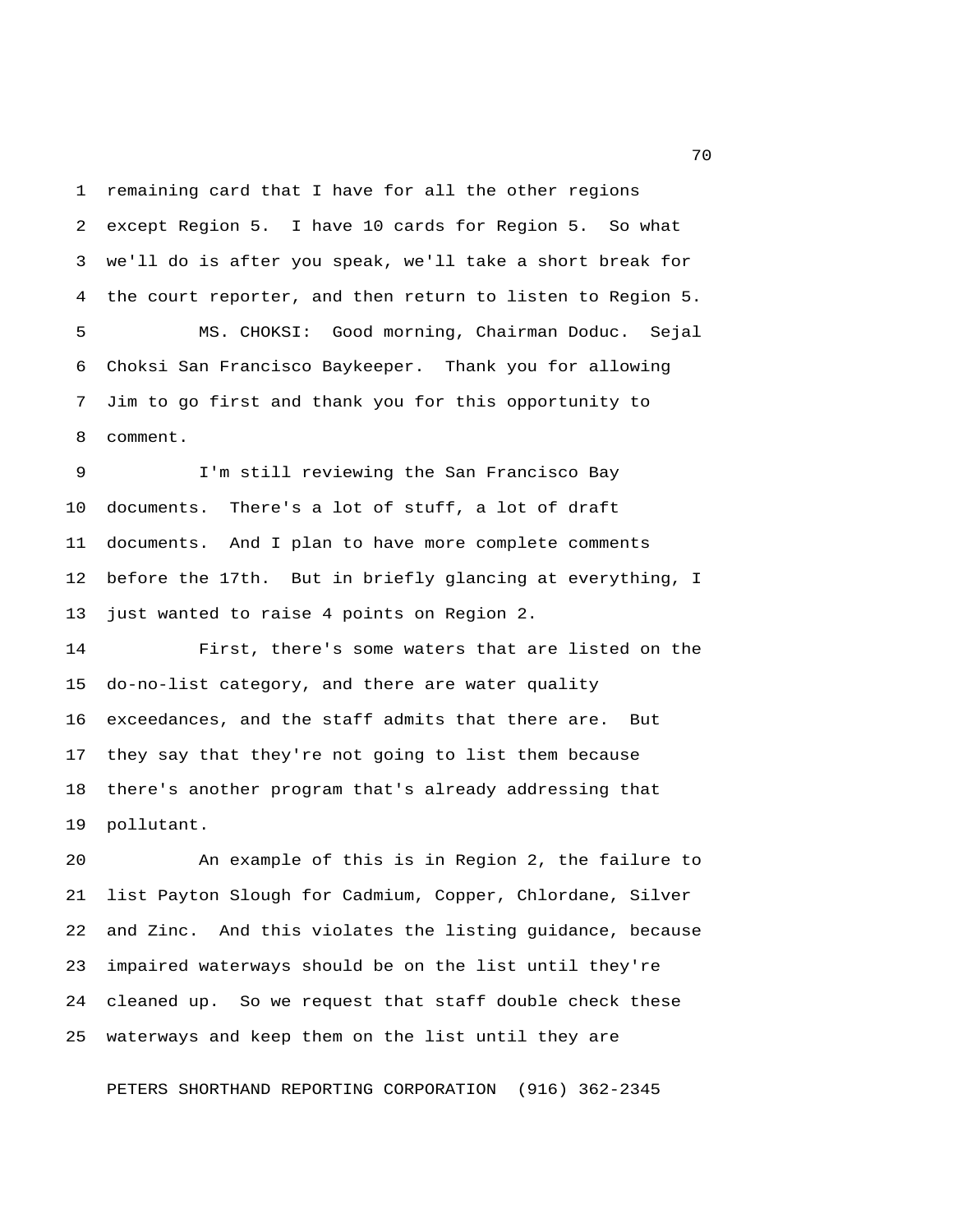1 addressed.

 2 Second, in addition to this one mistake that we 3 found, there are at least 3 instances that I've seen so 4 far where existing and available data was not gathered or 5 evaluated, and that violates EPA regulations 40 CFR 130.7. 6 One example of this includes a failure to list San 7 Francisco Bay, San Pablo Bay, and Suisun Bay for PBDEs, a 8 toxic flame retardant.

 9 Staff rejected listing these waters for PBDEs by 10 saying that there were only 2 studies in the 11 administrative record, and that these studies were 12 anecdotal reports and not specific. But there were 13 referenced quite a few more studies and these include 3 14 studies by She done in 2002, Holden in 2003 and North in 15 2004. And all of these studies identified PBDEs in bay 16 harbor seals, fish and local wastewater effluent. So 17 these studies were available and we believe they should be 18 taken into account.

19 State Board staff also rejected listing for PBDEs 20 by saying that since fish are mobile, the linkage analysis 21 was weak and it would be stronger if tissue was looked at 22 from filter feeding organisms. While there was actually a 23 2004 study and presumably the data was collected before 24 2004 and then the study was compiled in 2004, and that 25 showed that clams, which are filter-feeding organisms, had

PETERS SHORTHAND REPORTING CORPORATION (916) 362-2345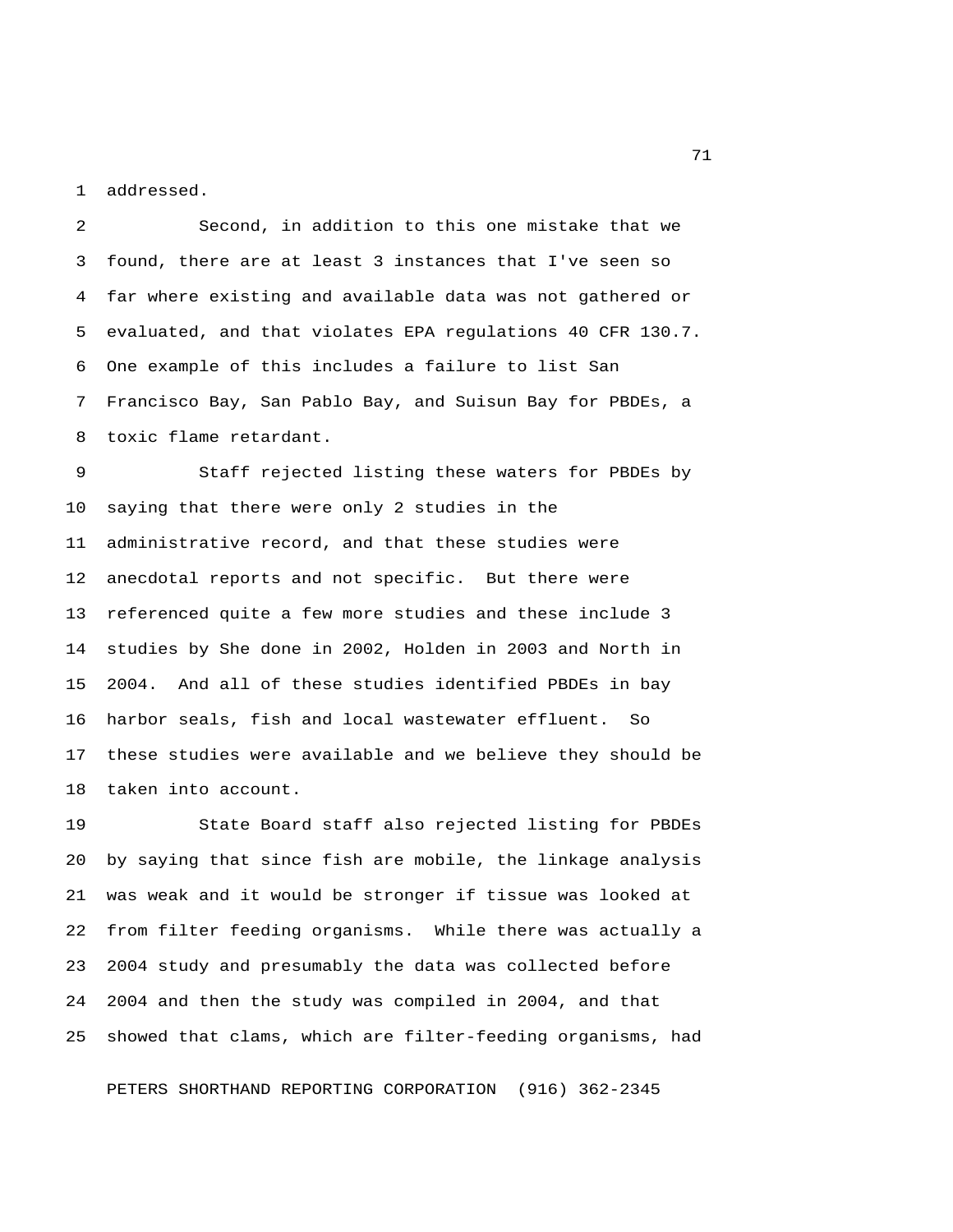1 high levels of PBDEs and that, in fact, the 2002 levels 2 were higher than 2001 levels. So there was data since at 3 least 2001 on clams.

 4 So this study, the 2004 SFBI study concluded by 5 implying that there's not actually a lack of data 6 regarding the impairment. There is a lack of data 7 regarding the sources and pathways of PBDEs. And that 8 strikes me as something that a TMDL needs to address.

 9 So Baykeeper believes that the weight of the 10 evidence supports listing for PBDEs in these waterbodies. 11 And we don't think that we should have to wait until 2008 12 to complete -- to have a TMDL, because we could be then 13 looking at a lot of delay for a pollutant that's present 14 right now in our waters.

15 The other 2 instances where we don't believe the 16 science was properly or adequately collected was in Bay 17 Area urban creeks and trash. The San Francisco Bay 18 Regional Board undertook a rapid trash assessment from 19 2003 to 2005. And in 26 sites they did 85 surveys. And 20 the study concluded that trash is alarmingly high in Bay 21 Area creeks even during dry weather conditions.

22 So this data was available and we believe it 23 warrants a listing of the creeks if not for the Bay, 24 because presumably all the trash is then going into the 25 Bay, but I don't think that there's enough data on that

PETERS SHORTHAND REPORTING CORPORATION (916) 362-2345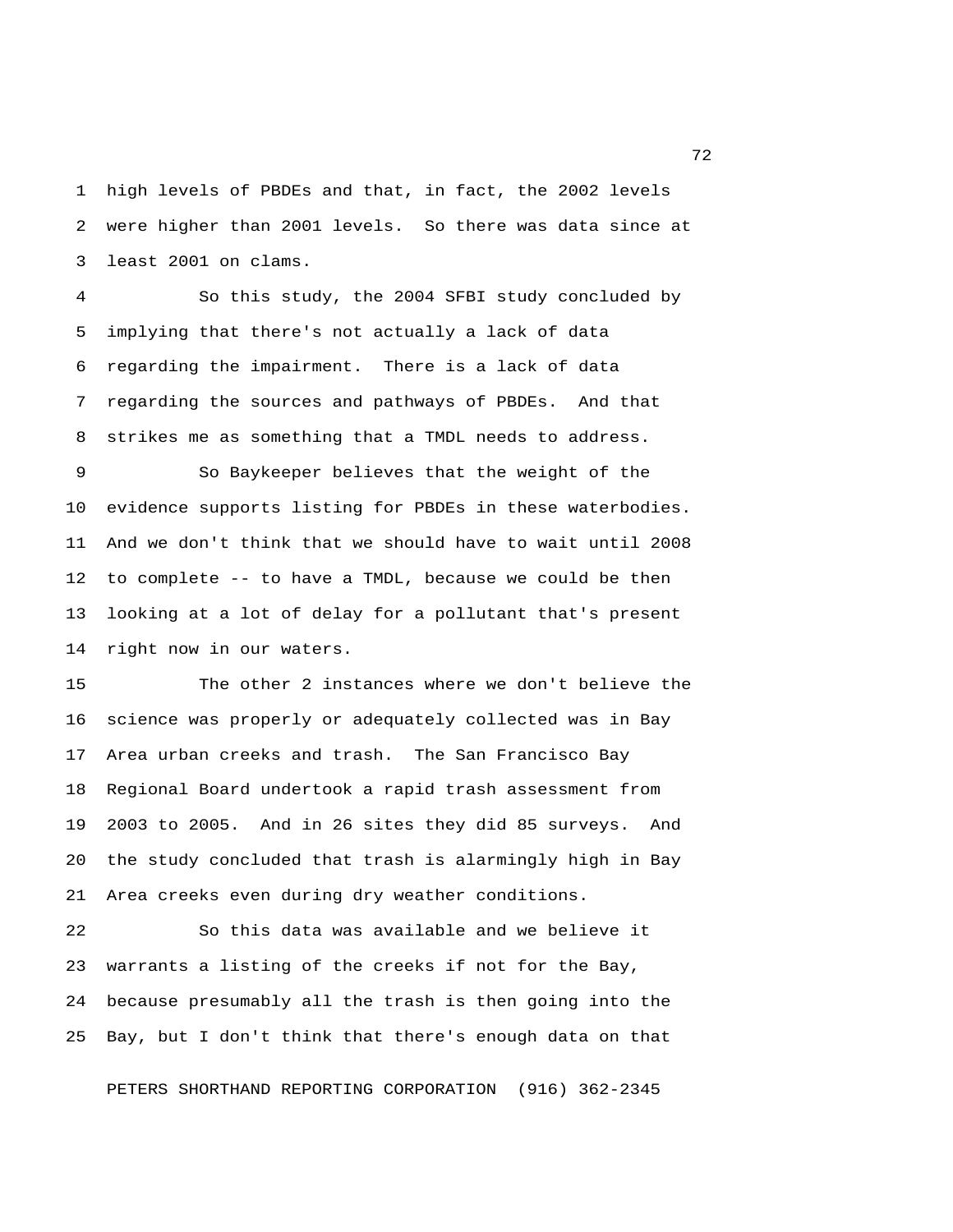1 point yet.

 2 And finally, Baykeeper would also appreciate it 3 if staff could take a look at some of the other evidence 4 on pesticides that seems to have been available at the 5 time, because researchers recently at UC Berkeley found 6 widespread toxicity in urban creeks. And this was 7 pyrethroid pesticide toxicity in Kirker Creek specifically 8 in a Contra Costa County.

 9 And Baykeeper believes these findings were timely 10 and may warrant a listing of some of the Bay Area creeks 11 for pyrethroids. So it's clear that staff put a lot of 12 time and effort into this proposal and we thank them for 13 doing that, and I look forward to working with your staff 14 to fix these few problems that I've noticed so far and 15 hopefully there aren't too many more. Thank you. 16 CHAIRPERSON DODUC: Thank you. 17 With that, we'll take a 15-minute break and

18 resume at 12:10, let's just make it.

19 (Thereupon a recess was taken.)

20 CHAIRPERSON DODUC: We are ready to resume.

21 And at this time, before we get to Region 5, we 22 have 2 speakers who would just like to provide general 23 statements, starting with Ms. Linda Sheehan.

24 MS. SHEEHAN: Thank you, Madam Chair and staff. 25 My name is Linda Sheehan. I'm the executive director of

PETERS SHORTHAND REPORTING CORPORATION (916) 362-2345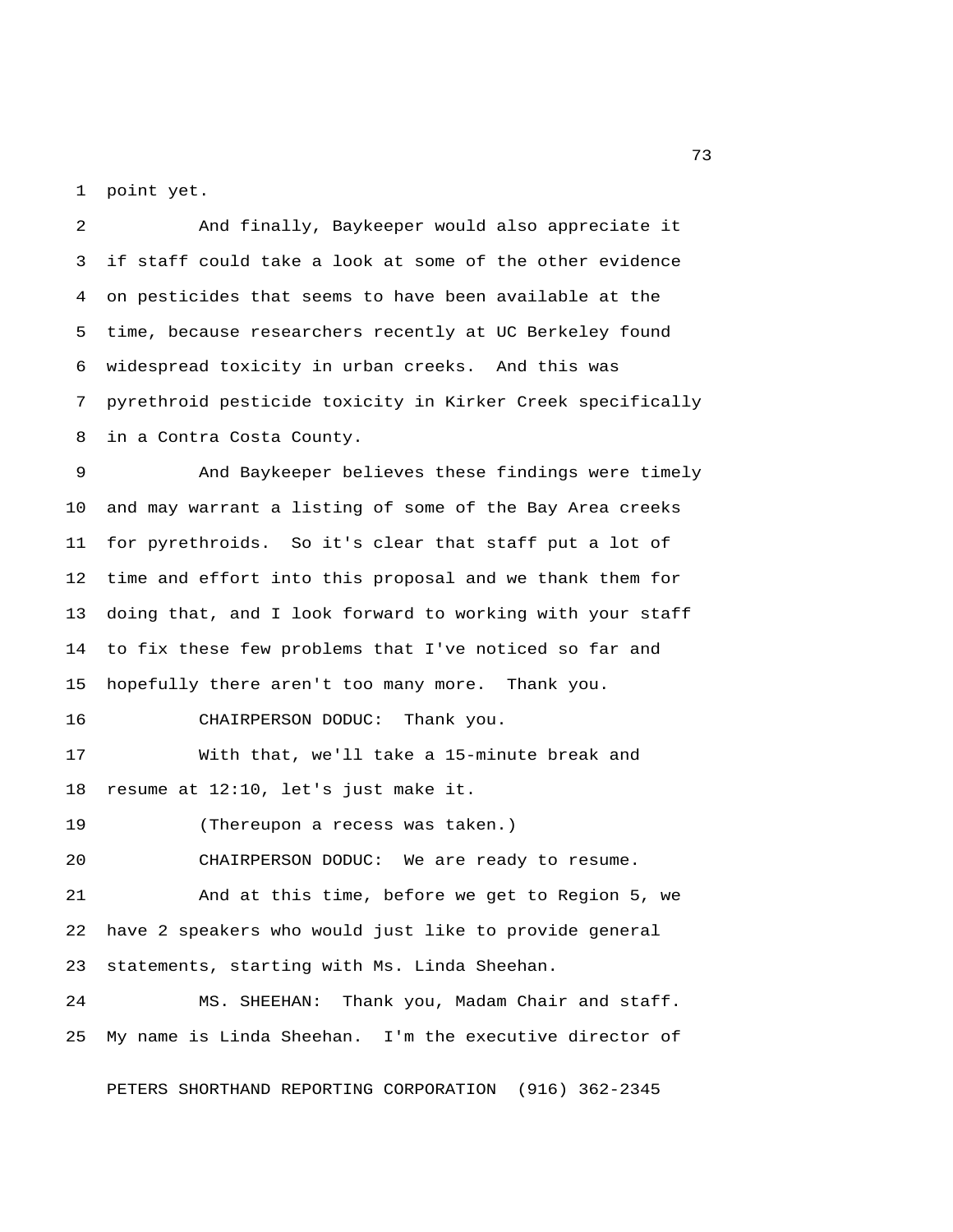1 the California Coast Keeper Alliance. We represent 2 individual water keeper groups from the Klamath River down 3 to San Diego on statewide issues of importance such as 4 impaired waters listings.

 5 This is, I would remind everybody, and the people 6 know this, but it is the first application of the State's 7 new listing guidance, so the discussions we're having here 8 today are very important, will have precedential value, 9 and I think people, including the staff, are taking the 10 guidance so seriously and doing such a lot of work in 11 trying to prepare all the fact sheets and be thorough.

12 I would also like to support the listing of 13 various waterbodies for invasive species. I think that's 14 extremely important and it will help us get a handle on 15 that issue.

16 Add I also welcome the inclusion of waterbodies 17 that had formally been taken off as TMDLs completed. This 18 TMDLs completed list that was separate from the impaired 19 waters list, taking that and putting it within the 20 impaired waters list. That is extremely important.

21 As Sejal Choksi mentioned earlier, some of the 22 waters that are supposed to be -- have put back on the 23 list, may be didn't get put back on, so there might have 24 been a couple of errors in that regard. And we'll be 25 checking it over and you know hopefully would make sure

PETERS SHORTHAND REPORTING CORPORATION (916) 362-2345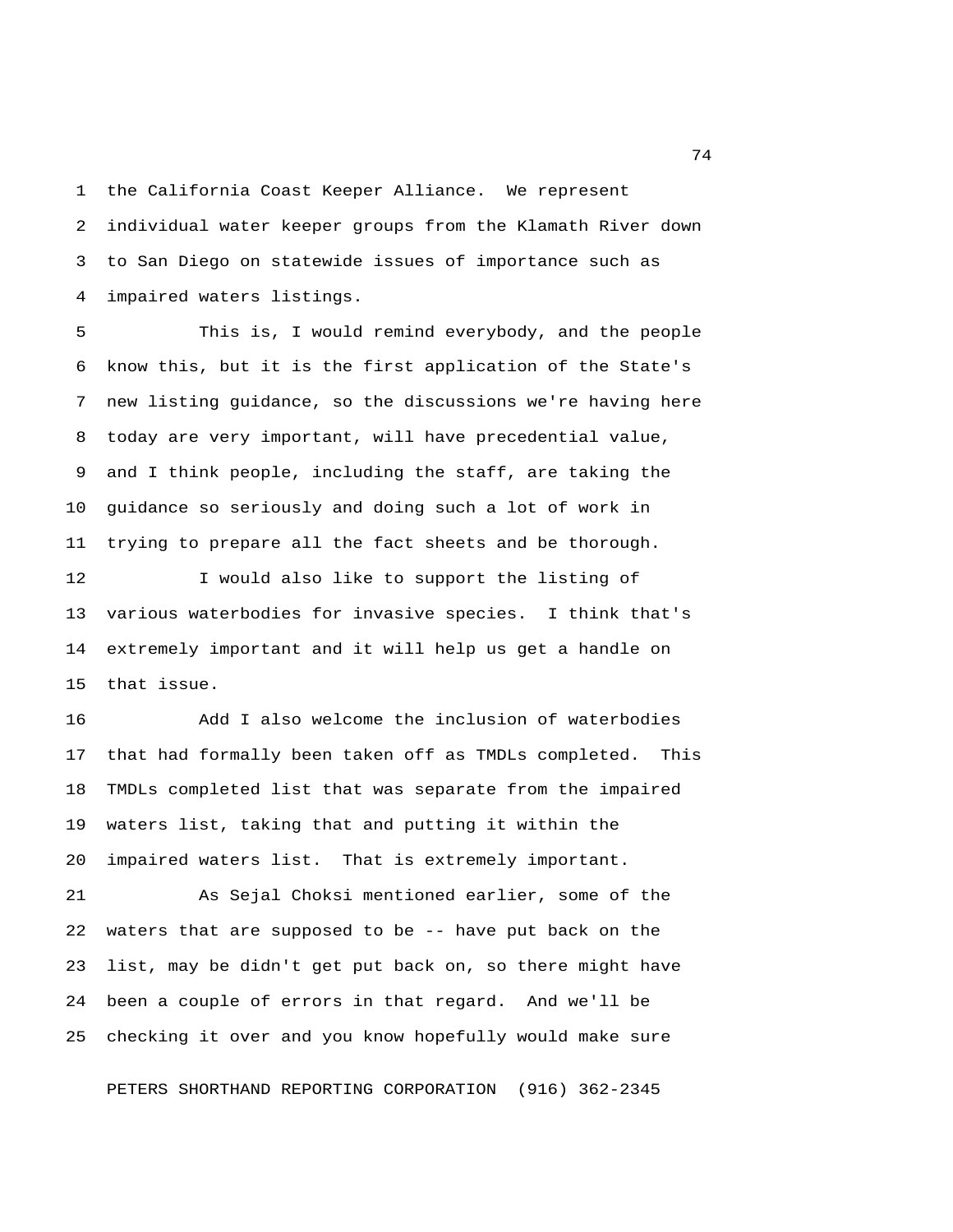1 that everything is all set, but the staff report was 2 pretty clear that they're going to be on the impaired 3 waters list and we do support that.

 4 I wanted to raise just a couple of concerns that 5 are specific with respect to legal issues with the 6 listing, and then a couple of broader issues that are 7 overarching and will be part of our comment letter as we 8 prepare it on January 17th.

 9 A lot of these have been touched on. One would 10 be interpretation of narrative standards. And there seems 11 to have been a tendency to assume in the document that you 12 have to have a number, to the extent that if there's no 13 number, then a lot of waterbodies might be delisted. And, 14 in fact, as Mr. Kozelka said according to the law and the 15 regulations that 130.7 as well as Section 3.11 of the 16 listing guidance, which is the weight of evidence section, 17 you are and can and should and must list waters that are 18 impaired, whether or not they have a number associated 19 with them. The narrative standard interpretation can 20 sometimes be difficult, but it can and should be done.

21 And then second, another concern with 22 implementation of the regulations in 130.7 is the outreach 23 and collection of readily available data, and that was 24 something that Mr. Choksi alluded to in her testimony, 25 just making sure that waters are listed based on all

PETERS SHORTHAND REPORTING CORPORATION (916) 362-2345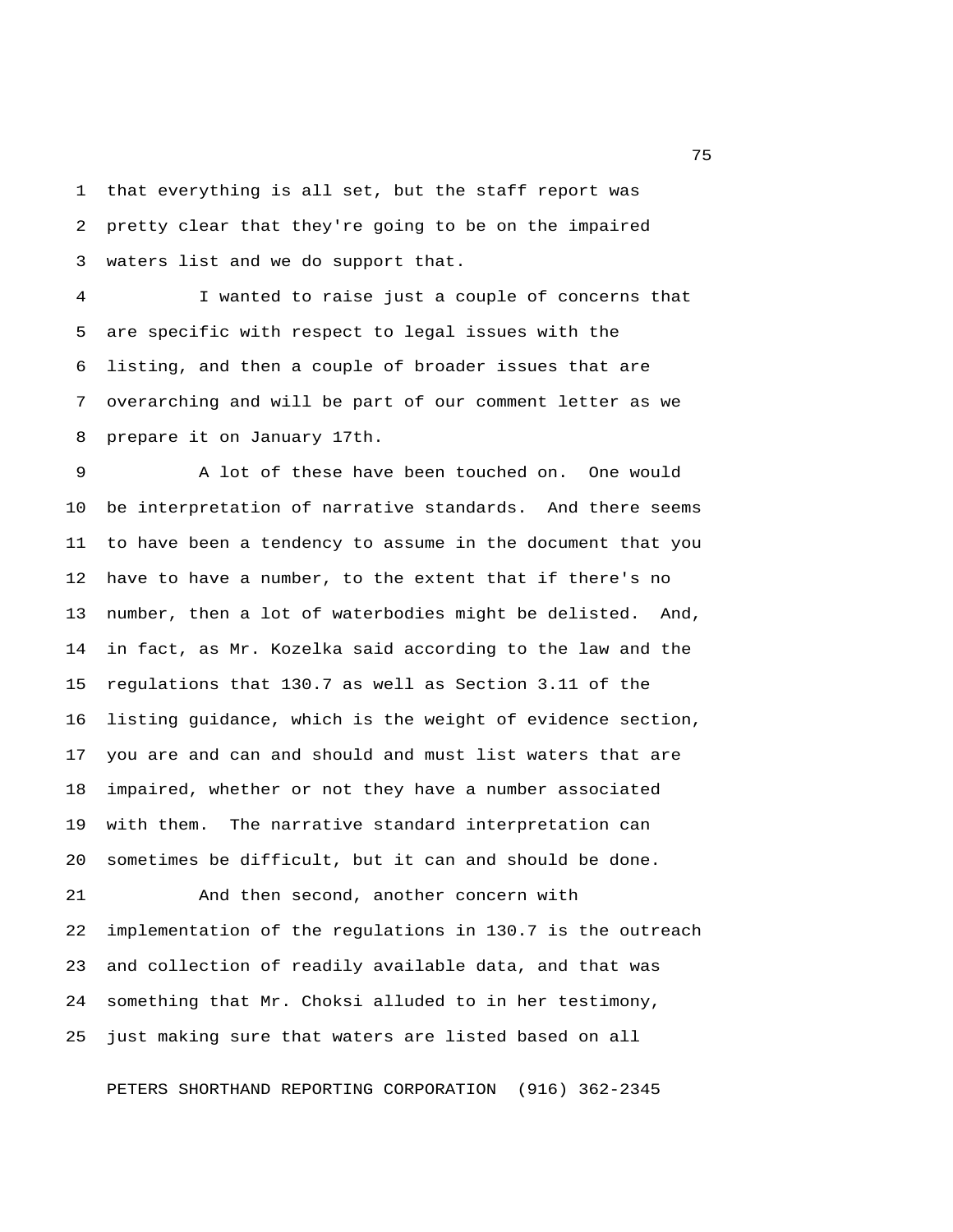1 readily available data. And that's another issue that 2 we're going to be looking more into and making sure that 3 we've got all the waterbodies that should be on the list 4 on the list.

 5 Another issue that was touched on by Ms. Adelman 6 earlier is with respect to Section 6.2 of the listing 7 guidance, and that's with respect to regional water board 8 public hearings on the list. And I'm a little bit 9 confused as to why that didn't occur, because the guidance 10 document is pretty clear that in 2004 the State Water 11 Board was going to do the list. That's in Section 6.3. 12 And then after 2004 Section 6.2 would kick in and then 13 individual regional water boards would review the list, 14 have local hearings, so that people wouldn't have to truck 15 in from all over the State, staff would be able to -- and 16 would be required to issue written comments in response to 17 the comments that were raised at the hearings.

18 And the regions would write resolutions that they 19 would transmit with their list up to the State Water 20 Board, which would have been extremely helpful to, you 21 know, us scrambling trying to read through pages of 22 documents trying to understand where the regional water 23 board staff come out, where the Board Members come out, 24 where we come out. And so I'm a little uncertain as to 25 why apparently that didn't happen. And, as you can see

PETERS SHORTHAND REPORTING CORPORATION (916) 362-2345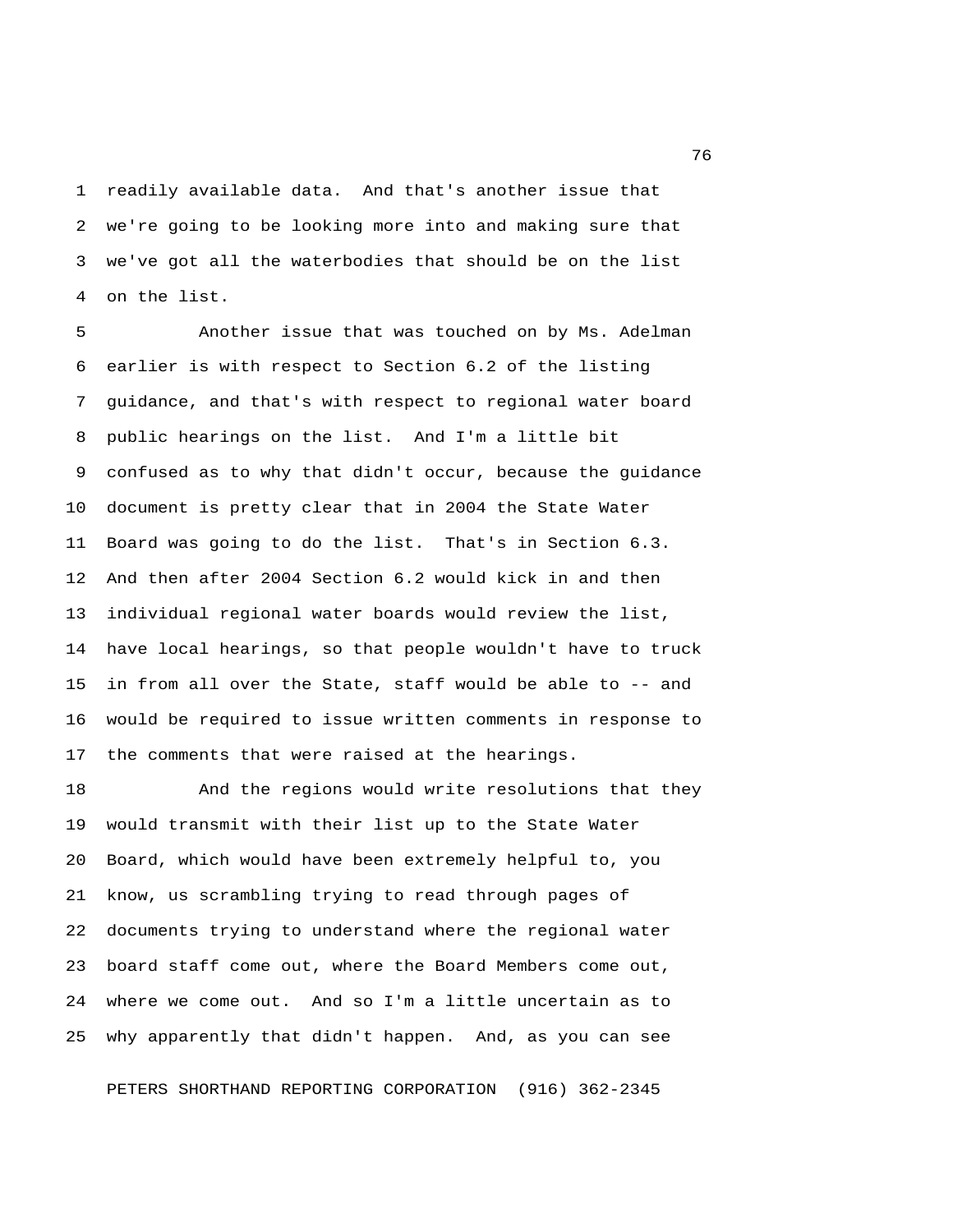1 today, at least one regional water board is objecting to 2 the list. And that would have been helpful to have that 3 in a resolution and a document that would summarize by 4 region that information and allow local people to be able 5 to attend local hearings.

 6 So perhaps that could be addressed by having, you 7 know -- giving regions the opportunity to let people speak 8 or to comment, provide additional comments. I'm sure they 9 will be doing that, but perhaps additional outreach could 10 be taken in order to make sure that Section 6.2 of the 11 listing guidance is addressed completely, because public 12 outreach, including to staff and the Water Board Members 13 is extremely important in making sure that we're doing as 14 good a job as we can on this first application of the 15 listing guidance.

16 I just wanted to raise just 2 or 3 other points 17 with respect to the list. And, again, we're going to be 18 addressing these in more detail later. They're mostly 19 overarching points.

20 One is the lack of standards that are preventing 21 some waterbodies that are clearly impaired from being 22 listed. And I can cite 1 or 2 examples of that. No 23 standards for nitrates for aquatic life. So apparently 24 the drinking water standard has been picked instead, which 25 is not stringent enough. And the lack of standards for

PETERS SHORTHAND REPORTING CORPORATION (916) 362-2345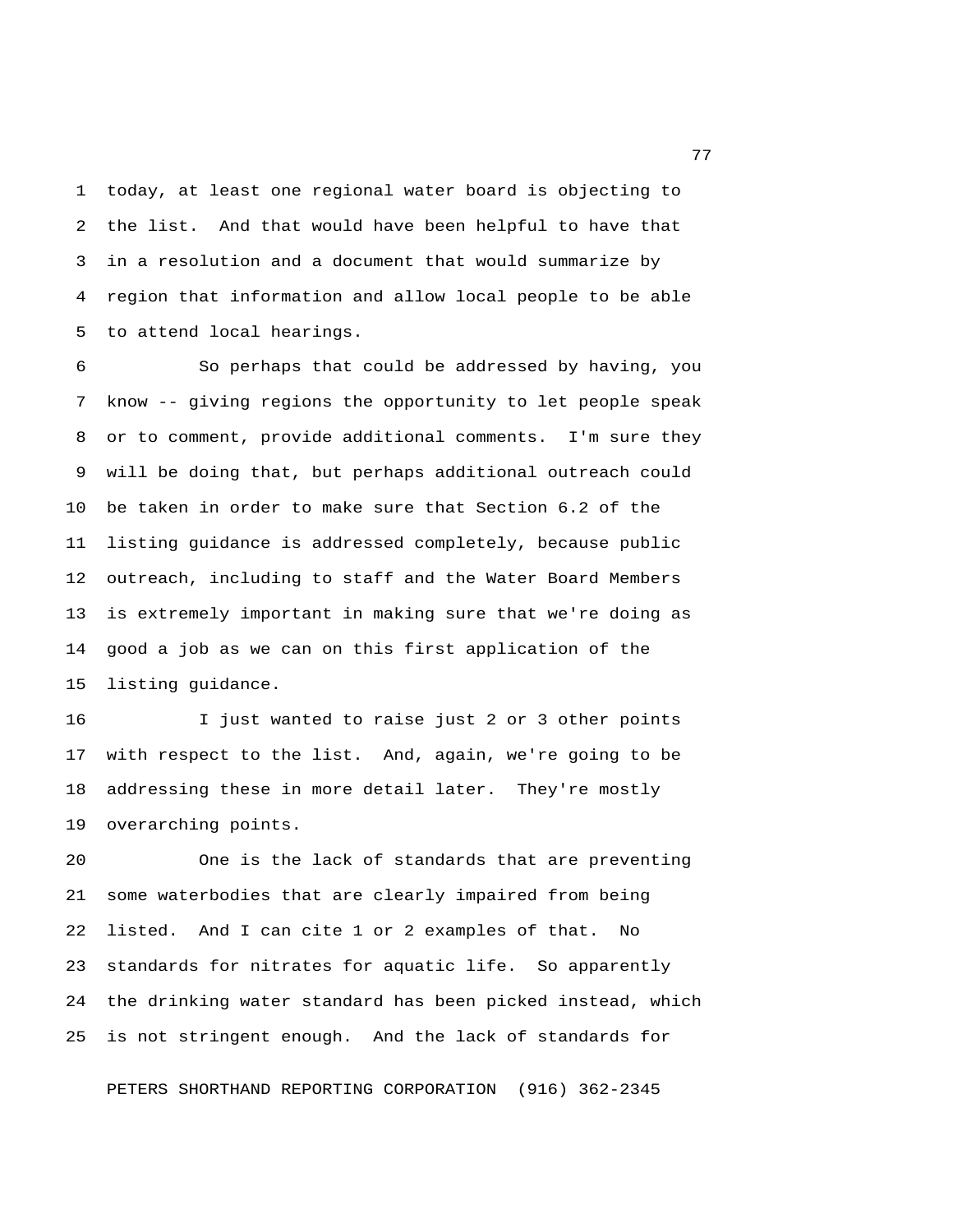1 sediments, of course, is causing a problem. Some of the 2 information that I've received for local water keepers and 3 other local groups is the dioxin in Humboldt Bay, DDT in 4 the Dominguez Channel are clearly problems. Because of 5 the lack of sediments, we're having trouble actually 6 listing the waterbodies. And that may or may not be a 7 list problem, but again it's something to consider for a 8 Water Board perspective.

 9 There's no clear standards for the size of an 10 assessment unit, the areas affected. The staff report 11 says that that piece was addressed, but there still seems 12 to be quite a bit of variance among the regions in terms 13 of how big of waterbody is affected by an impairment. And 14 that does certainly affect the reach and size of the 15 impaired waterbodies which would impact the list.

16 So some more consistence and information on that 17 would be helpful as we go forward.

18 And, again, we're still reviewing the data, so 19 we'll flushing this out more. Another problem is the lack 20 of formal -- lack of addressing existing beneficial uses 21 again the staff report does say that they tried to look at 22 existing beneficial uses within a waterbody, if in fact 23 there was not a formal beneficial use designated in a 24 basin plan to see if perhaps kids were swimming, 25 eventhough it didn't say swimming. And then addressing

PETERS SHORTHAND REPORTING CORPORATION (916) 362-2345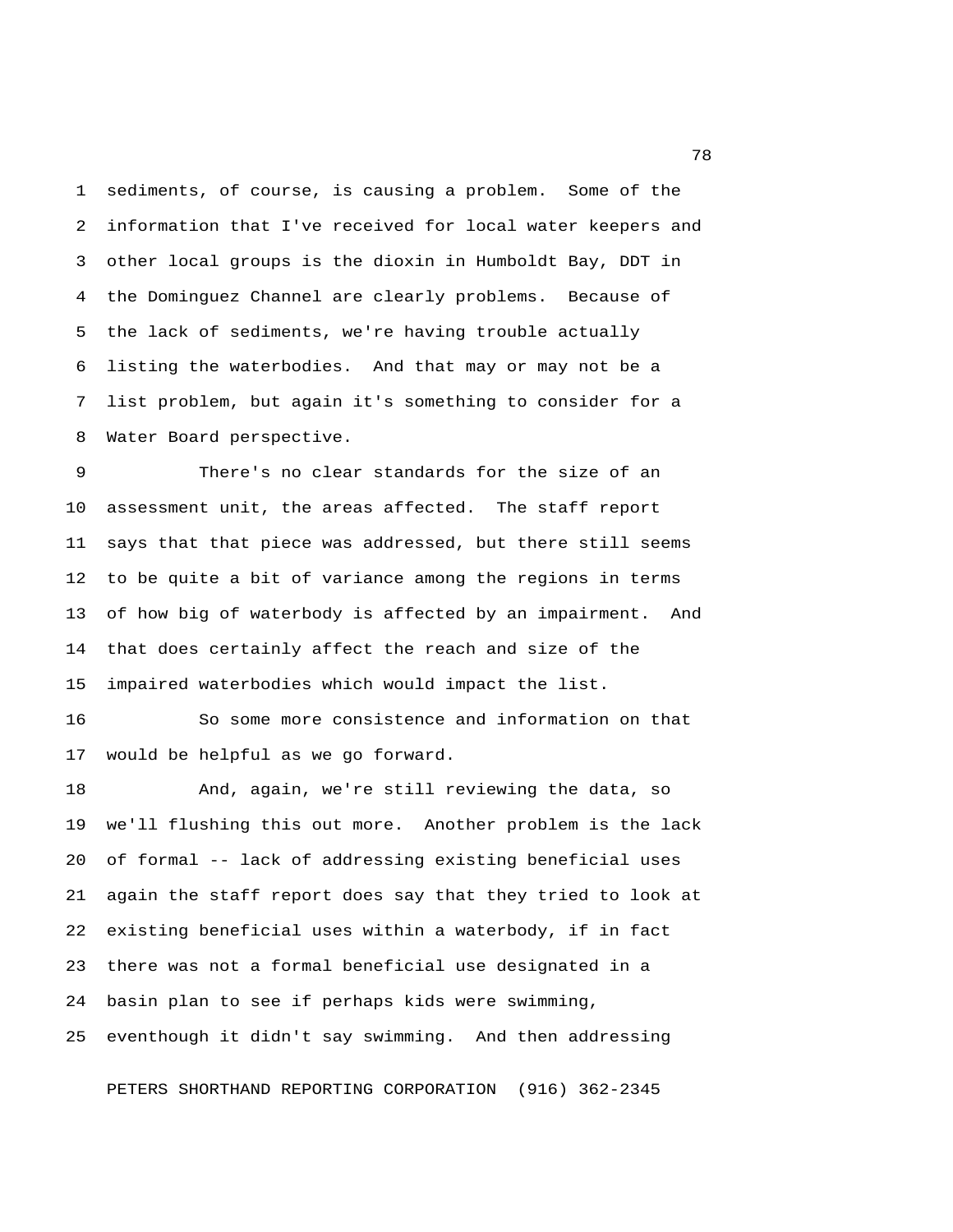1 impairment accordingly.

 2 We're not sure that was done everywhere. We'd 3 support that. We're not sure it was done everywhere. One 4 person said that the Salinas Reclamation Canal in Region 3 5 as a possible, but again we're looking into that in more 6 depth for the 17th.

 7 And then finally something that Mr. Curland 8 touched on is with respect to the lack of monitoring data. 9 You know clearly SWAMP has been underfunded, and the 10 funding has been reduced, and I'm sure I'll be up here on 11 Friday talking about that some more.

12 But there are some waterbodies that should pretty 13 clearly be listed, based on surrounding impairments and 14 surrounding historic uses. Salmon Creek was mentioned 15 earlier for sediments, and Humboldt Bay the historic mill 16 use in the area clearly points to dioxin as a problem and 17 possibly pentachlorophenol. And Dominguez channel for a 18 PCBs and DDTs as well. And I'm sure that that will come 19 up in the hearing in early January.

20 But again we're seeing, you know, because there 21 isn't monitoring data in that particular spot, eventhough 22 the waters are clearly impaired because everything around 23 it is impaired or there were clearly like 200 mills in the 24 area, lack of monitoring is preventing that from being 25 appropriately listed.

PETERS SHORTHAND REPORTING CORPORATION (916) 362-2345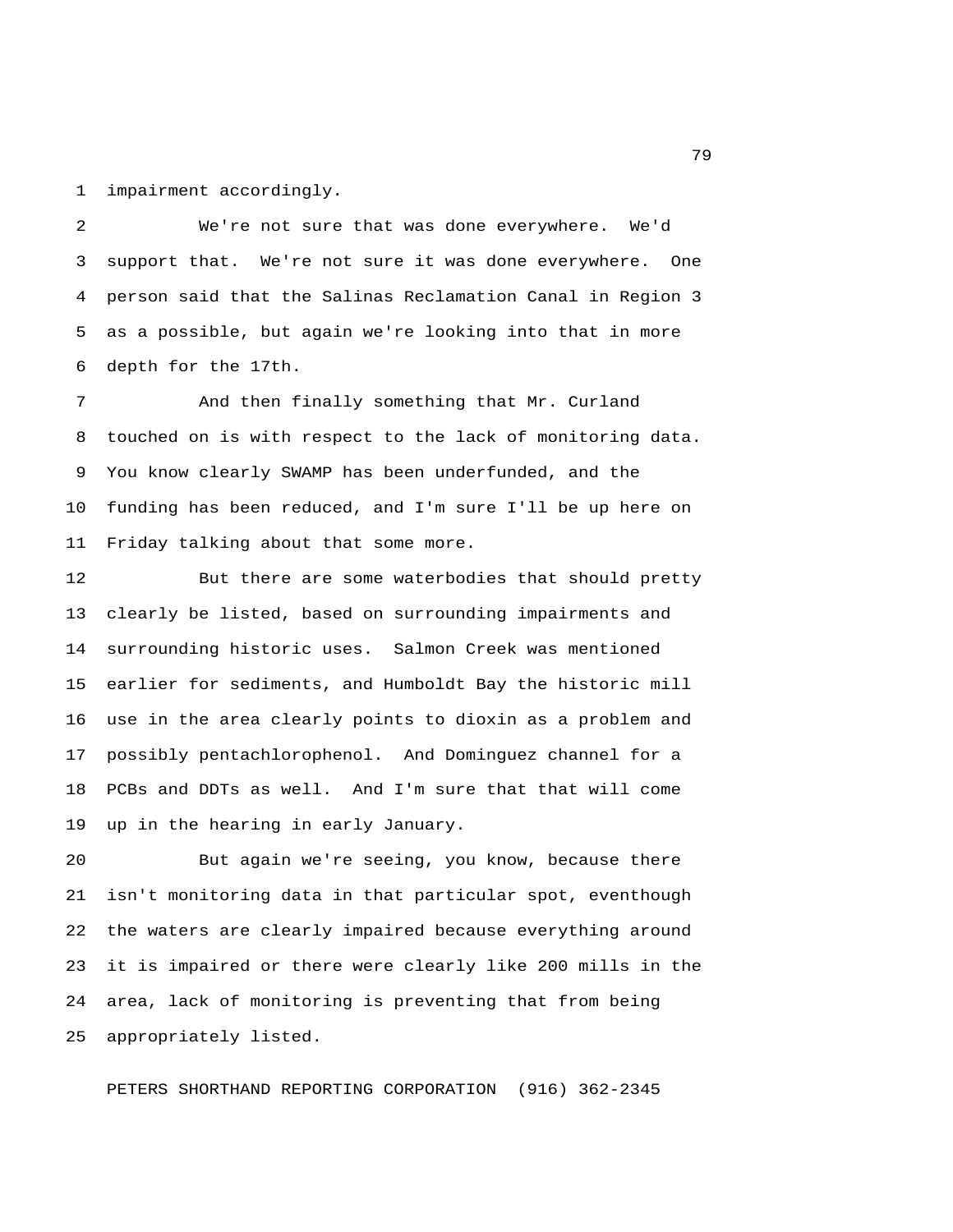1 And that would be another push again for 2 additional SWAMP monies, but also a closer look as to 3 whether these particular areas are a problem. And, in 4 fact, there was a great article in the San Diego Union 5 Tribune right after the list came out where John Robertus 6 down in Region 9 said if we had more money to monitor I'm 7 sure the list would be even longer. And that doesn't 8 actually make me feel better. I would prefer the list 9 always get smaller because the waters are clean.

10 And that kind of brings me to sort of the summary 11 is to just keep in mind that it's very easy to get caught 12 up in the salinity and DDT and 130.7 and all of the little 13 nit-picky things that go into this list. But the thing to 14 remember is we've got 287 more waterbodies listed and we 15 keep refining the list and looking at everything more 16 closely and still we add more waterbodies.

17 And so that makes you want to stop and take stock 18 and say well, what are we as a Water Board not doing 19 appropriately? Should we be doing more enforcement? 20 Should we be doing better permits? Should we not be doing 21 waivers? Should we be doing WDRs instead on polluted 22 run-off. These are all the things we need to think about 23 as we finalize the list and not get -- the list is 24 extremely important. We need to do it right to help us 25 figure out also, not only how to cleanup those waters, but

PETERS SHORTHAND REPORTING CORPORATION (916) 362-2345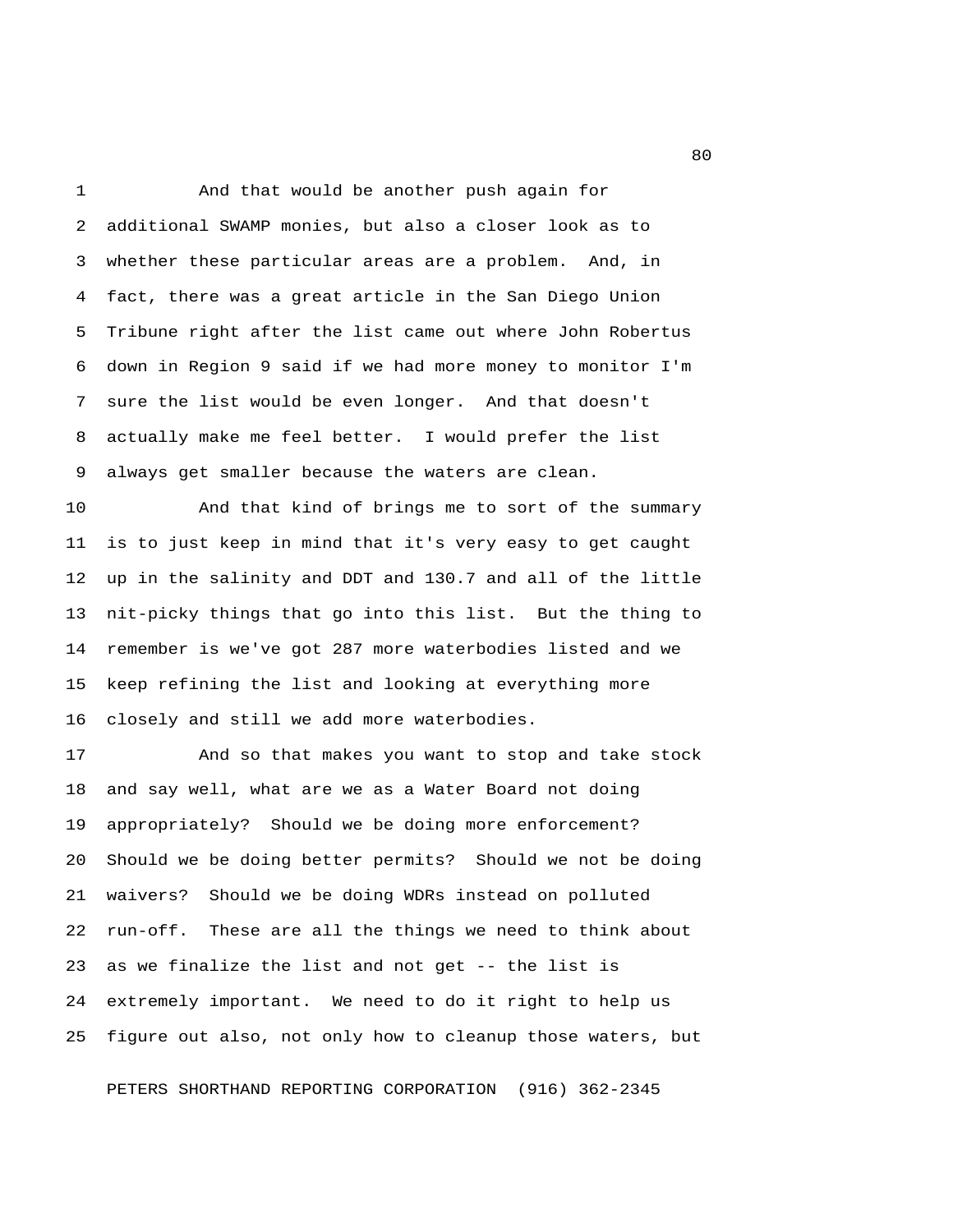1 prevent other waters from being polluted in the future, 2 and that's really the goal, clean water, that we all 3 should be looking at.

 4 And we'll be outlining these in excruciating 5 detail on the 17th I'm sure.

 6 CHAIRPERSON DODUC: Thank you. A clarifying 7 question. You said that one regional board is objecting 8 to the list, the entire list?

 9 MS. SHEEHAN: No, no, no. I was just referring 10 to the staffer from Region 1 today talking about Laguna de 11 Santa Rosa.

12 CHAIRPERSON DODUC: That one listing.

13 MS. SHEEHAN: Yes, as an example. And I have 14 also been talking with different environmental groups 15 around the state who have said that they've been talking 16 to staff as well, and there have been questions about 17 different pieces of the list. And, again, we'll try to 18 flesh those out. But if the public hearings had been 19 held, then, you know, that might have been more 20 consolidated for your review.

21 CHAIRPERSON DODUC: Thank you.

22 Mr. Kozelka.

23 MR. KOZELKA: Thank you, Madam Chair.

24 Peter Kozelka from EPA again.

25 I want to first recognize an enormous amount of

PETERS SHORTHAND REPORTING CORPORATION (916) 362-2345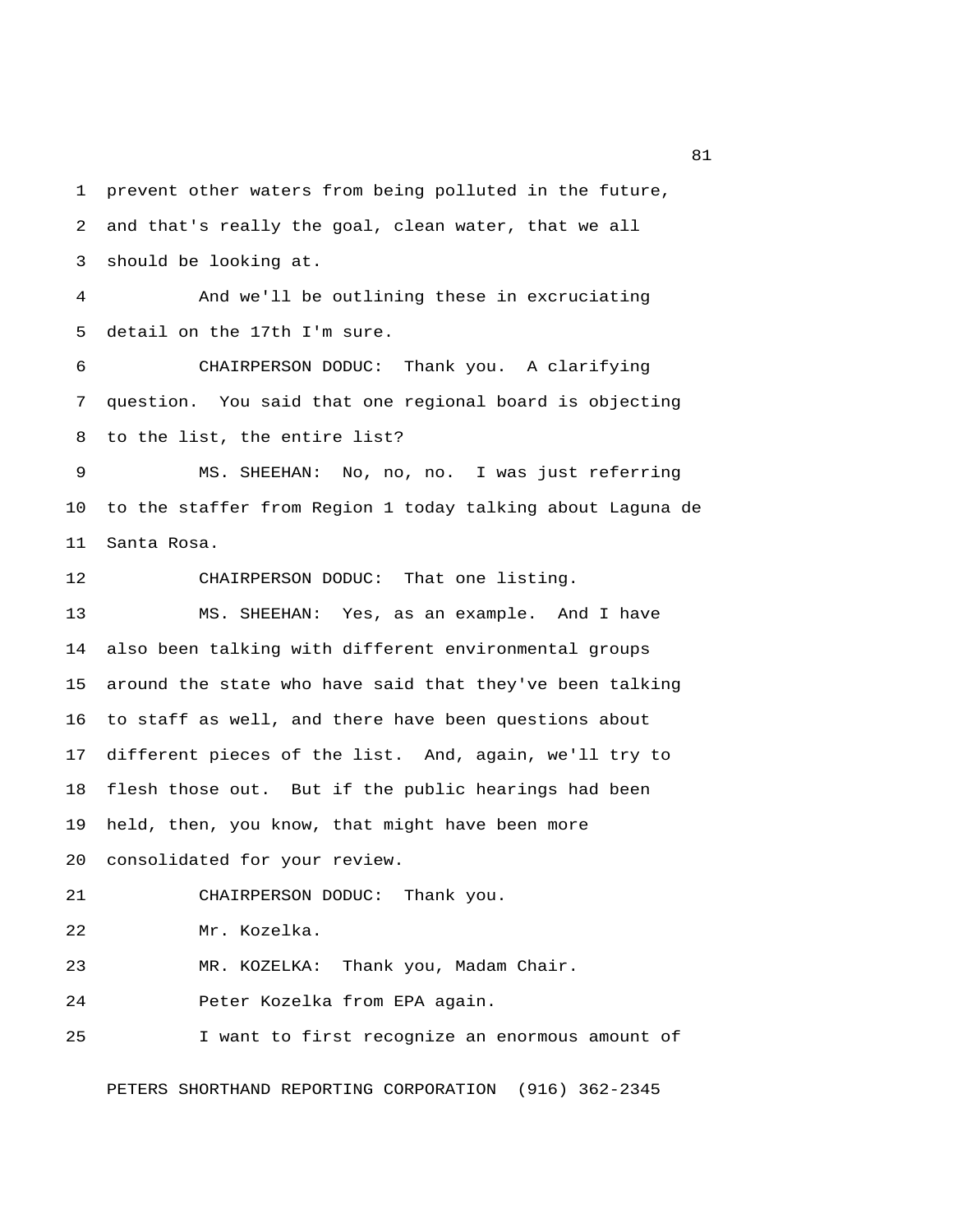1 effort that's been put in by Craig Wilson and his staff to 2 produce this staff list. It's worth clarifying that EPA 3 actually assisted in the data compilation and the 4 preliminary analysis, but to stress that all the listing 5 decisions and recommendations in the actual list were 6 based upon your staff's decisions alone.

 7 It's pretty important for to us stand up here and 8 say that EPA supports vast majority of the listing 9 assessments. That is in greater than 95 percent, we 10 conclude the same decision that your staff has. And we 11 believe it's critical to complete this process quickly.

12 We support and actually suggested the idea of the 13 joint 2004 and 2006 list, but is important to not let this 14 slide past the spring of 2006. In the future, we would 15 suggest that EPA -- or excuse me that California develop 16 an integrated report, which combines those 305(b) and the 17 303(d) lists together, which is also outlaid in our 2004 18 and 2006 national guidance and to get back on a biennial 19 schedule per federal regulations.

20 So we will be submitting written comments at the 21 end of the comment period in the middle of January. Today 22 I have a few things to highlight with some focus on 23 northern California waters. Actually, only 2 areas of 24 concern, 2 areas of support and 2 comments.

25 And you're already heard one of the concerns,

PETERS SHORTHAND REPORTING CORPORATION (916) 362-2345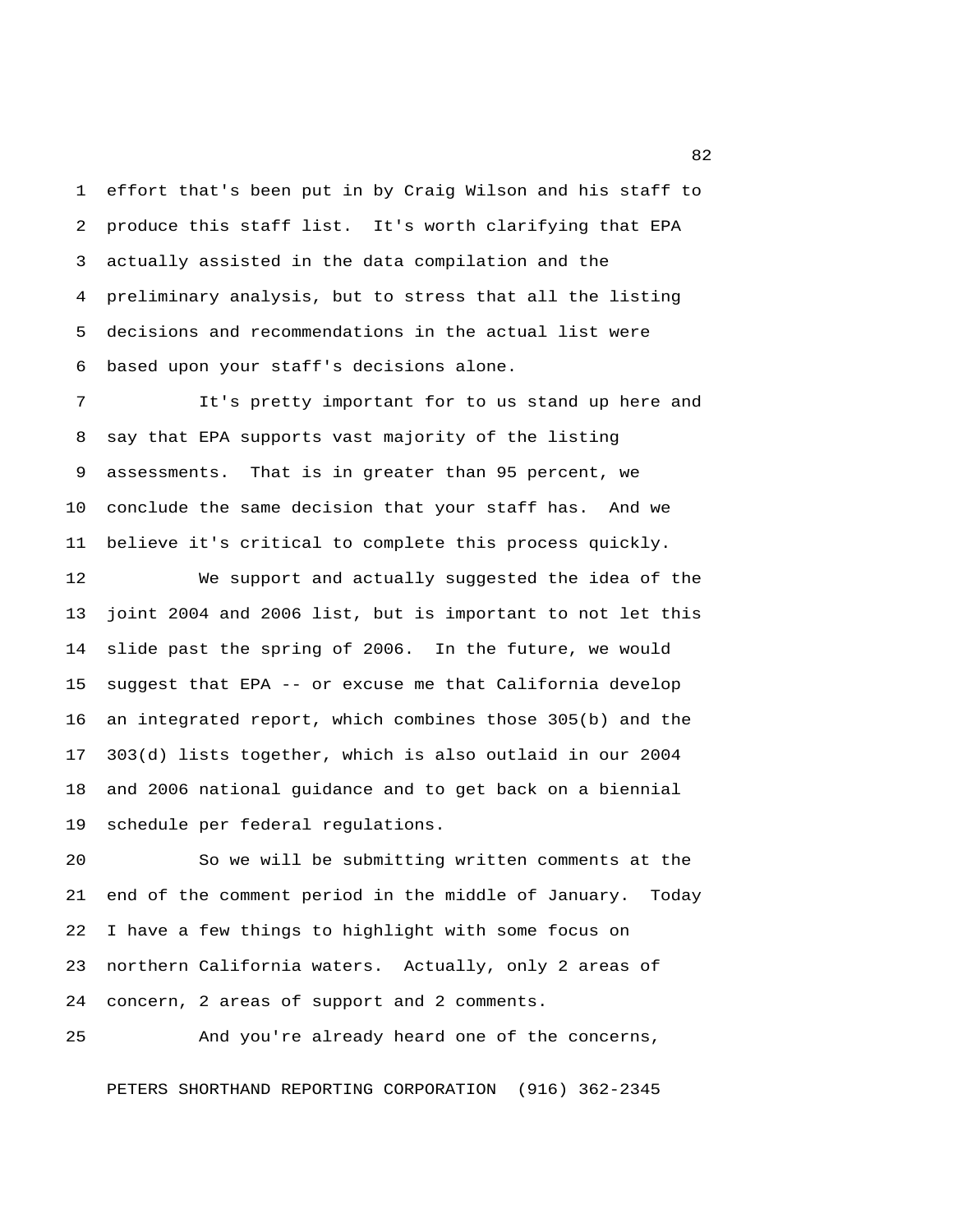1 that was related to nutrients and decision for the Laguna 2 de Santa Rosa and I won't repeat that.

 3 The concern about conventional pollutants. The 4 listing policy provides generally a useful framework for 5 setting a more consistent objective basis for decisions. 6 In the past, EPA has expressed significant concerns about 7 several aspects of the final policy, most notably that 8 certain aspects may not be consistent with applicable 9 water quality standards, which what the assessments are 10 supposed to be based on.

11 For conventional pollutants, the policy utilizes 12 a binomial approach to evaluate waterbody conditions for 13 parameters such as DO, pH, TSS. The DO standard is 14 actually a numeric standard and most regional board basin 15 plans have descriptions that include some allowable 16 exceedances based upon a 90th percentile or an 85th 17 percentile depending upon each specific basin plan. And 18 this corresponds to a 10 or 15 percent allowable 19 exceedance rate respectively.

20 As far as I can tell the policy's criteria says 21 that you have to have greater than 25 percent exceedances 22 in order to call it impaired. We don't see how 25 is 23 warranted and we wouldn't support that. We would support 24 the idea of applying 10 percent, because that's what's 25 consistent with the standards.

PETERS SHORTHAND REPORTING CORPORATION (916) 362-2345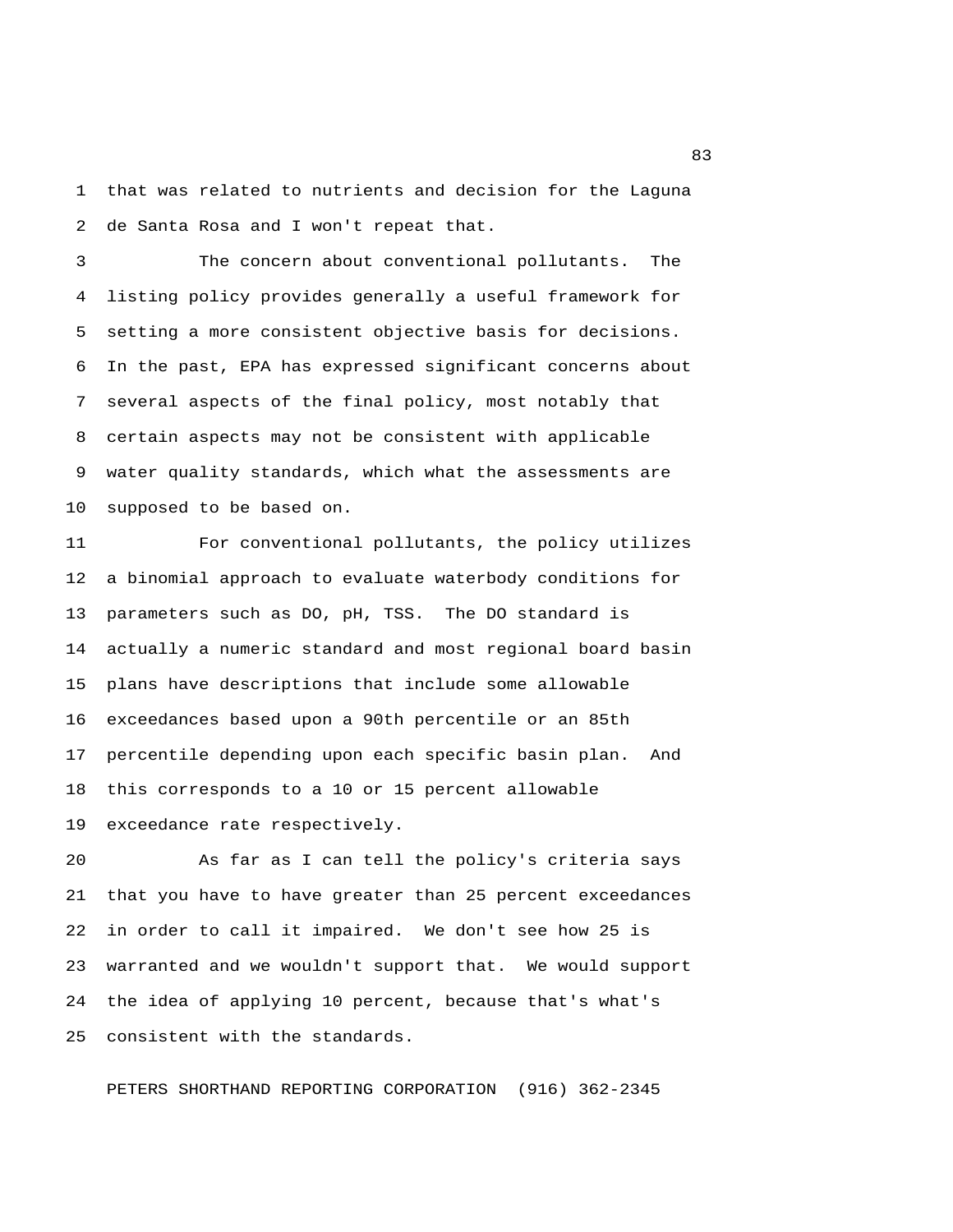1 An example of this is Chumash Creek in Region 2 Board 3, which is impaired by greater than 10 percent for 3 DO, but it is not on the draft list.

 4 Whereas the policy is designed to make more 5 consistent application across the state, we would hope it 6 would be also consistent with existing standards.

 7 Two things in support. We support the invasives 8 or exotic species listings. This signals State 9 recognition of this real contributing cause of beneficial 10 use impairment in some important State waters. You may 11 hear that some commenters will suggest that listing for 12 invasives will set precedents and potentially lead to 13 impaired listings anytime invasives are observed.

14 However, we believe that assessments for 15 invasives and exotics can be performed and listed in ways 16 that do not represent sweeping policy statements and also 17 can be supported under the Clean Water Act or 18 Porter-Cologne. The key here is evidence of impact on 19 beneficial uses and to warrant an ID species of concern. 20 We support central valley listings for

21 temperature and there may need to be a few more. This is 22 another situation where existing water quality objectives 23 are awkwardly stated and difficult to interpret, but it is 24 being done in other states and it is being done in Region 25 1. We commend the State Board staff for evaluating

PETERS SHORTHAND REPORTING CORPORATION (916) 362-2345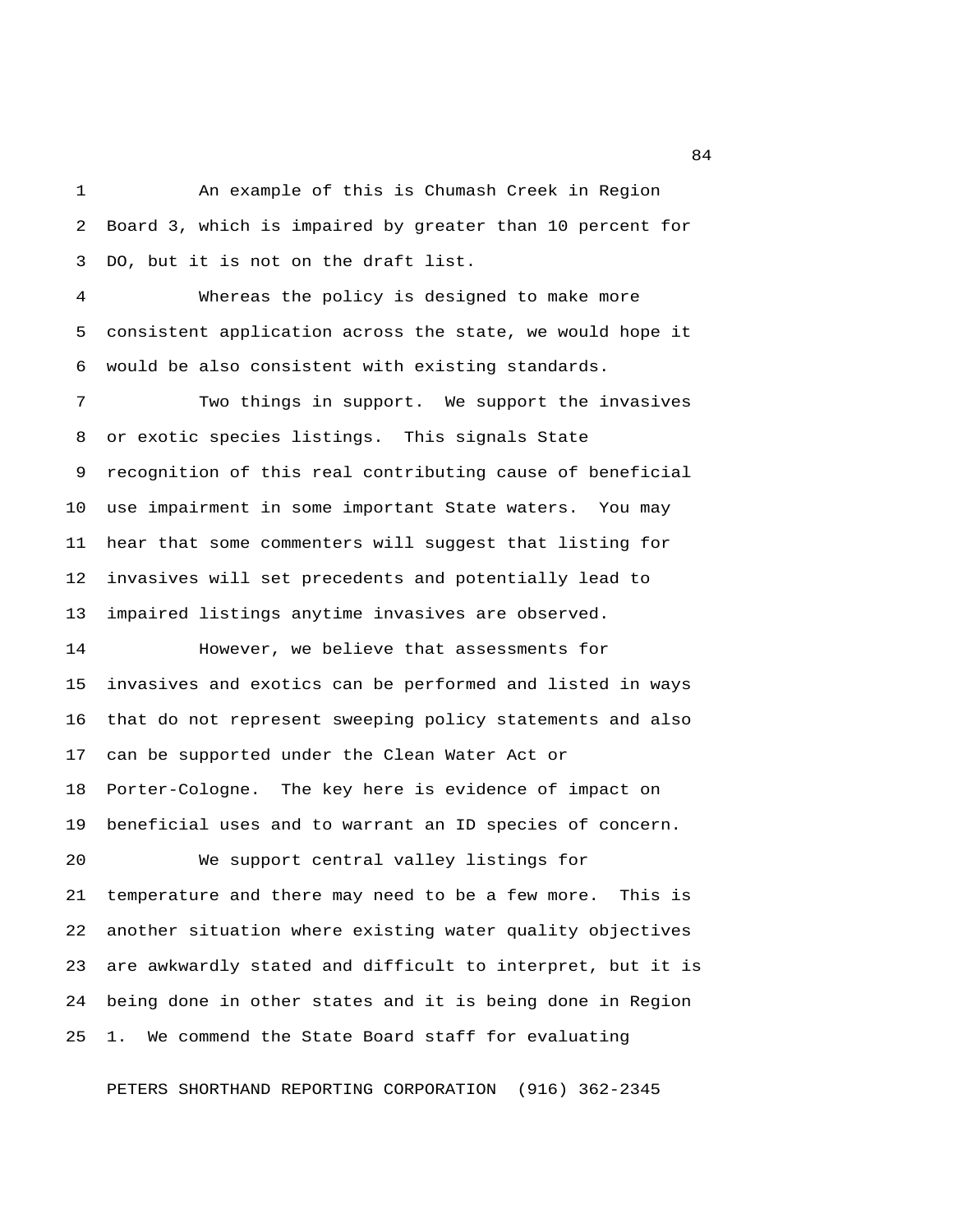1 substantial data indicating several essential valley 2 waters are at very elevated temperature levels. EPA 3 provided some technical guidance to help make those more 4 transparent and consistent with scientific studies for 5 fish survival.

 6 However, we have one waterbody which is not in 7 the central valley but in the north coast that believes 8 continued listing of the Lower Lost River for temperature 9 is unwarranted. We did not intend this particular 10 waterbody to be included in our regional decision in 1992 11 to list the Klamath River and the Lost River. So that's 12 specifically the Lower Lost River not for temperature.

13 Two general comments. The policy provides in the 14 final analysis for the application of a weight-of-evidence 15 approach through which the State can decide to list waters 16 which do not meet an individual listing test elsewhere in 17 the policy or vice versa could delist.

18 We are concerned that this weight-of-evidence 19 approach has not been applied in many cases. And it may 20 have led to listing recommendations that are at odds with 21 water quality standards in the compiled data and 22 information.

23 Another comment. New Data. We fully understand 24 the concern about being overwhelmed by new data 25 submissions, but we believe the State is compelled to

PETERS SHORTHAND REPORTING CORPORATION (916) 362-2345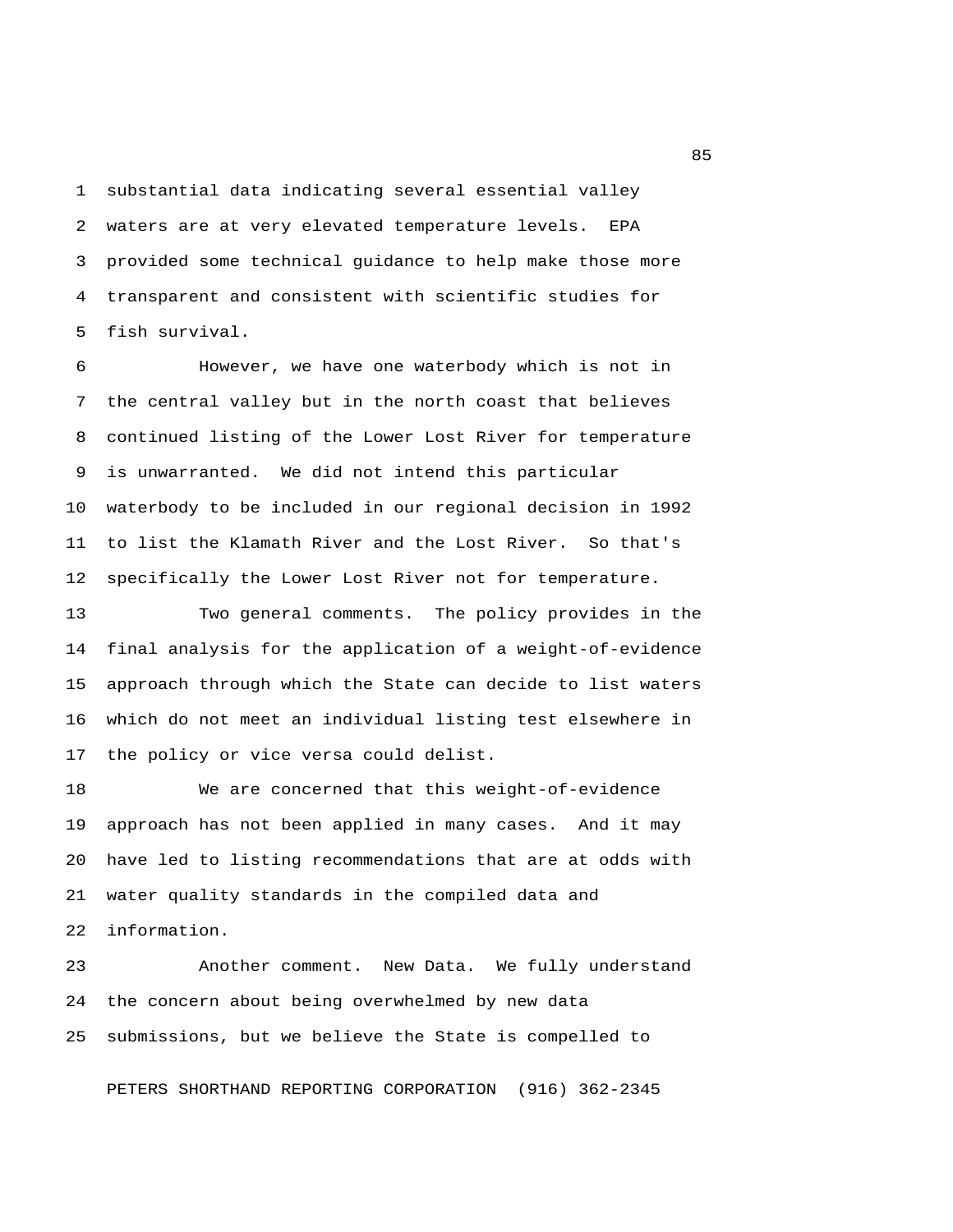1 consider this on a case-by-case basis. That is, we hope 2 State Board doesn't categorically rule out evaluating 3 newer data submittals. We have no preconceived ideas of 4 specific data sets that must be considered, rather EPA is 5 willing to work with your staff to develop criteria to 6 sport through data submittals that may come in during the 7 public comment period with 1 goals in mind. One is to 8 reduce staff workloads, and 2 is to get a finalized list 9 by April 1st, 2006 to be consistent with federal 10 regulations.

11 In summary, there's much support for the draft 12 list by and large this is a much better draft list 13 compared to ones in the past. One measure of this is that 14 we have identified only a few dozen waterbody common areas 15 where we currently disagree. I don't have a lot of 16 history, but I can say a few dozen is pretty small 17 compared to what it has been in the past.

18 We will carefully evaluate the final submittal, 19 and if necessary add waterbody pollutant combos prior to 20 issuing a final approval. This will also include a public 21 comment period.

22 We appreciate the opportunity to comment today 23 and we also comment at the Pasadena hearing for southern 24 California specific issues, but those are not many 25 concerns.

PETERS SHORTHAND REPORTING CORPORATION (916) 362-2345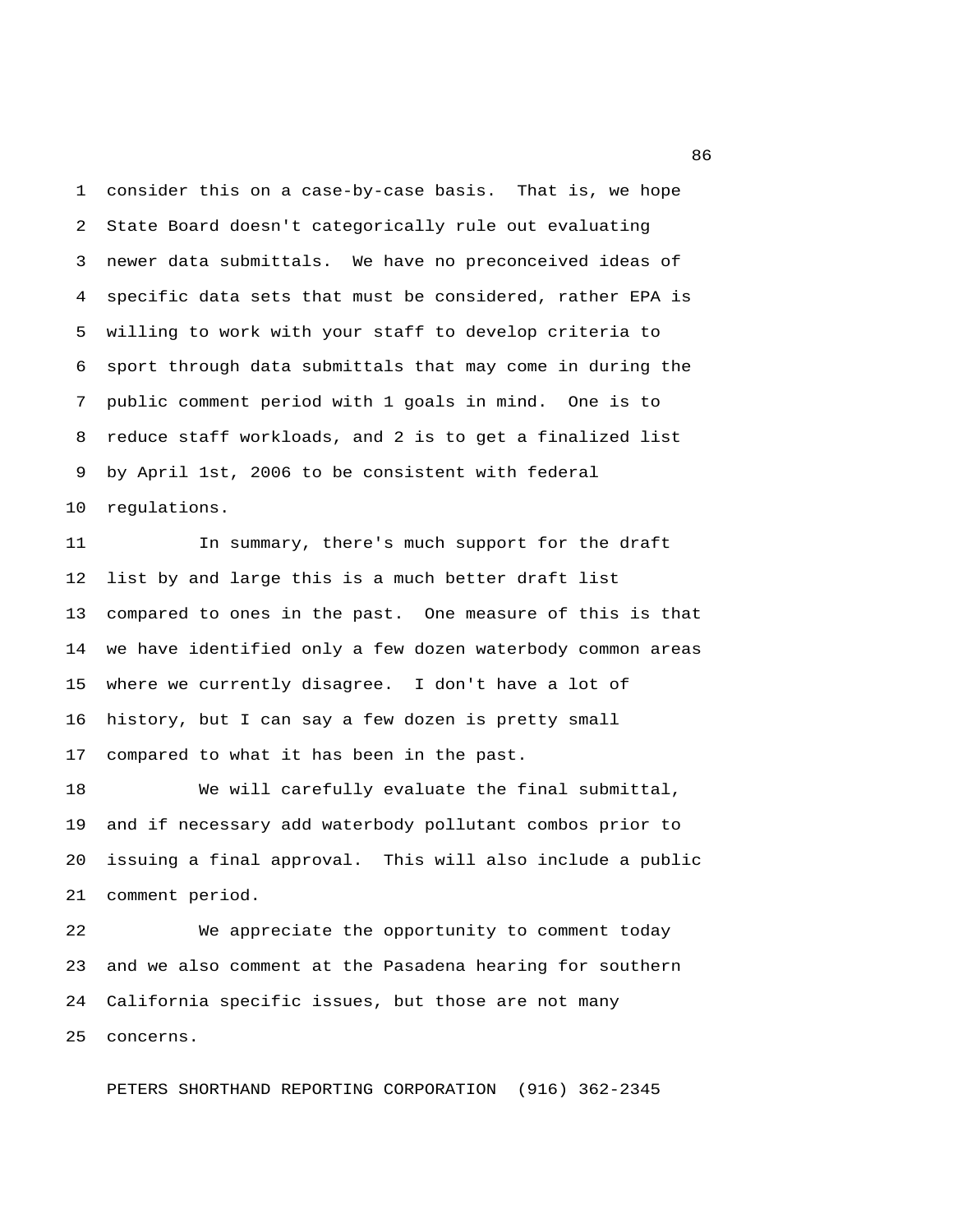1 Thank you.

 2 CHAIRPERSON DODUC: Thank you. We look forward 3 to receiving your comments. 4 Any questions? 5 All right. With that, we'll now turn to comments 6 with respect to the Central Valley region. We have a 7 representative from the regional Board, Mr. Joe Karkoski. 8 (Thereupon an overhead presentation was 9 Presented as follows.) 10 CHAIRPERSON DODUC: Since I see people leaving, I 11 want to take a moment and thank you for coming here from 12 the north coast area. We appreciate it. 13 MR. KARKOSKI: Good afternoon. My name is Joe 14 Karkoski. And I'm a Senior Water Resources Control 15 Engineer from the Central Valley Regional Board. 16 We will be submitting detailed comments to the 17 State Board, but I would like to highlight a number of 18 significant policy issues that staff have identified. 19 First, we have appreciated the earlier 20 opportunities provided by State Board staff for regional 21 board review of the fact sheets. Many positive changes 22 have been made in response to our previous comments. 23 However, there are a few critical issues that we still 24 believe need to be addressed.  $25$  --o0o--

PETERS SHORTHAND REPORTING CORPORATION (916) 362-2345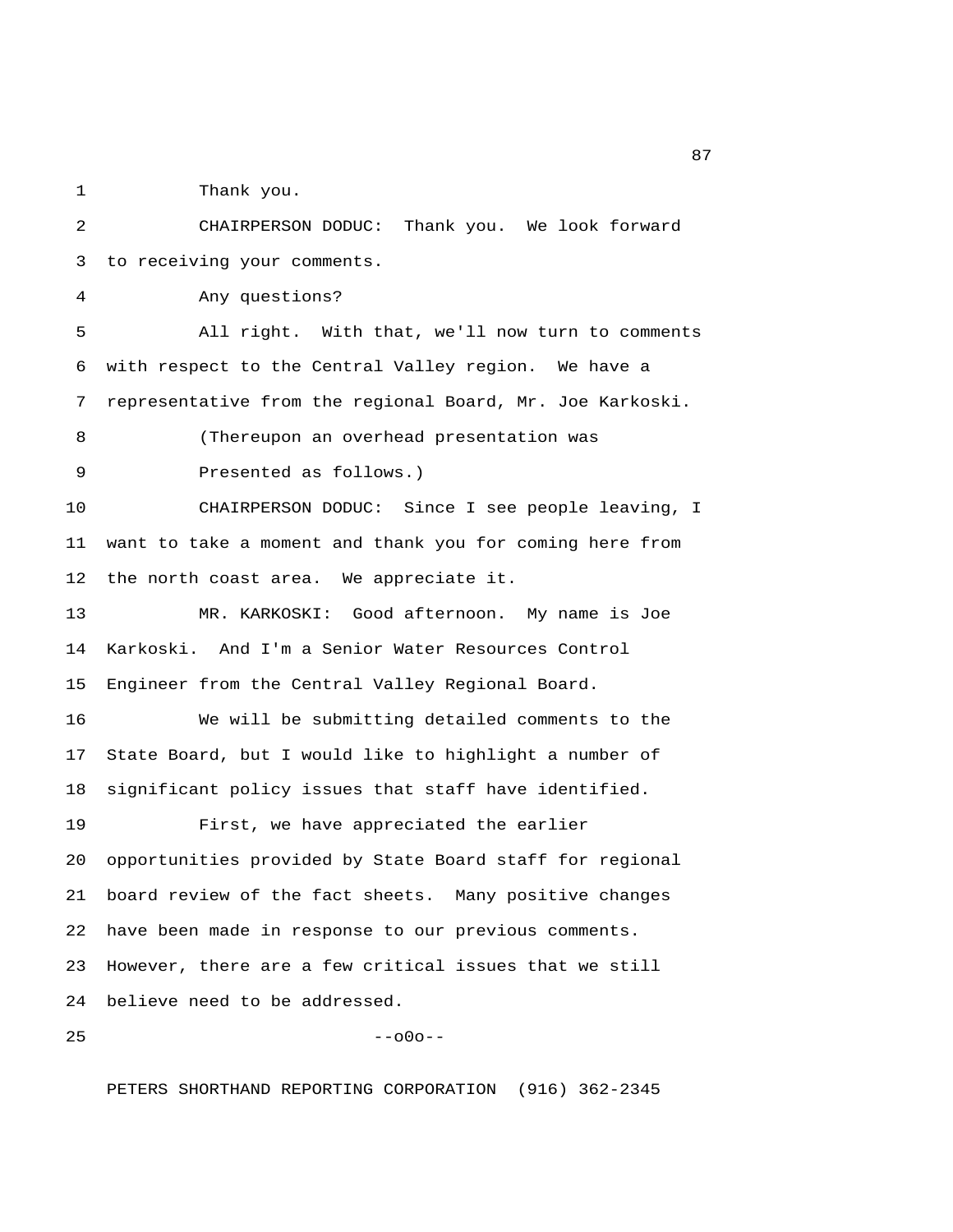1 MR. KARKOSKI: So I'm providing the comments that 2 Peter said you may hear later.

 3 I'll focus my comments on the proposed exotic 4 species and temperature listings and touch on a few other 5 listing issues.

## $6 - -000 - -$

 7 MR. KARKOSKI: There are a number of legal, 8 technical and policy problems with the exotic species 9 listings for the Delta, San Joaquin River and Cosumnes 10 River. Before I touch on those problems, I want to lay 11 the foundation for our comments.

12 First, in reviewing the fact sheets and the 13 references upon which the listings are based, there are 14 consistent references to non-native species. Since there 15 is no other definition of exotic species, we assume that 16 all non-native species are exotic. Non-native species 17 include species that this Board and the U.S. EPA are 18 trying to protect, such as stripe bass, species that 19 routinely are consumed by sport fisherman and subsistence 20 fisherman such as catfish, and species used for biological 21 control of mosquito, mosquitofish.

 $22$  --o0o--

23 MR. KARKOSKI: In our discussions with staff, it 24 appears that the listings are being proposed based on the 25 suggestions of U.S. EPA and a recent federal court ruling.

PETERS SHORTHAND REPORTING CORPORATION (916) 362-2345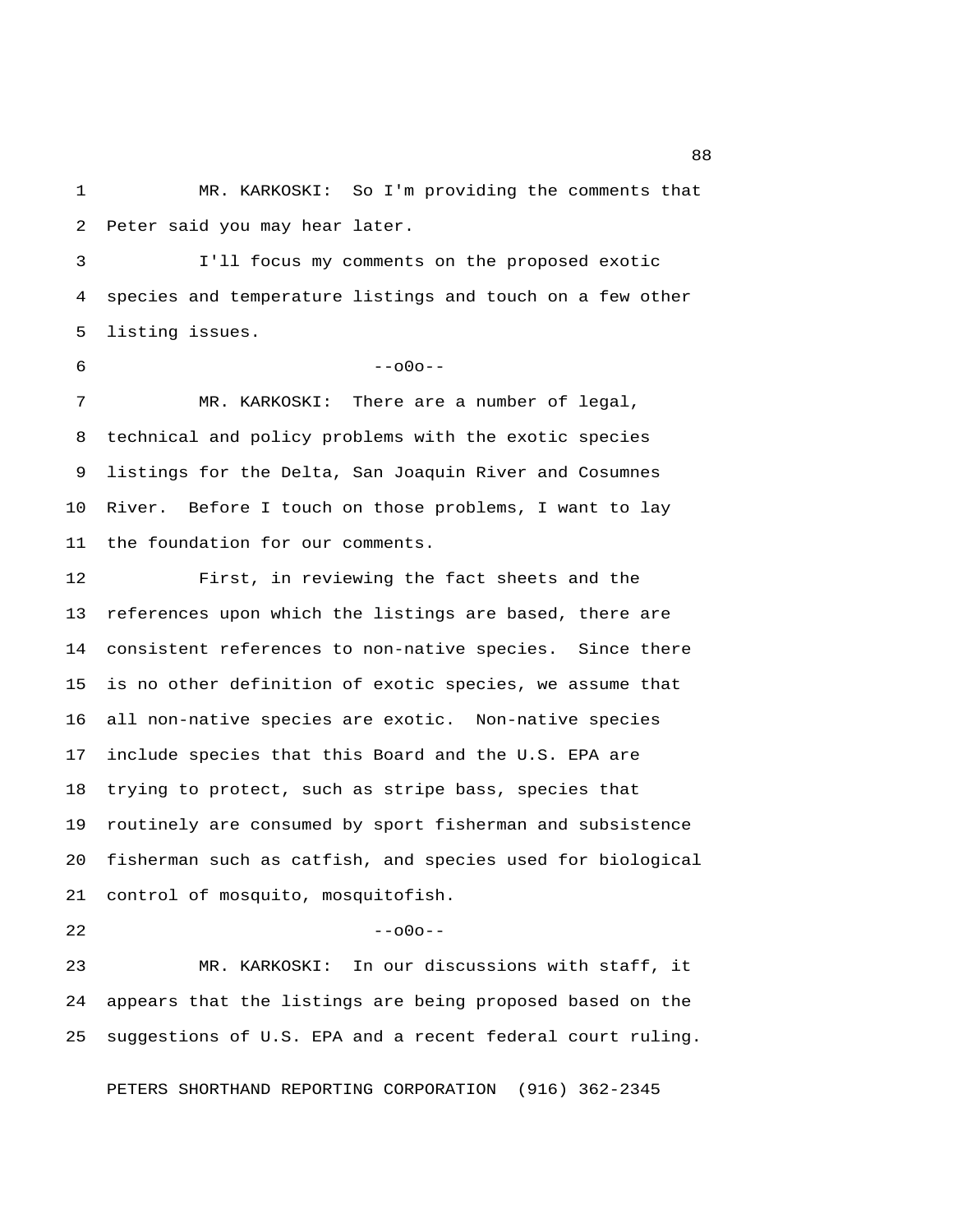1 That ruling concluded that NPDES permits were required for 2 the discharge of ballast water. This ruling was partially 3 based on a determination that ballast water often contains 4 invasive species and those invasive species are 5 pollutants. We believe that this ruling is 6 inappropriately being extended to established non-native 7 species where there is no discharge of waste. 8 --- 000-- 9 MR. KARKOSKI: We have also reviewed the 10 references that form the basis for the listing 11 recommendations. For the San Joaquin River, the reference 12 clearly indicates changes in flow and hydro modification 13 are the cause of the decline in native species. 14 The altered flow regime has favored non-native 15 fish species. But the non-native fish have not caused the 16 natives to decline. The reference used for the Cosumnes 17 River provides the only compelling evidence that a 18 non-native introduced species, the redeye bass, has caused

19 the decline of native species. The particular species 20 rather than a general category can be identified.

21 Lastly, the Delta listing is based on a 22 biological opinion by Fish and Wildlife Service that 23 identifies a number of potential causes for the Delta 24 smelt or pelagic fish decline. Although that opinion 25 mentions both specific invasive species and toxic

PETERS SHORTHAND REPORTING CORPORATION (916) 362-2345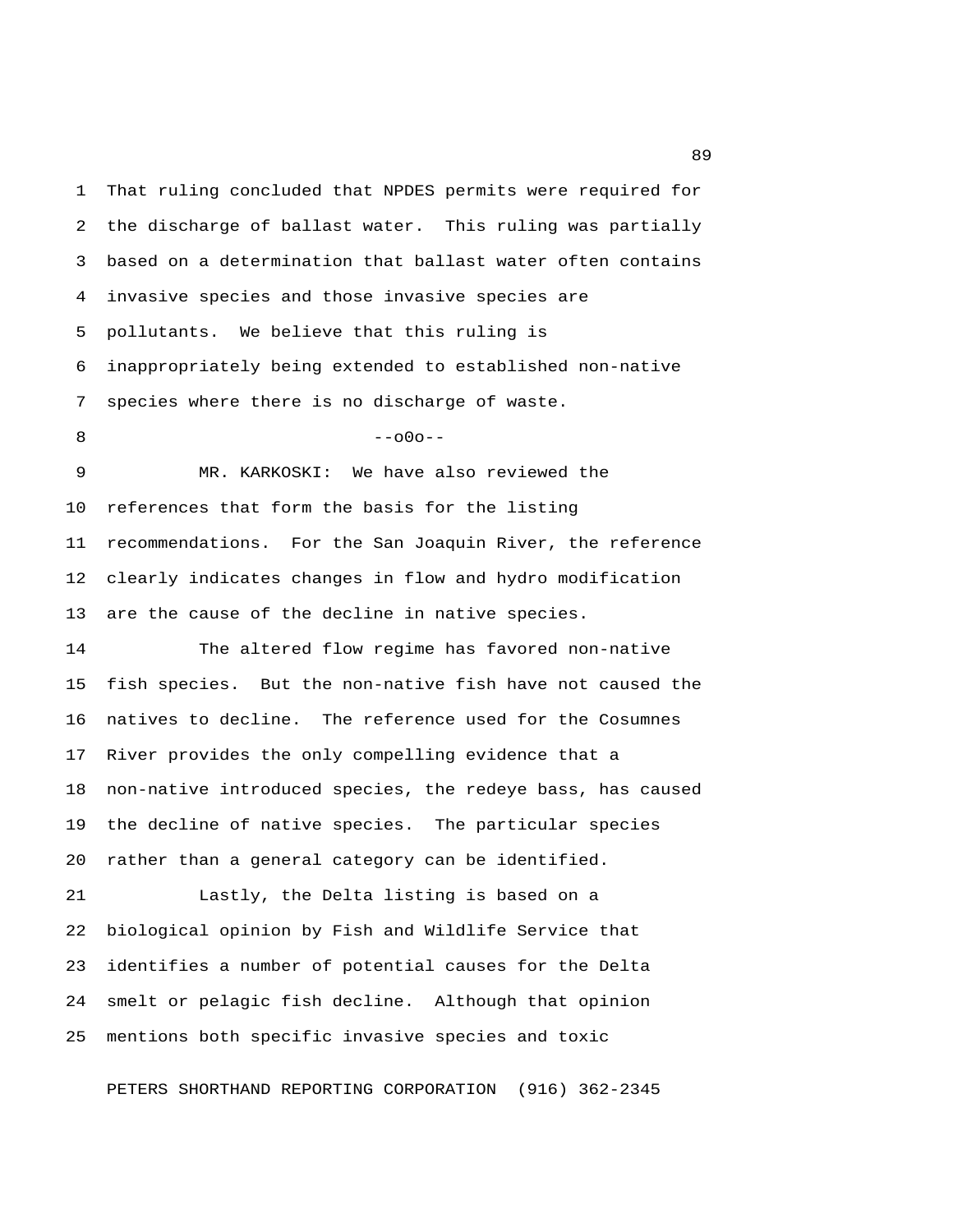1 pollutants as potential contributors, the primary focus of 2 the opinion is on flow changes including exports.

```
3 - -000 - -
```
 4 MR. KARKOSKI: Prior to making a decision to list 5 exotic species within the context of the new listing 6 policy, we would like the Board to consider the following 7 policy questions. We believe these questions should be 8 considered since there are potentially significant 9 unintended consequences to a decision to list exotic 10 species. If the State Board decides non-native species 11 are pollutants by placing them on the 303(d) list, are we 12 then obligated to protect pollutants from pollutants?

13 If non-native species are pollutants, are 14 regional and State Board programs that protect non-native 15 species undermined? What regulatory authorities would we 16 be expected to use to control the propagation of 17 established non-native species.

18 A Delta listing of exotic species suggests that 19 the State Board has confirmed a cause or contributor to 20 the pelagic fish decline. Is such a listing getting ahead 21 of the multi-million dollar scientific investigations into 22 the cause of the decline?

 $23$  --o0o--

24 MR. KARKOSKI: We recommend that exotic species 25 not be listed. The legal and technical foundation is

PETERS SHORTHAND REPORTING CORPORATION (916) 362-2345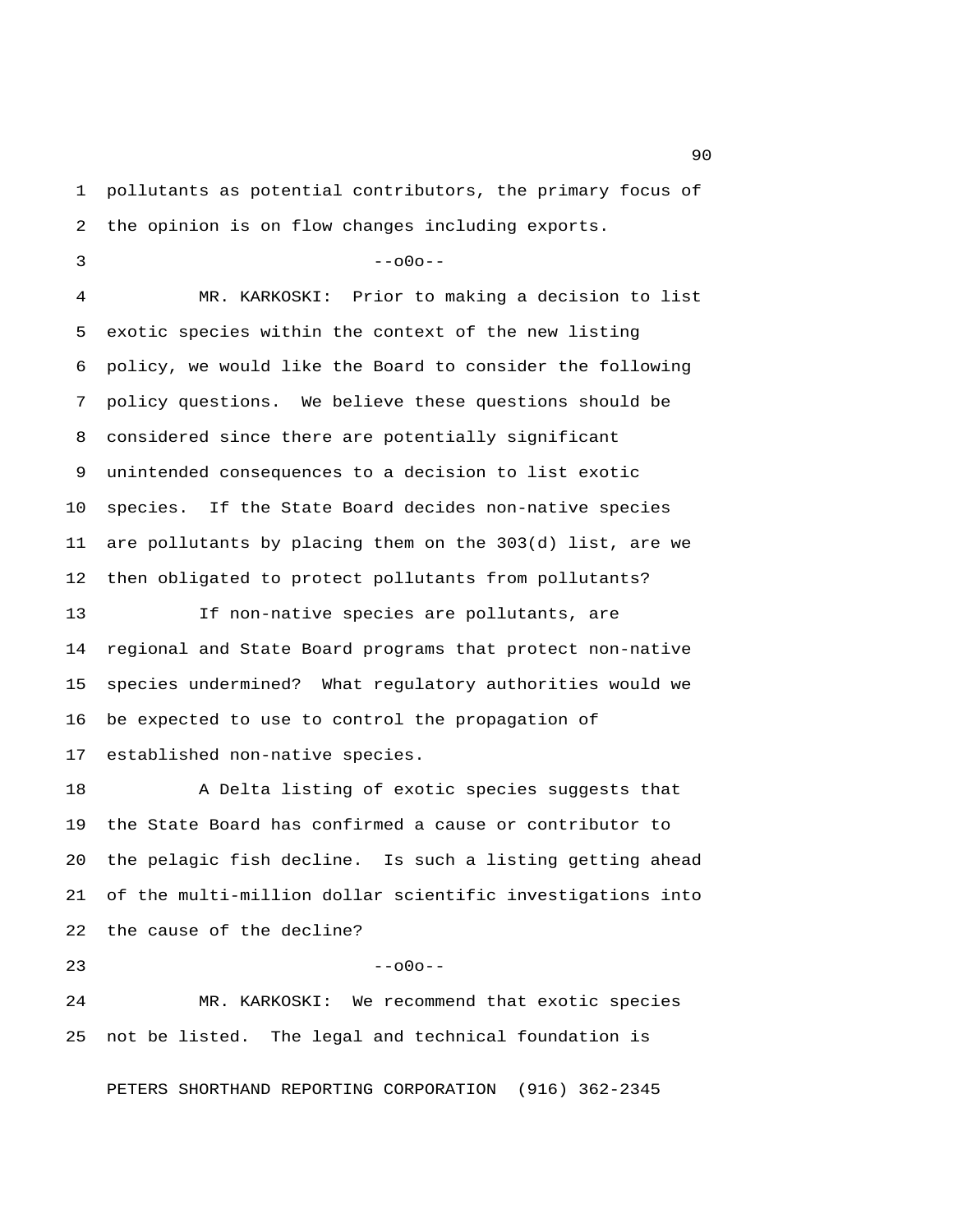1 generally lacking. The policy implications and potential 2 unintended consequences of identifying non-native species 3 as pollutants has not been considered. If the State Board 4 does want to delve into the issue of the potential impact 5 of non-native species, we suggest a separate more 6 deliberative approach that will allow consideration of the 7 various legal, technical and policy issues.

 8 Should the State Board decide to go forward with 9 listing exotic species, we highly recommend that the State 10 Board specify which species are causing non-attainment of 11 water quality standards. A general listing causes 12 confusion and could lead to unnecessary expenditure of 13 time identifying the species to focus on.

14 One other thing I'd like to mention is that in 15 our basin plan, and I don't believe in any controlling 16 State Board policies, there is mention of native versus 17 non-native species. So we actually do not have a water 18 quality standard or a beneficial use description that 19 gives preference for natives over non-natives. So that's 20 another issue with respect to the policy foundation for 21 making a listing decision.

 $22$  --o0o--

23 MR. KARKOSKI: We are also concerned about the 24 precedent that the proposed temperature listings may set. 25 The approach taken in the fact sheets is to compare

PETERS SHORTHAND REPORTING CORPORATION (916) 362-2345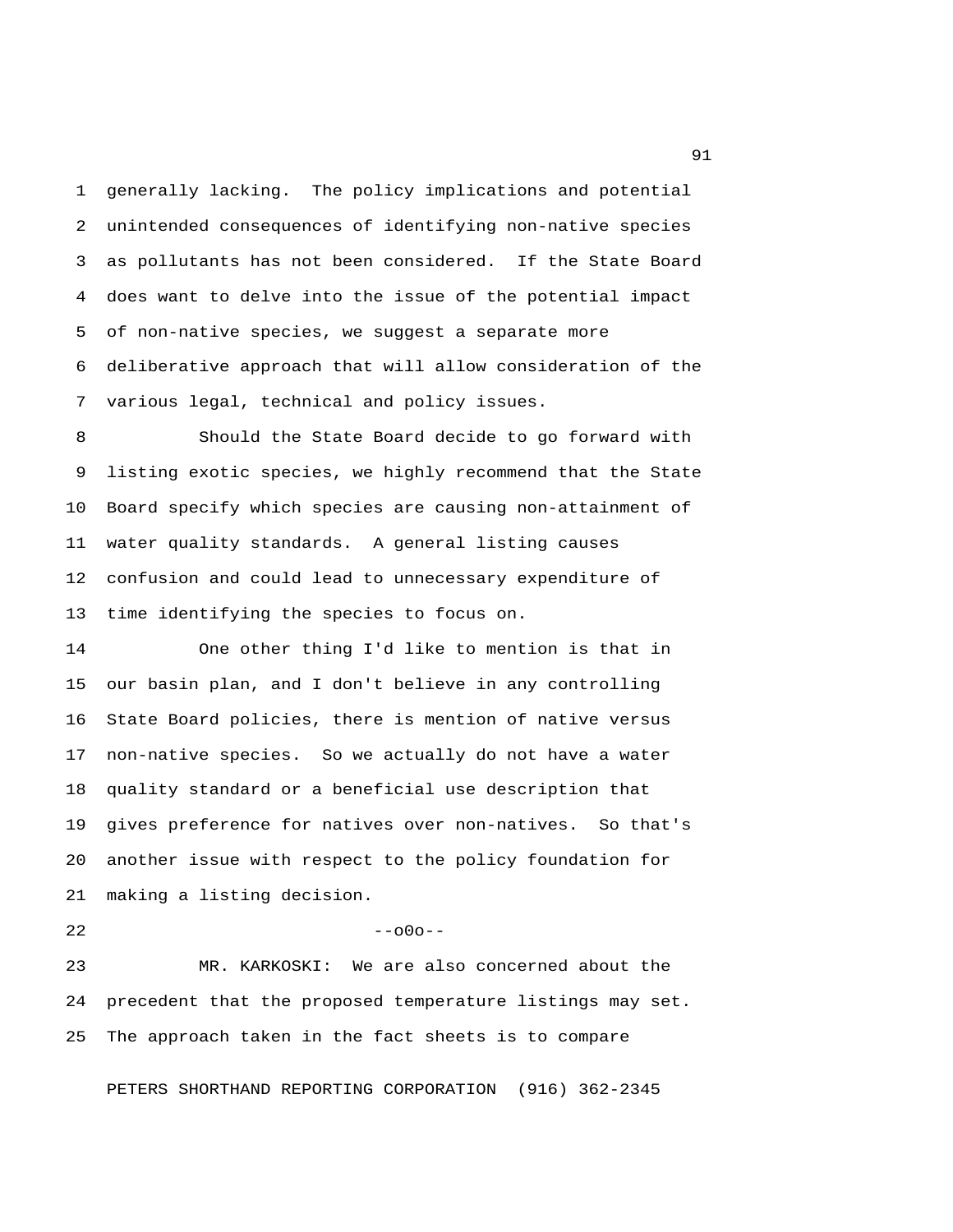1 temperature data to a single criteria. This may not be 2 appropriate since the temperature regime in the waterbody 3 may be consistent with natural conditions even if it does 4 not meet that criteria at all times.

 5 The listing policy suggests a more robust review 6 of both temperature and fishery data than has been 7 conducted in the draft fact sheets. We have discussed 8 this issue for the north fork of the Feather River with 9 the Division of Water Rights staff. Water Rights staff 10 has a great deal of information that could be used to 11 support the temperature listing in the north fork, such as 12 the status of the fishery over time.

 $13$  --o0o--

14 MR. KARKOSKI: We would recommend that the State 15 Board include a summary of all lines of evidence regarding 16 temperature impacts to be consistent with the listing 17 policy. We do not believe that using only one line of 18 evidence based on literature values is appropriate for 19 temperature listings.

20 Finally, we think temperature issues in the 21 central valley are complex and need further study in order 22 to come up with an appropriate framework for listing. We 23 will pursue TMDL contract funds to determine whether the 24 cold water fisheries are viable in streams with 25 temperatures above literature values, how temperatures in

PETERS SHORTHAND REPORTING CORPORATION (916) 362-2345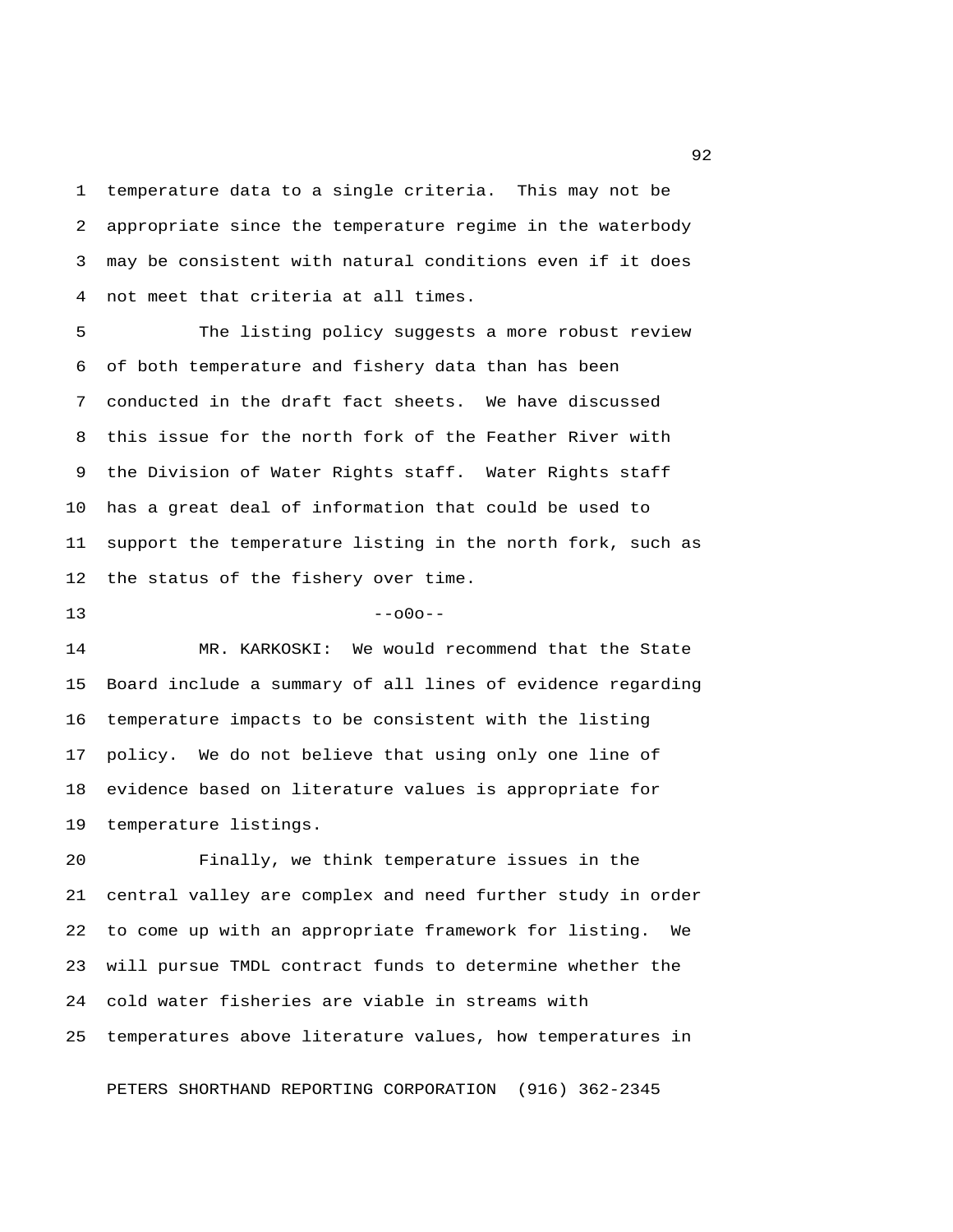1 central valley streams that are highly altered compared to 2 those that are minimally altered, and we would like to 3 identify whether there are controllable factors that 4 contribute to any increase in temperature.  $5 - -000 - -$ 6 MR. KARKOSKI: To finish up, I want to touch on a

 7 couple other issues. Since it has been awhile since the 8 compilation of data took place, we will provide more 9 recent information for a few key fact sheets that 10 recommend either a listing or delisting.

11 There are a couple of cases in which a general 12 category is used, for example, sediment toxicity. But the 13 data identifies the specific toxicants. In those cases, 14 we believe the specific pollutants should be identified.

15 Lastly, we believe additive toxicity needs to be 16 considered. In a couple of cases, diazinon and 17 chlorpyrifos, which exhibit additive toxicity, are 18 considered separately. We believe their additive effect 19 must be evaluated.

20 And I also wanted to touch on the concern raised 21 by a couple of commenters regarding regional board 22 participation in terms of having a hearing process. I'm 23 sure you'll hear this from your staff, but to go through a 24 regional board hearing process, at this point, would 25 probably delay things another 9 months to a year. I think

PETERS SHORTHAND REPORTING CORPORATION (916) 362-2345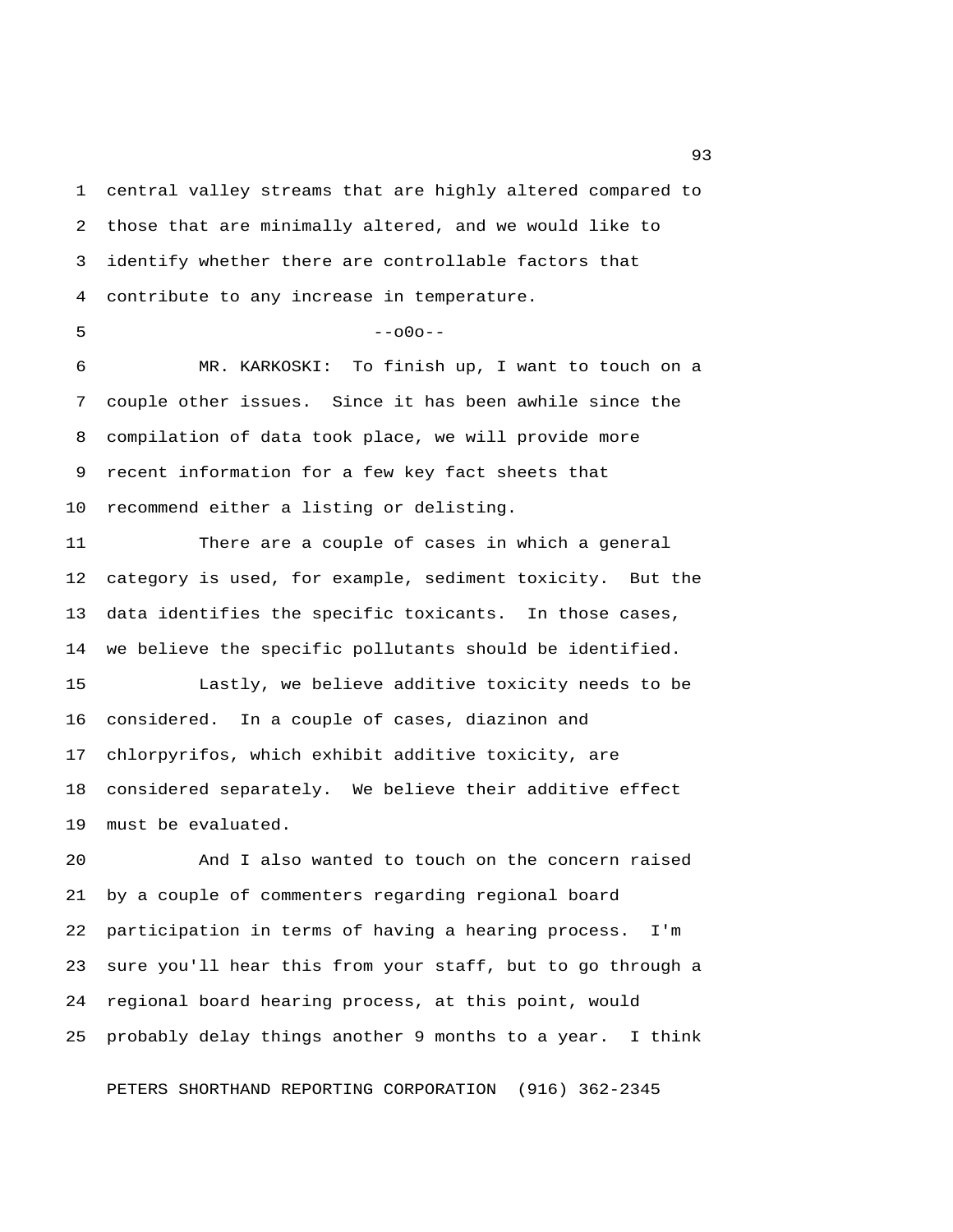1 we would feel obligated to do an independent review of the 2 data ourselves, if we are going to present recommendations 3 to our board. And so we may, you know, start anew with 4 looking at available data and information in making our 5 own independent recommendations versus just commenting on 6 what State Board staff has come up with. 7 So that's all the comments I have. I'd be happy 8 to answer any questions. 9 CHAIRPERSON DODUC: Thank you, Mr. Karkoski. 10 MR. KARKOSKI: Thank you. 11 CHAIRPERSON DODUC: Mr. Tim O'Laughlin. 12 MR. O'LAUGHLIN: I have a hand and of the actual 13 PowerPoints. 14 (Thereupon an overhead presentation was 15 Presented as follows.) 16 MR. O'LAUGHLIN: Thank you. Tim O'Laughlin 17 representing the San Joaquin River Group Authority. I 18 think we've been together for the last three months 19 talking about this once every 2 weeks. 20 CHAIRPERSON DODUC: Actually, you haven't 21 appeared in front of me for 2 weeks. I've been through 22 withdrawal. 23 MR. O'LAUGHLIN: Oh, I'm sure. 24 (Laughter.) 25 MR. O'LAUGHLIN: Well, it's good to get back

PETERS SHORTHAND REPORTING CORPORATION (916) 362-2345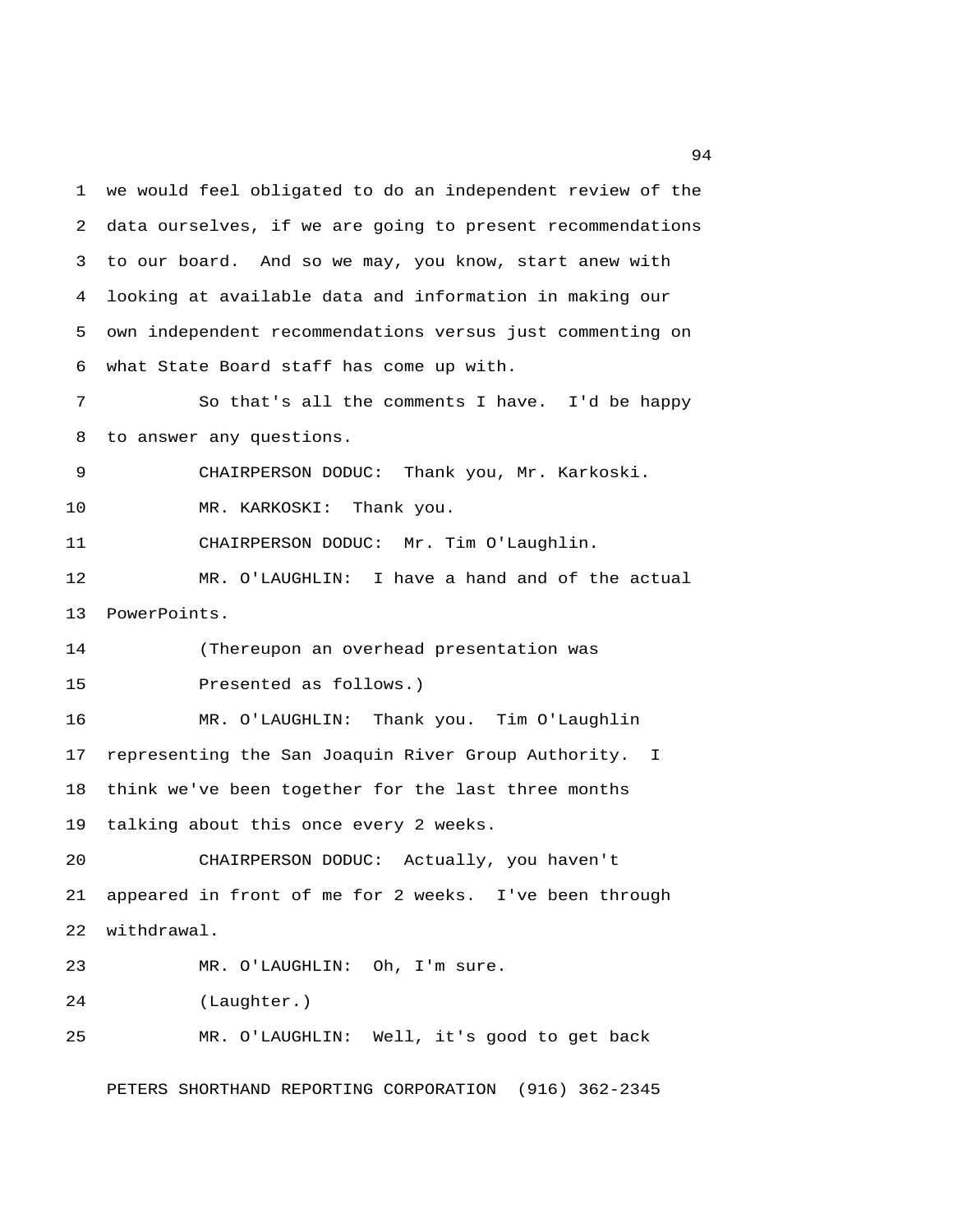1 together again and talk about one of my favorite subjects.

 2 Briefly, the San Joaquin River Group Authority 3 filed a petition to delist the Lower San Joaquin River for 4 salinity and boron. I'll wait --

 5 CHAIRPERSON DODUC: I'm grabbing the last handout 6 here.

 7 MR. O'LAUGHLIN: -- for salinity and boron in 8 September of this year. I talked to Mr. Wilson of your 9 staff. What we have agreed to do, and we sent in a letter 10 to the State Water Resources Control Board, was that 11 rather than to proceed with our petition to delist at this 12 time, that we would proceed forward under your revised 13 303(d) listing at this time and make our comments and 14 suggestions in this hearing process.

 $15$  --o0o--

16 MR. O'LAUGHLIN: The San Joaquin River pursuant 17 to the 303(d) list for impaired bodies was added on 18 January 29th, 1996. In our previous discussions, and 19 you'll see this in our submittal that we made previously 20 to you, the salinity and boron was not on the original 21 staff lists put forth by the Central Valley Regional Water 22 Quality Control Board staff and recommended to the 23 regional board, nor was it on the add-on sheets or the 24 revised sheets that were presented to the regional board. 25 In fact, it appears that what happens is that the

PETERS SHORTHAND REPORTING CORPORATION (916) 362-2345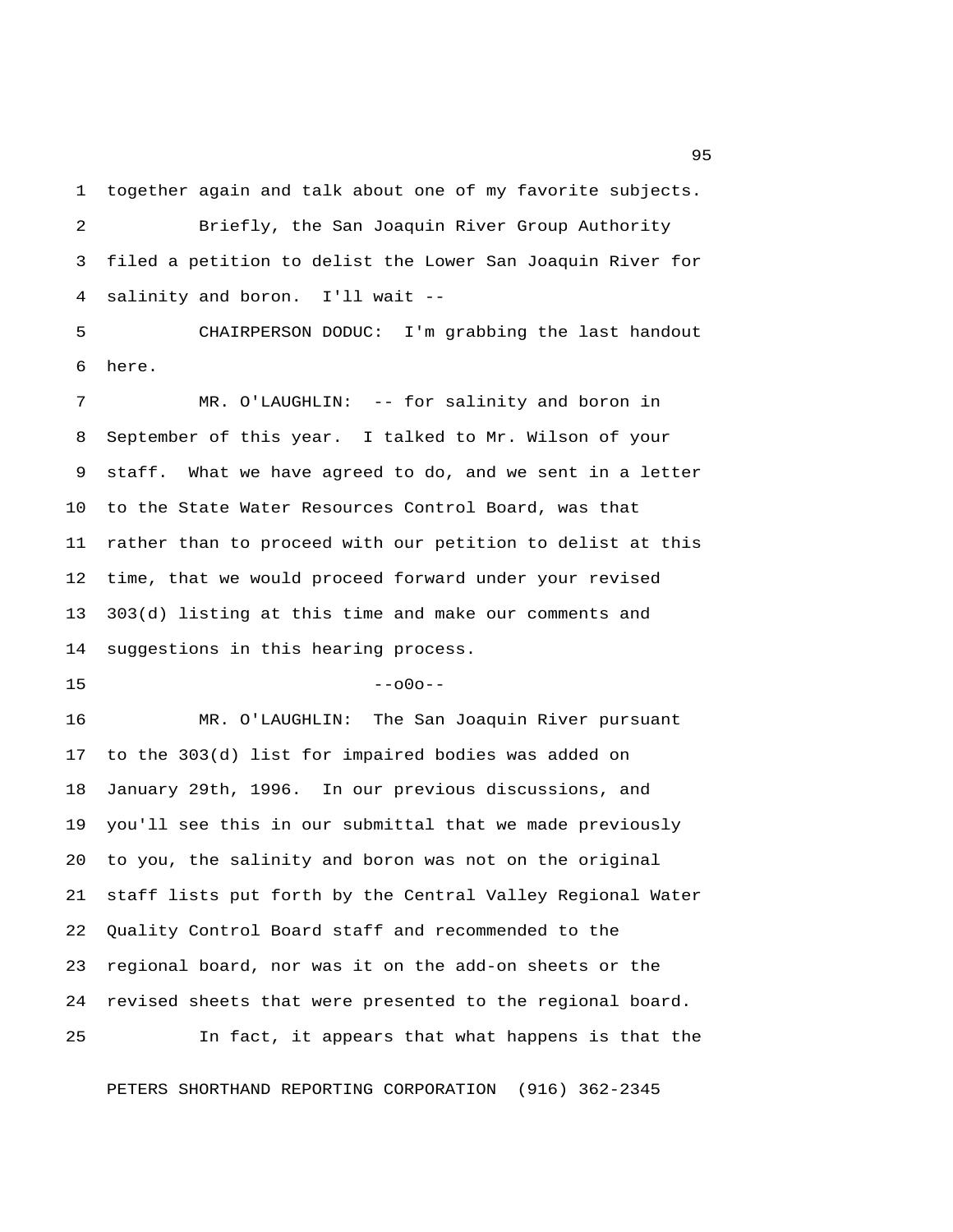1 1995 water quality control plan was moving forward and was 2 being adopted, at which time -- we have yet been able to 3 get documents -- a message went to the regional board to 4 add salt and boron to the list. And what happened 5 afterwards was that it was registered in the federal 6 register in April of 1996. And what we did is, as I told 7 you previously in our discussions, we made a Public 8 Records Act request, and that will be included in our 9 comments and recommendations that we're making to you on 10 this issue.

11 There was one document, a document by Ms. Yee 12 that said that the San Joaquin River for salinity and 13 boron was impaired. Everybody knew it was impaired and 14 therefor it should be listed. Based on that, it was 15 listed. We have yet to ascertain from those documents or 16 moving forward any other documents the factual basis. And 17 I really think that that's the underlying key when you go 18 back to your -- when you look at your standards that 19 you've set under your rules and regs under -- that you 20 adopted in 2004 is what is the factual basis for this 21 listing.

 $22$  --o0o--

23 MR. O'LAUGHLIN: We could come up, based on what 24 we had before us, there were 3 items used to list the 25 Lower San Joaquin River for 303(d). These were cited in

PETERS SHORTHAND REPORTING CORPORATION (916) 362-2345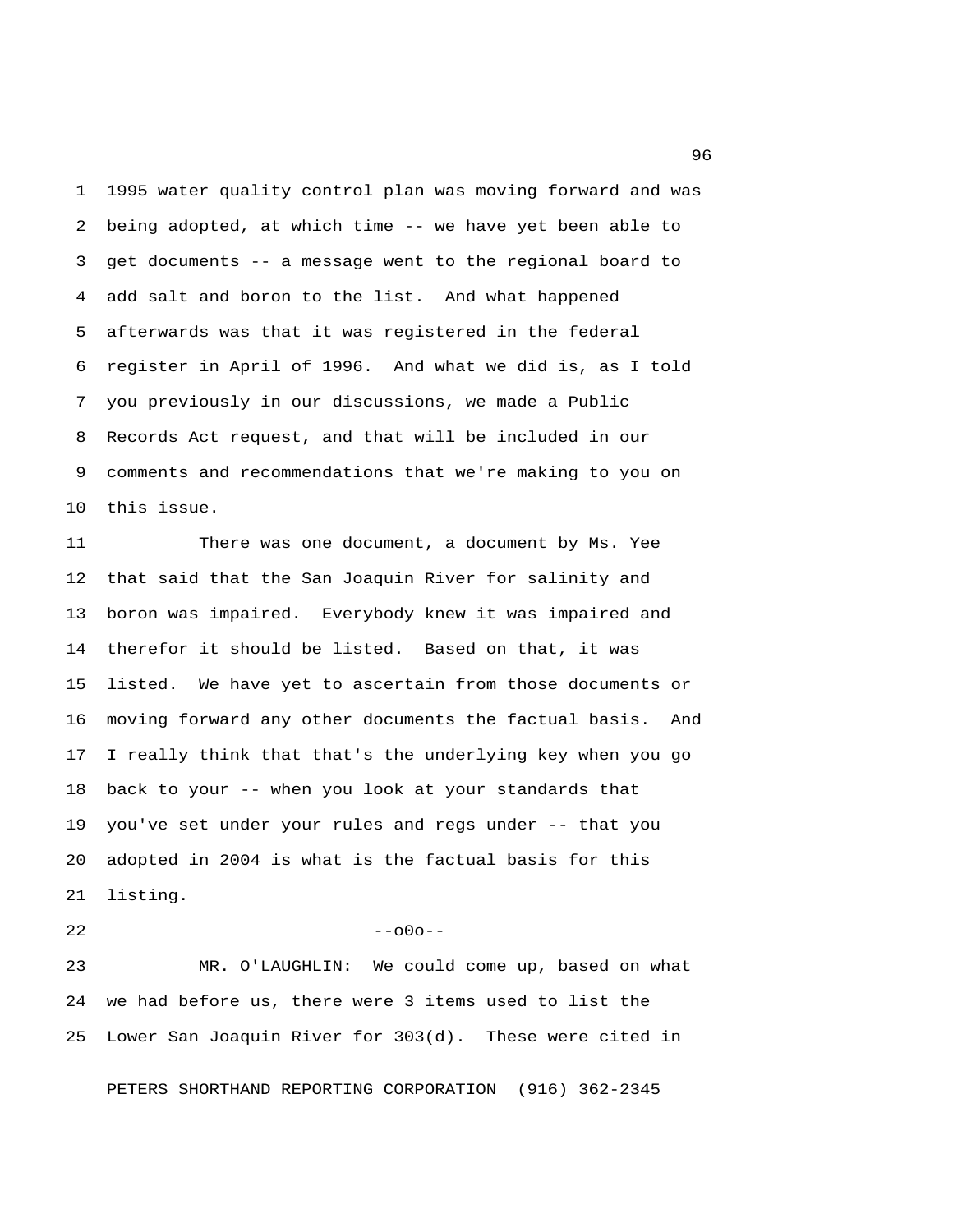1 your staff report and your fact sheet. Water Code section 2 12230 the technical report on the regulation of 3 agricultural drainage to the San Joaquin River that was 4 prepared pursuant to Water Quality Order 85-1, and then 5 finally the 1995 Bay/Delta Water Quality Control Plan.

 6 Starting with the top, and you can read Section 7 12230 if you'd like for yourself, but under 12230 it's 8 very interesting. This is going back in time as to the 9 problems that were associated with Kesterson. And you 10 will find that in adopting 12230, that the Legislature 11 found that there was a serious problem of water quality 12 that existed in the San Joaquin River. They never defined 13 what the problem was. And the Legislature basically 14 directed this Board and the regional boards to go out, 15 find out what that problem was and address the issue.

16 At the time, the major concern was selenium. And 17 if you look at number 2, which is the technical report on 18 the regulation of agricultural drainage that was done, 19 that report addressed the selenium issue that arose from 20 Kesterson, which ultimately resulted in the Grasslands 21 Bypass NPDES issuance of a permit for controlling selenium 22 discharge from the west side.

23 The 1995 Bay/Delta Water Quality Control Plan did 24 have evidence in the record as to salinity and exceedances 25 of salinity in the Lower San Joaquin River and that was

PETERS SHORTHAND REPORTING CORPORATION (916) 362-2345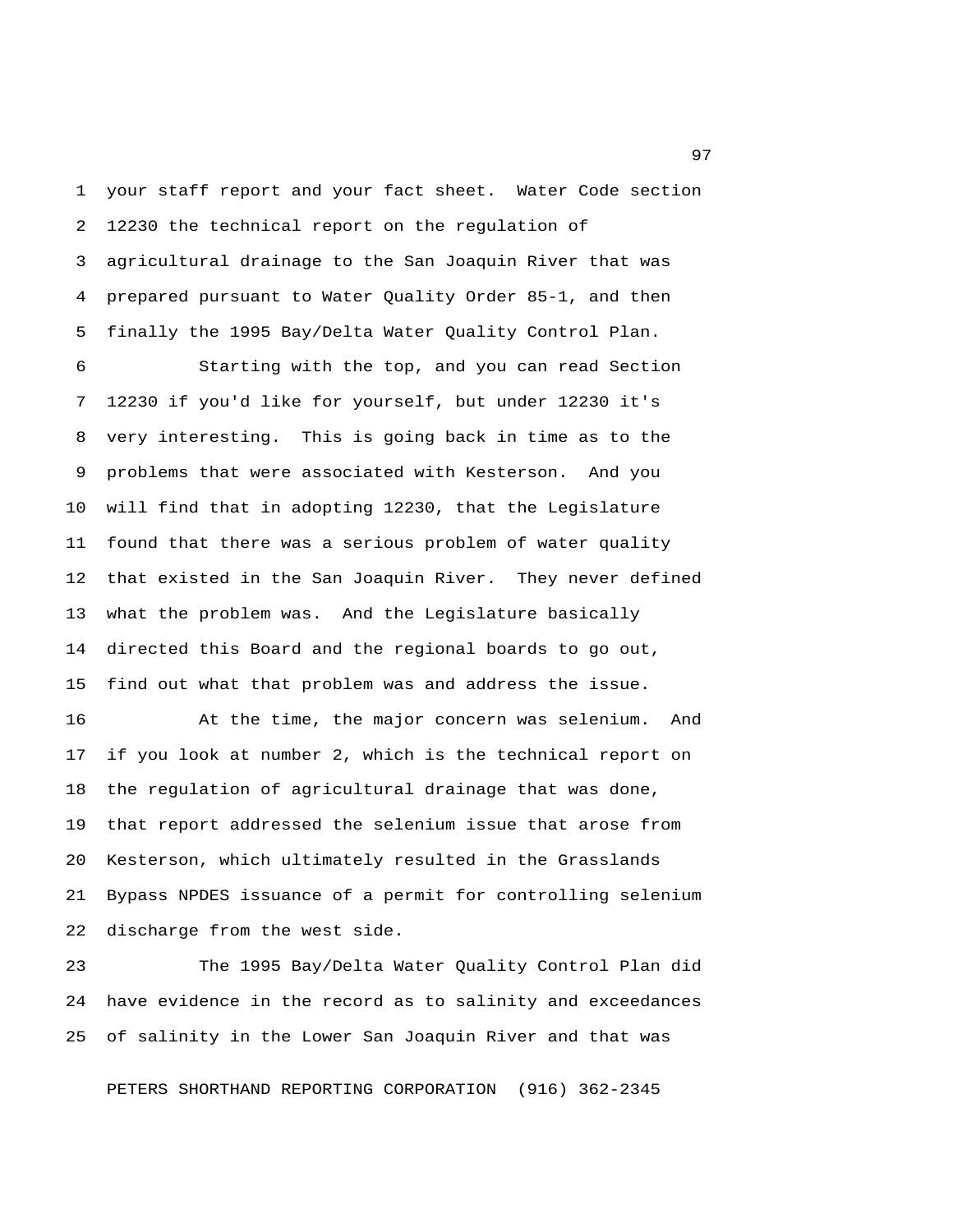1 modeling that was done pursuant to the old stand mod and 2 DWR's sim modeling. And I'll get to that in a little bit.  $3 - -000 - -$ 

 4 MR. O'LAUGHLIN: We've been through some of these 5 with you. I won't bore you with the details. They'll be 6 included in much detail in our original -- in our 7 submittal that we'll be making in January. But pursuant 8 to your rules and regulations, the original waterbody for 9 pollutants shall be removed if the original listing was 10 due to faulty analysis, faulty data or no data at all.

11 We originally pointed out to you in our submittal 12 that the data used by the Central Valley Regional Water 13 Quality Control Board looked at the time period from 1984 14 through 1994, which included 6 critically dry years, 15 consecutive critically dry years. That has never occurred 16 in the hydrologic record in the San Joaquin River either 17 before or since.

18 Also, when you look at the critically dry years, 19 there was a total of 19 from 1922 to 1994. And out of the 20 16, 6 occurred during the time period. Clearly, when you 21 get to the data, which I'll show you shortly, it's 22 spatially and statistically skews the data in favor of a 23 listing.

24 Not only that, the data that must be used to list 25 has to temporarily and geographically represent the

PETERS SHORTHAND REPORTING CORPORATION (916) 362-2345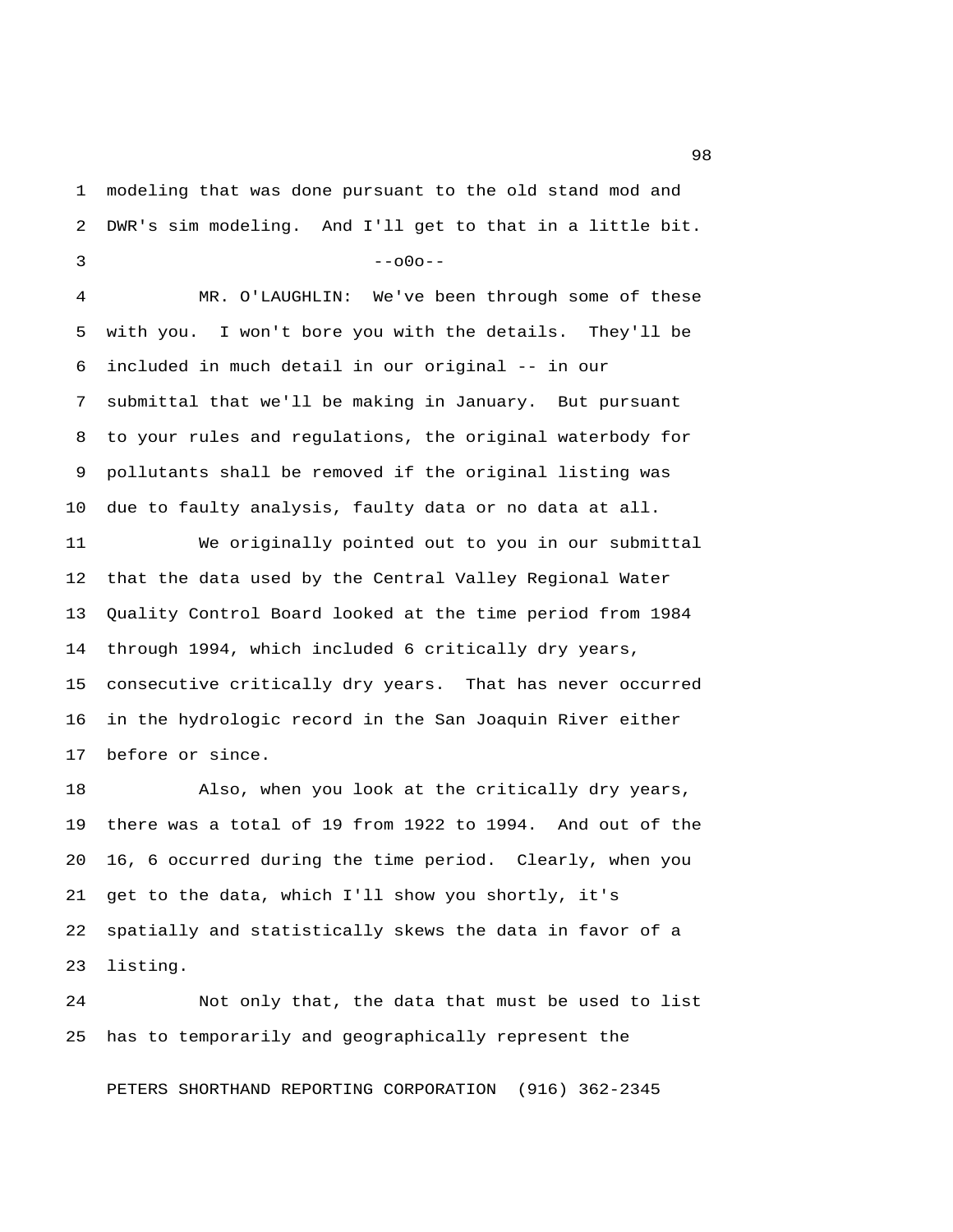1 waterbody. And what we've presented in our documents to 2 you both last year -- I mean, not last year, last 3 February, last April, last May, September, October, 4 November and December, is that the data that currently is 5 on your fact sheet does not represent neither temporarily 6 or geographically the waterbody that's being discussed.

 7 So there's lots -- a lot has changed since 1996 8 when the original listing was done. Those are not 9 captured within the State Water Resources Control Board 10 fact sheets.

11 The second one which is kind of an important one, 12 we think, is -- and I know people don't like hearing this 13 because -- but we've actually achieved the objective. The 14 Vernalis salinity objective and requirement that is set 15 forth in the 1995 water quality control plan and before 16 has been met since 1995 is continuing to be met and there 17 is no expectation in the future that it will not be met.

18 And if that is the case and the water quality 19 objective is being met, there is no reason for having a 20 303(d) listing. There is no currently trends in declining 21 water quality or impacts are no longer being observed. 22 This is an important one since the Grasslands Bypass 23 permit was granted under its NPDES permit and other 24 actions have taken place in the basin B2, FERC flow 25 requirements, VAMP requirements, San Joaquin River

PETERS SHORTHAND REPORTING CORPORATION (916) 362-2345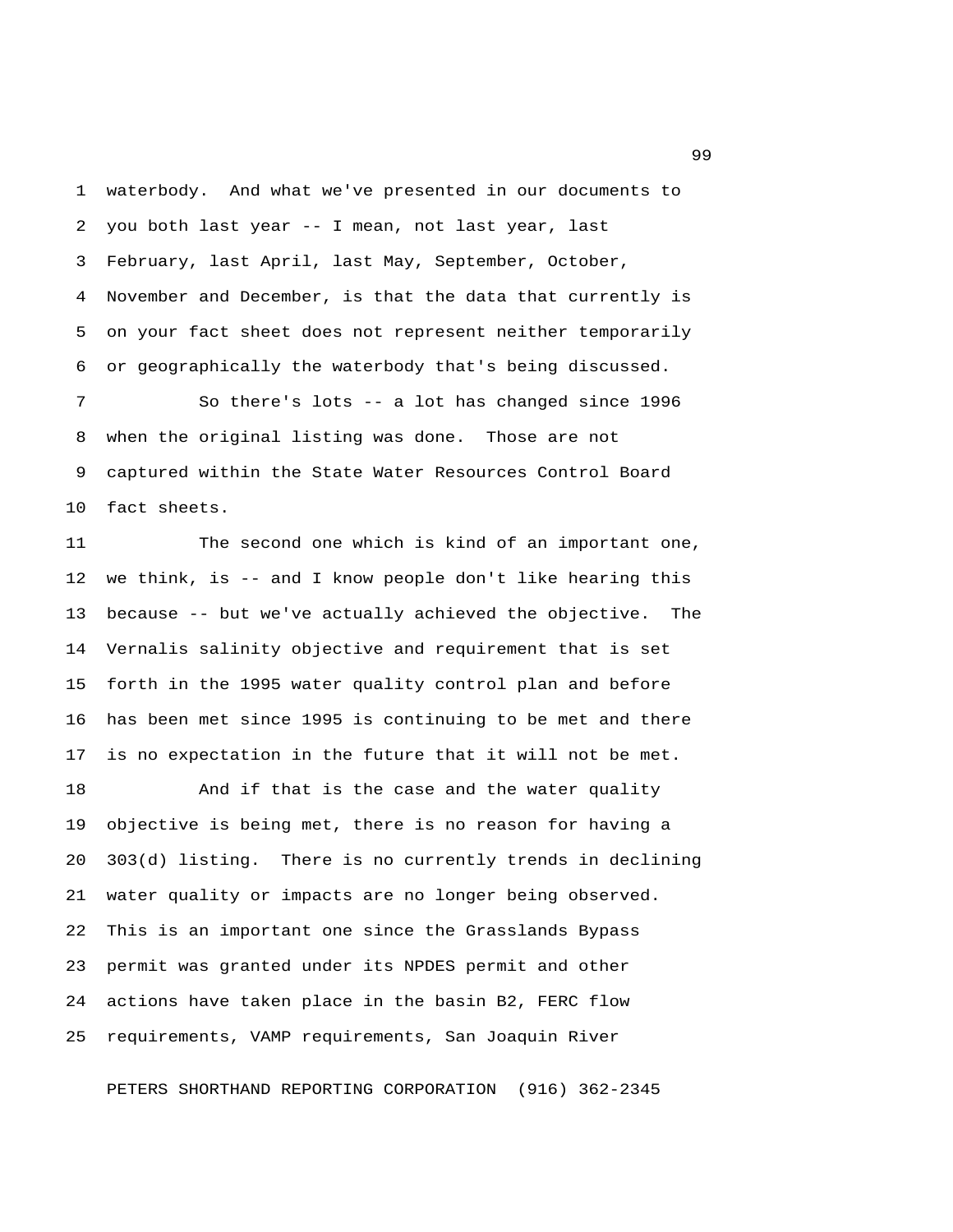1 agreement requirements, supplemental flows, ag discharge 2 requirements.

 3 In fact, the trend is to a better water quality 4 in regards to salinity and boron and not a worse water 5 quality for salinity and boron.

 6 And we don't have to deal -- there's some 7 confusing stuff about the last one, but I'll leave that 8 for a different slide at a different date.

 $9 - -000 - -$ 

10 MR. O'LAUGHLIN: We agree with the previous 11 speakers that I know this is going to be hard for the 12 State Board staff for the Board Members as well, but our 13 complaint is that the listing policy requires the 14 evaluation of all readily available data. And it seems to 15 us that that has not occurred in this situation.

16 In fact, one of the key points that we made is 17 that -- and we made this before the Central Valley 18 Regional Water Quality Control Board when they were 19 adopting the salinity and boron TMDL -- was that CalSim II 20 modeling, which is the newest modeling, which shows that 21 it will not occur -- it's an updated model. It's the 22 model currently being used by DWR and USBR for planning 23 not only in the San Joaquin River basin but in the Delta 24 as well. It shows that there will no longer be violations 25 of salt and boron at Vernalis. And if violations would

PETERS SHORTHAND REPORTING CORPORATION (916) 362-2345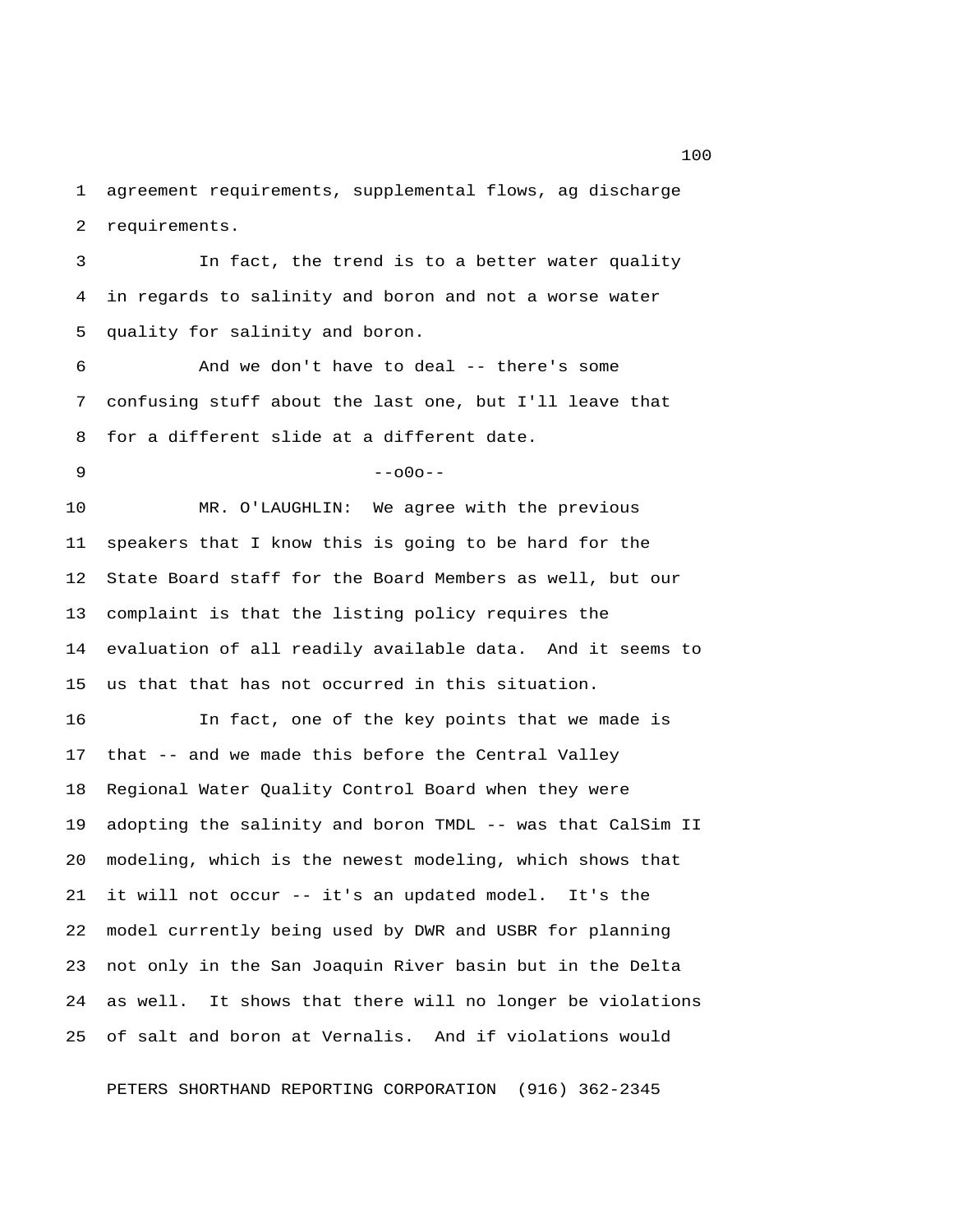1 occur, they would only occur if the Bureau was strictly 2 adhering to the interim plan of operations.

 3 We put into record that the Bureau does not 4 strictly adhere to the interim plan of operations. And 5 since they have a permit condition, we would expect them 6 to meet their permit condition. So we believe and we will 7 submit it to this Board and staff again the evidence that 8 we believe leads to the delisting of the Lower San Joaquin 9 River.

10 I'm going to skip the next slide, which is kind 11 of just a more exhaustive -- this is a comment by the 12 Central Valley Regional Water Quality Control Board.

 $13$  --o0o--

| 14 | $--000--$ |
|----|-----------|
|    |           |

15 MR. O'LAUGHLIN: But I think it's important that 16 even the regional board and the regional board staff 17 recognizes that there's been extensive changes in the last 18 10 years in the San Joaquin River in regards to water use, 19 drainage, flows, simulative capacity. And we believe 20 that's not represented -- we believe that this comment is 21 well taken and should be addressed more fully by staff as 22 they move forward.

## $23$  --o0o--

24 MR. O'LAUGHLIN: Finally, no EC objectives. I 25 want to spend some time on this one. This is kind of an

PETERS SHORTHAND REPORTING CORPORATION (916) 362-2345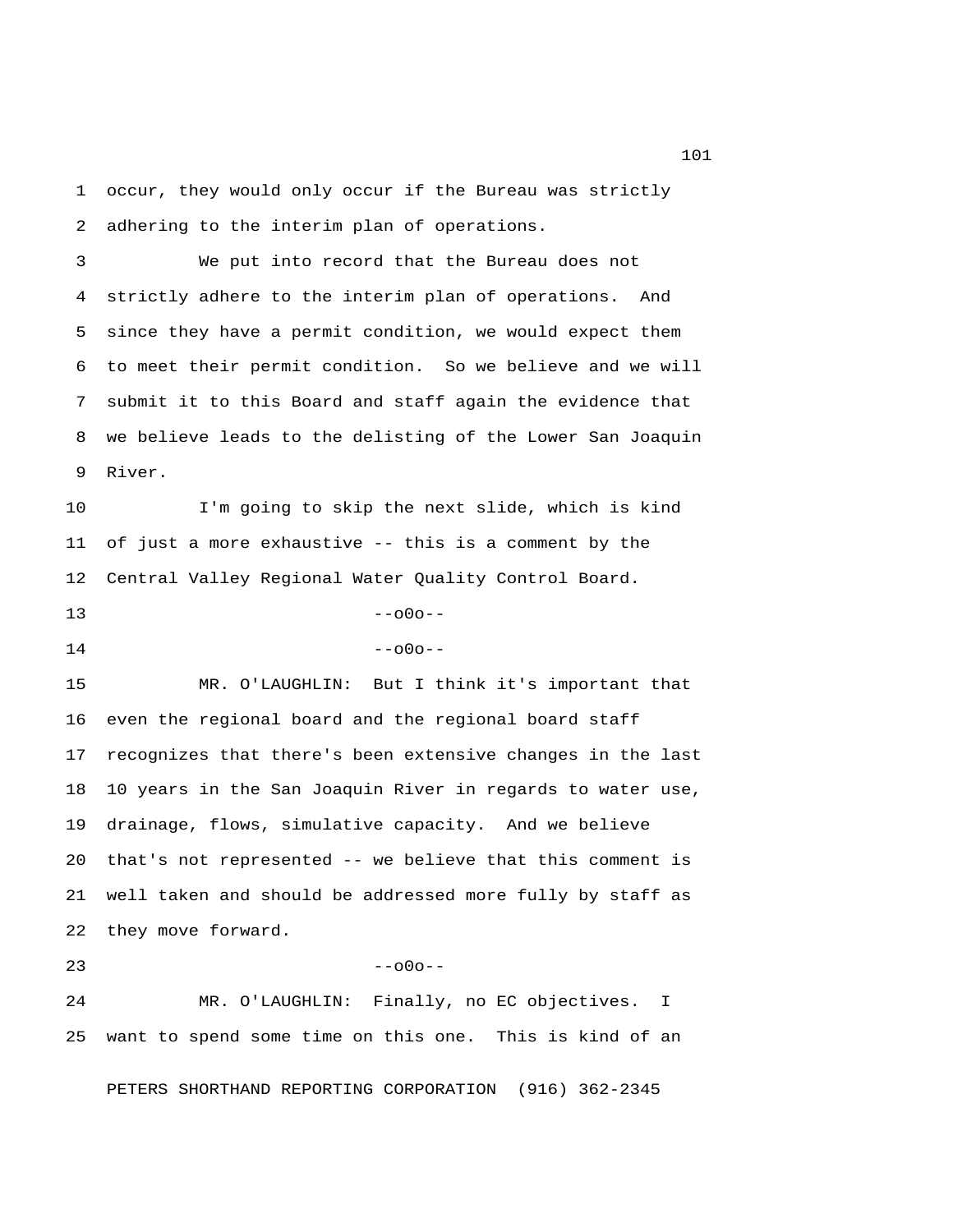1 interesting one.

 2 Actually, the Central Valley Regional Water 3 Quality Control Board when they were conducting the 4 modeling for the TMDL that this Board recently adopted, 5 went back -- we went back and said okay, well, let's break 6 this out by year, and distribution about how the regional 7 board came up with what they came up with in regards to 8 the salinity violations at Vernalis.

 9 This is based on modeling done under DWR Sim. 10 It's for the time period 1922 to 1994. And it's broken 11 down by year type, critical years, dry years, below 12 normal, above normal, wet, and then we did the totals down 13 at the bottom.

14 One of the first things I wanted to point out is 15 that during that time period, which is roughly 72 years, 16 16 years were critical. Now, remember when the original 17 listing was done, it was based on 6 years of consecutive 18 critically dry years occurring from that time period, '84 19 through '94. So you can see right away how the values get 20 skewed.

21 And then if you go over, you'll see that that's 22 192 months. There were actually 38 exceedances during 23 that time period. And you'll note, and it's not 24 coincidence, that in critically dry years we have 38 25 exceedances during the irrigation season and we also have

PETERS SHORTHAND REPORTING CORPORATION (916) 362-2345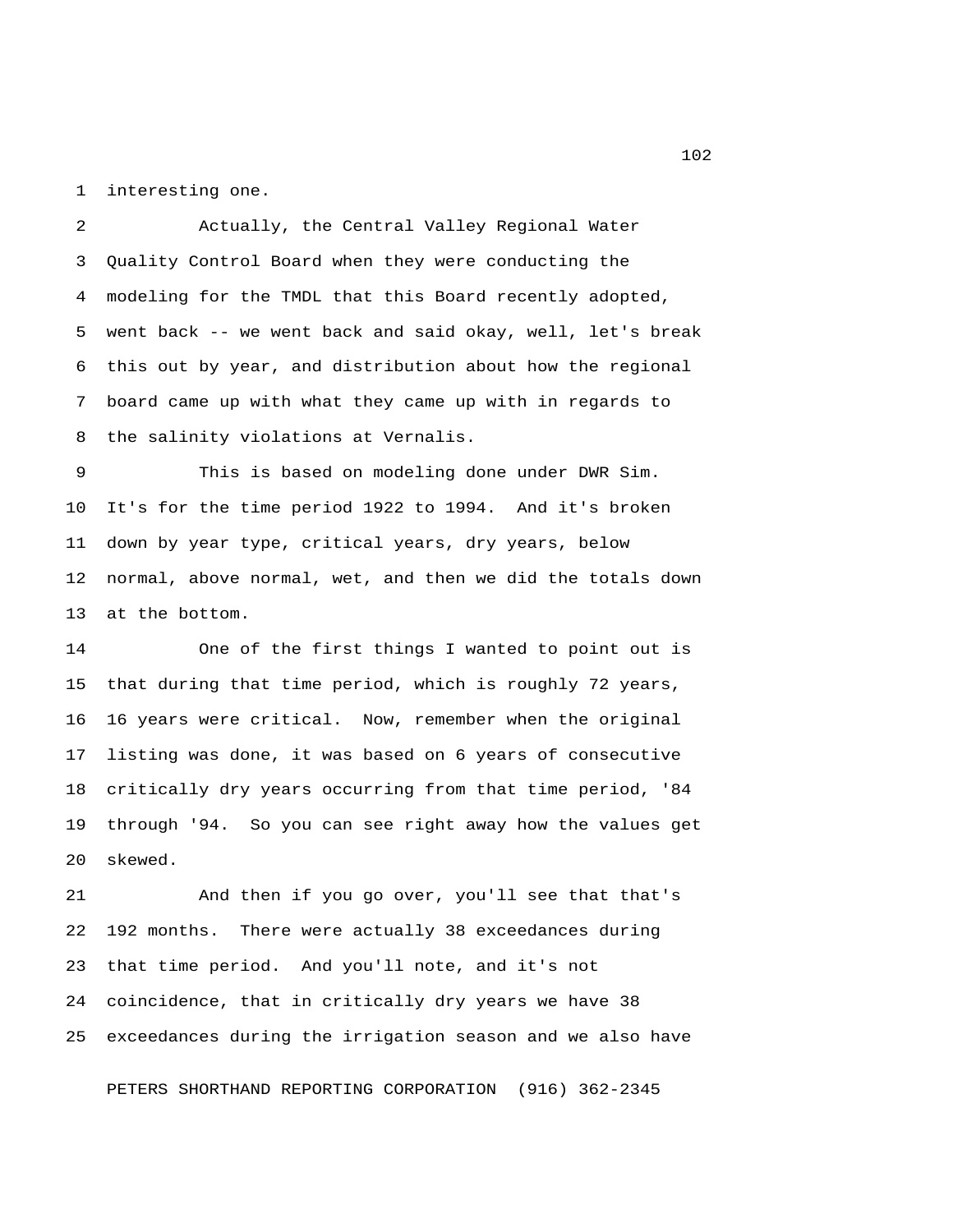1 33 exceedances in the non-irrigation season, totalling 71 2 exceedances during the critical dry year periods, okay, 3 and that's out of a total of 129 or 130 exceedances.

 4 So in critically dry years you make up more than 5 half of your exceedances are occurring in critically dry 6 years. Well, if you go and you originally set your 303(d) 7 based on 6 years of critically dry years occurring in a 8 10-year record, what would you expect?

 9 You would expect that your data would be skewed. 10 And so what we did then was we went a step further and we 11 broke it down. And your listing policies roughly says a 12 25 percent exceedance. What we came up with is that in 13 the irrigation season total you would have percent 14 exceedances would be 16. And in the non-irrigation season 15 they would be 14. The computer does its voodoo. We 16 ruffed these out. There are about 15 percent total 17 exceedances and then a total of 129. That should be 130. 18 There's rounding errors involved plus or minus 1.

19 But what that points out is that since 1994 for 20 the last 11 years -- 1995 -- we have met the salinity 21 requirement at Vernalis. That's 120 -- call it 120 months 22 that the salinity requirement has been met. We didn't 23 add -- we were trying to be conservative. We did not add 24 those numbers to these numbers. But if we did, these 25 percentages would drop dramatically. And what this points

PETERS SHORTHAND REPORTING CORPORATION (916) 362-2345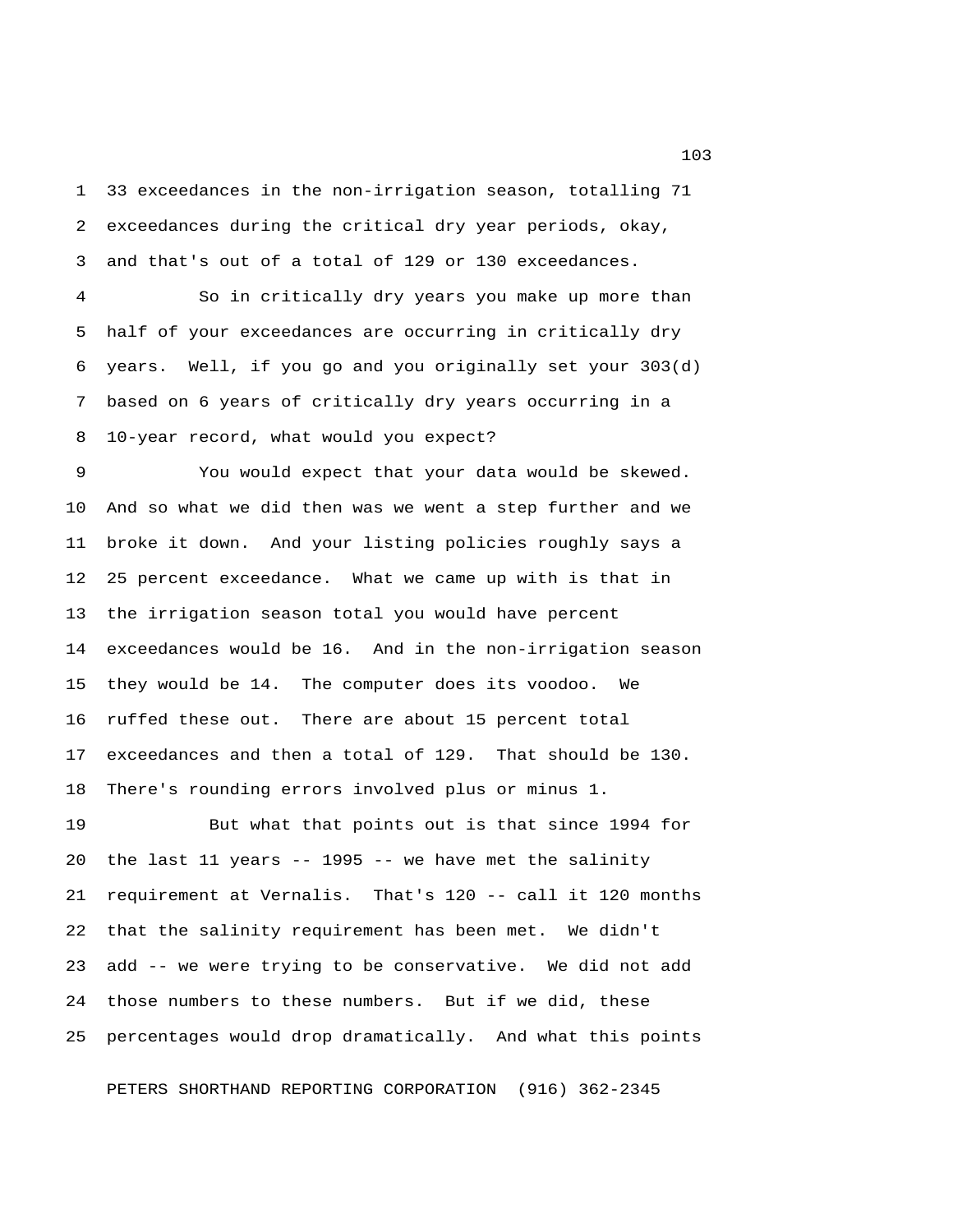1 to is that when the original standard was done, why it may 2 have showed exceedances above 25 percent during that time 3 period. With that snap shot in place, it distorted what 4 the basis was.

 5 And we believe that -- and this is based on the 6 old modeling, which isn't even the new modeling, which 7 would show something entirely different since the basin 8 hydrology has changed dramatically.

 9 We've made a big point about this. I'm not going 10 to beat this to death. You've heard enough of this in the 11 cease and desist order proceedings as well as in periodic 12 review.

 $13 - -000 - -$ 

14 MR. O'LAUGHLIN: There is absolutely no evidence 15 in your record -- and believe me we've gone back and 16 looked -- in your record, not in our record, but in your 17 record of any data to sufficiently support a Section 7 18 listing demonstrating an impairment of agricultural or 19 beneficial uses.

20 And you have to ask yourself sitting here in the 21 year 2005. This has been an ongoing problem since the 22 sixties and early seventies. If we had seen the salinity 23 problems manifest themselves, where is the widespread 24 economic impacts, not only on the main stem of the San 25 Joaquin River but in the lower -- in the southern Delta?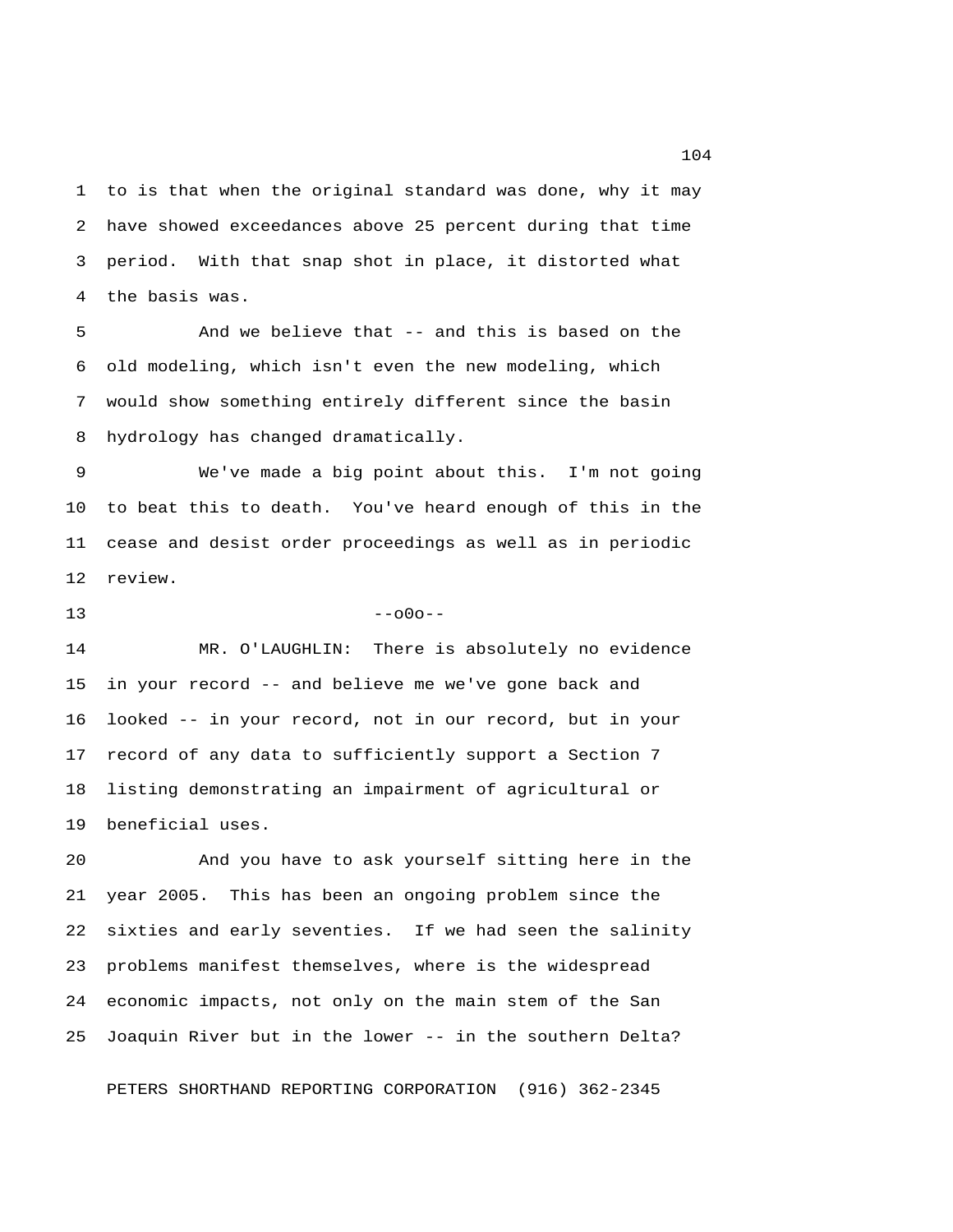1 People are still farming. People are still 2 making a living. Agricultural production by crops are up. 3 We represent farmers. We deliver water to farmers. We 4 have seen no evidence of a lack of economic activity or 5 agricultural activity or decline in production in those 6 areas in the last 30 years.

 7 And you have to ask yourself why? And the answer 8 is because we don't have a salinity problem. And if there 9 is a perceived salinity problem, okay, I understand that 10 there may be, because there's lots of salts being imported 11 to the westside and it's coming down the San Joaquin 12 River, you have to ask yourself where is the impairment? 13 And there is no evidence. We will submit 14 evidence, in fact, that there is none.

 $15$  --o0o--

16 MR. O'LAUGHLIN: Finally, 2 quick slides. The 17 Lower San Joaquin listing must be reevaluated as if it 18 were never listed. This is a draft staff report 19 supporting the recommended revisions, September 2005. And 20 we support that.

21 We want to -- we want the Board to evaluate and 22 we want to meet and have a thorough -- and I'm glad the 23 Board has set a workshop, and I'm sorry I didn't occur 24 now. I see that's rescheduled for some time in January. 25 But it truly addresses the issue of salinity in the Lower

PETERS SHORTHAND REPORTING CORPORATION (916) 362-2345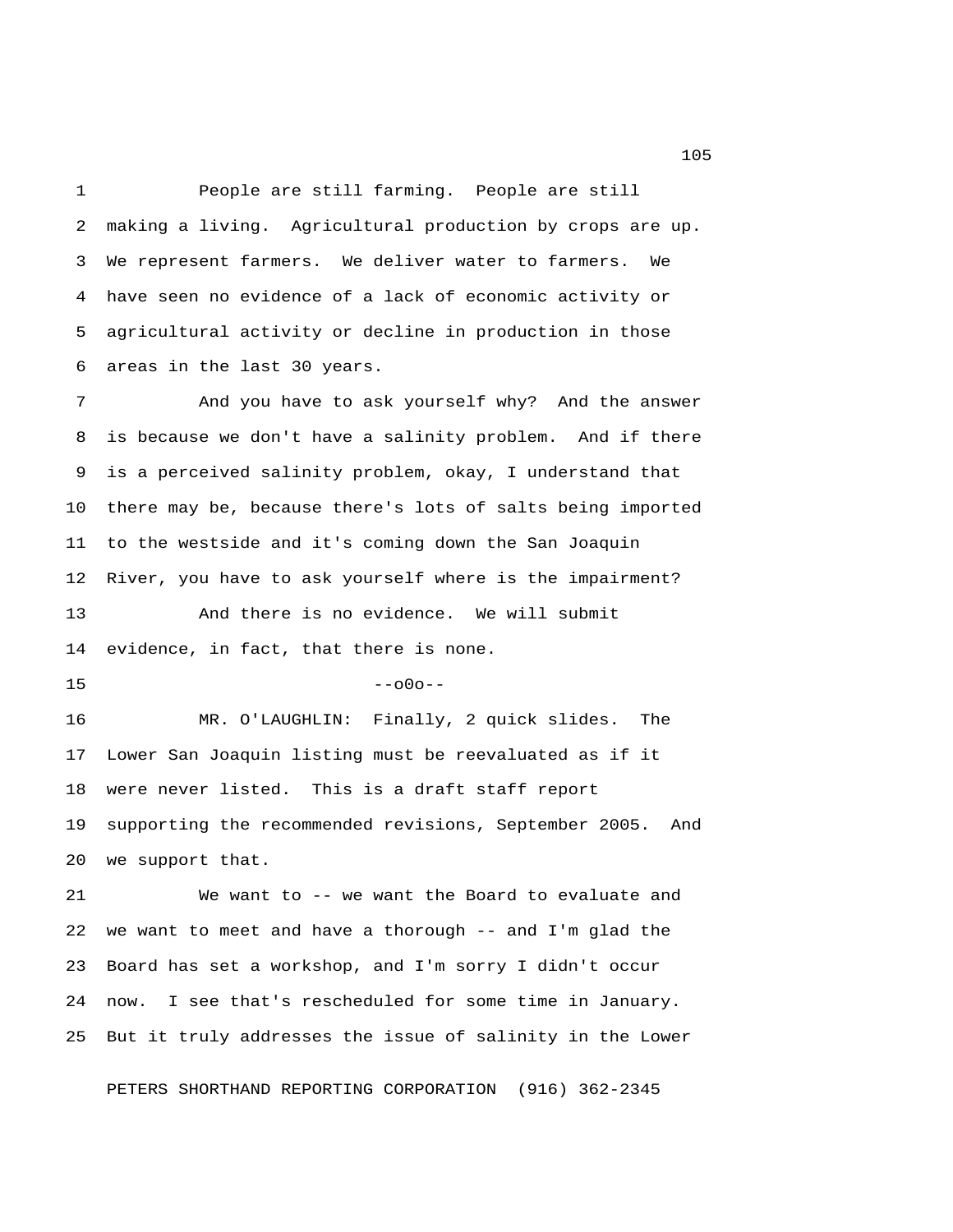1 San Joaquin River, where are the impacts occurring, what 2 are the beneficial uses we're protecting.

 3 One of the things I've always thought that is 4 kind of ironic about this whole listing is that the 5 Vernalis salinity standard has been set to protect 6 agricultural beneficial uses in the Delta, in the southern 7 Delta. That's why the salinity standard was set at 8 Vernalis.

 9 Well, but the impaired body of water supposedly 10 is the 130 miles from Mendota Pool to Vernalis. Well, 11 wait, there's farming occurring along there, and there's 12 agriculture occurring along there, and yet we're not 13 saying that those people aren't impaired. The other thing 14 that I find ironic about this is if you look at these 15 critically dry years, and we went through this recently in 16 an administrative civil liability hearing from the 17 Superior Court.

18 One of the other interesting things about this is 19 that we're releasing high quality water out at New Melones 20 Reservoir in critically dry years to support a salinity 21 standard at Vernalis -- the salinity standard at Vernalis 22 to protect agricultural and beneficial uses in the 23 southern Delta.

24 Well, one of the ironic things is though is the 25 Board sends out under Term 91 or Term 93 orders to people

PETERS SHORTHAND REPORTING CORPORATION (916) 362-2345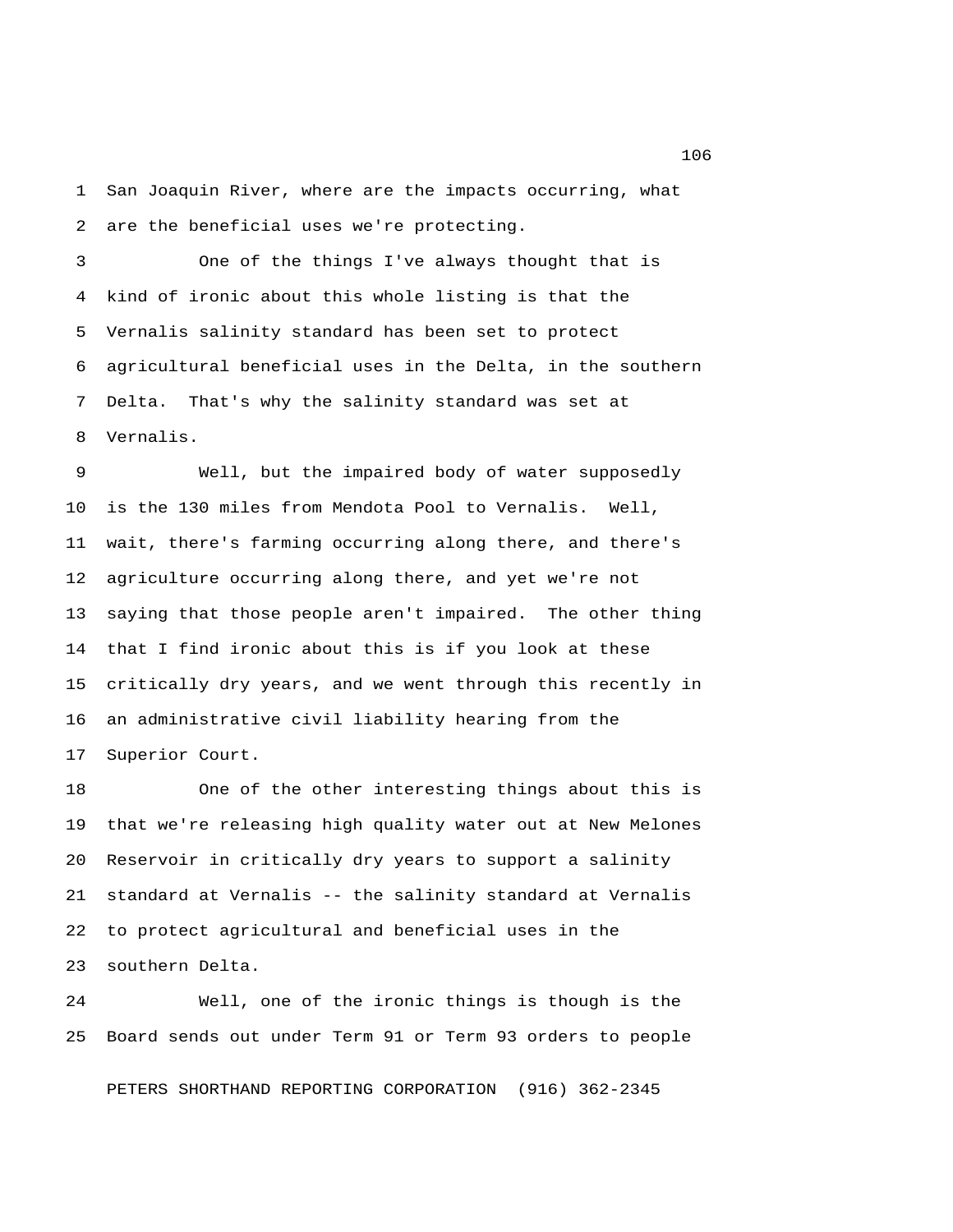1 in the Delta to cease diversions for use of that water, 2 pursuant to their permits, because they can't take and use 3 stored water. And I won't go through the whole Term 91 4 Term '93.

 5 So we're releasing high quality water from New 6 Melones in critical year periods and dry year periods. 7 The Board issues cease and desist orders. Well, wait, if 8 the purpose is to protect agriculture and beneficial uses, 9 we're sending a mixed message. Because at the same time 10 we're trying to make water quality better in the Delta, 11 then we're sending a message to the farmers in the Delta 12 and telling them that they can't use the water, because 13 it's stored water under Term 91 or Term 93.

14 I think we need to spend some time on this. I 15 think we need to go through it. I realize that the Board 16 has adopted a TMDL. We will be moving for a motion for 17 reconsideration of course of your decision to adopt that 18 TMDL. And we'd like to have that hearing in January, that 19 workshop to more fully discuss what are the impacts, what 20 are the issues that we can get to and how can we address 21 salinity control in the San Joaquin River.

22 Thank you very much.

23 CHAIRPERSON DODUC: Questions for Mr. O'Laughlin. 24 ENVIRONMENTAL SPECIALIST WILSON: Just a brief 25 questions regarding you submittal. When you talk about

PETERS SHORTHAND REPORTING CORPORATION (916) 362-2345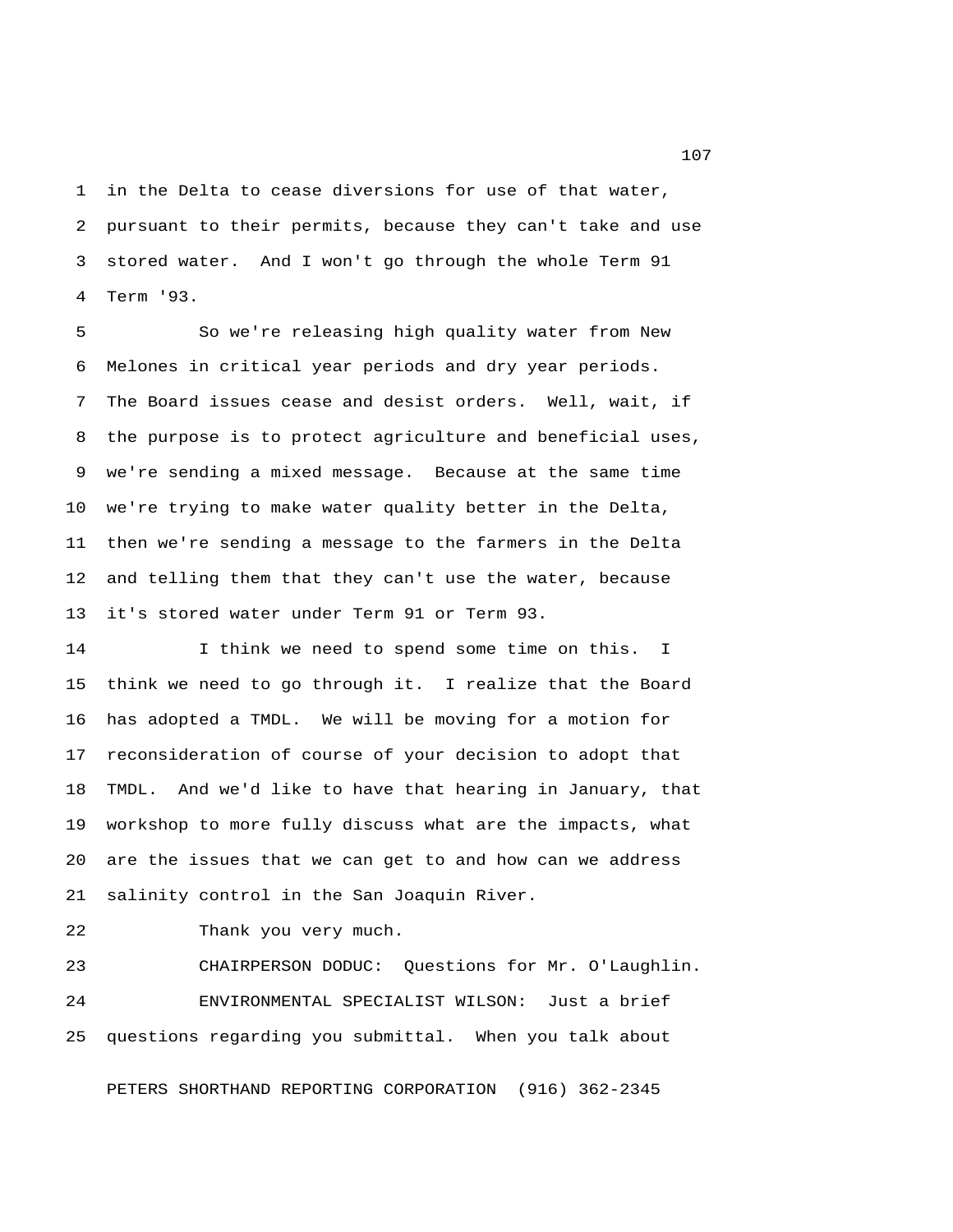1 fact sheets, you're talking about the '96 information that 2 was in  $-$ 

3 MR. O'LAUGHLIN: 96/98.

 4 ENVIRONMENTAL SPECIALIST WILSON: -- that was in 5 the State Board and regional board's files?

6 MR. O'LAUGHLIN: Yes.

 7 ENVIRONMENTAL SPECIALIST WILSON: Because we 8 haven't addressed this issue in the 2006 activities. We 9 don't have any fact sheets on this and the date is not in 10 my record right now.

11 MR. O'LAUGHLIN: Yeah, I know. I made a. -- 12 ENVIRONMENTAL SPECIALIST WILSON: I realize. 13 MR. O'LAUGHLIN: I made a Public Records Act 14 request and there is no data. So that's -- I mean -- 15 that's why I feel strongly that we need to get the data 16 and spend a day and go through the data with everybody in 17 the room looking at the data sheets and what are the facts 18 to support the 303(d) listing.

19 ENVIRONMENTAL SPECIALIST WILSON: And you're 20 questioning just the listing at Vernalis or all the 21 listings? There's 4 listings for the San Joaquin River. 22 MR. O'LAUGHLIN: The Lower San Joaquin River -- 23 ENVIRONMENTAL SPECIALIST WILSON: -- is the only 24 one you're interested in? 25 MR. O'LAUGHLIN: -- Salt and boron, that's the

PETERS SHORTHAND REPORTING CORPORATION (916) 362-2345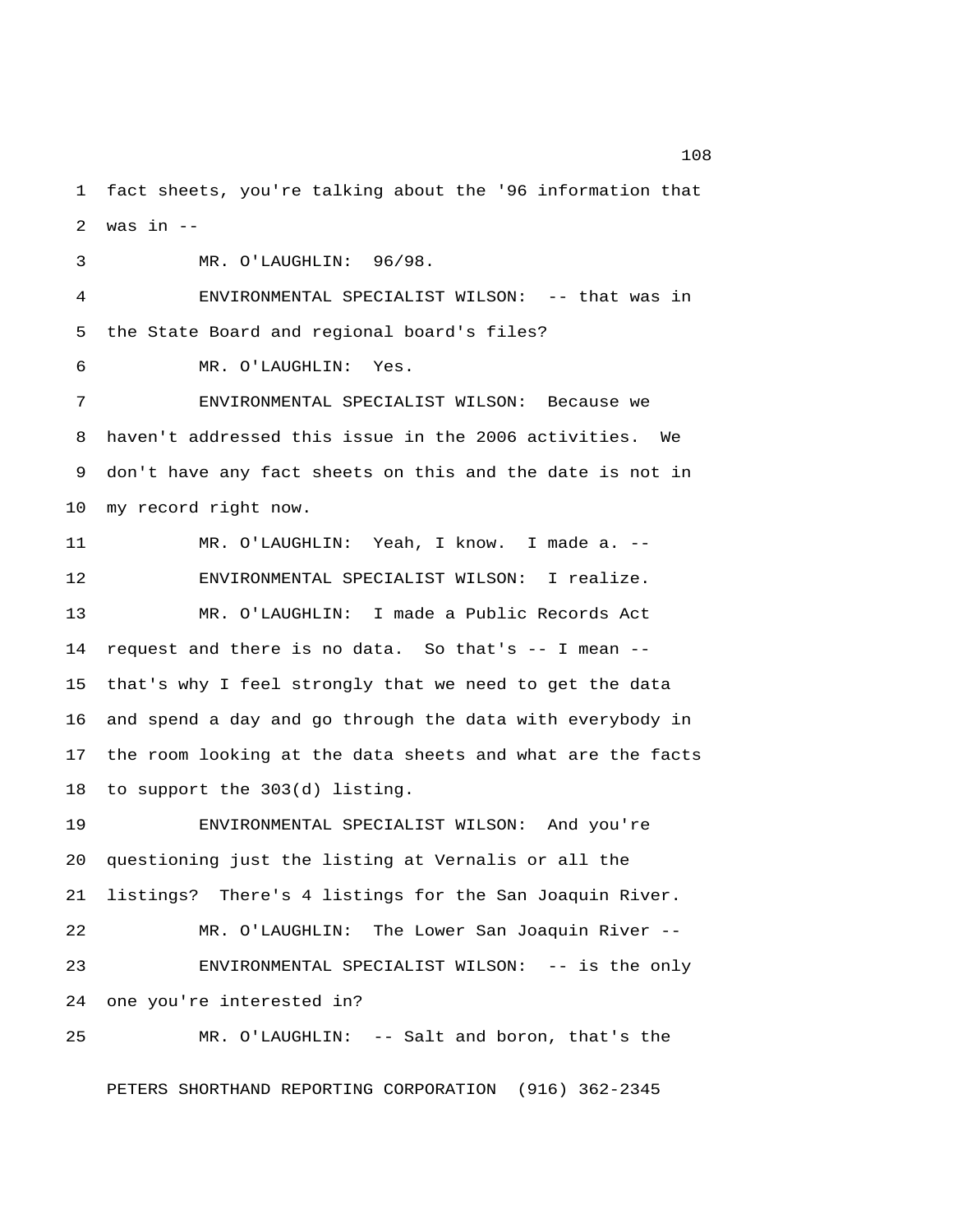1 only one. Very narrow, very focused. That's the only 2 one.

 3 CHAIRPERSON DODUC: All right. Thank you. 4 Since Mr. O'Laughlin raised the question of where 5 is the impairment? What's the impact? Let's hear from 6 Mr. Herrick. I'm beginning to know you guys a little bit 7 too well.

 8 MR. HERRICK: Thank you, Madam Chairman. John 9 Herrick for the South Delta Water Agency. We have been 10 here a lot and so I feel that I can be a little flippant 11 when I say things like this is just nuts. To say that the 12 San Joaquin River doesn't have a salinity impairment is to 13 deny reality and 40 years of data.

14 There is no doubt that when the CVP began 15 operation it caused drainage from the west side of the San 16 Joaquin valley to go into the San Joaquin River at very 17 high salinities. And those salinities continue to enter 18 the river sometimes at amounts at or exceeding 5,000 TDS.

19 Now, the standard we have is EC at Vernalis, but 20 translates approximately 450ish for TDS. So we've got 100 21 miles of waterway with water quality at 2, 3, 5, 10 times 22 the standard at Vernalis. The Bureau of Reclamation 23 releases water from New Melones and it comes down the 24 Stanislaus River and enters the channel just upstream of 25 Vernalis, and they meet the -- they try to meet the

PETERS SHORTHAND REPORTING CORPORATION (916) 362-2345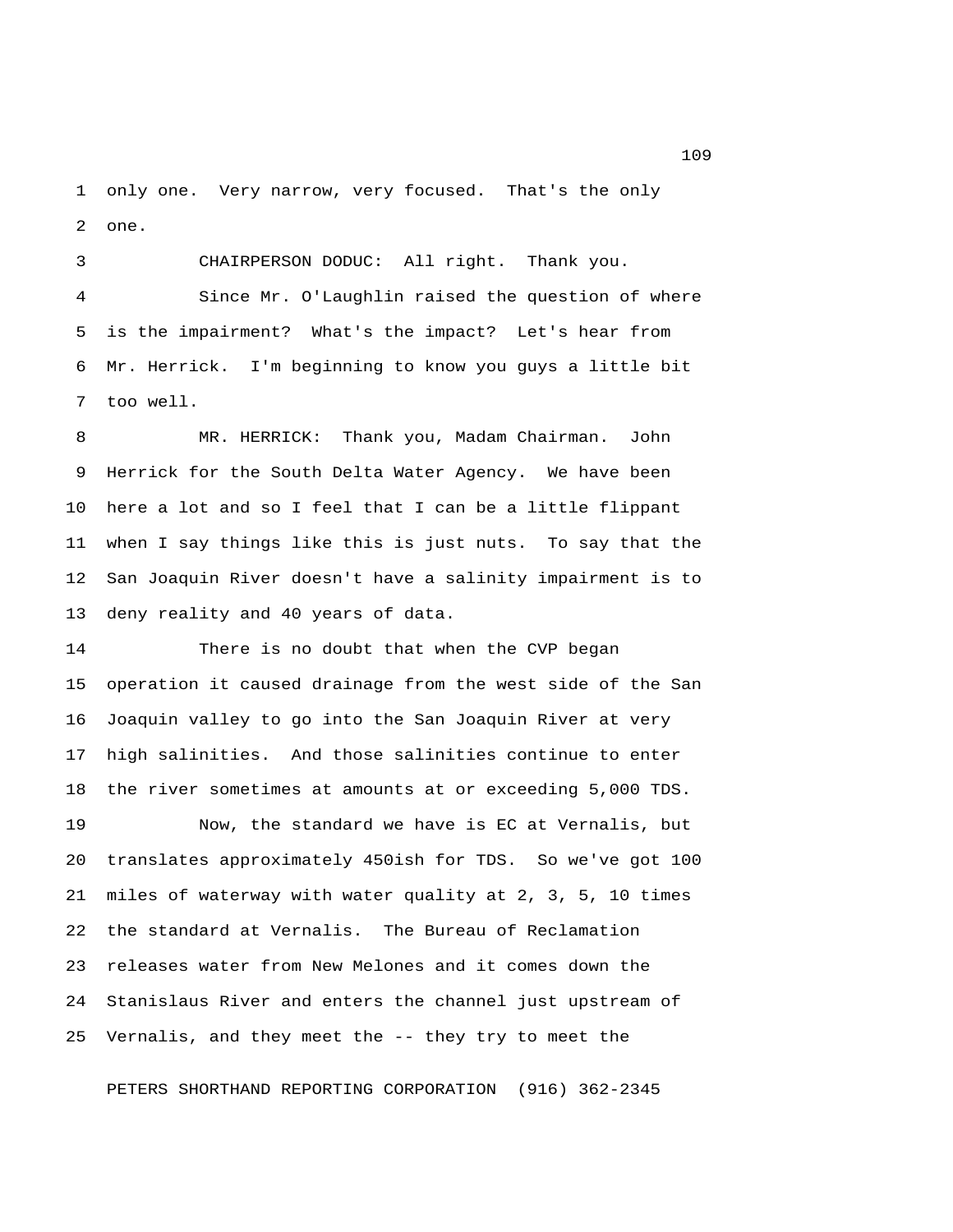1 Vernalis water quality standard in what a 400-yard stretch 2 of the river.

 3 As it goes downstream, it degrades slowly. 4 Upstream it's degraded horribly because of the situation. 5 So we've got an extremely narrow compliance point and 6 that's the only point being met.

 7 We've got 100 miles of degraded river. Now, the 8 fact that the regional board being directed by the State 9 Board for the past 20 years to set an upstream standard, 10 the fact that that hasn't occurred, that doesn't mean that 11 there's no impairment upstream.

12 To suggest that areas haven't gone out of 13 business for agriculture is an indication that there's no 14 impairment is nonsensical. All the data that's been 15 submitted over the years and the data before this Board, 16 water quality degradation has, whether slight or great, 17 decreases in crop production. If some guy is getting 4 18 percent less crop production than he would normally, he 19 doesn't keep track of that over the years, saying I would 20 have gotten another 10 pounds per acres or something. But 21 that's what this Board did over the past 30 years. It 22 said well, we're going to take that into consideration. 23 We will set limits, because we don't want further 24 degradation in crop production.

25 There's no question here that this is what's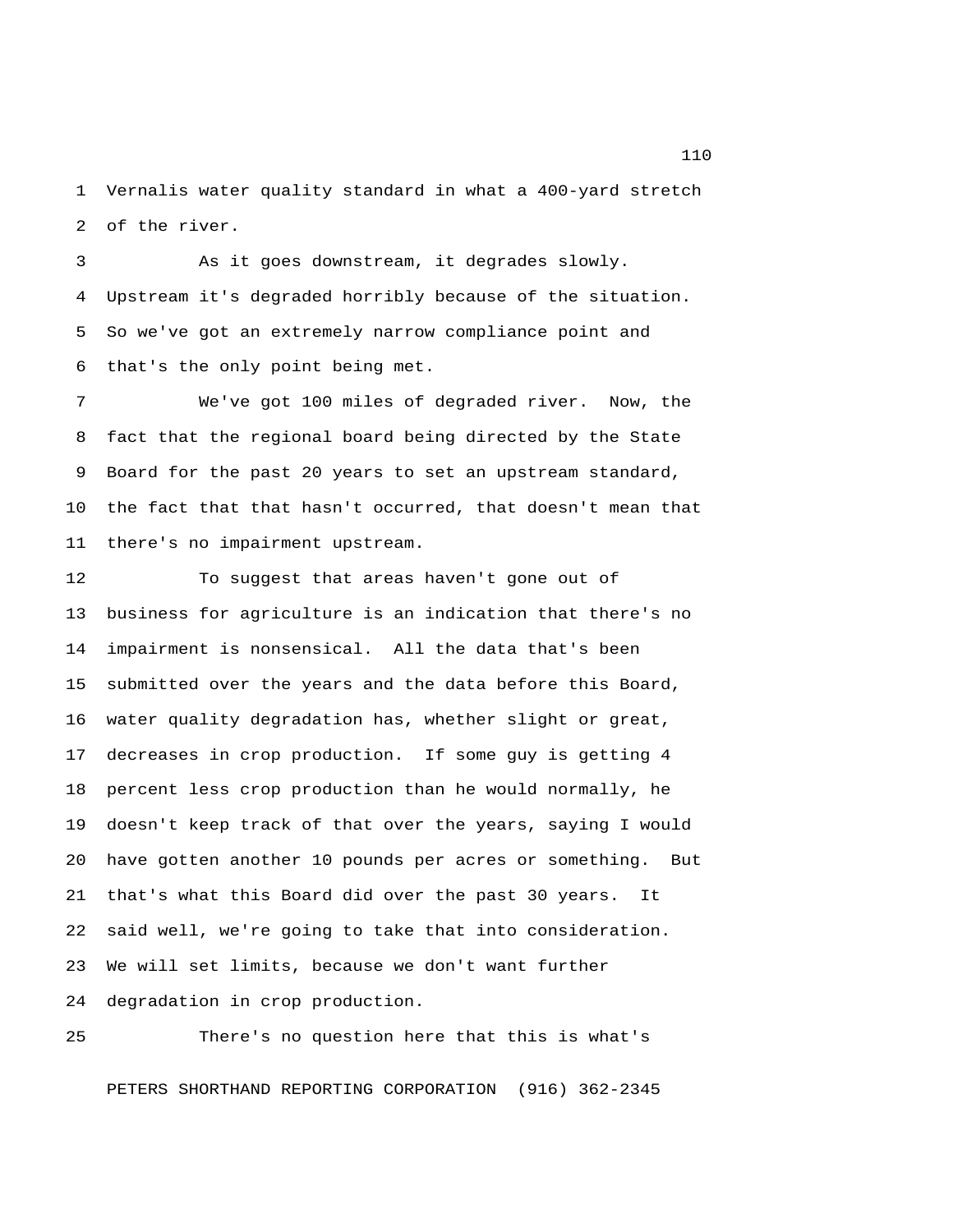1 happening. And there is no question that it's going to 2 continue to happen.

 3 The Bureau of Reclamation operates New Melones to 4 meet Vernalis. It doesn't make any releases to meet the 5 downstream water quality standards. So the Bureau of 6 Reclamation's intent right now is to meet the water 7 quality in whatever it is that few hundred yard stretch of 8 river where the mixing occurs and then the water will 9 continue to degrade and will always be degraded upstream. 10 The Bureau has no plan for upstream.

11 There's a federal law, HR 2820, that passed last 12 year, that requires the Bureau not only to meet its 13 obligations on the river but to decrease its use of New 14 Melones water for those purposes. So to say that the 15 future is bright and we're going to meet Vernalis much 16 less the other standards is simply misleading the Board. 17 That's not the plan.

18 Now, the upstream actions, which are very 19 admirable to a great extent to address salinities are very 20 good. But the Grasslands Bypass project has reused water. 21 It's trying to hold the selenium in the area. The reuse 22 of the water is concentrating the salts.

23 So although they've decreased the amount of 24 discharges into the river that have salts, they're 25 concentrating the salts. Now, some of it's being shoved

PETERS SHORTHAND REPORTING CORPORATION (916) 362-2345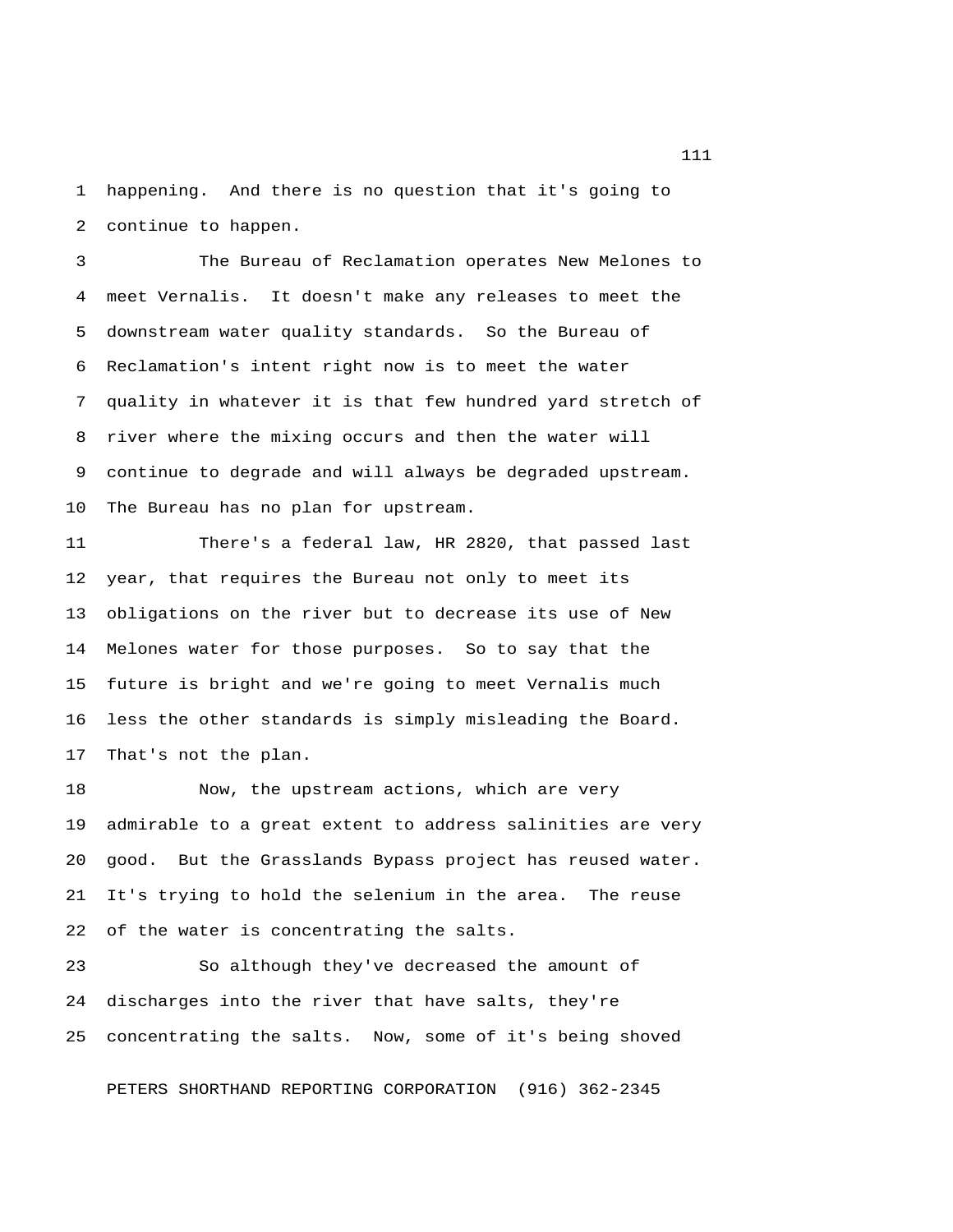1 down below the ground and it's going into groundwater, 2 which is on the gradient which goes towards the river and 3 the other stuff, their plan is to get federal funding or 4 some funding to have a desalination plant down there to 5 remove the salts. And then they're going to take the 6 water and sell it. They're going to use it somewhere 7 else. It's not going into the river.

 8 So their cure for upstream salinity is based upon 9 somebody funding a \$100 million desalination plant. Well, 10 whether that will or will not occur, who knows.

11 I'd also like to mention that Mr. O'Laughlin -- 12 offense for making this personal -- Mr. O'Laughlin 13 references the CalSim II forecast that the picture is 14 rosey. Well CalSim II is going through a peer review 15 right now. And the preliminary draft -- it's a 16 preliminary draft. I don't know when the final is going 17 to be out. The preliminary draft questions the model's 18 ability to predict low flows and salinities at those 19 flows.

20 So to say that CalSim II has now made that the 21 future is bright and shiny is wrong. We don't know yet, 22 but it's doubtful that after 40 years of salinity problems 23 in the river, readjusting the model results in compliance 24 for the rest of eternity.

25 The time period from 1995 to the present when we PETERS SHORTHAND REPORTING CORPORATION (916) 362-2345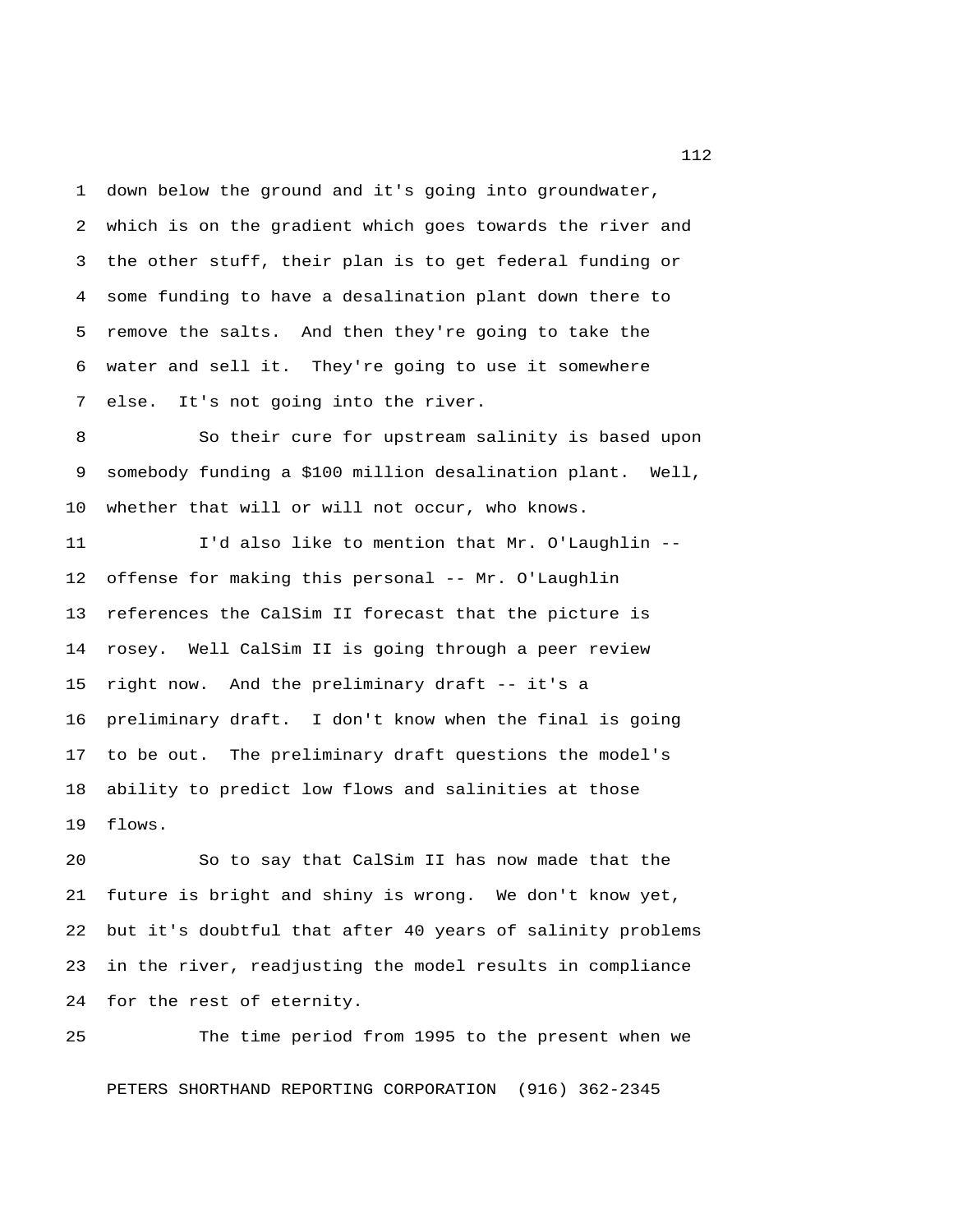1 haven't had any exceedances at Vernalis allegedly is a 2 time period of a number of extremely high flows. I would 3 assume most of the people in this room are familiar with 4 '95 and '97 and then this year, which had more water than 5 anybody could deal with. To throw those into some sort of 6 analysis as to whether or not there's an impairment in the 7 river is to do the opposite of -- or is to do the same 8 thing of what Mr. O'Laughlin complained about. He picked 9 a nice rosey scenario period and said oh, there's no 10 problems, while at the same time accusing the regional 11 board of picking the very bad scenario to indicate that 12 there is a problem.

13 Now, if you want evidence, which we will try to 14 supply. I apologize for not having it before this time. 15 I'm a one-man operation and the rest of the world is 16 fighting against us, I understand that.

17 (Laughter.)

18 MR. HERRICK: It's very sad. It's very sad. 19 (Laughter.)

20 MR. HERRICK: But if you need support for the 21 continuation of this listing, all you have to do is look 22 at the regional board's report supporting the TMDL. And 23 the Board's own counsel during the TMDL discussion at the 24 Board meeting addressed all of Mr. O'Laughlin's comments. 25 You can list a body that's upstream of a place that has a

PETERS SHORTHAND REPORTING CORPORATION (916) 362-2345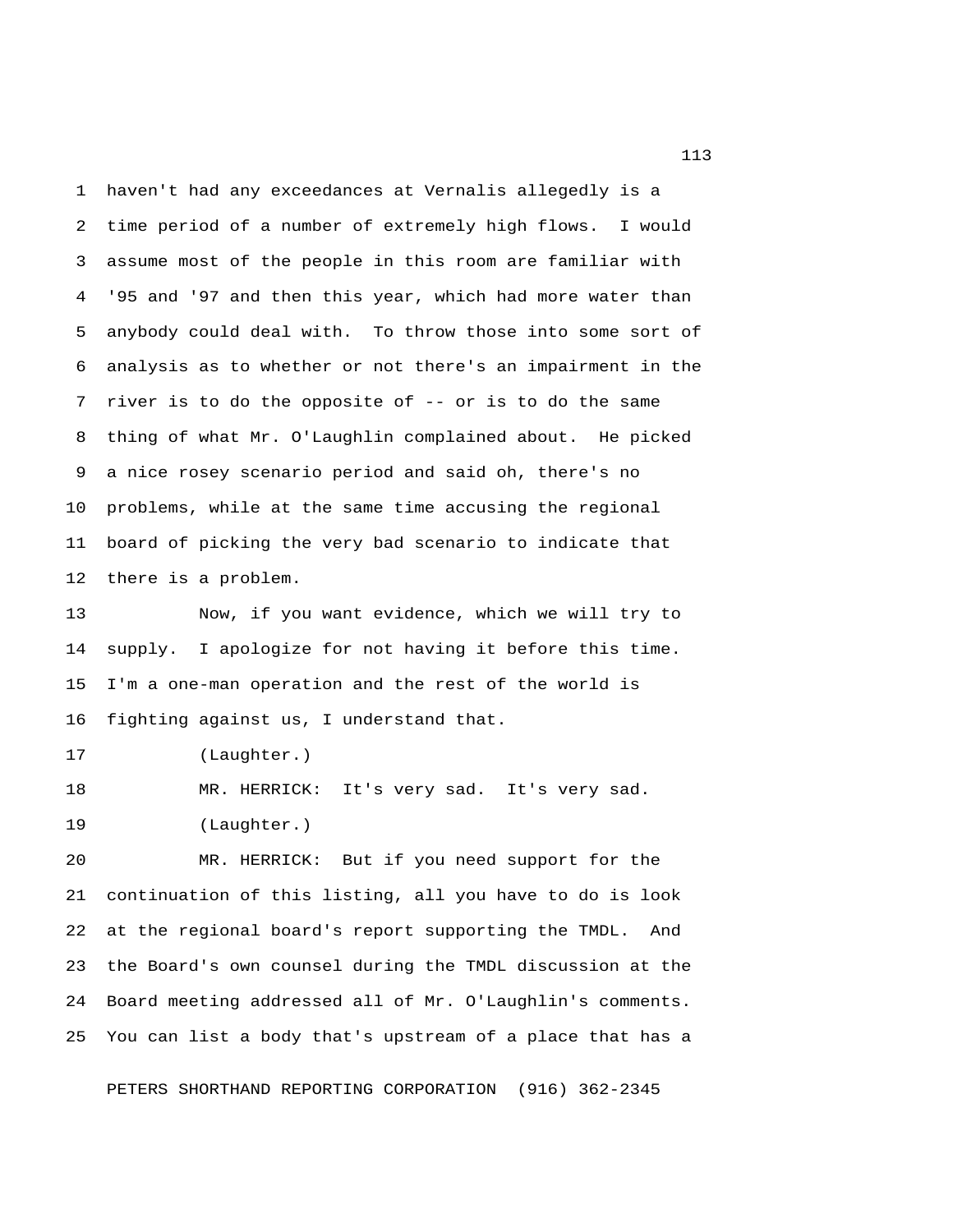1 problem or downstream, if it's a contributing factor.

 2 But there is no doubt that there are huge volumes 3 of salt, upwards of 500,000 tons of salt entering the 4 river reach year. It goes over that in some years. Five 5 hundred thousand tons of salt.

 6 Now, it's interesting to note that the people 7 that want this delisted are farmers who are getting, what, 8 50 EC water up in the hills and that they can't understand 9 why we're complaining about having degraded water quality 10 downstream. Well, the standard is not that we've gone out 11 of business because there's bad water quality. The 12 standard is what the Board is looking at and should apply.

13 Now, let me just finally say the idea of -- the 14 reference to Term 91 and Delta diverters being ordered to 15 stop diverting when fresh water is being released under 16 balanced conditions in the Delta. To my knowledge, the 17 SWRCB sent 4 Term 91 notices to southern Delta diverters 18 to shut down during those time frames.

19 Now, those are subject to litigation. We're not 20 going to go into that. But to suggest that the Board is 21 telling the south Delta to shut off operations in 22 summertime when there's fresh water being released is 23 again misleading the Board. That's not the situation.

24 There are riparians. And even if the Board wants 25 to discount riparians, because people are alleging that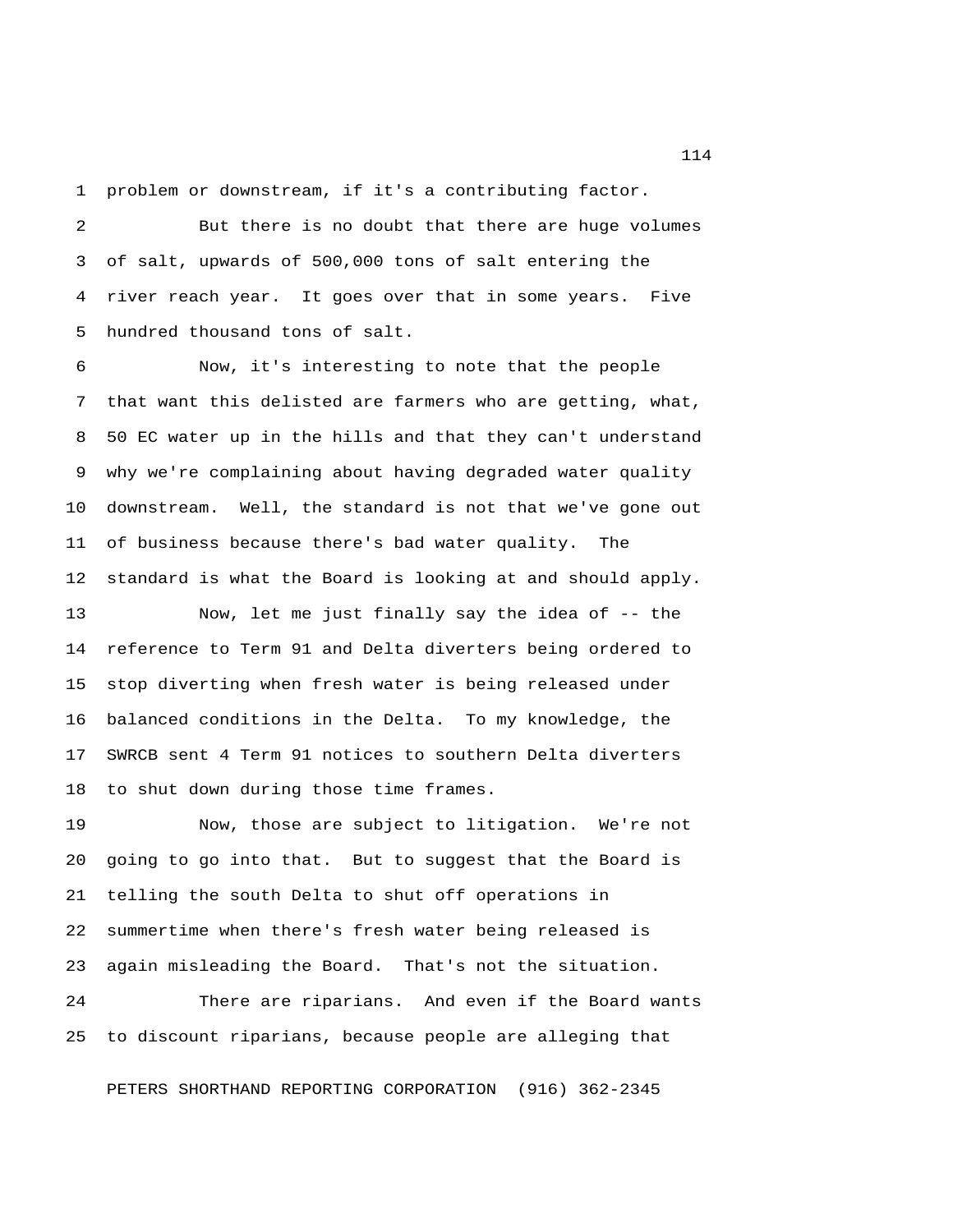1 these people that lived on the river and farmed for the 2 past 150 years aren't riparians, but all of the people in 3 the south Delta virtually have appropriative rights of 4 hire priority than the Bureau and they aren't ordered shut 5 off in the summer, never.

 6 The purpose of an agricultural beneficial use 7 standard is to protect agricultural beneficial uses, and 8 that's why we're here. We're supposed to protect them. 9 Delisting the San Joaquin River is not taking a step 10 backwards, it's driving a car backwards. It's just a 11 nonsensical proposal to think that as we move forward and 12 the obligations on the State and federal projects to 13 finally meet the water quality standards in the Delta, 14 finally the time has come, and now there's an effort to 15 delay the standards, change the standards, delist the 16 river, you can't find one person, except Mr. O'Laughlin, 17 who thinks that there's no salinity problem on the San 18 Joaquin River. And that's the absolute truth.

19 Thank you very much.

20 CHAIRPERSON DODUC: So is there anyone in this 21 room that agrees with Mr. O'Laughlin, there is no salinity 22 problem in the San Joaquin River.

23 MR. GODWIN: Of course we all agree.

24 CHAIRPERSON DODUC: I see one hand.

25 All right, Mr. Arthur Godwin.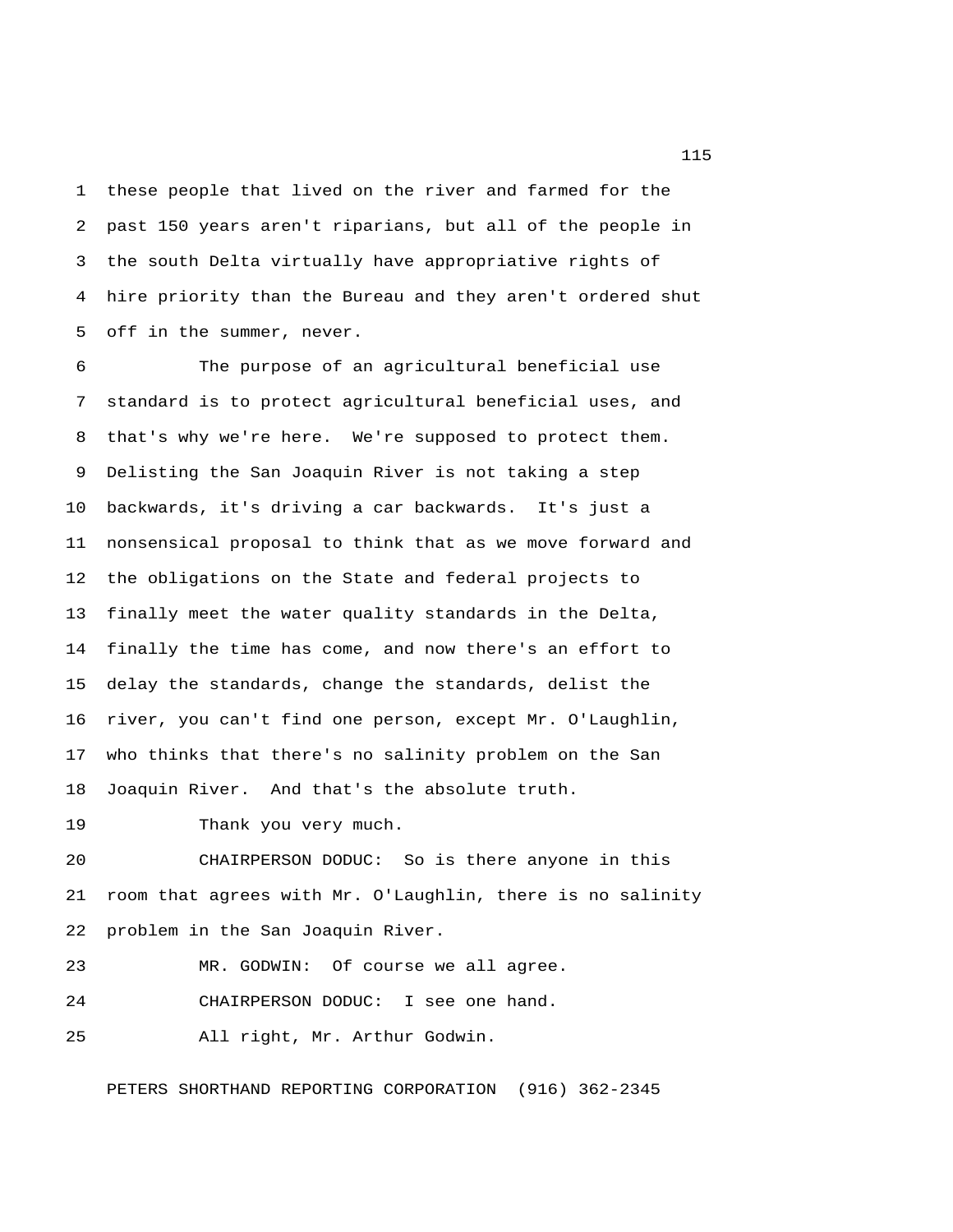1 MR. GODWIN: Arthur Godwin for Merced Irrigation 2 District.

 3 I'm going to switch gears and talk about a 4 different constituent. I want to talk about mercury. 5 CHAIRPERSON DODUC: My second favorite. 6 MR. GODWIN: Well, you'll like this one then. 7 Merced Irrigation District disagrees with the staff 8 recommendation at this time to list the Lower Merced River 9 from McSwain Reservoir to the San Joaquin River as 10 impaired for mercury. We feel that it's not warranted to 11 list the Merced River at this time, because of special 12 circumstances involved in the proposal to list.

13 First of all, the lines of evidence on which the 14 staff recommendation is based consist of only 2 fish 15 tissue samples collected in 1998. The 2 fish sampled 16 include large-mouth bass and a channel catfish. Both fish 17 were taken near the mouth of the Merced River at George 18 Hatfield State Recreation Area. We are aware of no other 19 fish tissue sampling for mercury that has been conducted 20 within that reach.

21 The entire watershed of the Merced River above 22 McSwain Reservoir including Lake McClure is not currently 23 listed for mercury. The San Joaquin River, on the other 24 hand, has been so designated from the Bear Creek mouth to 25 the Delta, a stretch of over 100 miles.

PETERS SHORTHAND REPORTING CORPORATION (916) 362-2345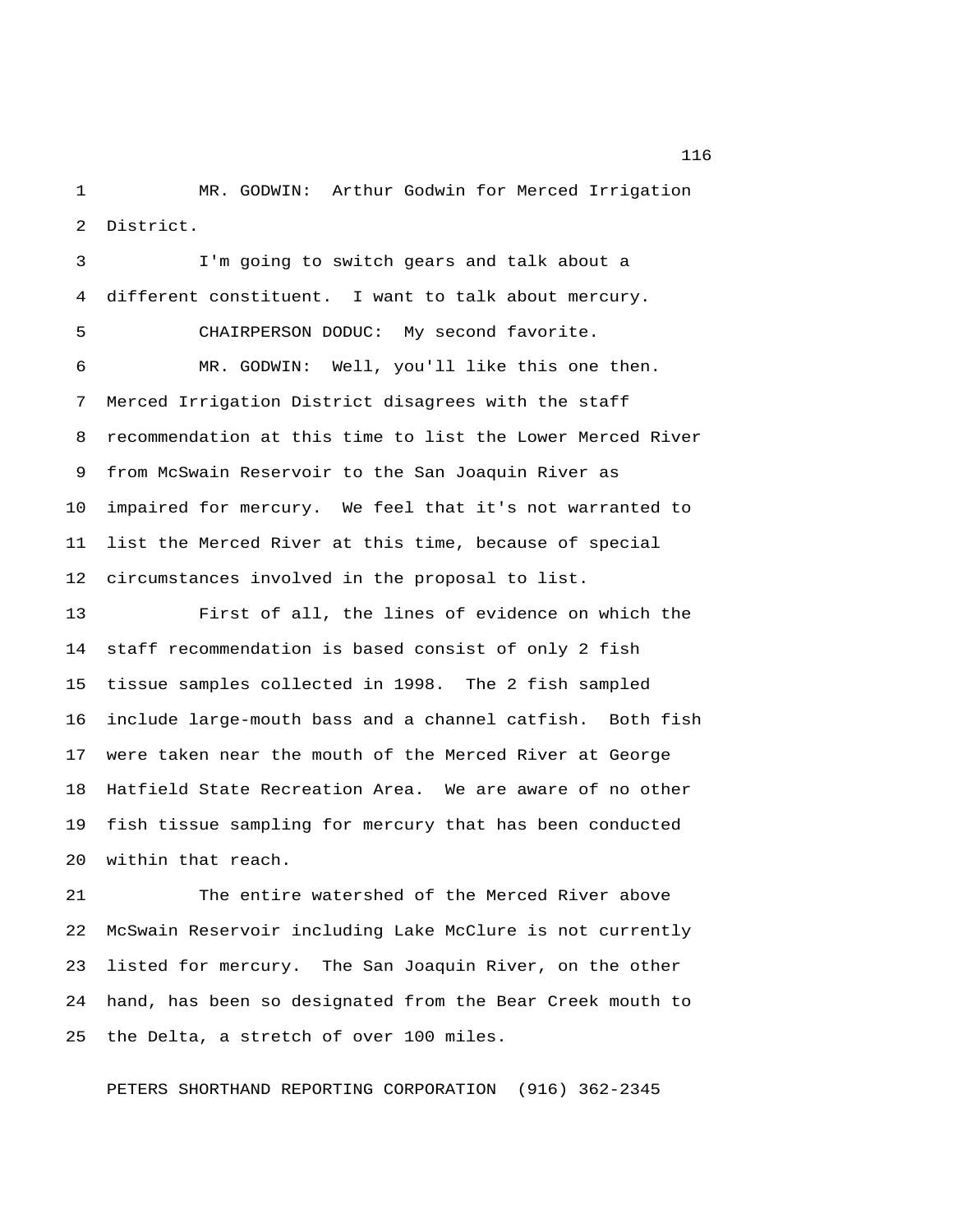1 George Hatfield State Recreational Area is 2 located about 1 mile from the mouth of the San Joaquin 3 River -- or from the Merced River up above the San Joaquin 4 River.

 5 Both Largemouth Bass and channel catfish are 6 highly mobile and could have easily swum up river. As a 7 result, we have no way of knowing whether these 2 fish 8 ingested mercury while residing in the San Joaquin River 9 or elsewhere.

10 Furthermore, Section 6 of your policy contains 11 guidelines for implementing the policy. And one of the 12 requirements is that samples be representative of the 13 waterbody segment. It also requires that samples 14 collected within 200 meters of one another are to be 15 considered samples from the same station. Your fact sheet 16 listing for this mercury states that the samples were 17 taken from 1 station at George J. Hatfield State 18 Recreation Area.

19 The segment proposed for listing, on the other 20 hand, is more than 56 miles long. Since both samples were 21 obtained from the same location, they failed to meet the 22 spatial representation guidelines contained in the policy.

23 Secondly, the sampling doesn't meet the temporal 24 guidelines as both samples were collected on the same day. 25 The guidelines state that if the samples were collected on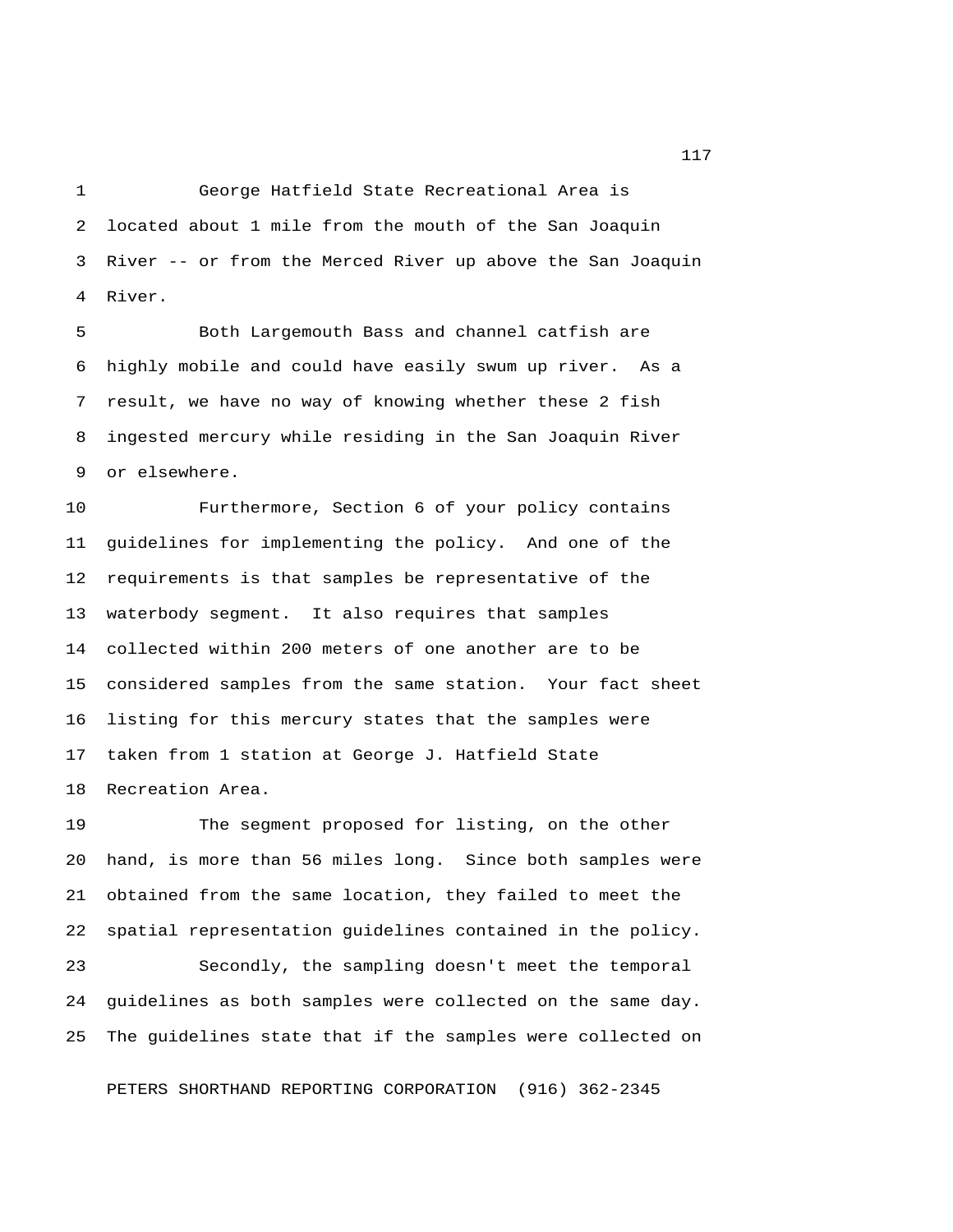1 a single day, the data shall not be used as the primary 2 data set supporting the listing decision.

 3 So, at this time, we urge the Board not to list, 4 at this time. At the very least, we would recommend that 5 the State Board delay listing until further data can be 6 collected.

7 Thank you.

8 CHAIRPERSON DODUC: Thank you.

9 Questions for Mr. Godwin?

10 I'm going to apologize ahead of time for mangling 11 this name. MS. Debra -- I won't even try it, from the 12 Turlock Irrigation District to be followed by Ms. Cindy 13 Paulson.

14 MS. LIEBERSBACH: Good morning -- good afternoon, 15 I should say. My name is Debra Liebersbach. I'm the 16 Water Planning Department Manager for the Turlock 17 Irrigation District.

18 I'd like to thank for the opportunity to provide 19 comments on the proposed listings.

20 (Thereupon an overhead presentation was

21 Presented as follows.)

22 MS. LIEBERSBACH: And I'd like to recognize the 23 significant effort expended by the staff in reviewing the 24 voluminous amounts of information provided in this 25 process. And I want to encourage staff to take the time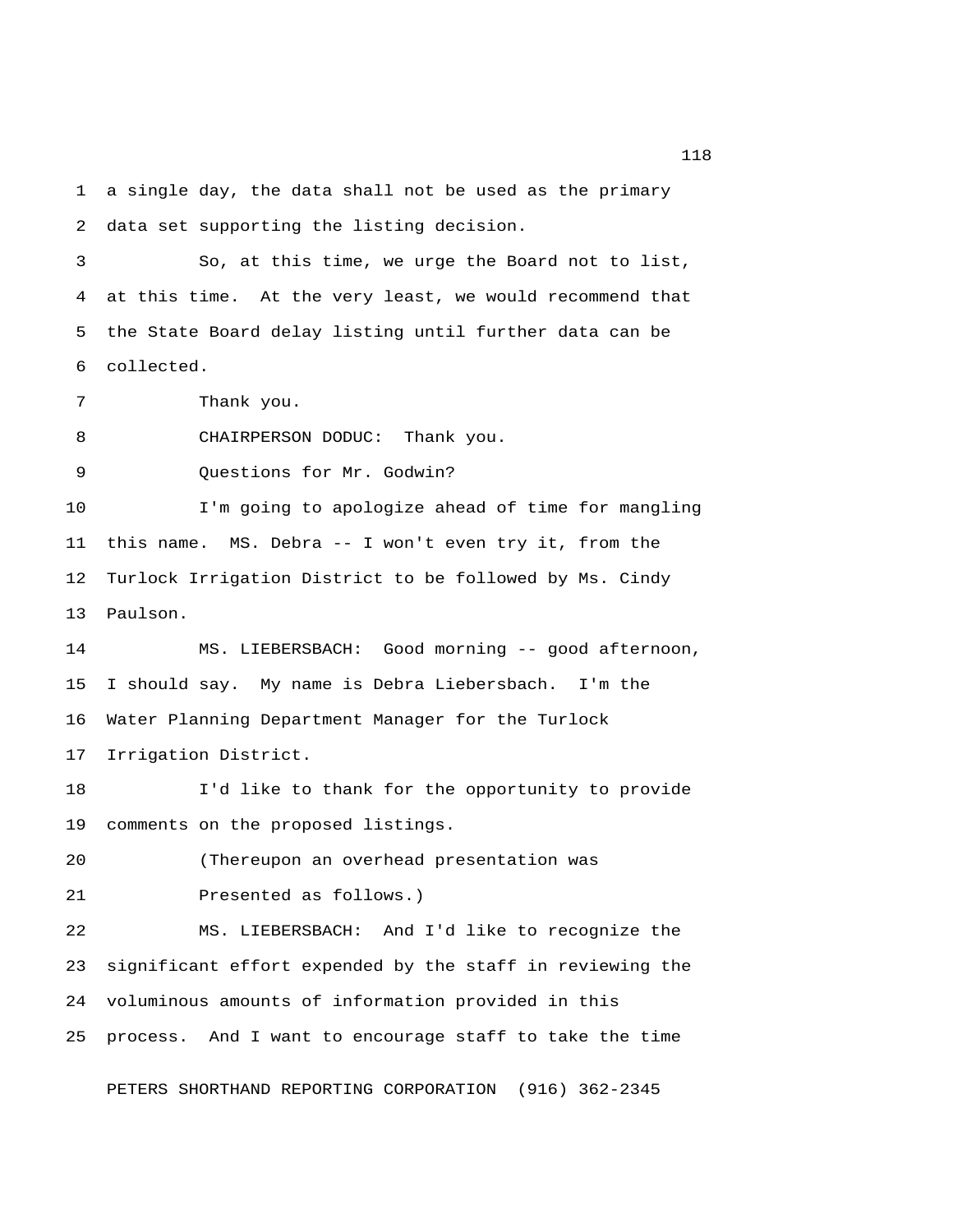1 to seriously consider the public's comments and review all 2 of the data available to generate a true representation of 3 the current health of the waterbodies within the state.

 4 Our comments today will focus on the Harding 5 Drain and Don Pedro Reservoir listings. Written comments 6 will follow within the next week or so.

 7 The Harding Drain is a constructed agricultural 8 drain. It's a tributary to the San Joaquin river that is 9 used to convey a variety of agricultural and urban flows. 10 The drain was listed in 1998 for diazinon, chlorpyrifos 11 ammonia, and unknown toxicity based on data gathered 12 during the 1980s and 90s.

13 Until recently, the proposed listing for the 14 Harding Drain TMDLs were set as a low priority with no 15 specific completion dates specified. Now, recognizing 16 that -- recognizing the water quality impairments -- or 17 water quality improvements were needed -- excuse me -- the 18 local efforts were initiated to address water quality 19 impairments before TMDLs were developed.

20 Some examples of the improvements made include 21 nitification processes installed by the City of Turlock to 22 reduce wastewater impacts associated with the ammonia 23 listing. A joint effort by State and local interests were 24 implemented to stop dairy-related discharges that were 25 originally associated with the ammonia listing. And, in

PETERS SHORTHAND REPORTING CORPORATION (916) 362-2345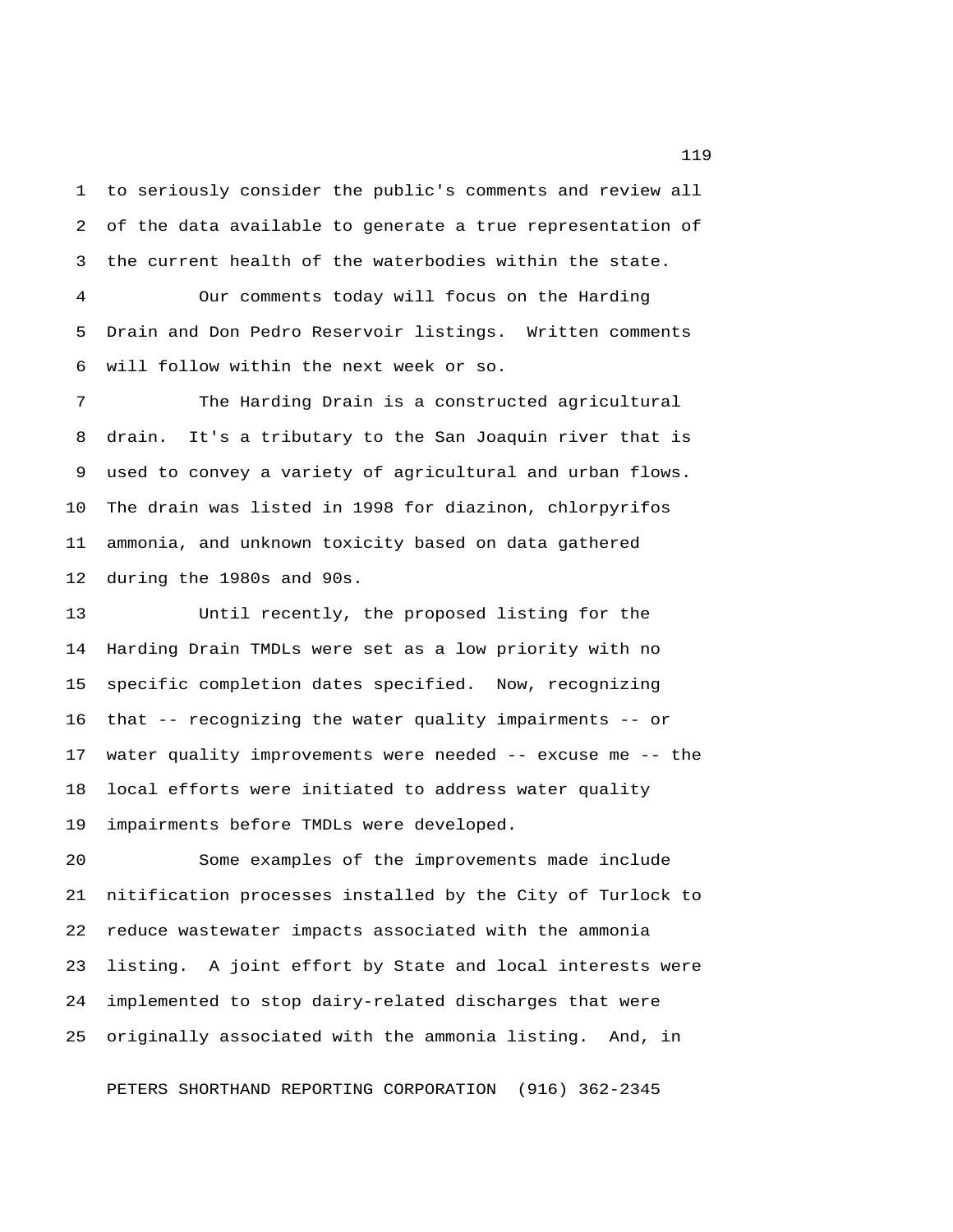1 fact, the January of '05 executive officer's report to the 2 Central Valley Regional Board, cited the success of that 3 program.

 4 In addition, there has been changes with respect 5 to agricultural discharges. The ag waiver is being 6 implemented with efforts underway to monitor the quality 7 of water entering local waterways from agricultural 8 sources, and BNPs are being implemented to address issues 9 identified through that process.

10 In addition, the use of diazinon chlorpyrifos has 11 gone down considerably since 1995. And a BMP, basin plan 12 amendment for diazinon and chlorpyrifos was recently 13 readopted by the Central Valley Regional Board for the San 14 Joaquin River that would result in additional 15 improvements.

## $16$  --o0o--

17 MS. LIEBERSBACH: There's also State funding 18 that's been obtained to implement programs within the 19 watershed. Proposition 13 funding is being used to 20 install positive shot-off devices on field drains to give 21 growers a means to control the quantity and quality of 22 water leaving local fields. Prop 50 funding was obtained 23 to conduct water quality monitoring and develop a 24 watershed plan.

25 One goal of that project is to improve the water PETERS SHORTHAND REPORTING CORPORATION (916) 362-2345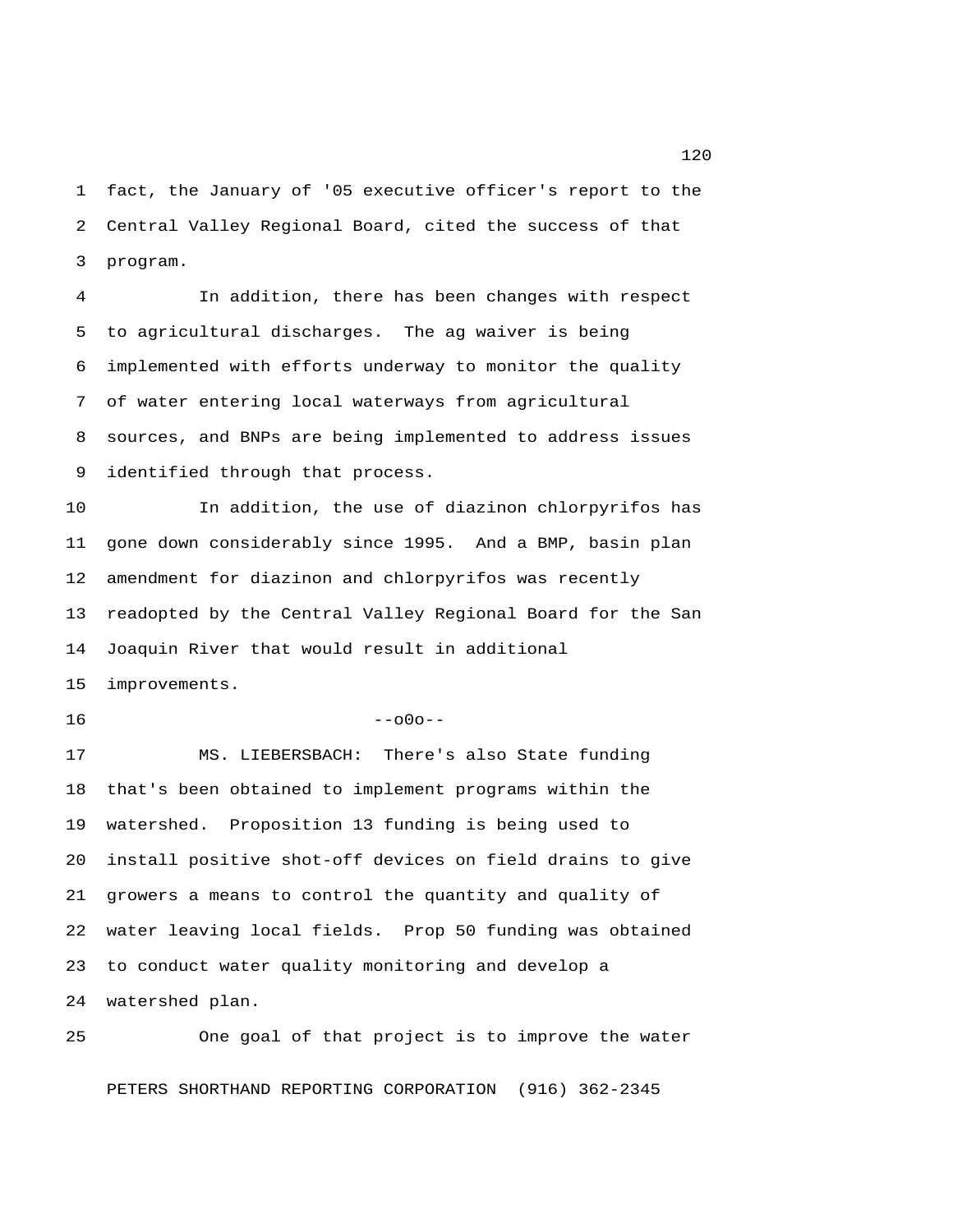1 quality, such that TMDLs are no longer required. As you 2 can see by this slide, the proposed changes in the TMDL 3 due dates come before the local projects designed to 4 address these issues are completed. Rather than 5 undermining these local efforts by imposing regulatory 6 controls before local efforts are effectively implemented, 7 I urge the State to support local efforts currently 8 underway. New data to be presented in a moment show that 9 these types of local efforts are extremely successful.

10 Instead of concentrating on issues already being 11 tackled at the local level, the State's limited resources 12 would be better spent in focusing on water quality 13 impairments not being addressed by other issues. With 14 that said, I'd like to turn it over to Dr. Cindy Paulson 15 with Brown and Caldwell to discuss the new data available 16 for the Harding Drain, and also to discuss our continuing 17 concerns regarding the scientific basis for the Don Pedro 18 Reservoir mercury listing.

19 CHAIRPERSON DODUC: Before you do, let me make 20 sure I understand, you're proposing waiting until 21 completion of the watershed plan implementation phase? 22 MS. LIEBERSBACH: Well, Cindy is going to talk a 23 little bit about it, but essentially we have new data that 24 shows that the ammonia listing and the diazinon

25 chlorpyrifos listings should be removed, and that there

PETERS SHORTHAND REPORTING CORPORATION (916) 362-2345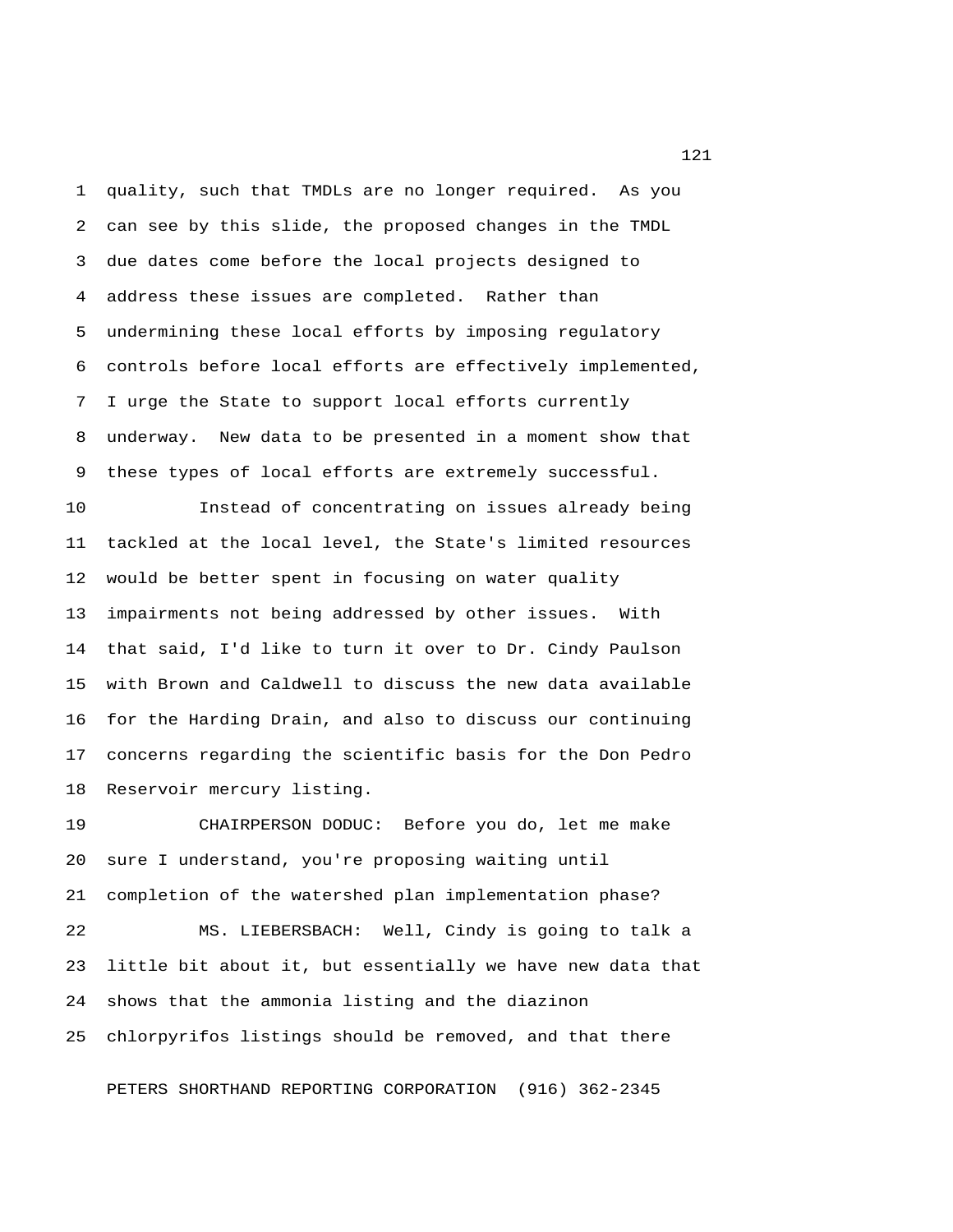1 are no longer impairment for those particular 2 constituents. And then for the toxicity, the unknown 3 toxicity listing, we want to continue to have the due date 4 far into the future to allow this process to unfold and to 5 allow the local efforts to be successful in removing -- 6 identifying what that unknown toxicity might be and 7 improving the water quality associated with that to remove 8 the listing. And then the State doesn't need to develop 9 the TMDL.

10 CHAIRPERSON DODUC: And by far into the future 11 from this chart, are you suggesting 2011?

12 MS. LIEBERSBACH: In the current chart I believe 13 it's listed as 2019, so it's far in the future. We're 14 okay with that.

15 CHAIRPERSON DODUC: Okay.

16 DR. PAULSON: Thank you, Chair Doduc. My name is 17 Dr. Cindy Paulson. And I've been working with the Turlock 18 Irrigation District over the last several years on water 19 quality issues. And what I'd like to do today is present 20 some of the new data that have been collected.

 $21$  --000--

22 DR. PAULSON: This is just a map of the TID 23 system, which shows the 3 sites in particular where data 24 have been collected for September -- from September 2001 25 through September 2003. The Ceres Main Drop 32 or CMD32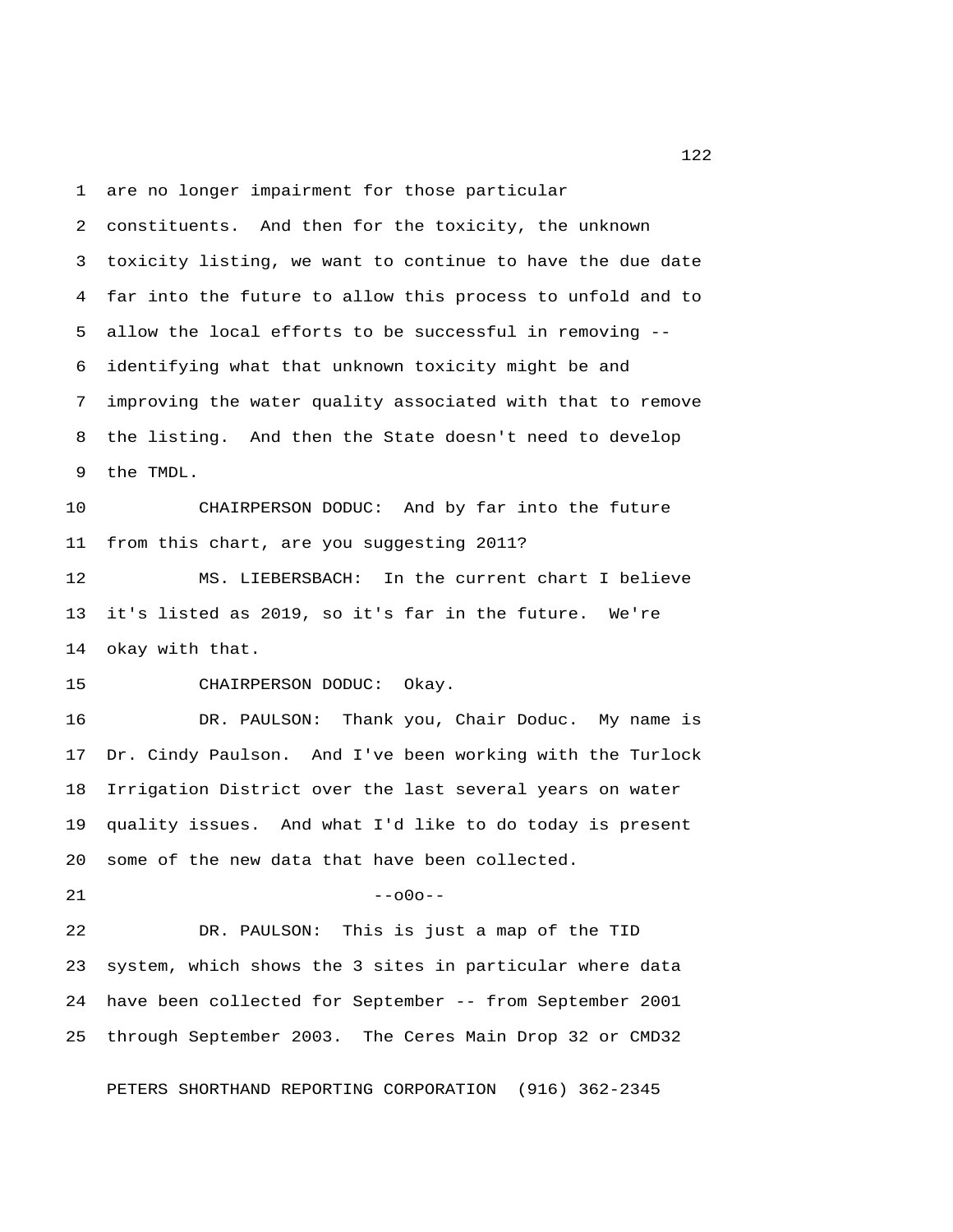1 is located there at the end of Lateral 5, which is 2 essentially the canal that's upstream of the Harding 3 Drain.

 4 The City of Turlock's Wastewater Treatment Plant 5 discharges into the Harding Drain just downstream of CMD32 6 and just upstream of HD1 or the first site on the upstream 7 end of the Harding Drain. The third site is about 5 miles 8 downstream at the mouth of the Harding Drain where it 9 joins the San Joaquin River.

10 And what I'd like to demonstrate here is just the 11 results of those data as they relate to the 3 constituents 12 that Ms. Liebersbach mentioned. We'll start with ammonia.  $13$  --o0o--

14 DR. PAULSON: And this is data from that first 15 upstream site. So Ceres Main Drop 32, this is again at 16 the end of Lateral 5, and reflects agricultural inputs and 17 some urban inputs. It's upstream of the Turlock 18 Wastewater Treatment Plant discharge. And what this 19 figure shows in the blue triangles are the data -- the 20 total ammonia data collected at that site. And the red 21 dashed line is the chronic criteria or the criteria 22 continuous concentration. Those are U.S. EPA values that 23 vary depending on the pH and temperature in the system. 24 So they bounce around.

25 And what this demonstrates, this plot, is that

PETERS SHORTHAND REPORTING CORPORATION (916) 362-2345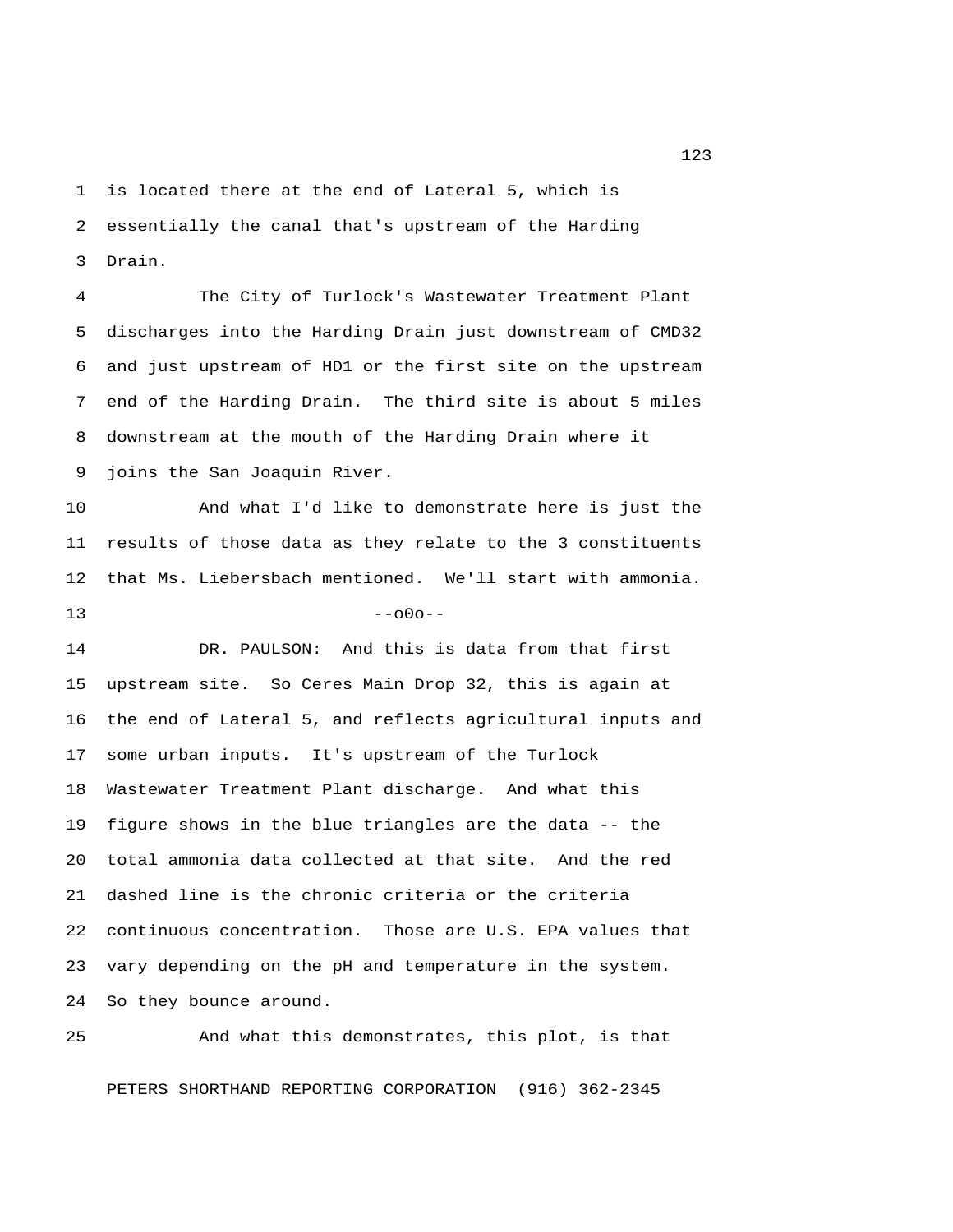1 all of the data that were collected over that 3-year 2 period, essentially 74 data they were collected every 2 3 weeks for 3 years, all of those values were at or below 4 the chronic criteria.

 $5 - -000 - -$ 

 6 DR. PAULSON: Now, as we move downstream, this is 7 Harding Drain 1 site, that's just below where the City of 8 Turlock's wastewater comes into that system. And the 9 green vertical line is the timing of the improvements at 10 the City's wastewater treatment plant.

11 And the plot demonstrates, I think, pretty 12 clearly the improvement in water quality relative to 13 ammonia with the implementation of those improvements. 14 Post the improvements there were 2 exceedances, and that 15 was out of a total of 55 total data. Based on the water 16 quality control policy, the 2004 policy, the binomial 17 distribution would allow for 4 exceedances before the 18 water should be listed. So these data support delisting 19 of the Harding Drain for ammonia at this HD1 site 20 reflecting the improvements that took place with the 21 City's wastewater treatment plant.  $22$  --o0o--

23 DR. PAULSON: This is further downstream at HD2. 24 And this reflects even lower concentrations of ammonia. 25 Primarily as a function of dilution from other water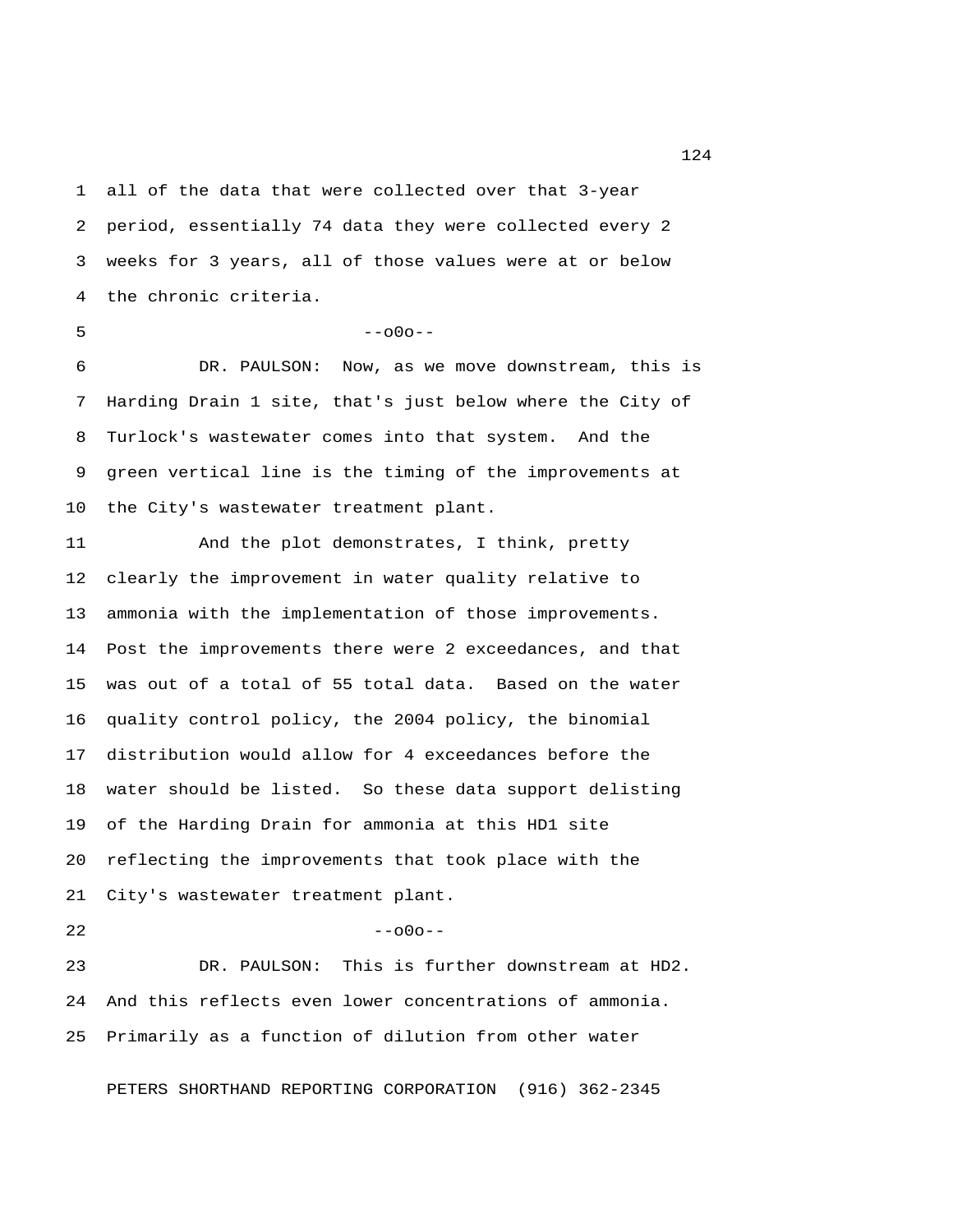1 coming in from the TID system, and also perhaps some 2 conversion and uptake of that ammonia as it moves 3 downstream.

 4 Given this data set, there were no exceedances 5 after the implementation of the improvements at the City's 6 wastewater treatment plant at this downstream site.

 7 So based on the data either individually for each 8 of the sites or taken collectively, they passed -- Harding 9 Drain passes the delisting criteria listed in Table 4.1 of 10 the new policy. And we think this is reflective of the 11 improvements in the urban wastewater, but also 12 improvements in dairy discharges to that system, which Ms. 13 Liibersbach mentioned was part of the joint effort that 14 took place in the last several years.

15 When the City completes its effluent pipeline 16 that will go directly to the San Joaquin River, we would 17 expect that the ammonia levels in the Harding Drain would 18 fall even lower than these values here. So based on this 19 improved water quality, we think the impairment has been 20 resolved and it would be appropriate to delist the Harding 21 Drain for ammonia.

22 I'll turn next to chlorpyrifos.

 $23$  --o0o--

24 DR. PAULSON: And these data again were collected 25 every other week for 3 years over the same timeframe.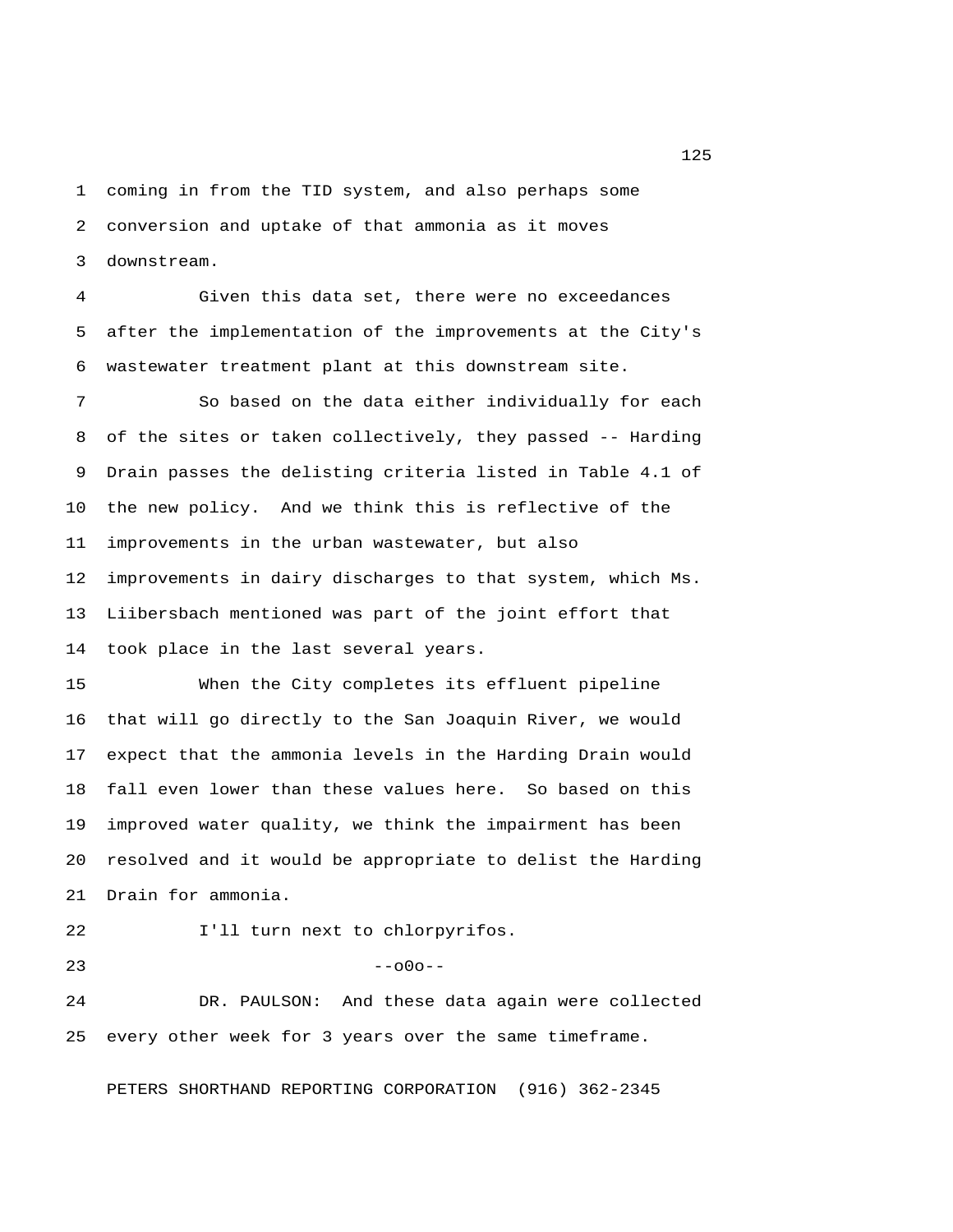1 We've pooled all 3 of the sites here because we don't have 2 an upstream/downstream impact like we did with the City of 3 Turlock's Wastewater Treatment Plant. We compared these 4 values to the water quality guideline that is presented in 5 the 303(d) staff report. There's a table of guidelines. 6 And this value is essentially based on the criteria that 7 the Department of Fish and Game developed based on U.S. 8 EPA guidance. And this is a chronic or long-term 9 criterion, more restrictive than the acute criterion.

10 When we look at the data here pooled for all of 11 the sites, there were 219 data. There were 9 exceedances 12 of the water quality guideline. Based on the binomial 13 distribution, 18 exceedances would be allowed to even 14 support delisting.

15 So these data as well support the delisting. 16 There were half as many exceedances as would be allowed 17 essentially to delist this water.

18 CHAIRPERSON DODUC: Question. Is there available 19 data beyond the time period that you have listed here? 20 DR. PAULSON: There were some USGS NAWQA data 21 that were also collected just prior -- actually, I 22 think -- let me just check here. They were collected in 23 2001 and 2002 as part of the NAWQA studies. And there 24 were 11 data points each for chlorpyrifos and diazinon. 25 There were no exceedances of the water quality guidelines

PETERS SHORTHAND REPORTING CORPORATION (916) 362-2345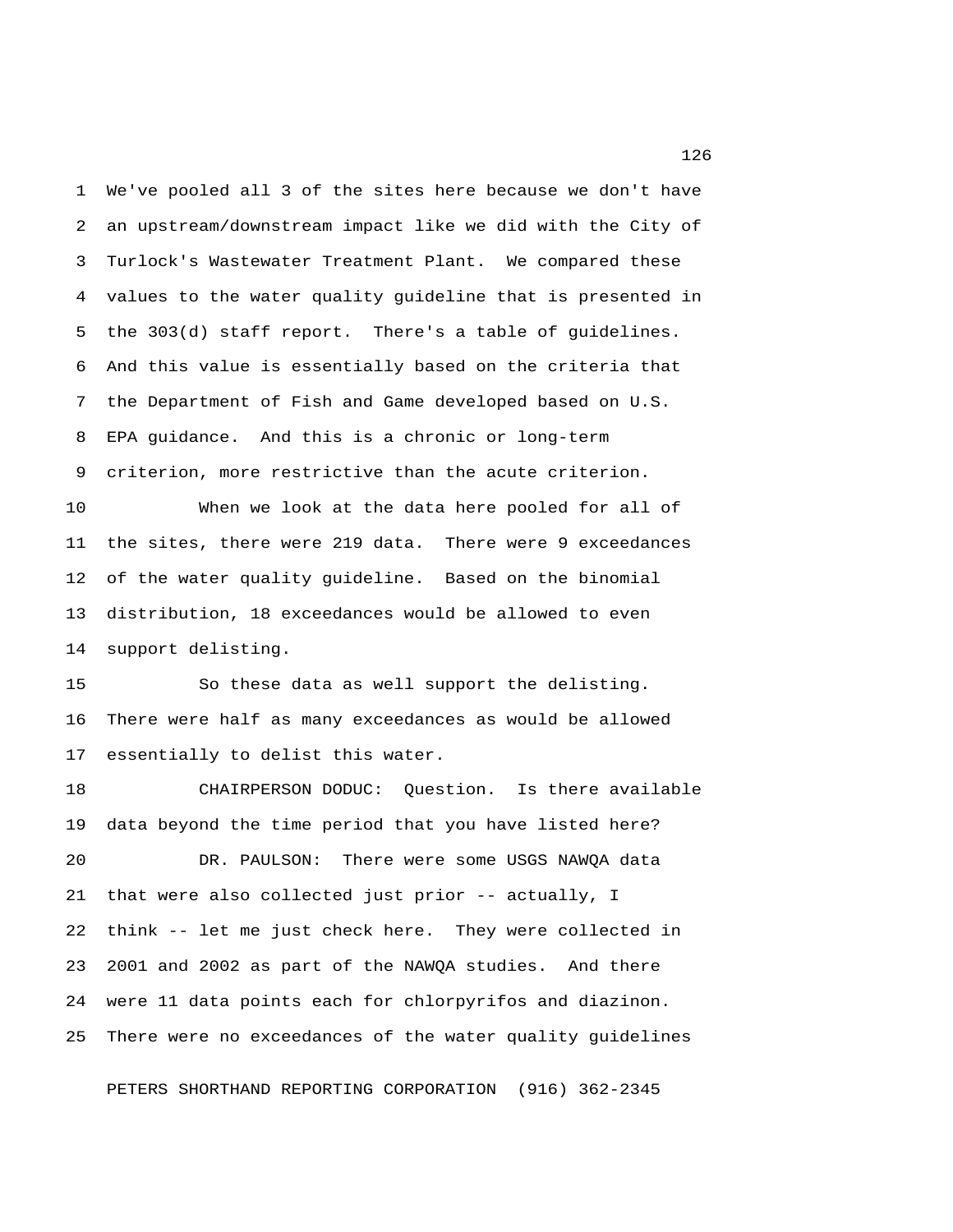1 for that time period.

 2 One of the other things just to reiterate too is 3 that there has been a significant reduction in the use of 4 chlorpyrifos and diazinon since 1995. So I would expect 5 if there were more historic data available, you would be 6 able to see, I think, a decline that would reflect the 7 decline in use.

 8 So based on this data for the pooled sites as 9 well as the individual sites, this meets the delisting 10 criteria for chlorpyrifos.

 $11$  --000--

12 DR. PAULSON: A similar story for diazinon, 13 again, the water quality guidelines that are presented in 14 the 303(d) staff report. And for diazinon there were 8 15 exceedances out of 219 data. Again, there would have been 16 18 that would have been allowed.

17 So taken individually -- and this also the same 18 thing, the same story here, taken individually for each of 19 the sites as well as the pooled data, they all pass the 20 delisting criteria.

21 You heard earlier today about additive toxicity 22 of chlorpyrifos and diazinon. So using the equation 23 that's presented in the staff report for the Lower San 24 Joaquin River diazinon chlorpyrifos basin plan amendment, 25 we used the -- looked at additive toxicity. There's an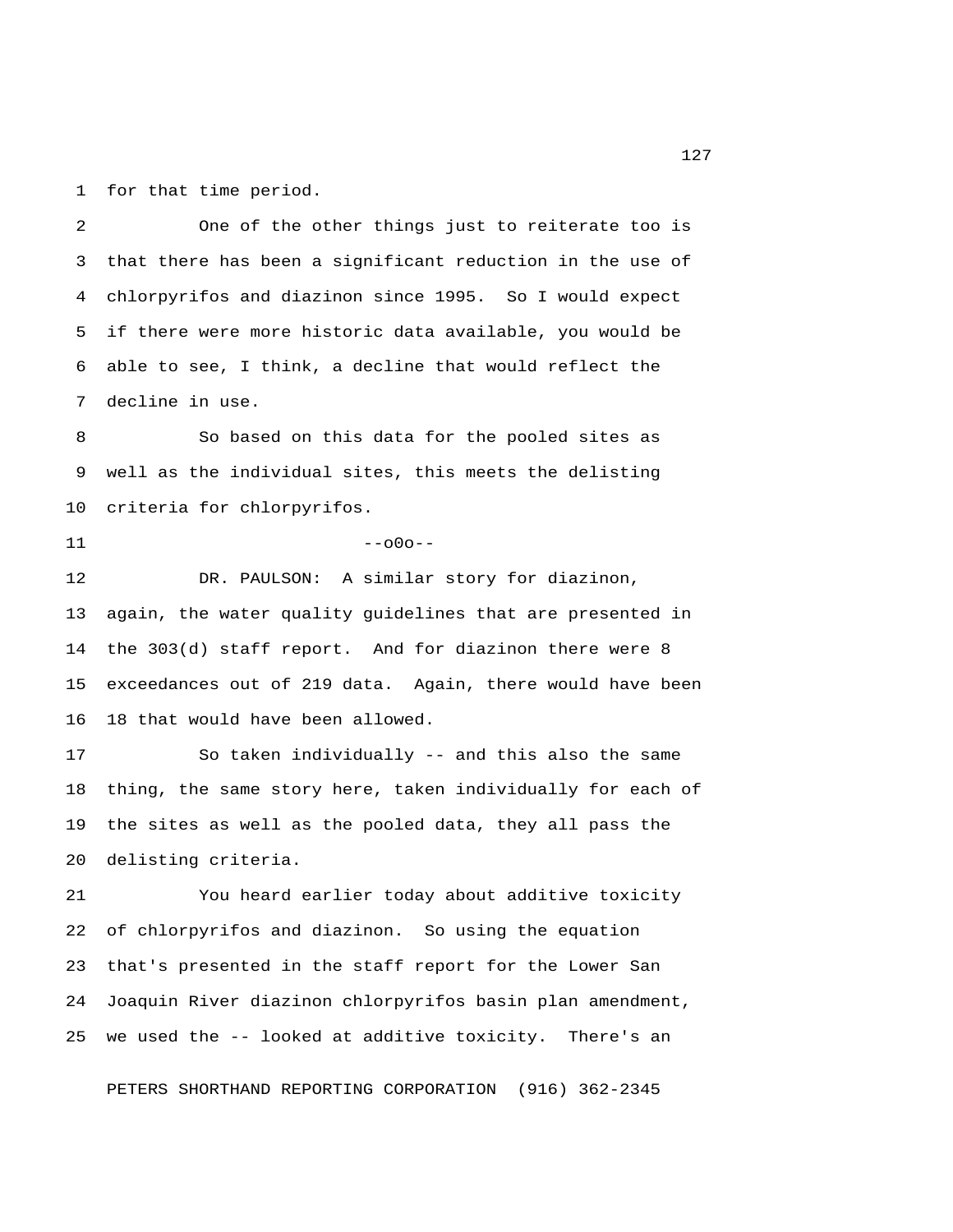1 additive toxicity limit of 1.0. In other words, each one 2 counts equally in that additive toxicity.

 3 And for the 219 data sets that we had, there were 4 14 of those that exceeded the additive toxicity limit of 5 1.0, again, versus the allowable exceedances of 18, which 6 is allowed in a delisting criteria. So taken 7 independently and taken additively, the data support 8 delisting of chlorpyrifos and diazinon for the Harding 9 Drain.

 $10$  --o0o--

11 DR. PAULSON: I just want to turn for a moment to 12 Don Pedro Reservoir and reiterate some of the concerns 13 that had been raised in letters to the regional and State 14 Board and EPA starting in the year 2001 and continuing 15 through the year 2004.

16 We're concerned that the listing for mercury for 17 Don Pedro Reservoir is inappropriate for a couple of 18 reasons. One is that the data that were used to list the 19 reservoir were very old, 1984 to 1987, and they were 20 pre-clean sampling and analysis techniques. They were not 21 representative. They were taken from one corner of the 22 reservoir to represent the entire area.

23 The second concern is that the data analysis did 24 not follow EPA guidance for the development of a weighted 25 average based on the different trophic levels of the fish

PETERS SHORTHAND REPORTING CORPORATION (916) 362-2345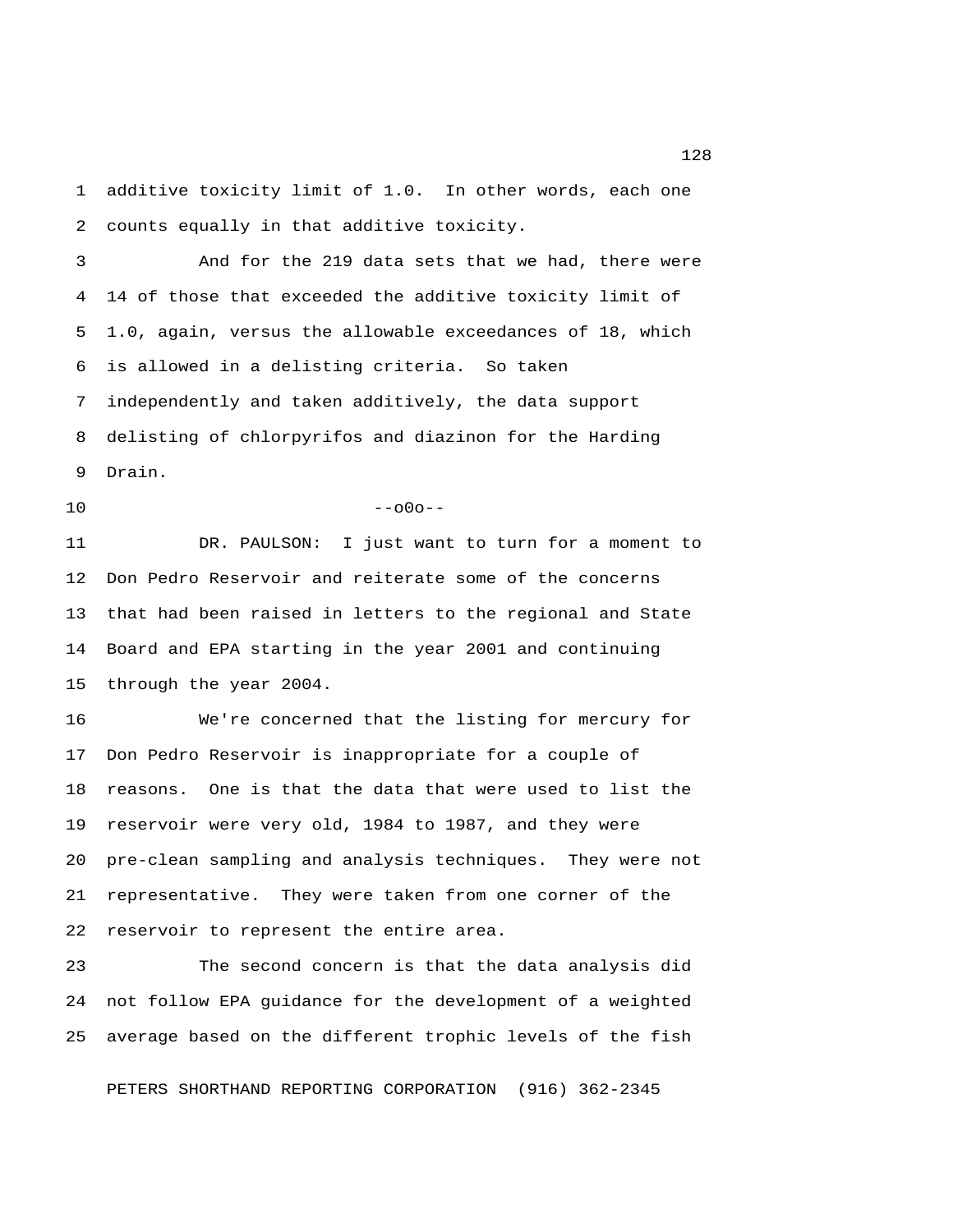1 that are present in that system. It focused only on the 2 highest trophic levels ignoring data for a trophic level 3 3 -- several trophic level 3 samples. And the analysis 4 also discarded below detection values. So rather than 5 counting them in the analysis, they were discarded from 6 the analysis.

 7 In the response to comments for the 2002 staff 8 report, there was acknowledgement that the approach was 9 not applied and there was a commitment to apply that in 10 future listings. There has been no further analysis or 11 work done on the Don Pedro Reservoir in the current staff 12 report. It's still listed with no additional discussion. 13 It's listed with a TMDL completion date of 2020.

14 It's our feeling that this really should be 15 reevaluated, that at a minimum the existing data should be 16 relooked at, but more importantly really that new data 17 should be collected using a clean technique approach, 18 using a more representative approach, collecting data that 19 would essentially meet the listing criteria that are 20 included in the 2004 guidance before it's left on the 21 303(d) list.

22 One other comment too is that there were no 23 health advisories -- have been none for Don Pedro 24 Reservoir. And back in 2002 when we contacted a 25 representative of the Tuolumne County Health Department,

PETERS SHORTHAND REPORTING CORPORATION (916) 362-2345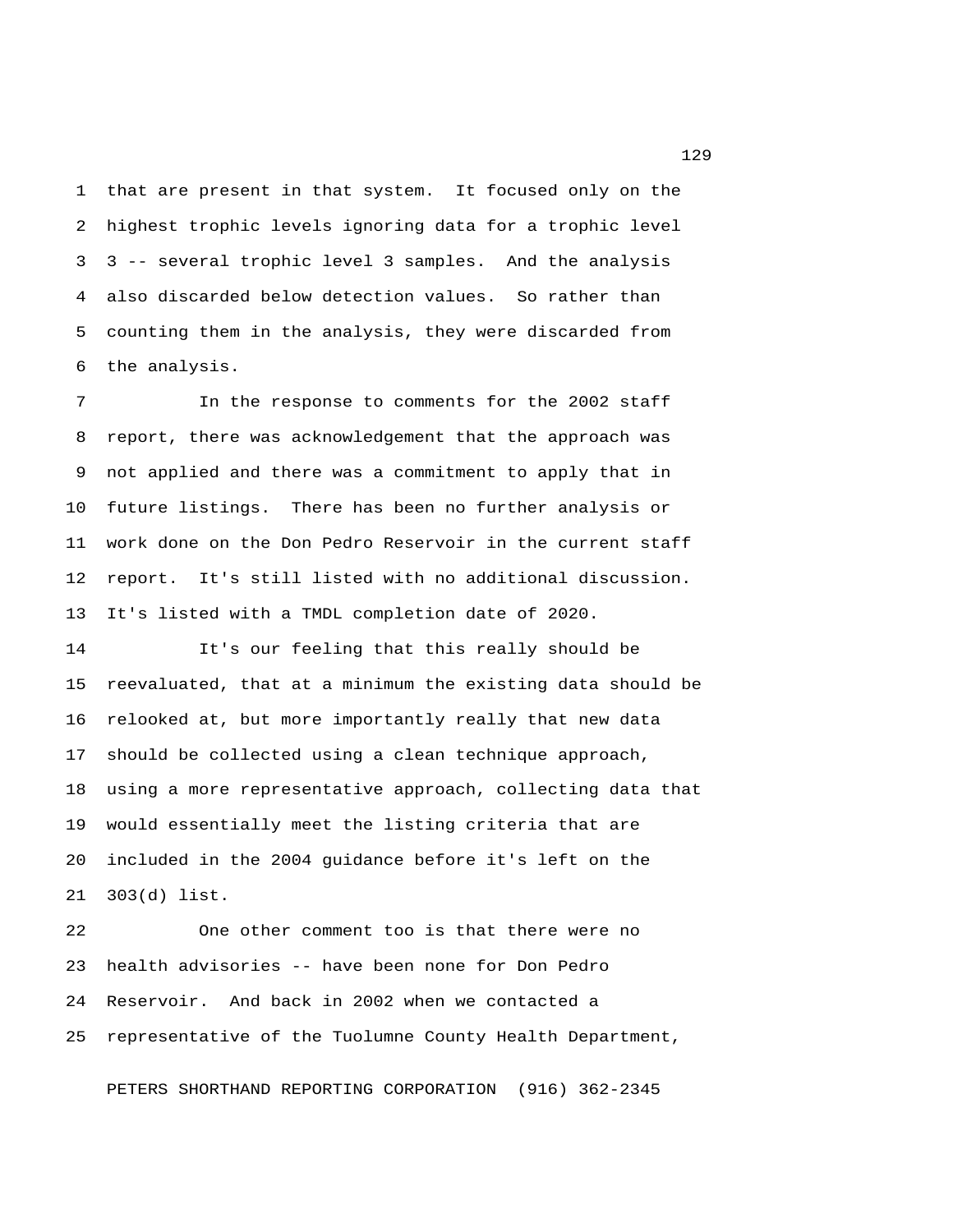1 he noted that he was aware of the proposed listing, but 2 was quote very surprised that he didn't feel that data 3 supported it. There doesn't seem to be any real basis for 4 that listing.

5 Just quickly in summary.

 $6 - -000 - -$ 

 7 DR. PAULSON: Our request is that the Harding 8 Drain be delisted for ammonia, diazinon and chlorpyrifos 9 to reflect the improvements in water quality that have 10 been documented in the new data that are available. And 11 also to support the ongoing local projects that are State 12 funded to investigate and resolve the sources of unknown 13 toxicity. There is ongoing work there to address that, 14 and we're hopeful that reductions in ammonia and in 15 chlorpyrifos and diazinon use will help to support that, 16 but that if there are other sources of toxicity -- an 17 unknown toxicity, we will be able to get at those over the 18 next couple of years through this very detailed monitoring 19 and evaluation program for the Prop 50 project.

20 As Ms. Liebersbach suggested, we'd like to allow 21 sufficient time for ongoing local water quality 22 improvement efforts to be completed and would like to see 23 the dates not moved up for any of the Harding Drain TMDLs. 24 What we'd really prefer is that the 3 constituents be 25 delisted for Harding Drain.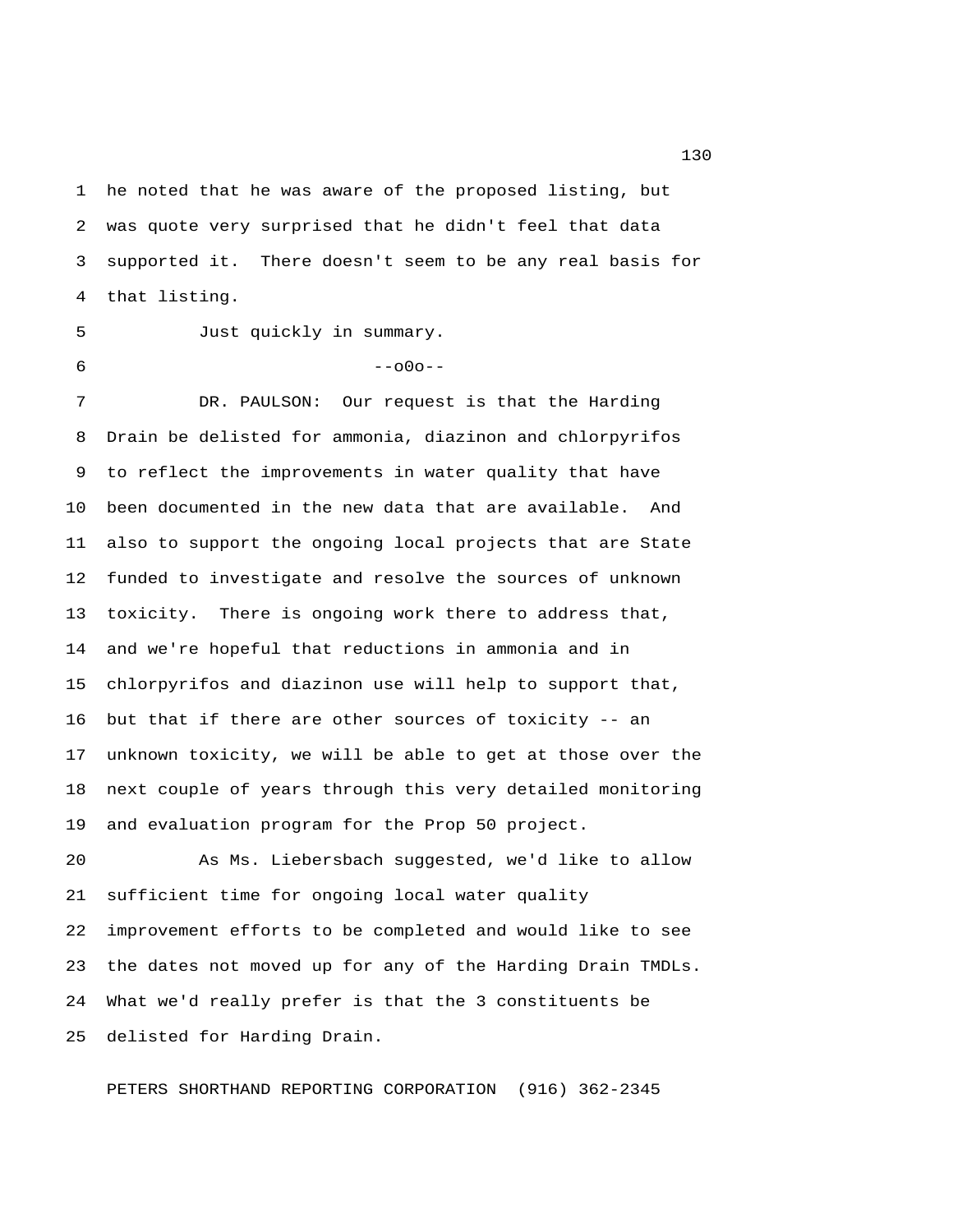1 And finally, we'd like to see Don Pedro Reservoir 2 delisted for mercury until more accurate data can be 3 collected. We will be summarizing these comments in a 4 detailed letter and we'd be happy to meet with staff to 5 discuss the new data at any time on the Harding Drain. 6 Thank you very much. 7 CHAIRPERSON DODUC: Thank you, Dr. Paulson. 8 Questions? 9 All right, Ms. Cynthia Elkins. 10 MS. ELKINS: Good afternoon. Thanks for allowing 11 me to address you again, Madam Chair and Members of the 12 State Board. My name is Cynthia Elkins. I'm with the 13 Center for Biological Diversity. 14 And, again, I'd like to reiterate our support for 15 the listing of exotic species for the San Joaquin -- 16 portions of the San Joaquin River, the Delta waterways and 17 Bodega Bay. Exotic species are a significant problem 18 throughout the country, and, in fact, are the second 19 leading cause or second leading threat to endangered 20 species. 21 It's believed that exotic species adversely 22 affect more than twice the number of species as other 23 forms of pollutants. And it's also believed that exotic 24 species are a contributing factor or were a contributing 25 factor in almost 70 percent of the extinctions in north

PETERS SHORTHAND REPORTING CORPORATION (916) 362-2345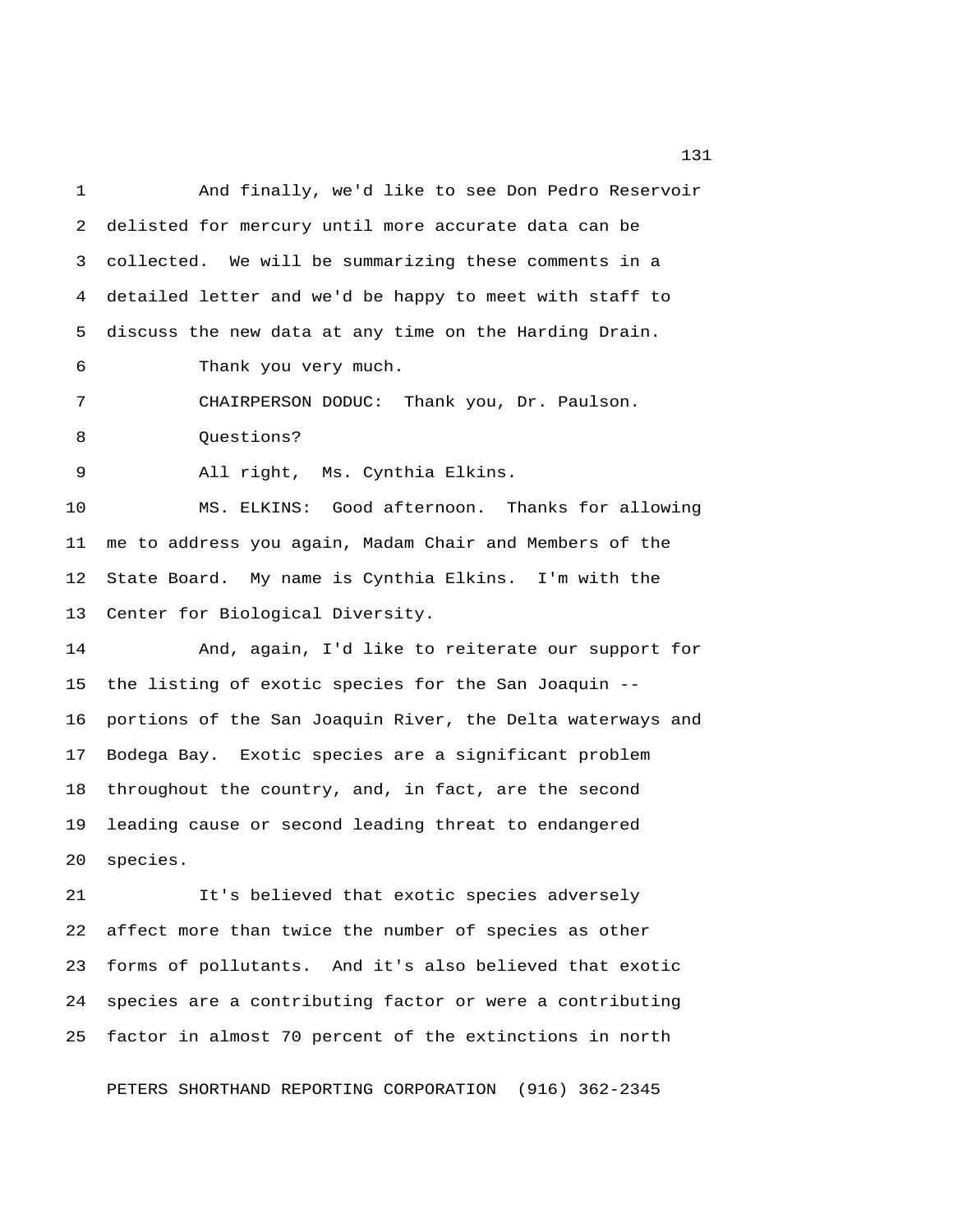1 America last century.

 2 The problems with exotic species are not limited 3 to the watersheds that are proposed for listing, however, 4 and there are many other watersheds throughout the central 5 valley that are experiencing dramatic problems due to 6 non-native introduced species.

 7 I'd like to focus on 2 of these. And we are 8 specifically requesting that the regional board -- or 9 excuse me, that the State Board add these waterbodies to 10 the list as well. These are the South Fork of the San 11 Joaquin River and the Middle Fork of the Kings River.

12 These areas flow from high in the Sierra from 13 high alpine lakes and traditionally, historically nearly 14 all of these lakes above -- well, actually all of the 15 lakes above 1,800 meters were naturally fishless. 16 Beginning in the late 1800s stocking of these lakes began 17 to occur and the streams as well with non-native trout 18 species such as brown trout.

19 Now, only approximately 7 percent of the lakes in 20 the national forests in this area are fishless, 21 specifically looking in the John Muir Wilderness Area. 22 And this is wreaked absolute havoc on the native species 23 in the area, in particular the native amphibians, but also 24 it is causing very serious adverse impacts to native 25 fishes, macro-invertebrates and other kinds of species.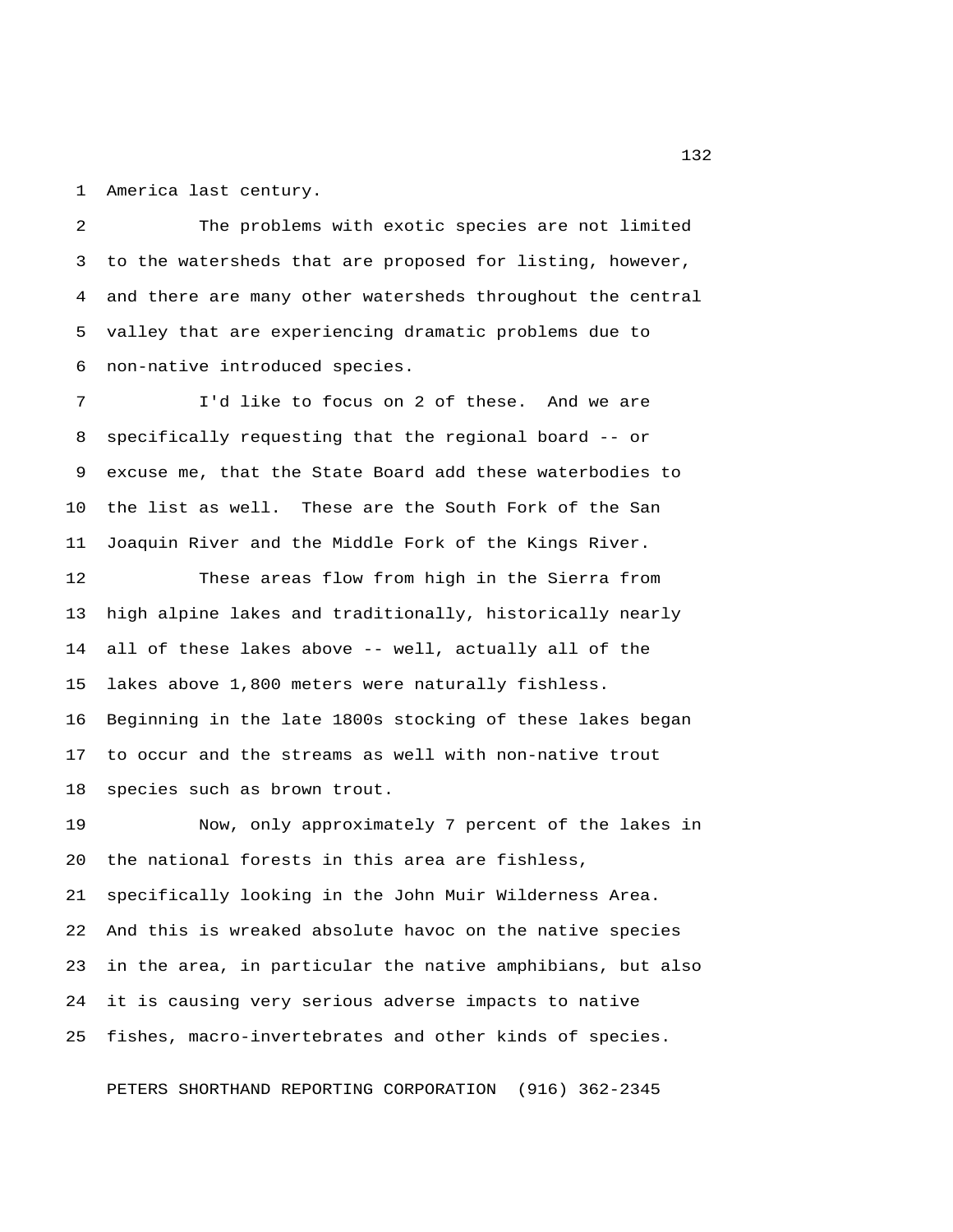1 Unfortunately, these non-native trout species are 2 highly effective predators. And because these alpine 3 lakes were naturally fishless, these species are not 4 adapted to having such predators in their habitat. The 5 decline of mountain yellow-legged frog in particular 6 attributed largely to the introduction of non-native trout 7 species. And the decline of mountain yellow-legged frogs 8 in response to these introductions was documented as early 9 as the 1920s. And since that time voluminous information 10 has been gathered and numerous studies have been 11 undertaken to further document these problems.

12 The mountain yellow-legged frog was formally 13 widespread throughout the Sierra Nevada mountain range 14 above 1,500 meters. But by 1994 studies and surveys 15 showed that its presence -- it was present in only about 16 15 percent of the sites where it was found in 1915. 17 Unfortunately, since 1994 these declines have continued 18 and the species is extirpated from many places that 19 historically occupied.

20 It's estimated that non-native trout 21 introductions is responsible for a 10-fold increase -- or 22 excuse me a 10-field reduction in mountain yellow-legged 23 frog populations. This species is right at the brink of 24 extinction. And absent very concerted efforts to protect 25 it and reverse these problems, we're likely to see the

PETERS SHORTHAND REPORTING CORPORATION (916) 362-2345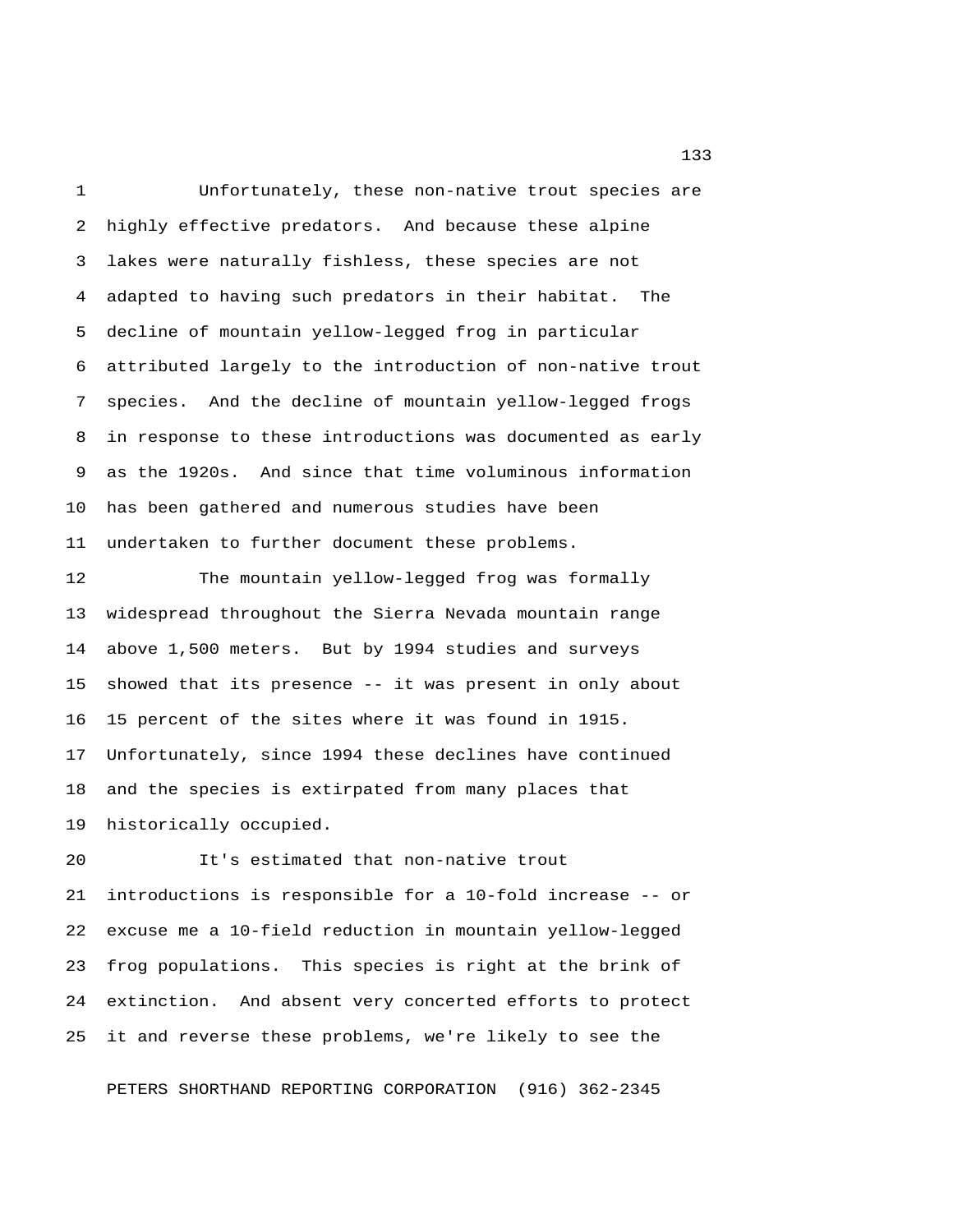1 extinction of the mountain yellow-legged frog within our 2 children's lifetime.

 3 So we strongly encourage the Board to consider 4 the evidence that we will be putting in front of you, and 5 to consider listing these waterbodies and ensuring that 6 the beneficial uses of these important watersheds are 7 protected.

8 Thank you.

 9 CHAIRPERSON DODUC: A question for you Ms. 10 Elkins. Do you have any thoughts on Mr. Karkoski's 11 comment that if exotic species are listed that we specify 12 the species instead of a general listing?

13 MS. ELKINS: I think in some cases that might 14 make sense. But in places like San Francisco Bay where 15 you have such a large number of pollutants, that it makes 16 more sense to just list exotic species as a pollutant 17 source.

18 I know in Louisiana, for instance, there is an 19 estuary there that is listed for specific plant species, 20 for example. And there I don't know that they're really 21 experiencing other problems with other invasives.

22 CHAIRPERSON DODUC: Thank you.

23 Mr. Robert Carey.

24 MR. CAREY: Good afternoon, Chairman Doduc and 25 members of the Board.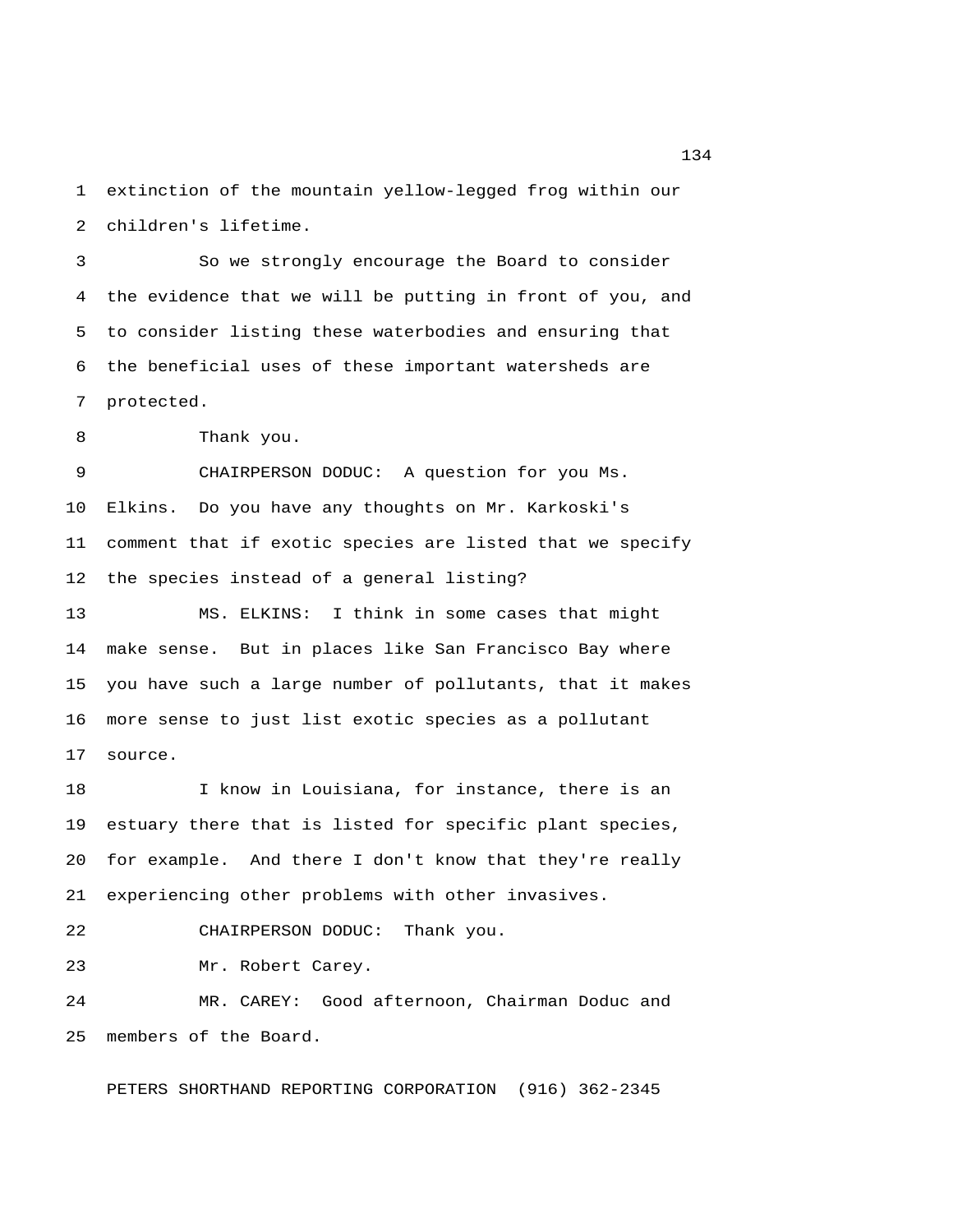1 My name is Robert Carey. I'm here today 2 representing W.M. Beaty & Associates. We are a land 3 management organization that manages family-owned 4 timberland to the tune of about 280,000 acres. Of those 5 280,000 acres approximately 20,000 of them drain to the 6 Fall River in Shasta County, which is currently on the 7 303(d) list as impaired for sediment and siltation. The 8 sources listed currently include silviculture, road 9 construction and agriculture.

10 The history of the listing for Fall River is a 11 little ambiguous. I have not been able to find any 12 information regarding source data that led to the original 13 listing. We're here to ask today that silviculture be 14 removed as a source of sediment from the Fall River. A 15 study was conducted in 1998 after a fair amount of 16 sediment began showing up in the river during high-flow 17 water years, primarily as a result of catastrophic events, 18 including flooding, the failure of a railroad culvert 19 crossing and a wild fire that had occurred several years 20 ago -- several years before that.

21 What the Tetra Tech study did was look at the 22 sediment that's in the -- currently in the Fall River and 23 evaluate what the likely sources of that material were. 24 They found that primarily reduced meadow function in some 25 of the overland tributaries immediately upstream from the

PETERS SHORTHAND REPORTING CORPORATION (916) 362-2345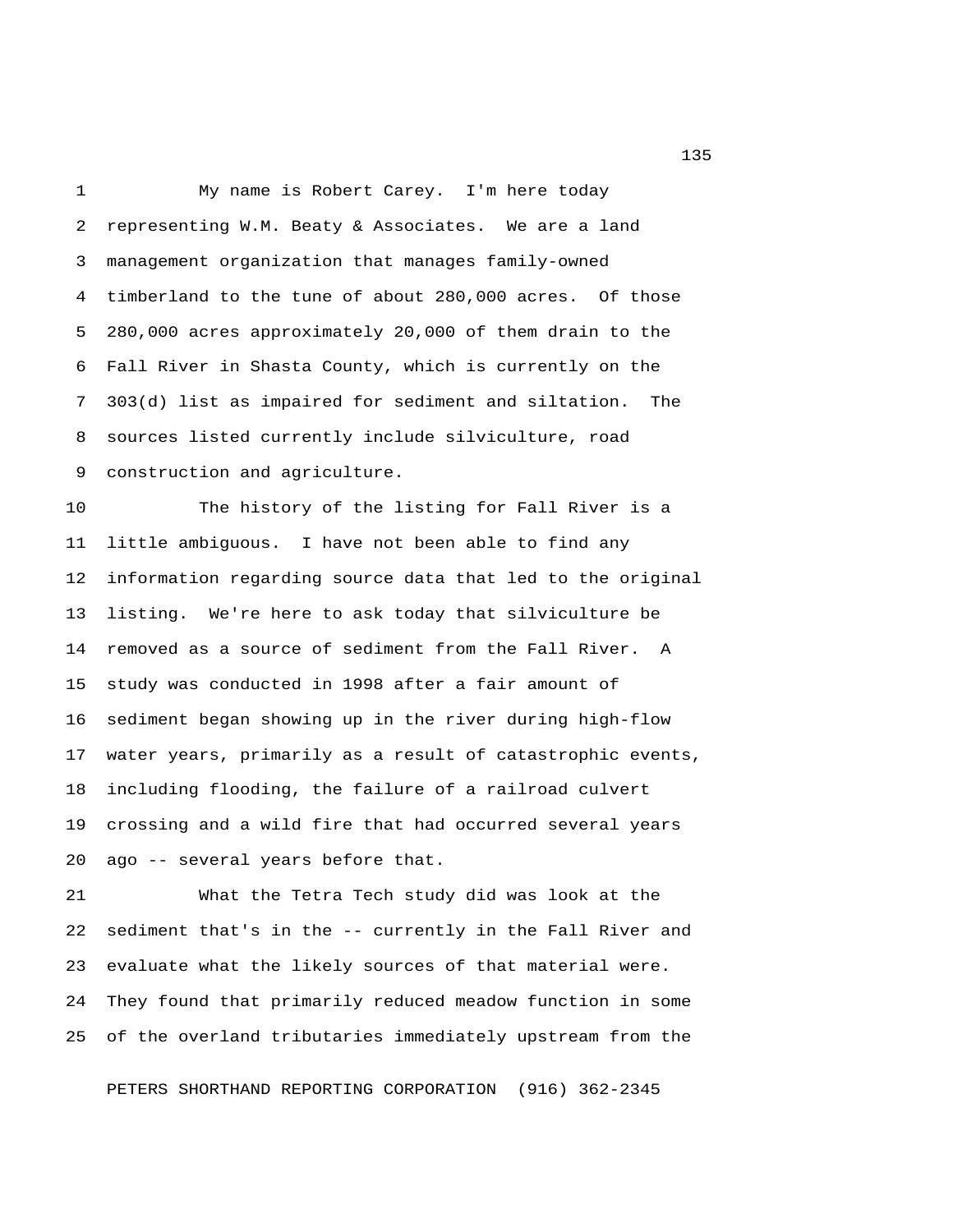1 Fall River had been channelized in the 1960s. The result 2 was loss of that meadow function that slows water velocity 3 down and allows suspended sediment to settle out in those 4 alluvial flood plains. And also because the velocity is 5 maintained, it exacerbates other channel bank erosion.

 6 So the Tetra Tech study identified a couple of 7 key things that needed to be done. Primarily, the Bear 8 Creek meadow that had been channelized in the 60s for 9 flood control needed to be restored. That work was 10 completed. It's on private land -- private parcel, not 11 managed by Beaty & Associates. But nonetheless, we were 12 involved in part of the design of that reconstruction.

13 And based on the Tetra Tech report, approximately 14 50 percent of the sediment entering the Fall River in any 15 one year would be controlled by restoring that naturally 16 functioning hydrologic meadow system, so it slows the 17 water down and allows a lot of sediment to settle out, et 18 cetera.

19 I'm going to jump to my notes here real quick. I 20 also wanted to mention that Beaty & Associates is here to 21 support the Fall River Resource Conversation District 22 information that was presented. I've got a letter dated 23 from them that was actually dated 11/22/05. I'm assuming 24 that you've already received that letter and it's in your 25 record. So, again, I wanted to just lend our support to

PETERS SHORTHAND REPORTING CORPORATION (916) 362-2345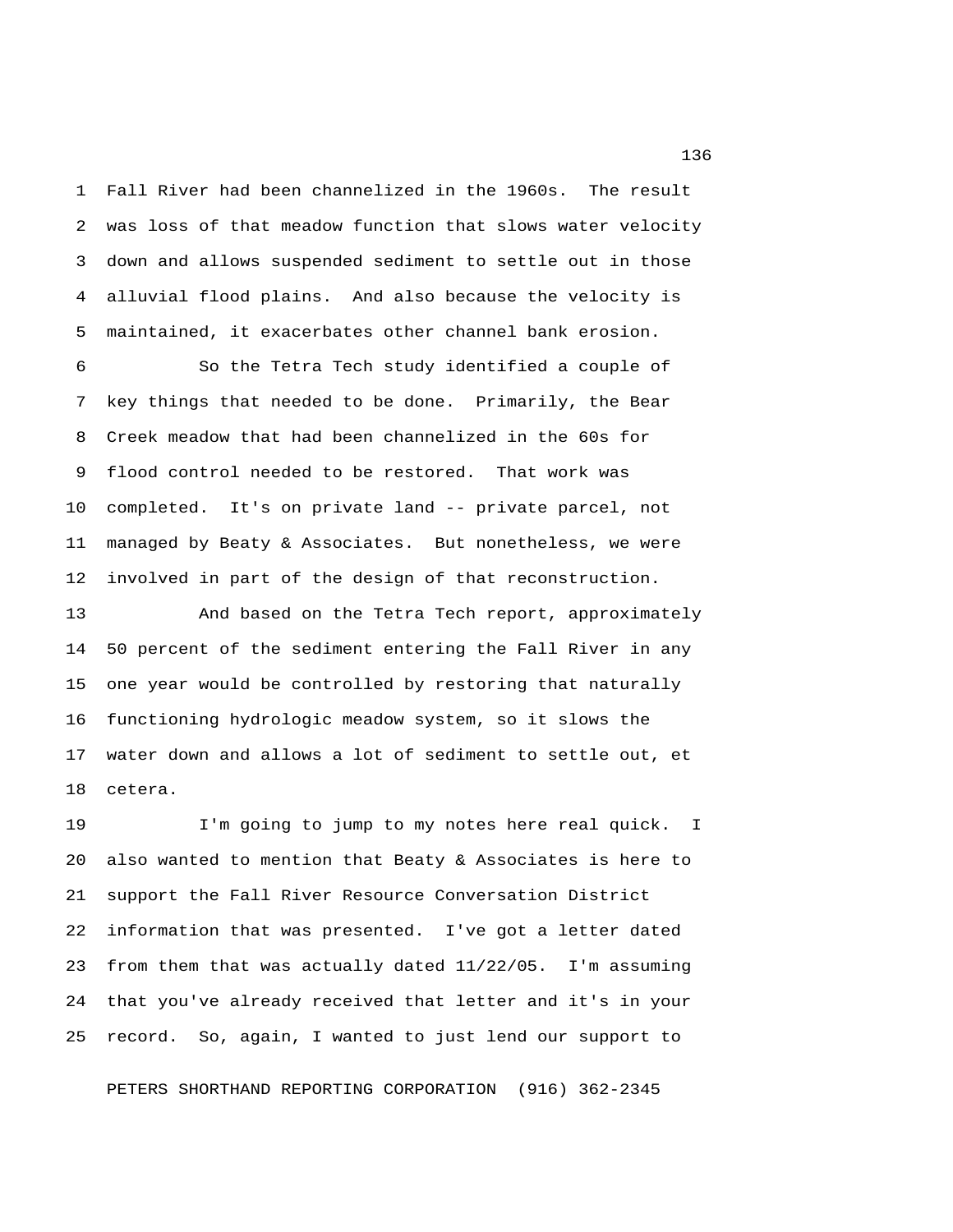1 their position.

 2 They have a number of folks on staff and they've 3 worked carefully with a number of folks from State 4 agencies, including the Central Valley Regional Water 5 Quality Control Board staff, field staff and executive 6 staff in the Redding office, and have gotten a tremendous 7 amount of support for our position at this point. We've 8 added our comments through, like I said, the regional 9 board staff, Cal Fish and Game, the Wild Trout Program, 10 and the Natural Resources Conservation Service who were 11 instrumental in developing the sediment budget for the 12 Tetra Tech report that I cited in my comments.

13 I wanted to mention that the reason the 14 restoration actions have been successful is because we've 15 had tremendous buy-in from local and land owners. People 16 that are interested in doing stewardship projects, fencing 17 meadow systems, controlling livestock, providing off-site 18 water so livestock don't have to access natural stream 19 banks, all of those things together have helped identify 20 and correct and eliminate the sediment sources that have 21 caused the sedimentation problem in the Fall River.

22 There still is an existing slug of sediment in 23 the river. The Tetra Tech report identified that it would 24 take many, many years to the turn of centuries before that 25 material moved out of the river naturally. The flows and

PETERS SHORTHAND REPORTING CORPORATION (916) 362-2345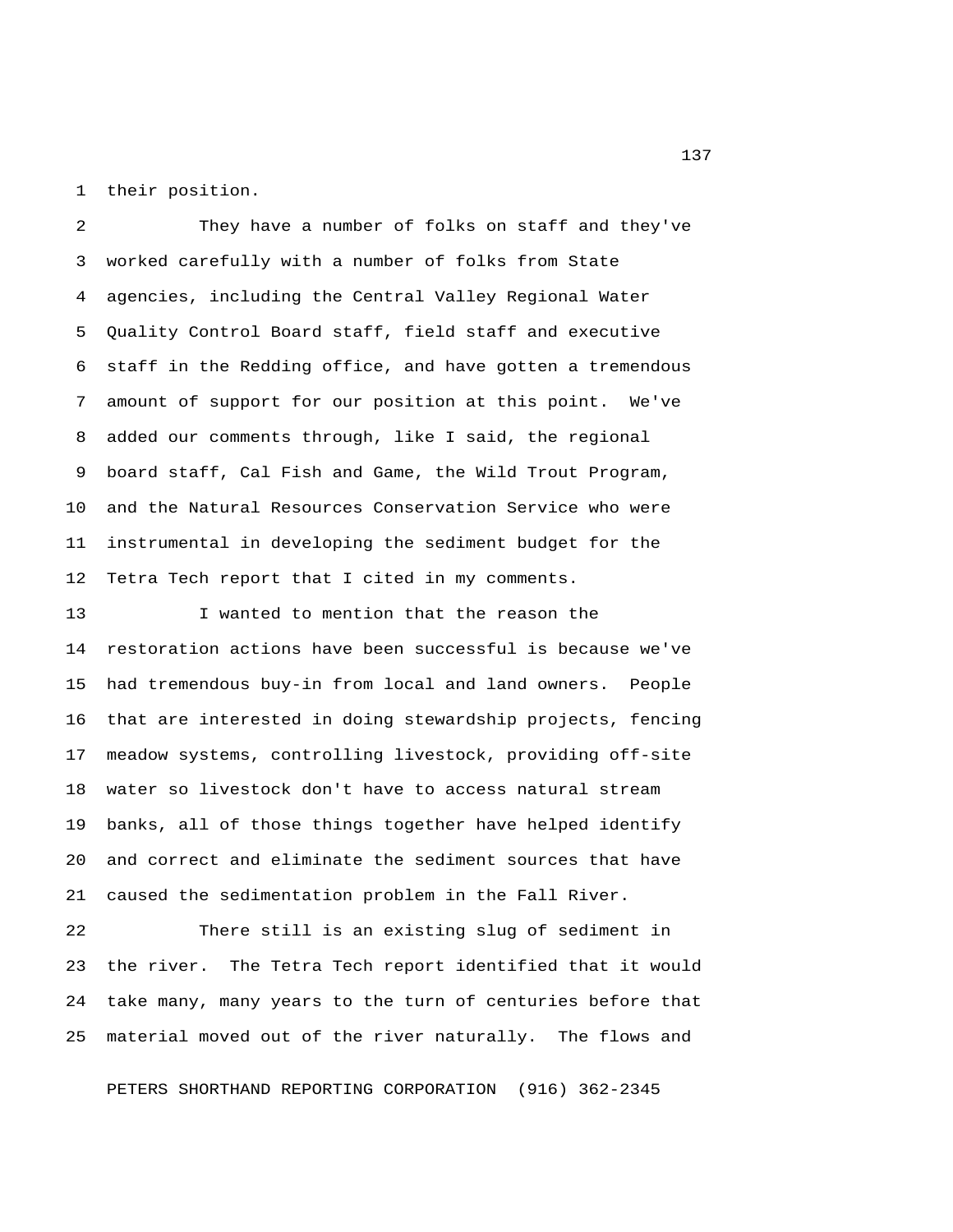1 the spring-fed nature of the Fall River just do not lend 2 themselves well to flushing that material out. That was 3 one of the reasons that local public concern prompted the 4 investigation into sediment sources in the Fall River in 5 the early to mid-1990's.

 6 So by revising the listing and removing 7 silviculture and road-building agriculture from the 8 current stressors, it sends a message to the cooperative 9 land owners that want to do these kind of stewardship 10 projects that, you know, their achievements are being 11 recognized. You reduce the amount of regulatory burden on 12 land owners simply because their adjacent to a listed 13 waterbody. And with the way the Central Valley monitoring 14 program is going right now for silviculture and 15 agricultural waivers, simply draining to a listed body ups 16 the bar, so that there is more paperwork, more regulatory 17 hurdles to cross when, in fact, there's no evidence 18 silviculture has ever been a contributing factor to Fall 19 River sedimentation problems.

20 So quoting from the Fall River Conservation 21 District letter, it says, "We specifically request that 22 the stressor be changed from sediment/siltation to 23 historic accumulations of sand-sized sediment and remove 24 silviculture and other items listed as current sources to 25 be replaced with meadow channelization and other historic

PETERS SHORTHAND REPORTING CORPORATION (916) 362-2345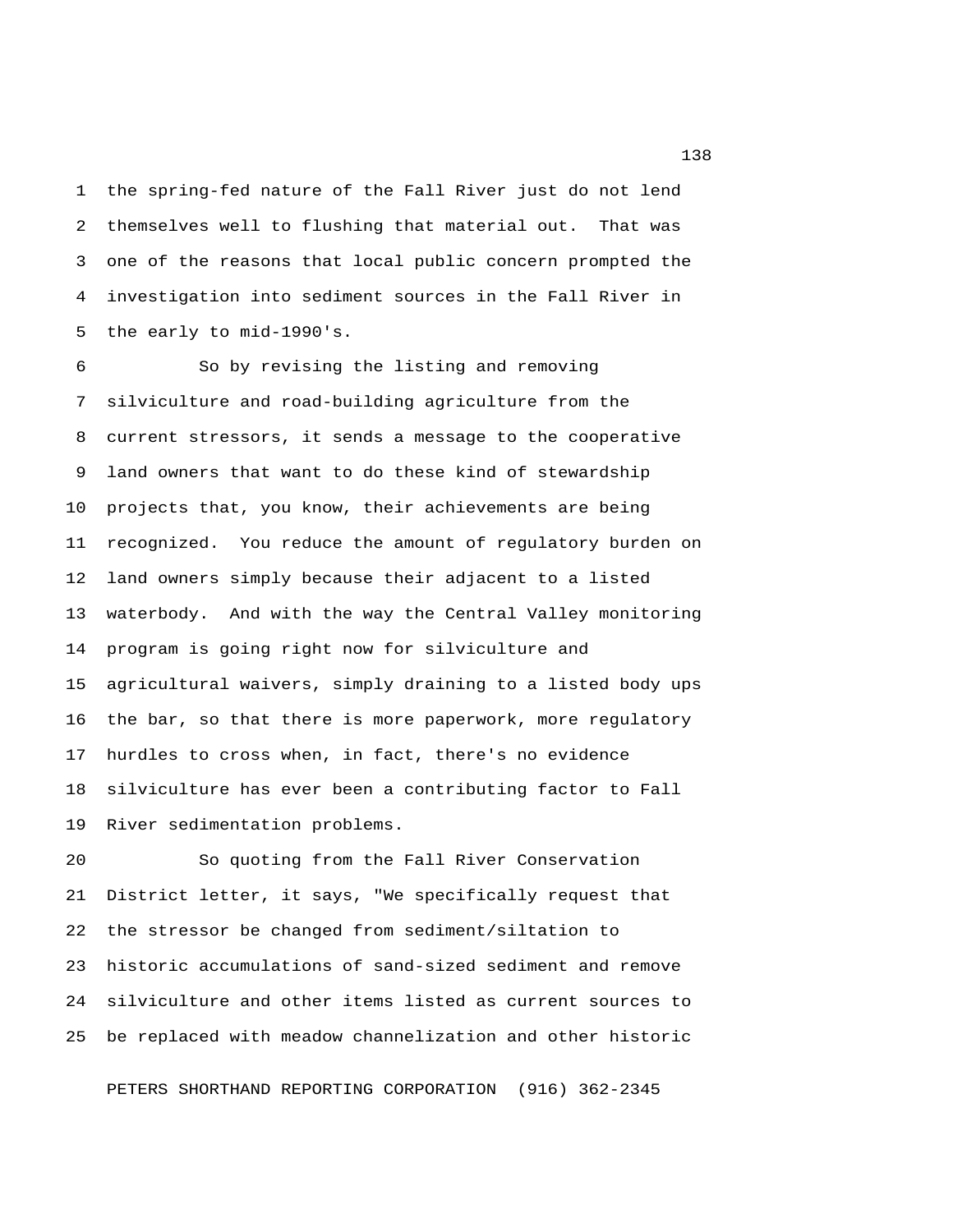1 activities and catastrophic events.

 2 Again, that's a more accurate depiction of the 3 existing condition within the Fall River and all of the 4 evidence that has been collected to identify those sources 5 and develop cause and effect relationships. From there, 6 the action has gone to -- from the identification of those 7 sources to actually corrective actions.

8 And I would just hope that the State Water Board 9 would want to reinforce cooperative land owner's ideas 10 that doing those kind of stewardship practices gets you 11 rewards and not punishments.

12 I'm trying to see if I had any other points to 13 make. Again, my comments are written. And I'm really 14 just trying to summarize and take some of the high points 15 out of them.

16 I would also encourage the State Board to engage 17 the regional board in a discussion, because like I said we 18 have vetted our opinions through the local people that are 19 involved and are quite knowledgeable about the system, and 20 have got no disagreement at all from them that this was an 21 appropriate time to take this action.

22 Thanks very much.

23 CHAIRPERSON DODUC: Thank you.

24 Mr. Lee Mao.

25 MR. MAO: Good afternoon, Madam Chair Doduc. My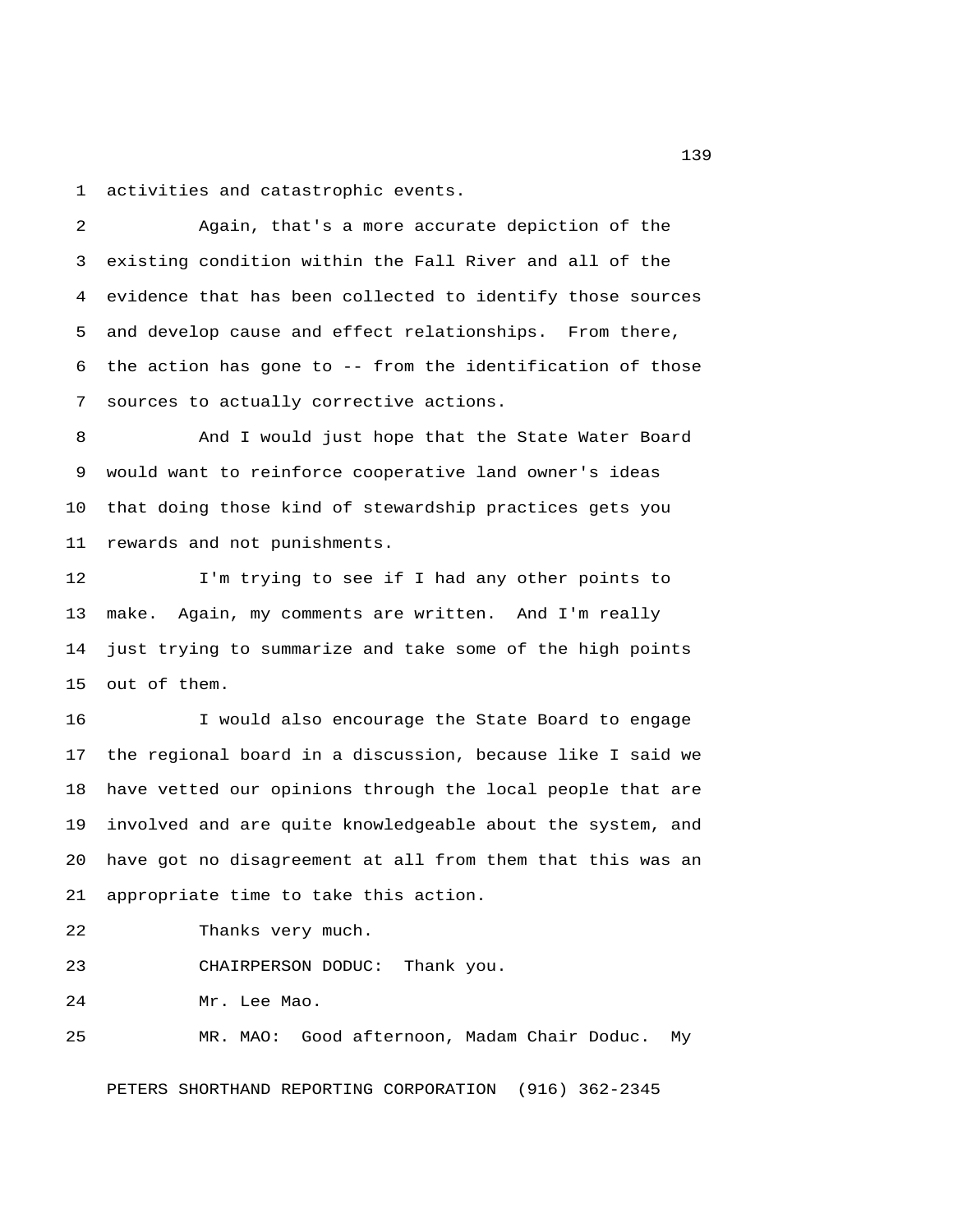1 name is Lee Mao. I'm with the Bureau of Reclamation here 2 in Sacramento. And my comments are fairly similar to Mr. 3 O'Laughlin, so I'm going to go through and highlight those 4 points of my comments. And we'll be submitting our 5 detailed supporting documents by the January 17th 6 deadline.

 7 Reclamation supports the request to delist the 8 Lower San Joaquin River from Mendota Pool to Vernalis for 9 the salt and boron impairment. And we feel that they are 10 for the following reasons in summary: We have data more 11 than 10 years worth of data to show compliance with the 12 water quality standards at Vernalis.

13 CHAIRPERSON DODUC: What about Mr. Herrick's 14 comment that those 10 years included all the wet years? 15 MR. MAO: That's true, and that's why Reclamation 16 has made a statement to -- well, here's my next statement 17 is that Reclamation is committed in meeting the terms and 18 conditions as stated in our permit in the future years 19 including critical dry years, and that is stated in our 20 salt and boron comments that we submitted back in last 21 month in November.

22 The next point is the initial analysis used for 23 listing the Lower San Joaquin River did not consider the 24 significant impacts from the changes in the basin. And 25 these were very similar to Mr. O'Laughlin's comments

PETERS SHORTHAND REPORTING CORPORATION (916) 362-2345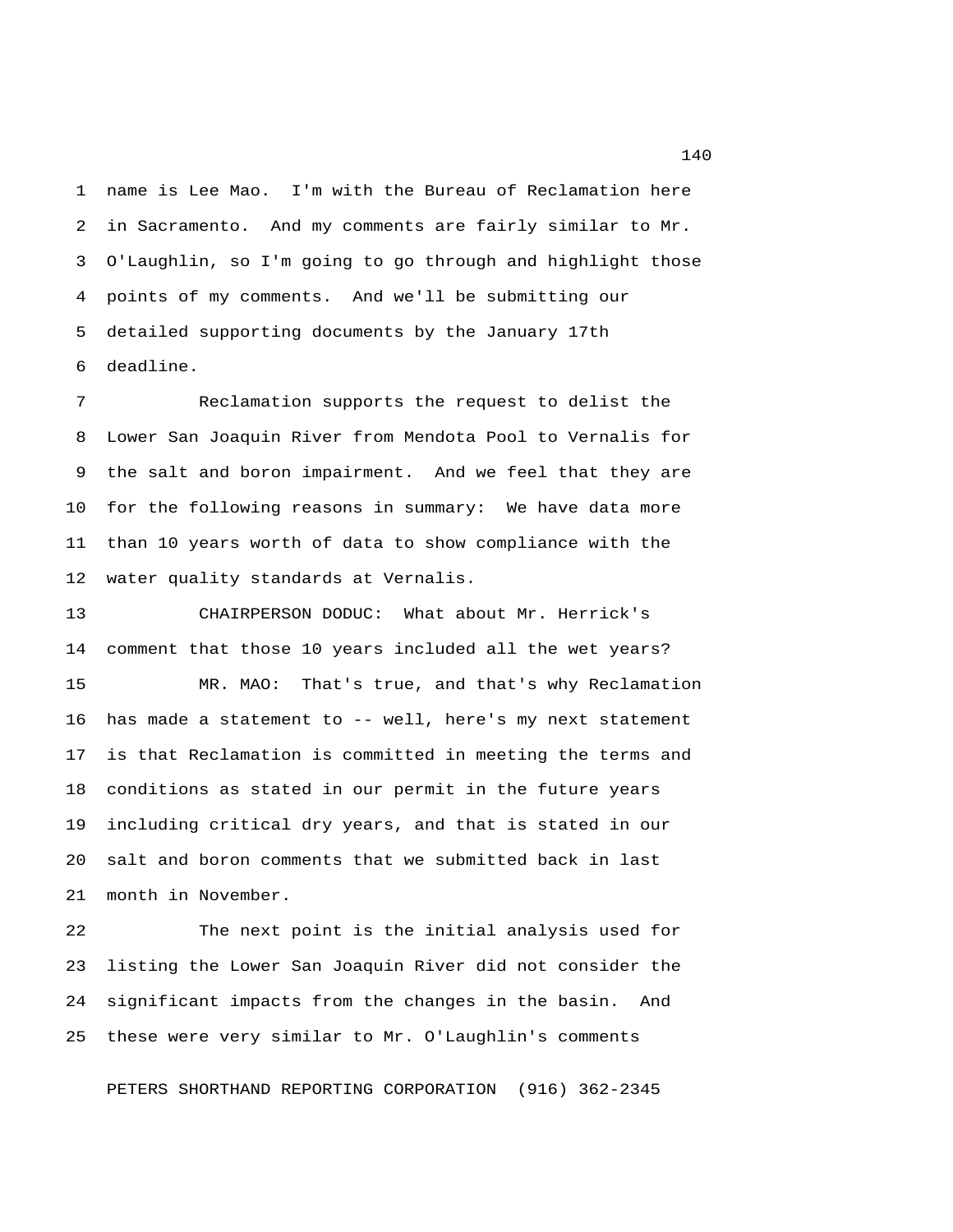1 regarding hydrology, Grasslands Bypass project and also 2 the modeling -- the current modeling that was done.

 3 Finally, the initial analysis was performed using 4 the model that didn't accurately reflect the basin. The 5 new CalSim II model, which is a planning model with the 6 new water quality module provides a more accurate 7 portrayal of the current conditions of the basin. And 8 that is the model that -- CalSim II is the model of choice 9 for current and future studies because of its updated data 10 sets and improved simulations of the San Joaquin River 11 operations, and particularly of the non-federal 12 reservoirs.

13 And Mr. Herrick's comments regarding CalSim II 14 peer-reviewed draft report stated that the CalSim -- you 15 know, the issues. We understand that -- I mean, there's 16 some documentation stuff that we are going to be working 17 on, we meaning Reclamation and DWR and of course 18 consultants.

19 But nevertheless, the peer-review group agrees 20 that CalSim II it's a more accurate reflection of the 21 current conditions of the basing. It's a more accurate 22 model. And we'll continue to go through refinements of 23 the model.

24 In summary, the water quality objectives have 25 been met for over 10 years, which is protective of the

PETERS SHORTHAND REPORTING CORPORATION (916) 362-2345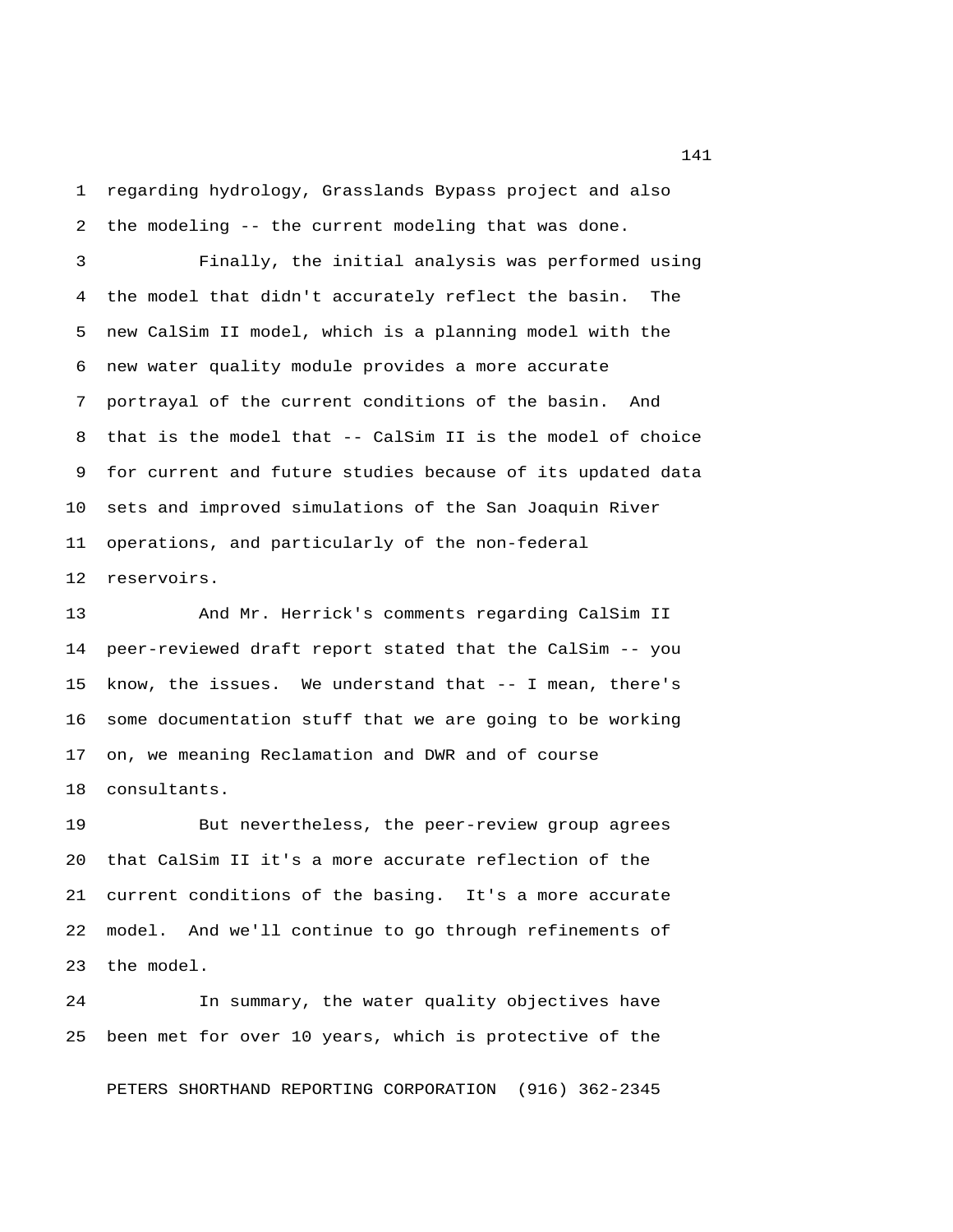1 identified existing and potential beneficial uses of the 2 Lower San Joaquin River. Reclamation believes that the 3 data and information presented to you warrants a request 4 to delist the Lower San Joaquin River from the 303(d) list 5 for salinity and boron. And, of course, we will be 6 submitting our supporting documents by the deadline.

7 Any questions?

8 CHAIRPERSON DODUC: No. Thank you.

 9 And our final commenter today, the new 10 Deltakeeper. Welcome, Ms. Carrie McNeil.

11 MS. McNEIL: Thank you very much. New as of 2 or 12 3 days ago. I partly just wanted to come and introduce 13 myself to you guys and to express our continued interest 14 in this issue. And specifically to thank you for listing 15 the exotics in the Delta waterways and the portion of the 16 Feather River.

17 And not to repeat anything and just to add a 18 little to Ms. Elkins' comments. It was actually a 19 Baykeeper and the Northwest Environmental Advocate lawsuit 20 against the PA in which the court found that exotics are 21 considered pollutants just like bacteria and viruses and 22 it's not a source issue.

23 I also just wanted to briefly address some of the 24 issues brought up by the Turlock Irrigation District. And 25 that is that Deltakeeper, Baykeeper we applaud all the

PETERS SHORTHAND REPORTING CORPORATION (916) 362-2345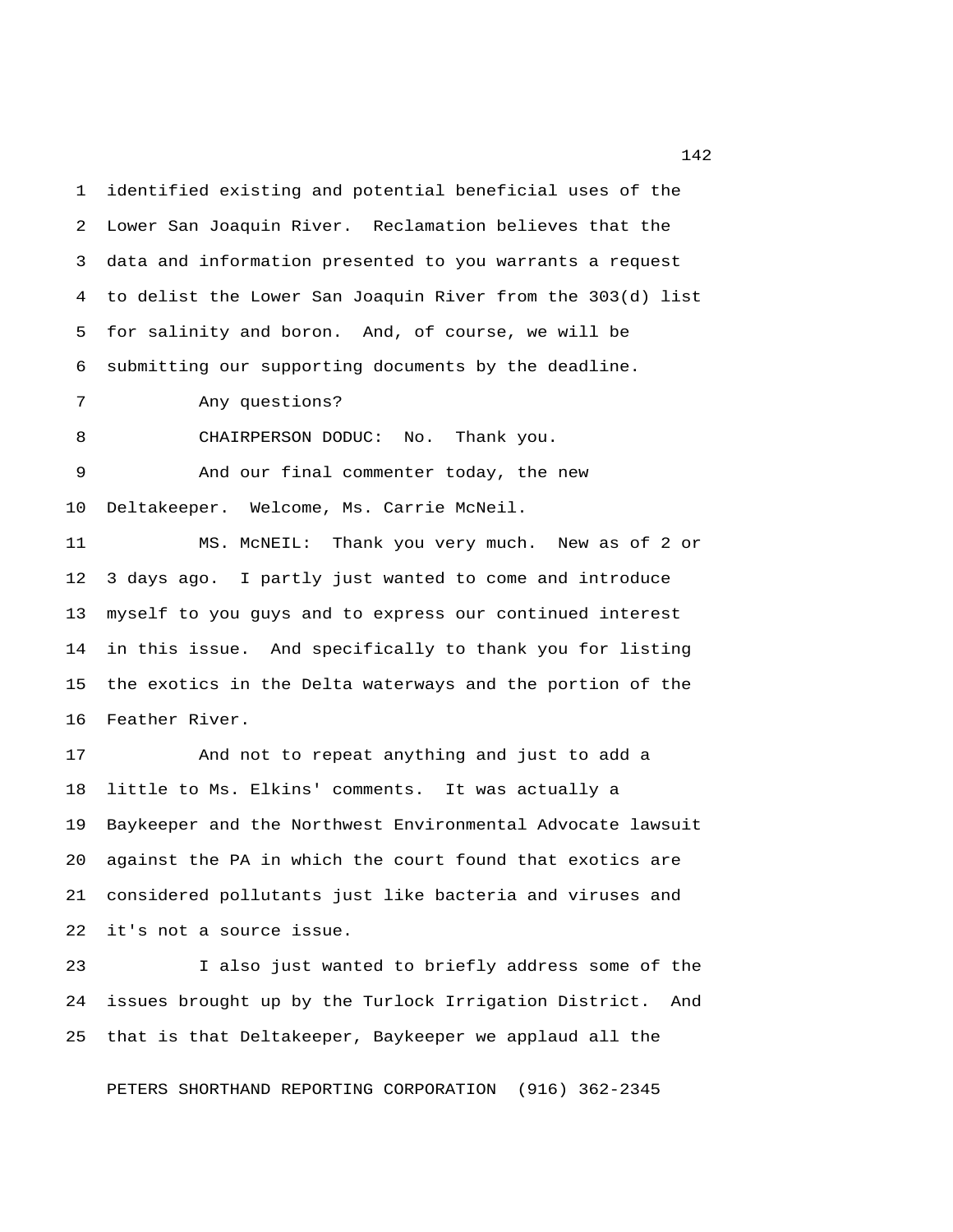1 efforts that industry and individuals are making to 2 increase the water and improve the water quality of this 3 state, but we feel it's very important to continue listing 4 waterways until those objectives have been met, because 5 it's just -- we can't base that on hope for future 6 continue improvements, though of course we hope that's the 7 direction it goes in.

 8 I'd also like to encourage the staff to address 9 pesticide issues, including the additive and synergistic 10 effects in the Delta waterways due to the irrigated 11 agricultural runoff.

12 And, again, as the new person on the block here 13 and as a scientist, actually as an ecosystem health 14 veterinarian, I'm very excited to look into this 15 information and into the listing information and provide 16 detailed comments in January, but thank you very much and 17 appreciate it.

18 CHAIRPERSON DODUC: Thank you.

19 And with that, does anyone else have anything 20 they wish to add?

21 Seeing none, the record again will remain open 22 until January 17th, and the next workshop will be in 23 Pasadena on Thursday, January 5th.

24 Thank you all for attending.

25 /////////

PETERS SHORTHAND REPORTING CORPORATION (916) 362-2345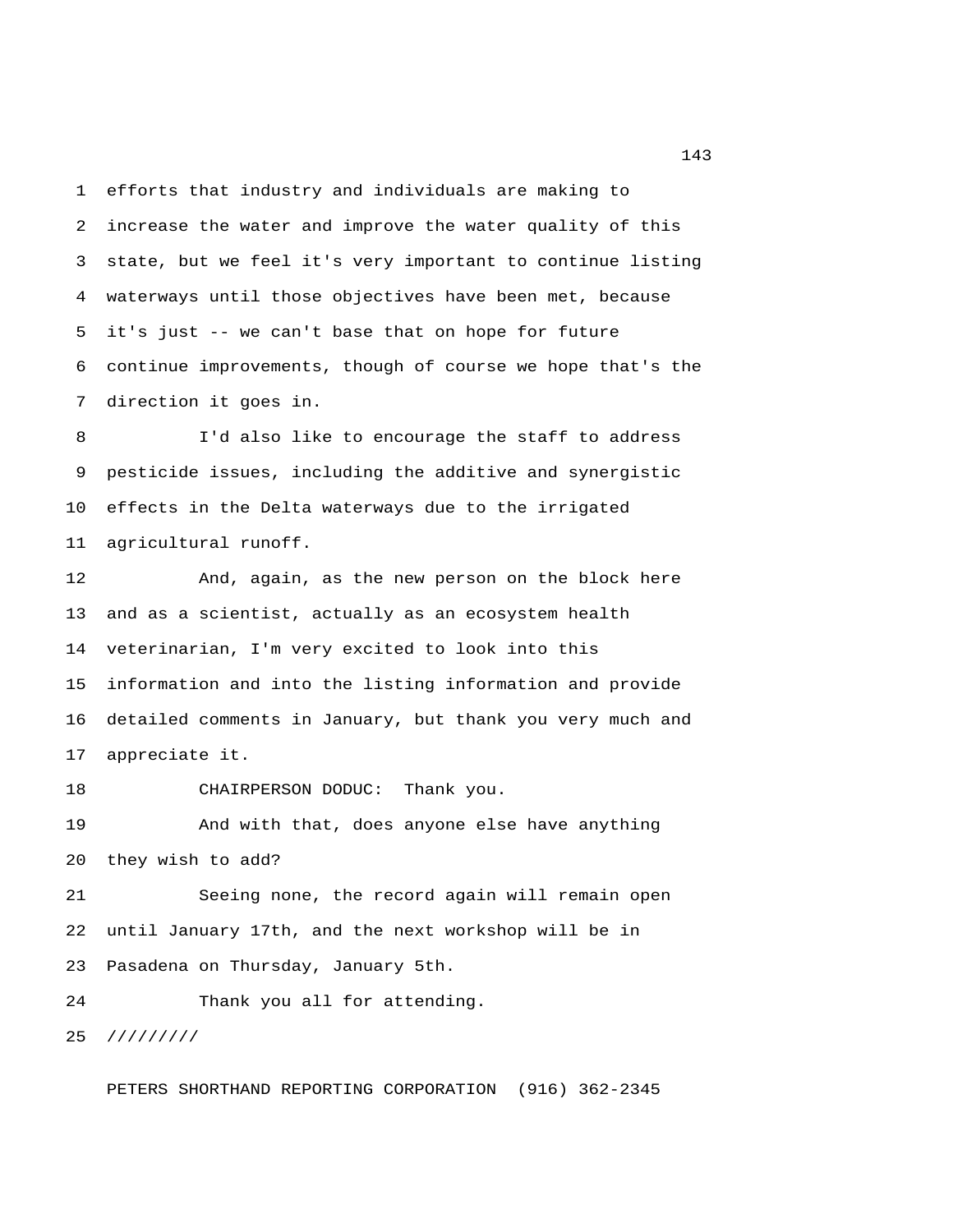| $\ensuremath{\mathbbm{1}}$ | (Thereupon the California State Water Resources |
|----------------------------|-------------------------------------------------|
| $\sqrt{2}$                 | Control Board public hearing adjourned          |
| $\mathfrak{Z}$             | at $1:45$ p.m.)                                 |
| $\ensuremath{4}$           |                                                 |
| 5                          |                                                 |
| $\epsilon$                 |                                                 |
| $\boldsymbol{7}$           |                                                 |
| $\,8\,$                    |                                                 |
| $\mathsf 9$                |                                                 |
| $1\,0$                     |                                                 |
| $11\,$                     |                                                 |
| $1\,2$                     |                                                 |
| $13$                       |                                                 |
| $1\,4$                     |                                                 |
| 15                         |                                                 |
| 16                         |                                                 |
| $17\,$                     |                                                 |
| $18\,$                     |                                                 |
| 19                         |                                                 |
| $20$                       |                                                 |
| 21                         |                                                 |
| 22                         |                                                 |
| 23                         |                                                 |
| 24                         |                                                 |
| 25                         |                                                 |